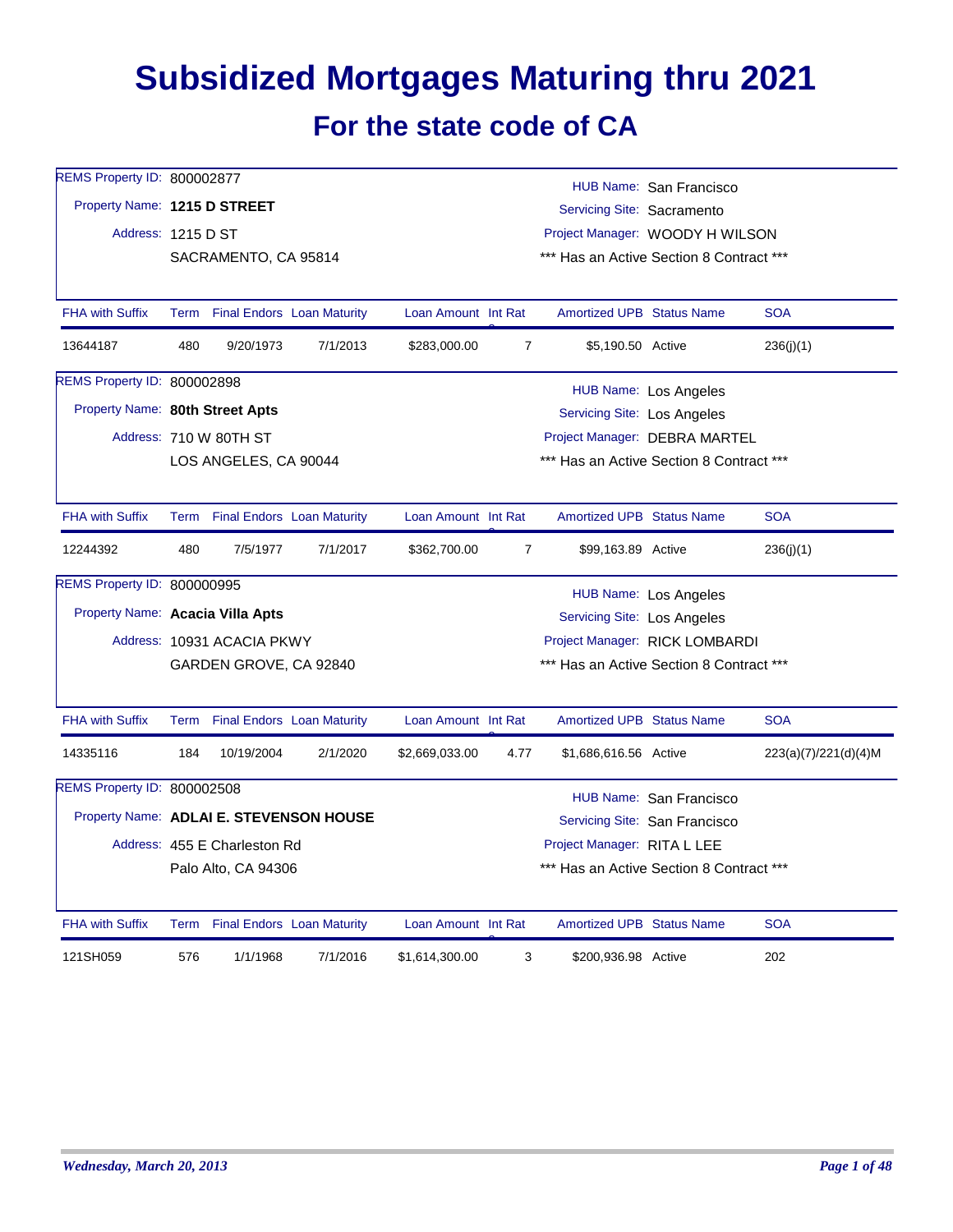| REMS Property ID: 800001005      |      |                                   |          |                     |                             |                                          | <b>HUB Name: Los Angeles</b>      |              |  |  |
|----------------------------------|------|-----------------------------------|----------|---------------------|-----------------------------|------------------------------------------|-----------------------------------|--------------|--|--|
| Property Name: Agua Terrace Apts |      |                                   |          |                     |                             | <b>Servicing Site: Los Angeles</b>       |                                   |              |  |  |
|                                  |      | Address: 1012 WATER ST            |          |                     |                             |                                          | Project Manager: GLENDA DRAKE     |              |  |  |
|                                  |      | BAKERSFIELD, CA 93305             |          |                     |                             | *** Has an Active Section 8 Contract *** |                                   |              |  |  |
|                                  |      |                                   |          |                     |                             |                                          |                                   |              |  |  |
| <b>FHA with Suffix</b>           | Term | <b>Final Endors Loan Maturity</b> |          | Loan Amount Int Rat |                             | <b>Amortized UPB Status Name</b>         |                                   | <b>SOA</b>   |  |  |
| 12244547                         | 480  | 6/21/1974                         | 2/1/2014 | \$400,200.00        | 7                           |                                          | \$0.00 Active                     | 236(i)(1)    |  |  |
| REMS Property ID: 800001008      |      |                                   |          |                     |                             |                                          | HUB Name: San Francisco           |              |  |  |
| Property Name: ALDER GARDENS     |      |                                   |          |                     |                             | Servicing Site: Las Vegas                |                                   |              |  |  |
| Address: 700 PINE ST             |      |                                   |          |                     | Project Manager: BLAIR LUND |                                          |                                   |              |  |  |
|                                  |      | MOUNT SHASTA, CA 96067            |          |                     |                             | *** Has an Active Section 8 Contract *** |                                   |              |  |  |
|                                  |      |                                   |          |                     |                             |                                          |                                   |              |  |  |
| <b>FHA with Suffix</b>           |      | Term Final Endors Loan Maturity   |          | Loan Amount Int Rat |                             | <b>Amortized UPB Status Name</b>         |                                   | <b>SOA</b>   |  |  |
| 13644181                         | 480  | 2/19/1976                         | 3/1/2016 | \$405,000.00        | $\overline{7}$              | \$79,461.14 Active                       |                                   | 236(j)(1)    |  |  |
| REMS Property ID: 800001012      |      |                                   |          |                     |                             |                                          | <b>HUB Name: Los Angeles</b>      |              |  |  |
| Property Name: ALICE MANOR       |      |                                   |          |                     |                             | <b>Servicing Site: Los Angeles</b>       |                                   |              |  |  |
|                                  |      | Address: 10325 GRANDEE AVE        |          |                     |                             |                                          | Project Manager: KAZUMA KAZEYAMA  |              |  |  |
|                                  |      | LOS ANGELES, CA 90059             |          |                     |                             | *** Has an Active Section 8 Contract *** |                                   |              |  |  |
|                                  |      |                                   |          |                     |                             |                                          |                                   |              |  |  |
| <b>FHA with Suffix</b>           |      | Term Final Endors Loan Maturity   |          | Loan Amount Int Rat |                             | <b>Amortized UPB Status Name</b>         |                                   | <b>SOA</b>   |  |  |
| 122EH014                         | 409  | 2/25/1987                         | 9/1/2021 | \$2,523,100.00      | 7.625                       | \$1,361,095.53 Active                    |                                   | 202          |  |  |
| REMS Property ID: 800001024      |      |                                   |          |                     |                             |                                          | HUB Name: San Francisco           |              |  |  |
| Property Name: ALTURAS GARDENS   |      |                                   |          |                     |                             | Servicing Site: Las Vegas                |                                   |              |  |  |
|                                  |      | Address: 310 E MCDOWELL ST        |          |                     |                             |                                          | Project Manager: CHERYL BORGSTROM |              |  |  |
|                                  |      | ALTURAS, CA 96101                 |          |                     |                             | *** Has an Active Section 8 Contract *** |                                   |              |  |  |
|                                  |      |                                   |          |                     |                             |                                          |                                   |              |  |  |
| <b>FHA with Suffix</b>           | Term | <b>Final Endors Loan Maturity</b> |          | Loan Amount Int Rat |                             | Amortized UPB Status Name                |                                   | <b>SOA</b>   |  |  |
| 13635266                         | 480  | 8/1/1974                          | 4/1/2014 | \$882,800.00        | 7                           | \$63,390.66 Active                       |                                   | 221(d)(3)MKT |  |  |
| REMS Property ID: 800001027      |      |                                   |          |                     |                             |                                          | HUB Name: Los Angeles             |              |  |  |
| Property Name: Amar Plaza        |      |                                   |          |                     |                             | <b>Servicing Site: Los Angeles</b>       |                                   |              |  |  |
|                                  |      | Address: 15622 AMAR RD            |          |                     |                             |                                          | Project Manager: DENISE BOLDEN    |              |  |  |
|                                  |      | LA PUENTE, CA 91746               |          |                     |                             | *** Has an Active Section 8 Contract *** |                                   |              |  |  |
|                                  |      |                                   |          |                     |                             |                                          |                                   |              |  |  |
| <b>FHA with Suffix</b>           |      | Term Final Endors Loan Maturity   |          | Loan Amount Int Rat |                             | Amortized UPB Status Name                |                                   | <b>SOA</b>   |  |  |
| 12244142                         | 480  | 6/5/1974                          | 7/1/2014 | \$1,996,100.00      | 7                           | \$177,661.87 Active                      |                                   | 236(j)(1)    |  |  |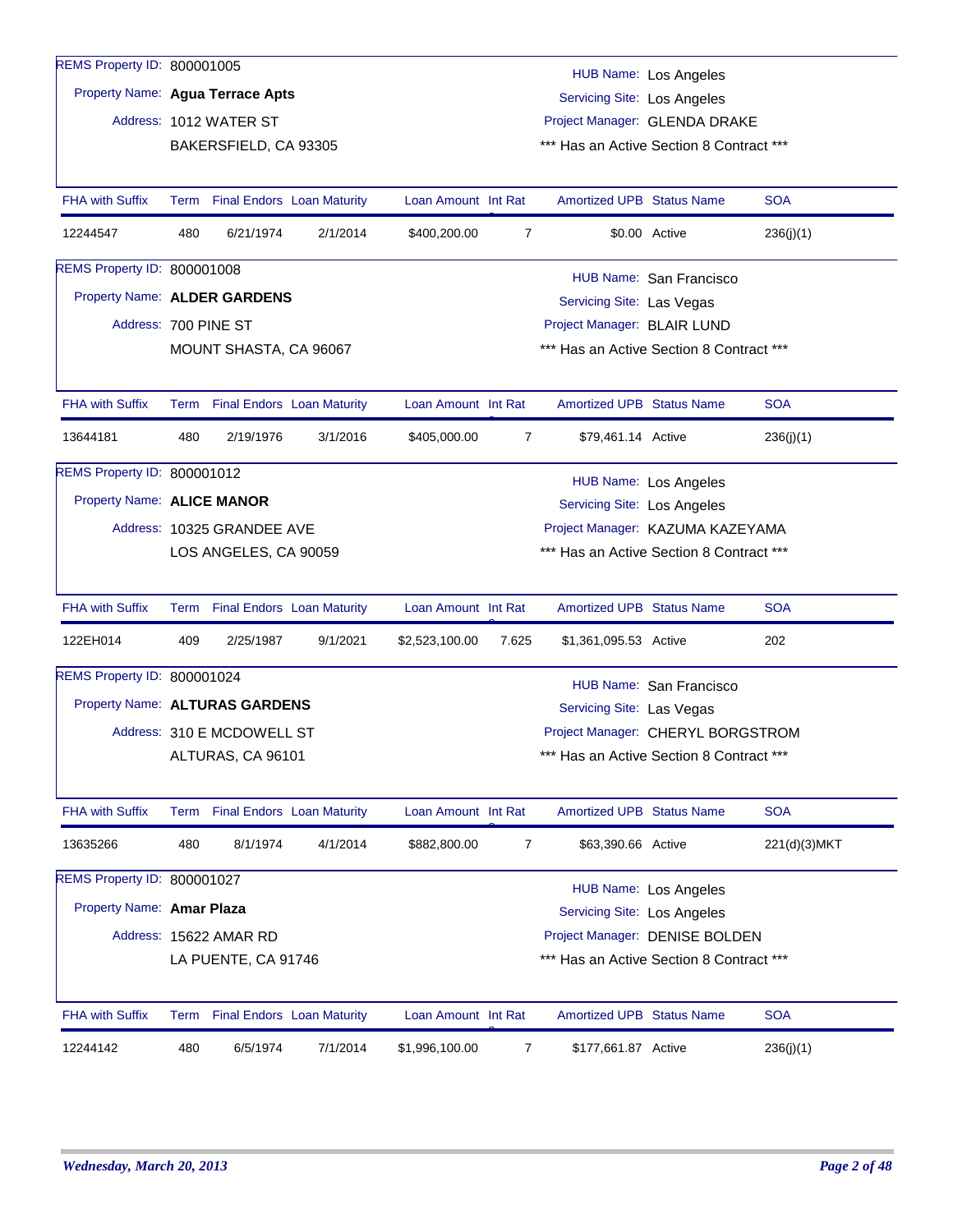| REMS Property ID: 800001030             |      |                              |                                   |                     |                |                                    |                                          |                      |
|-----------------------------------------|------|------------------------------|-----------------------------------|---------------------|----------------|------------------------------------|------------------------------------------|----------------------|
| Property Name: American Gold Star Manor |      |                              |                                   |                     |                |                                    | <b>HUB Name: Los Angeles</b>             |                      |
|                                         |      |                              |                                   |                     |                | <b>Servicing Site: Los Angeles</b> |                                          |                      |
|                                         |      | Address: 3065 N GOLD STAR DR |                                   |                     |                |                                    | Project Manager: CLAIRETHA DAVIS         |                      |
|                                         |      | LONG BEACH, CA 90810         |                                   |                     |                |                                    | *** Has an Active Section 8 Contract *** |                      |
| <b>FHA with Suffix</b>                  |      |                              | Term Final Endors Loan Maturity   | Loan Amount Int Rat |                | <b>Amortized UPB Status Name</b>   |                                          | <b>SOA</b>           |
| 12244708                                | 480  | 10/17/1975                   | 7/1/2015                          | \$6,208,300.00      | 7              | \$961,190.07 Active                |                                          | 236(j)(1)            |
| <b>REMS Property ID: 800001032</b>      |      |                              |                                   |                     |                |                                    | HUB Name: Los Angeles                    |                      |
| Property Name: Amerige Villa Apts       |      |                              |                                   |                     |                | <b>Servicing Site: Los Angeles</b> |                                          |                      |
|                                         |      | Address: 343 W AMERIGE AVE   |                                   |                     |                |                                    | Project Manager: RICK LOMBARDI           |                      |
|                                         |      | FULLERTON, CA 92832          |                                   |                     |                |                                    | *** Has an Active Section 8 Contract *** |                      |
|                                         |      |                              |                                   |                     |                |                                    |                                          |                      |
| <b>FHA with Suffix</b>                  |      |                              | Term Final Endors Loan Maturity   | Loan Amount Int Rat |                | <b>Amortized UPB Status Name</b>   |                                          | <b>SOA</b>           |
| 14335120                                | 178  | 1/21/2005                    | 12/1/2019                         | \$1,986,100.00      | 4.55           | \$1,058,482.08 Active              |                                          | 223(a)(7)/221(d)(4)M |
| REMS Property ID: 800001034             |      |                              |                                   |                     |                |                                    | HUB Name: San Francisco                  |                      |
| Property Name: AMMEL PARK COOP          |      |                              |                                   |                     |                |                                    | Servicing Site: San Francisco            |                      |
|                                         |      | Address: 656 GROVE ST        |                                   |                     |                |                                    | Project Manager: MONICA S BAPTISTA       |                      |
|                                         |      | SAN FRANCISCO, CA 94102      |                                   |                     |                |                                    | *** Has an Active Section 8 Contract *** |                      |
| <b>FHA with Suffix</b>                  |      |                              | Term Final Endors Loan Maturity   | Loan Amount Int Rat |                | <b>Amortized UPB Status Name</b>   |                                          | <b>SOA</b>           |
| 12144272                                | 480  | 6/11/1976                    | 7/1/2016                          | \$3,210,200.00      | $\overline{7}$ | \$694,057.68 Active                |                                          | 236(j)(1)            |
| REMS Property ID: 800001049             |      |                              |                                   |                     |                |                                    | HUB Name: San Francisco                  |                      |
| Property Name: APTS DE LA ESPERANZA     |      |                              |                                   |                     |                |                                    | Servicing Site: San Francisco            |                      |
|                                         |      | Address: 3590 19TH STREET    |                                   |                     |                | Project Manager: GARY W LEE        |                                          |                      |
|                                         |      | SAN FRANCISCO, CA 94110      |                                   |                     |                |                                    | *** Has an Active Section 8 Contract *** |                      |
|                                         |      |                              |                                   |                     |                |                                    |                                          |                      |
| FHA with Suffix                         | Term |                              | <b>Final Endors Loan Maturity</b> | Loan Amount Int Rat |                | Amortized UPB Status Name          |                                          | <b>SOA</b>           |
| 12144388                                | 480  | 3/4/1977                     | 4/1/2017                          | \$903,400.00        | $\overline{7}$ | \$234,423.04 Active                |                                          | 236(j)(1)            |
| REMS Property ID: 800001060             |      |                              |                                   |                     |                |                                    | HUB Name: San Francisco                  |                      |
| Property Name: ASCENSION ARMS           |      |                              |                                   |                     |                |                                    | Servicing Site: San Francisco            |                      |
|                                         |      | Address: 301 BUTTE ST        |                                   |                     |                |                                    | Project Manager: BETTY L WANG            |                      |
|                                         |      | VALLEJO, CA 94590            |                                   |                     |                |                                    | *** Has an Active Section 8 Contract *** |                      |
| <b>FHA with Suffix</b>                  |      |                              | Term Final Endors Loan Maturity   | Loan Amount Int Rat |                | <b>Amortized UPB Status Name</b>   |                                          | <b>SOA</b>           |
| 121SH041                                | 552  | 6/1/1966                     | 3/1/2015                          | \$920,000.00        | 3.5            | \$74,113.09 Active                 |                                          | 202                  |
|                                         |      |                              |                                   |                     |                |                                    |                                          |                      |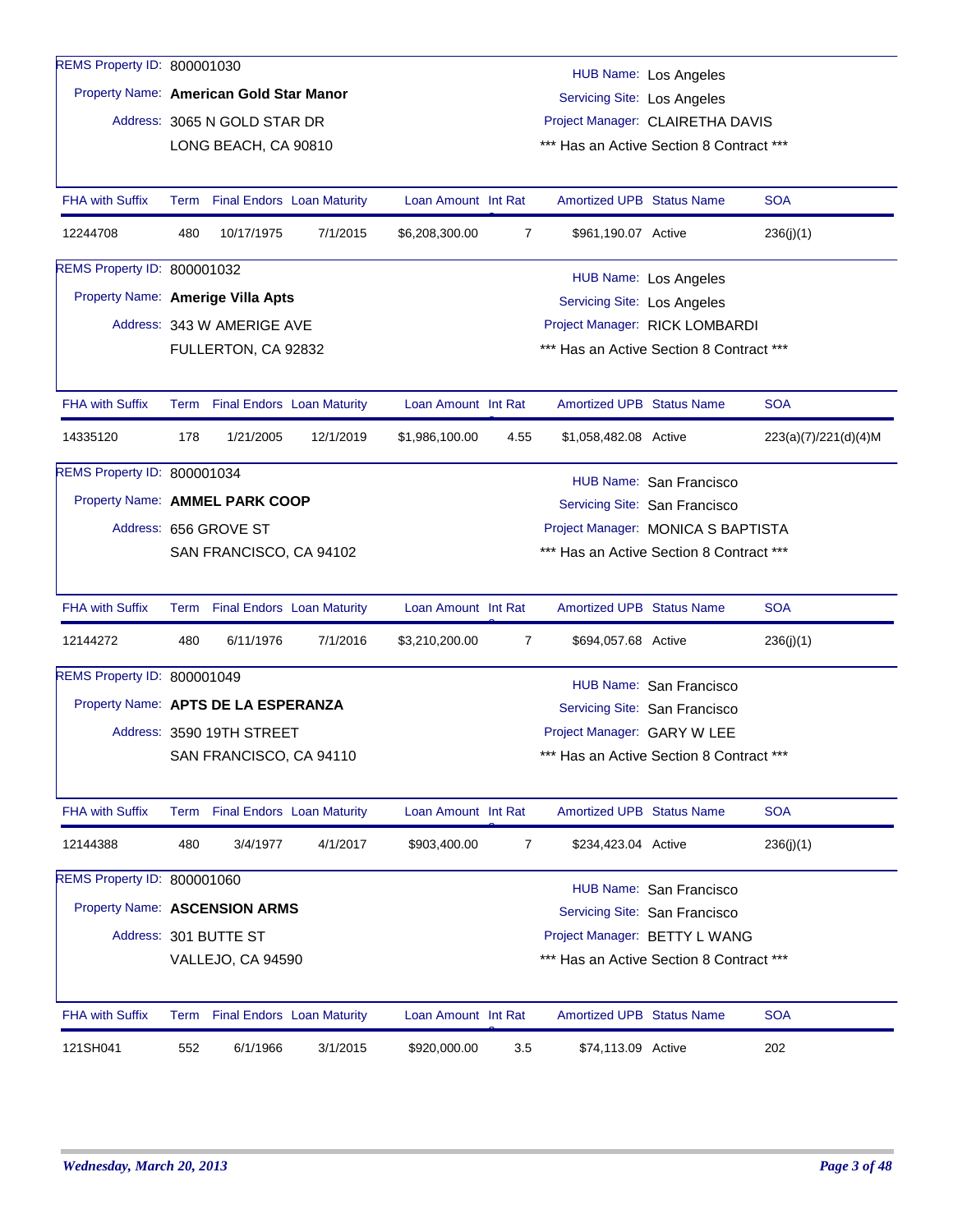| REMS Property ID: 800001064          |                                                                      |                               |                                         |                     |                |                                          |                                                                    |                      |
|--------------------------------------|----------------------------------------------------------------------|-------------------------------|-----------------------------------------|---------------------|----------------|------------------------------------------|--------------------------------------------------------------------|----------------------|
| Property Name: ASTER PARK APARTMENT  |                                                                      |                               |                                         |                     |                |                                          | HUB Name: San Francisco                                            |                      |
|                                      |                                                                      | Address: 1059 REED AVE        |                                         |                     |                |                                          | Servicing Site: San Francisco<br>Project Manager: MARTHA G PICASSO |                      |
|                                      |                                                                      | SUNNYVALE, CA 94086           |                                         |                     |                | *** Has an Active Section 8 Contract *** |                                                                    |                      |
|                                      |                                                                      |                               |                                         |                     |                |                                          |                                                                    |                      |
| <b>FHA with Suffix</b>               |                                                                      |                               | Term Final Endors Loan Maturity         | Loan Amount Int Rat |                | <b>Amortized UPB Status Name</b>         |                                                                    | <b>SOA</b>           |
| 12144373                             | 480                                                                  | 7/31/1975                     | 8/1/2015                                | \$2,120,400.00      | 7              | \$339,482.22 Active                      |                                                                    | 236(j)(1)            |
| REMS Property ID: 800001069          |                                                                      |                               |                                         |                     |                |                                          | HUB Name: San Francisco                                            |                      |
| Property Name: AUBURN RAVINE TERRACE |                                                                      |                               |                                         |                     |                | Servicing Site: Las Vegas                |                                                                    |                      |
|                                      |                                                                      | Address: 750 AUBURN RAVINE RD |                                         |                     |                |                                          | Project Manager: CHERYL BORGSTROM                                  |                      |
|                                      |                                                                      | AUBURN, CA 95603              |                                         |                     |                | *** Has an Active Section 8 Contract *** |                                                                    |                      |
|                                      |                                                                      |                               |                                         |                     |                |                                          |                                                                    |                      |
| <b>FHA with Suffix</b>               |                                                                      |                               | Term Final Endors Loan Maturity         | Loan Amount Int Rat |                | <b>Amortized UPB Status Name</b>         |                                                                    | <b>SOA</b>           |
| 13638040                             | 477                                                                  | 3/28/1980                     | 2/1/2020                                | \$5,454,600.00      | 7.5            | \$2,299,852.82 Active                    |                                                                    | 231                  |
| REMS Property ID: 800001070          |                                                                      |                               |                                         |                     |                |                                          | HUB Name: San Francisco                                            |                      |
| Property Name: AUBURN VILLA          |                                                                      |                               |                                         |                     |                | Servicing Site: Las Vegas                |                                                                    |                      |
|                                      |                                                                      | Address: 628 MIKKELSEN DR     |                                         |                     |                |                                          | Project Manager: CHERYL BORGSTROM                                  |                      |
|                                      |                                                                      | AUBURN, CA 95603              |                                         |                     |                | *** Has an Active Section 8 Contract *** |                                                                    |                      |
|                                      |                                                                      |                               |                                         |                     |                |                                          |                                                                    |                      |
| <b>FHA with Suffix</b>               |                                                                      |                               | Term Final Endors Loan Maturity         | Loan Amount Int Rat |                | <b>Amortized UPB Status Name</b>         |                                                                    | <b>SOA</b>           |
| 13636104                             | 164                                                                  | 5/27/2004                     | 2/1/2018                                | \$700,500.00        | 6              | \$314,968.36 Active                      |                                                                    | 223(a)(7)/221(d)(4)M |
| REMS Property ID: 800001079          |                                                                      |                               |                                         |                     |                |                                          | <b>HUB Name: San Francisco</b>                                     |                      |
|                                      |                                                                      |                               | Property Name: BARRETT PLAZA TOWNHOUSES |                     |                |                                          | Servicing Site: San Francisco                                      |                      |
|                                      |                                                                      | Address: 740 BARRETT AVE      |                                         |                     |                |                                          | Project Manager: GWEN Y KELLEHER                                   |                      |
|                                      |                                                                      | RICHMOND, CA 94801            |                                         |                     |                | *** Has an Active Section 8 Contract *** |                                                                    |                      |
|                                      |                                                                      |                               |                                         |                     |                |                                          |                                                                    |                      |
| <b>FHA with Suffix</b>               |                                                                      |                               | Term Final Endors Loan Maturity         | Loan Amount Int Rat |                | <b>Amortized UPB Status Name</b>         |                                                                    | <b>SOA</b>           |
| 12144366                             | 480                                                                  | 12/17/1976                    | 1/1/2017                                | \$1,656,600.00      | 7              | \$406,389.93 Active                      |                                                                    | 236(j)(1)            |
| REMS Property ID: 800001080          |                                                                      |                               |                                         |                     |                |                                          | <b>HUB Name: San Francisco</b>                                     |                      |
|                                      | Property Name: BARRETT TERRACE APTS<br>Servicing Site: San Francisco |                               |                                         |                     |                |                                          |                                                                    |                      |
|                                      |                                                                      | Address: 700 BARRETT AVE      |                                         |                     |                |                                          | Project Manager: GWEN Y KELLEHER                                   |                      |
|                                      | *** Has an Active Section 8 Contract ***<br>RICHMOND, CA 94801       |                               |                                         |                     |                |                                          |                                                                    |                      |
| <b>FHA with Suffix</b>               |                                                                      |                               | Term Final Endors Loan Maturity         | Loan Amount Int Rat |                | <b>Amortized UPB Status Name</b>         |                                                                    | <b>SOA</b>           |
| 12144365                             | 480                                                                  | 12/17/1976                    | 1/1/2017                                | \$2,437,700.00      | $\overline{7}$ | \$598,014.47 Active                      |                                                                    | 236(j)(1)            |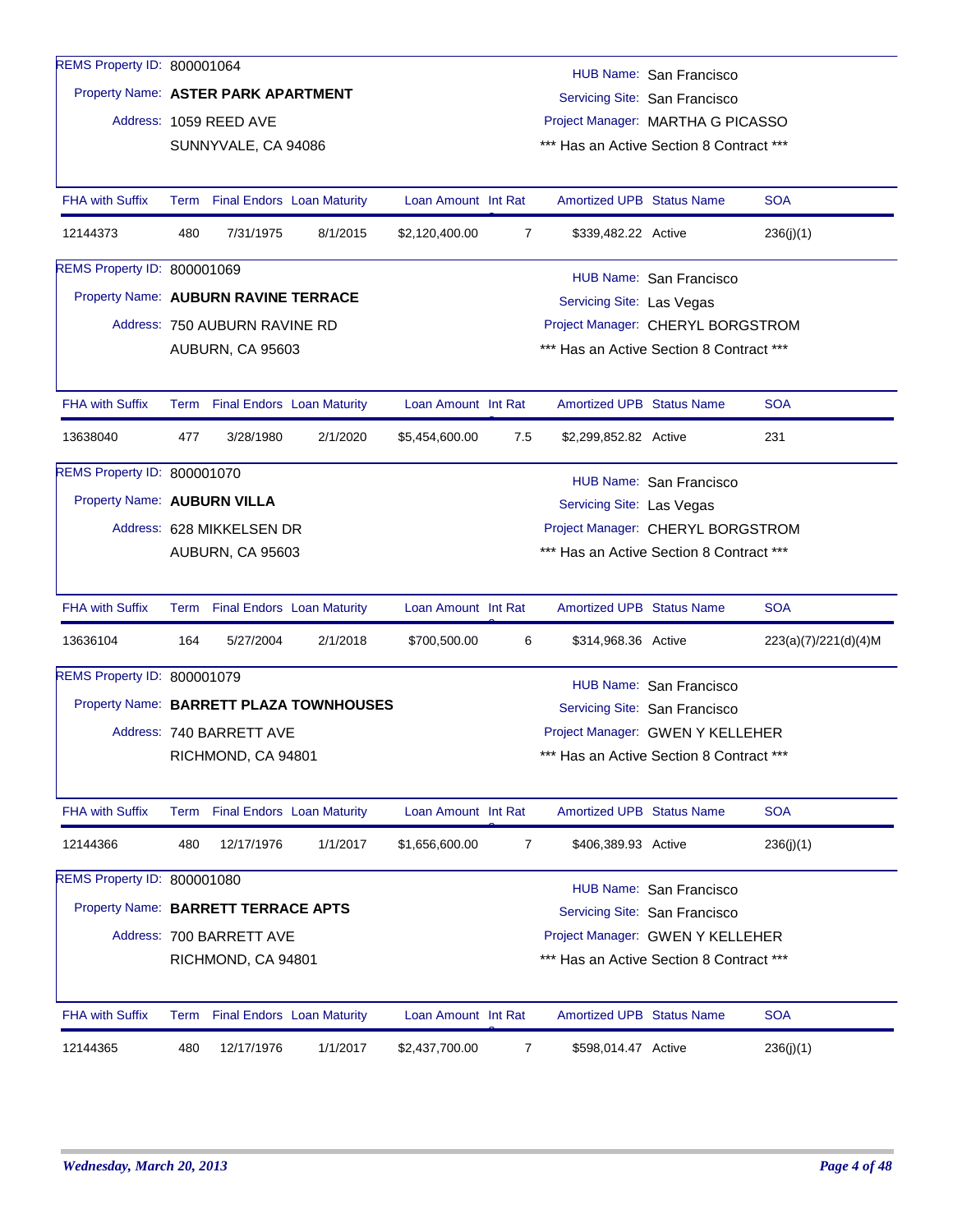| REMS Property ID: 800001099                  |     |                              |                                 |                     |                                 |                                                                                         | <b>HUB Name: Los Angeles</b>  |               |  |  |
|----------------------------------------------|-----|------------------------------|---------------------------------|---------------------|---------------------------------|-----------------------------------------------------------------------------------------|-------------------------------|---------------|--|--|
| Property Name: BELLFLOWER FRIENDSHIP MANOR   |     |                              |                                 |                     |                                 | Servicing Site: Los Angeles                                                             |                               |               |  |  |
|                                              |     | Address: 9550 E OAK ST       |                                 |                     |                                 | Project Manager: RICK LOMBARDI                                                          |                               |               |  |  |
|                                              |     | BELLFLOWER, CA 90706         |                                 |                     |                                 | *** Has an Active Section 8 Contract ***                                                |                               |               |  |  |
|                                              |     |                              |                                 |                     |                                 |                                                                                         |                               |               |  |  |
| <b>FHA with Suffix</b>                       |     |                              | Term Final Endors Loan Maturity | Loan Amount Int Rat |                                 | <b>Amortized UPB Status Name</b>                                                        |                               | <b>SOA</b>    |  |  |
| 12244816                                     | 480 | 7/2/1974                     | 4/1/2014                        | \$3,014,400.00      | $\overline{7}$                  | \$216,479.69 Active                                                                     |                               | 236(j)(1)/202 |  |  |
| REMS Property ID: 800001101                  |     |                              |                                 |                     |                                 |                                                                                         | HUB Name: San Francisco       |               |  |  |
| Property Name: BETEL APARTMENTS              |     |                              |                                 |                     | Servicing Site: San Francisco   |                                                                                         |                               |               |  |  |
|                                              |     | Address: 1227 HAMPSHIRE ST   |                                 |                     | Project Manager: RAJANI N KHARE |                                                                                         |                               |               |  |  |
|                                              |     | SAN FRANCISCO, CA 94110      |                                 |                     |                                 | *** Has an Active Section 8 Contract ***                                                |                               |               |  |  |
|                                              |     |                              |                                 |                     |                                 |                                                                                         |                               |               |  |  |
| <b>FHA with Suffix</b>                       |     |                              | Term Final Endors Loan Maturity | Loan Amount Int Rat |                                 | <b>Amortized UPB Status Name</b>                                                        |                               | <b>SOA</b>    |  |  |
| 12144410                                     | 480 | 4/30/1978                    | 12/1/2017                       | \$958,986.00        | 7                               | \$525,618.40 Active                                                                     |                               | 236(j)(1)     |  |  |
| REMS Property ID: 800001104                  |     |                              |                                 |                     |                                 |                                                                                         | HUB Name: San Francisco       |               |  |  |
| Property Name: BETH EDEN HOUSING DEVELOPMENT |     |                              |                                 |                     |                                 |                                                                                         | Servicing Site: San Francisco |               |  |  |
|                                              |     | Address: 1100 MARKET ST      |                                 |                     |                                 | Project Manager: ANGELA L MORRISON                                                      |                               |               |  |  |
|                                              |     | OAKLAND, CA 94607            |                                 |                     |                                 | *** Has an Active Section 8 Contract ***                                                |                               |               |  |  |
|                                              |     |                              |                                 |                     |                                 |                                                                                         |                               |               |  |  |
| <b>FHA with Suffix</b>                       |     |                              | Term Final Endors Loan Maturity | Loan Amount Int Rat |                                 | <b>Amortized UPB Status Name</b>                                                        |                               | <b>SOA</b>    |  |  |
| 12144145                                     | 480 | 6/30/1975                    | 7/1/2015                        | \$1,072,700.00      | $\overline{7}$                  | \$166,063.66 Active                                                                     |                               | 236(j)(1)     |  |  |
| REMS Property ID: 800001106                  |     |                              |                                 |                     |                                 |                                                                                         | <b>HUB Name: Los Angeles</b>  |               |  |  |
| <b>Property Name: Bethel Towers</b>          |     |                              |                                 |                     |                                 | Servicing Site: Los Angeles                                                             |                               |               |  |  |
|                                              |     | Address: 678 W . 19 Street   |                                 |                     |                                 |                                                                                         |                               |               |  |  |
|                                              |     | COSTA MESA, CA 92627         |                                 |                     |                                 | Project Manager: HARVEY FRIEDBERG<br>*** Does NOT Have an Active Section 8 Contract *** |                               |               |  |  |
|                                              |     |                              |                                 |                     |                                 |                                                                                         |                               |               |  |  |
| FHA with Suffix                              |     |                              | Term Final Endors Loan Maturity | Loan Amount Int Rat |                                 | <b>Amortized UPB Status Name</b>                                                        |                               | <b>SOA</b>    |  |  |
| 129SH064                                     | 576 | 9/1/1968                     | 4/1/2017                        | \$3,270,350.00      | 3                               | \$188,465.50 Active                                                                     |                               | 202           |  |  |
| REMS Property ID: 800001109                  |     |                              |                                 |                     |                                 |                                                                                         | HUB Name: Los Angeles         |               |  |  |
| Property Name: Beverly Manor                 |     |                              |                                 |                     |                                 | <b>Servicing Site: Los Angeles</b>                                                      |                               |               |  |  |
|                                              |     | Address: 334 N NORMANDIE AVE |                                 |                     |                                 | Project Manager: GLENDA DRAKE                                                           |                               |               |  |  |
|                                              |     | LOS ANGELES, CA 90004        |                                 |                     |                                 | *** Has an Active Section 8 Contract ***                                                |                               |               |  |  |
|                                              |     |                              |                                 |                     |                                 |                                                                                         |                               |               |  |  |
| <b>FHA with Suffix</b>                       |     |                              | Term Final Endors Loan Maturity | Loan Amount Int Rat |                                 | <b>Amortized UPB Status Name</b>                                                        |                               | <b>SOA</b>    |  |  |
| 12244575                                     | 480 | 12/21/1973                   | 9/1/2013                        | \$953,500.00        | 7                               | \$29,108.53 Active                                                                      |                               | 236(j)(1)     |  |  |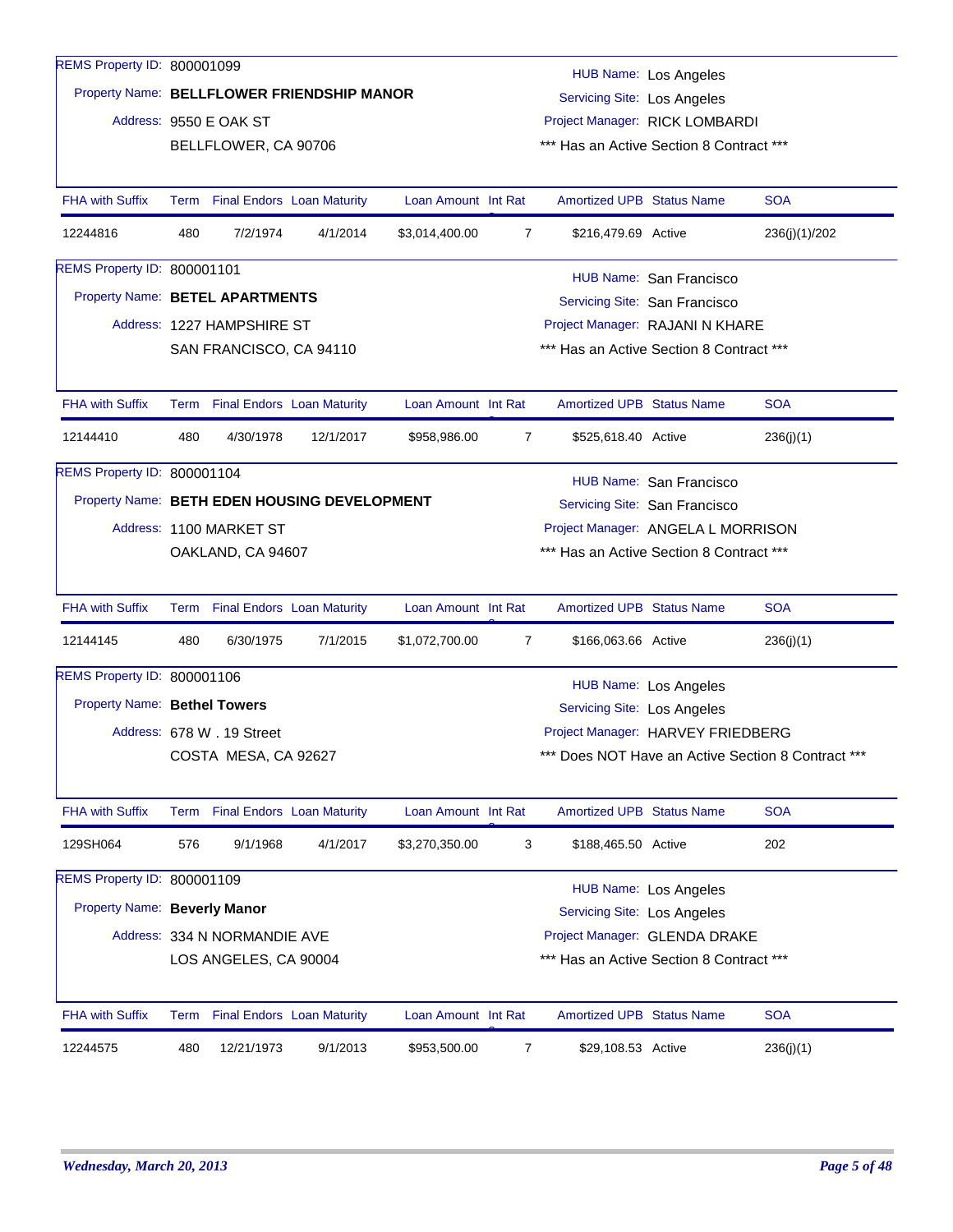| REMS Property ID: 800001138              |     |                                 |                                         |                     |                             |                                    | HUB Name: San Francisco                  |              |  |  |
|------------------------------------------|-----|---------------------------------|-----------------------------------------|---------------------|-----------------------------|------------------------------------|------------------------------------------|--------------|--|--|
|                                          |     |                                 | Property Name: BUCHANAN PARK APARTMENTS |                     |                             |                                    | Servicing Site: San Francisco            |              |  |  |
|                                          |     | Address: 1150 WEBSTER ST        |                                         |                     |                             | Project Manager: GARY W LEE        |                                          |              |  |  |
|                                          |     | SAN FRANCISCO, CA 94115         |                                         |                     |                             |                                    | *** Has an Active Section 8 Contract *** |              |  |  |
|                                          |     |                                 |                                         |                     |                             |                                    |                                          |              |  |  |
| <b>FHA with Suffix</b>                   |     | Term Final Endors Loan Maturity |                                         | Loan Amount Int Rat |                             | Amortized UPB Status Name          |                                          | <b>SOA</b>   |  |  |
| 12144004                                 | 480 | 7/16/1976                       | 8/1/2016                                | \$1,817,400.00      | 9.5                         | \$503,057.29 Active                |                                          | 236(j)(1)    |  |  |
| REMS Property ID: 800001141              |     |                                 |                                         |                     |                             |                                    | <b>HUB Name: Los Angeles</b>             |              |  |  |
| <b>Property Name: Budlong Apartments</b> |     |                                 |                                         |                     | Servicing Site: Los Angeles |                                    |                                          |              |  |  |
|                                          |     | Address: 11015 BUDLONG AVE      |                                         |                     |                             |                                    | Project Manager: DEBRA MARTEL            |              |  |  |
|                                          |     | LOS ANGELES, CA 90044           |                                         |                     |                             |                                    | *** Has an Active Section 8 Contract *** |              |  |  |
|                                          |     |                                 |                                         |                     |                             |                                    |                                          |              |  |  |
| <b>FHA with Suffix</b>                   |     | Term Final Endors Loan Maturity |                                         | Loan Amount Int Rat |                             | Amortized UPB Status Name          |                                          | <b>SOA</b>   |  |  |
| 12244390                                 | 480 | 5/18/1976                       | 6/1/2016                                | \$453,500.00        | 7                           | \$95,785.04 Active                 |                                          | 236(j)(1)    |  |  |
| <b>REMS Property ID: 800001143</b>       |     |                                 |                                         |                     |                             |                                    | HUB Name: San Francisco                  |              |  |  |
| Property Name: BURBANK HEIGHTS           |     |                                 |                                         |                     |                             |                                    | Servicing Site: San Francisco            |              |  |  |
|                                          |     | Address: 7777 Bodega Ave        |                                         |                     |                             | Project Manager: MARTHA G PICASSO  |                                          |              |  |  |
|                                          |     | Sebastopol, CA 95472            |                                         |                     |                             |                                    | *** Has an Active Section 8 Contract *** |              |  |  |
|                                          |     |                                 |                                         |                     |                             |                                    |                                          |              |  |  |
| <b>FHA with Suffix</b>                   |     | Term Final Endors Loan Maturity |                                         | Loan Amount Int Rat |                             | <b>Amortized UPB Status Name</b>   |                                          | <b>SOA</b>   |  |  |
| 12144304                                 | 480 | 5/6/1976                        | 6/1/2016                                | \$2,314,700.00      | 7                           | \$488,985.78 Active                |                                          | 236(j)(1)    |  |  |
| REMS Property ID: 800001154              |     |                                 |                                         |                     |                             |                                    | HUB Name: San Francisco                  |              |  |  |
| Property Name: CAMBRIAN CENTER           |     |                                 |                                         |                     |                             |                                    | Servicing Site: San Francisco            |              |  |  |
|                                          |     | Address: 2360 SAMARITAN Place   |                                         |                     |                             | Project Manager: JUNE S PARK       |                                          |              |  |  |
|                                          |     | SAN JOSE, CA 95124              |                                         |                     |                             |                                    | *** Has an Active Section 8 Contract *** |              |  |  |
|                                          |     |                                 |                                         |                     |                             |                                    |                                          |              |  |  |
| <b>FHA with Suffix</b>                   |     | Term Final Endors Loan Maturity |                                         | Loan Amount Int Rat |                             | <b>Amortized UPB Status Name</b>   |                                          | <b>SOA</b>   |  |  |
| 121EH032                                 | 480 | 4/1/1982                        | 11/1/2021                               | \$8,639,400.00      | 8.5                         | \$4,649,892.77 Active              |                                          | 202          |  |  |
| REMS Property ID: 800001174              |     |                                 |                                         |                     |                             |                                    |                                          |              |  |  |
| Property Name: Carondelet Snr Cit Apts   |     |                                 |                                         |                     |                             | <b>Servicing Site: Los Angeles</b> | <b>HUB Name: Los Angeles</b>             |              |  |  |
|                                          |     | Address: 512 S CARONDELET ST    |                                         |                     |                             | Project Manager: AH LEE            |                                          |              |  |  |
|                                          |     | LOS ANGELES, CA 90057           |                                         |                     |                             |                                    | *** Has an Active Section 8 Contract *** |              |  |  |
|                                          |     |                                 |                                         |                     |                             |                                    |                                          |              |  |  |
| <b>FHA with Suffix</b>                   |     | Term Final Endors Loan Maturity |                                         | Loan Amount Int Rat |                             | <b>Amortized UPB Status Name</b>   |                                          | <b>SOA</b>   |  |  |
| 12235394                                 | 480 | 4/26/1979                       | 9/1/2018                                | \$1,322,500.00      | 7.5                         | \$463,705.32 Active                |                                          | 221(d)(4)MKT |  |  |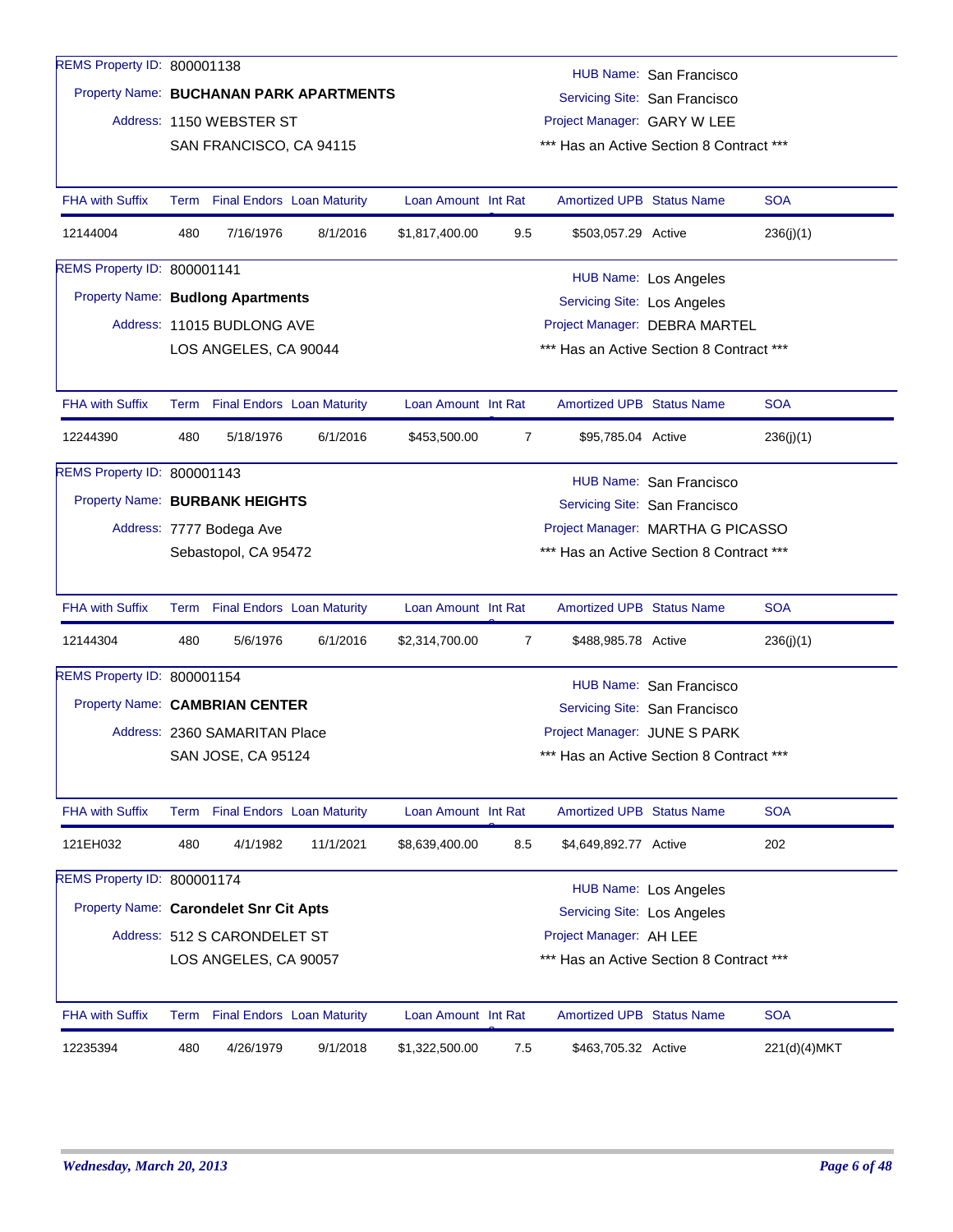| REMS Property ID: 800001185        |                                                                |                                 |           |                     |      |                                          | HUB Name: Los Angeles             |              |
|------------------------------------|----------------------------------------------------------------|---------------------------------|-----------|---------------------|------|------------------------------------------|-----------------------------------|--------------|
| Property Name: CASA DE LA PALOMA   |                                                                |                                 |           |                     |      | Servicing Site: Los Angeles              |                                   |              |
|                                    |                                                                | Address: 133 S KENWOOD STREET   |           |                     |      |                                          | Project Manager: RICK LOMBARDI    |              |
|                                    |                                                                | GLENDALE, CA 91205              |           |                     |      | *** Has an Active Section 8 Contract *** |                                   |              |
|                                    |                                                                |                                 |           |                     |      |                                          |                                   |              |
| <b>FHA with Suffix</b>             |                                                                | Term Final Endors Loan Maturity |           | Loan Amount Int Rat |      | Amortized UPB Status Name                |                                   | <b>SOA</b>   |
| 12235458-G                         | 480                                                            |                                 | 11/1/2019 | \$0.00              | 7.5  | \$2,530,004.00 Operational               |                                   | 221(d)(3)MKT |
| REMS Property ID: 800001197        |                                                                |                                 |           |                     |      |                                          | HUB Name: San Francisco           |              |
| Property Name: CASA DEL PUEBLO     |                                                                |                                 |           |                     |      |                                          | Servicing Site: San Francisco     |              |
|                                    |                                                                | Address: 200 S MARKET ST        |           |                     |      |                                          | Project Manager: SUSAN S CHEN     |              |
|                                    | *** Has an Active Section 8 Contract ***<br>SAN JOSE, CA 95113 |                                 |           |                     |      |                                          |                                   |              |
|                                    |                                                                |                                 |           |                     |      |                                          |                                   |              |
| <b>FHA with Suffix</b>             |                                                                | Term Final Endors Loan Maturity |           | Loan Amount Int Rat |      | Amortized UPB Status Name                |                                   | <b>SOA</b>   |
| 12144324                           | 480                                                            | 2/14/1977                       | 3/1/2017  | \$5,067,100.00      | 7    | \$1,291,138.54 Active                    |                                   | 236(j)(1)    |
| <b>REMS Property ID: 800001198</b> |                                                                |                                 |           |                     |      |                                          |                                   |              |
| Property Name: CASA DEL RETIRO     |                                                                |                                 |           |                     |      |                                          | <b>HUB Name: Los Angeles</b>      |              |
|                                    |                                                                |                                 |           |                     |      | Servicing Site: San Diego                |                                   |              |
|                                    |                                                                | Address: 357 BLAIR AVE          |           |                     |      |                                          | Project Manager: LEONORE L LACAYO |              |
|                                    |                                                                | CALEXICO, CA 92231              |           |                     |      | *** Has an Active Section 8 Contract *** |                                   |              |
| <b>FHA with Suffix</b>             |                                                                | Term Final Endors Loan Maturity |           | Loan Amount Int Rat |      | <b>Amortized UPB Status Name</b>         |                                   | <b>SOA</b>   |
| 12935042                           | 470                                                            | 6/28/1976                       | 6/1/2015  | \$631,400.00        | 8.25 | \$107,305.37 Active                      |                                   | 221(d)(3)MKT |
| REMS Property ID: 800001200        |                                                                |                                 |           |                     |      |                                          | <b>HUB Name: Los Angeles</b>      |              |
| Property Name: CASA DEVELOPMENT    |                                                                |                                 |           |                     |      | Servicing Site: Los Angeles              |                                   |              |
|                                    |                                                                | Address: 1151 S NEW HAMPSHIRE   |           |                     |      | Project Manager: DAISY SNOW              |                                   |              |
|                                    |                                                                | LOS ANGELES, CA 90006           |           |                     |      | *** Has an Active Section 8 Contract *** |                                   |              |
|                                    |                                                                |                                 |           |                     |      |                                          |                                   |              |
| <b>FHA with Suffix</b>             |                                                                | Term Final Endors Loan Maturity |           | Loan Amount Int Rat |      | <b>Amortized UPB Status Name</b>         |                                   | <b>SOA</b>   |
| 12244535                           | 417                                                            | 9/17/1974                       | 5/1/2013  | \$1,981,256.00      | 7    | \$12,591.00 Active                       |                                   | 236(j)(1)    |
| REMS Property ID: 800001211        |                                                                |                                 |           |                     |      |                                          | <b>HUB Name: San Francisco</b>    |              |
| Property Name: Casa Manana Inn     |                                                                |                                 |           |                     |      | Servicing Site: Sacramento               |                                   |              |
|                                    |                                                                | Address: 3700 N SUTTER ST       |           |                     |      |                                          | Project Manager: WOODY H WILSON   |              |
|                                    |                                                                | STOCKTON, CA 95204              |           |                     |      | *** Has an Active Section 8 Contract *** |                                   |              |
|                                    |                                                                |                                 |           |                     |      |                                          |                                   |              |
| FHA with Suffix                    |                                                                | Term Final Endors Loan Maturity |           | Loan Amount Int Rat |      | Amortized UPB Status Name                |                                   | <b>SOA</b>   |
| 121SH044                           | 563                                                            | 6/1/1967                        | 11/1/2015 | \$1,932,473.81      | 3    | \$59,090.18 Active                       |                                   | 202          |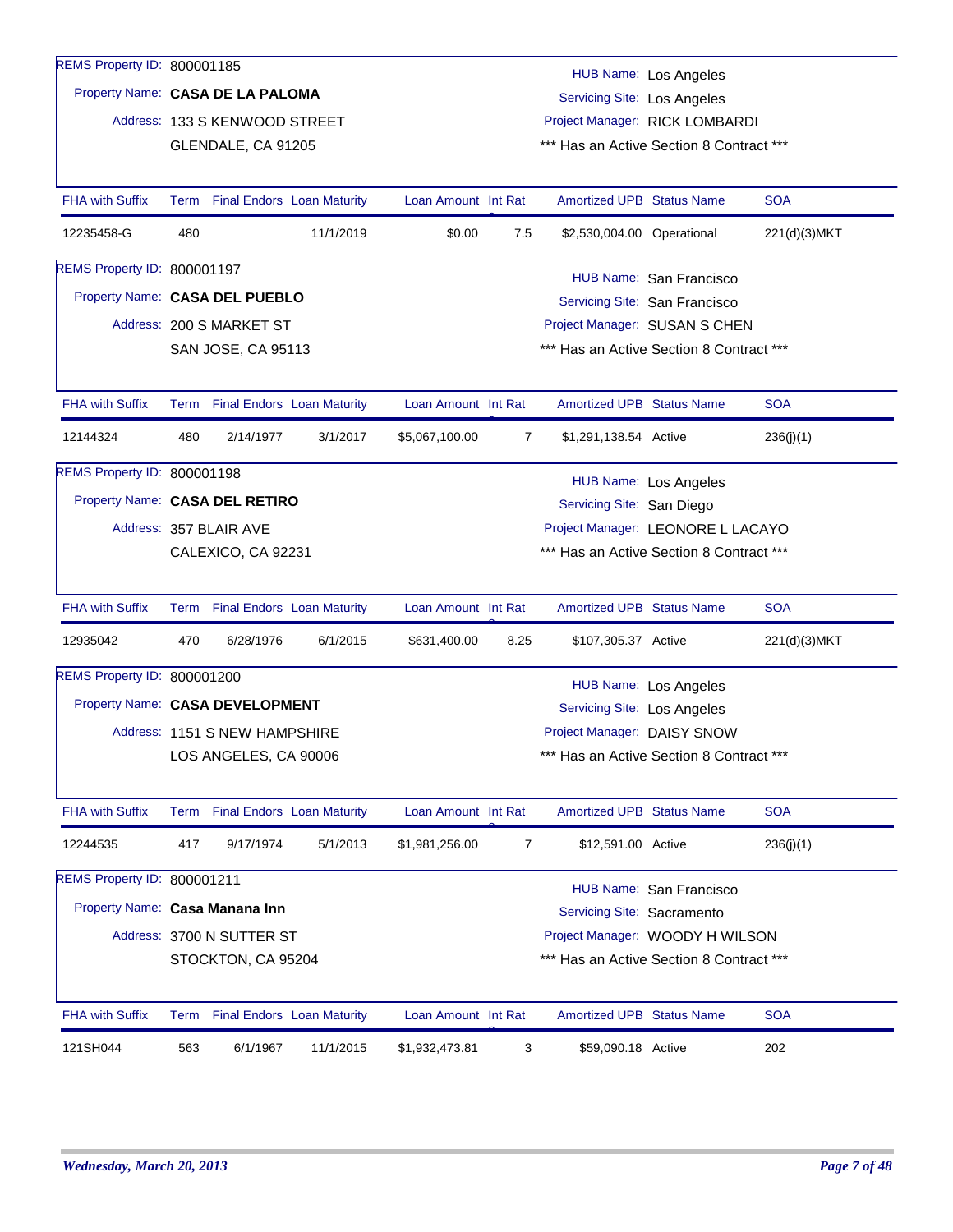| 14335123                              | 139 | 2/22/2006                                        | 10/1/2017 | \$767,400.00        | 4.63           | \$347,606.92 Active                                                           |                              | 223(a)(7)/221(d)(4)M |  |  |
|---------------------------------------|-----|--------------------------------------------------|-----------|---------------------|----------------|-------------------------------------------------------------------------------|------------------------------|----------------------|--|--|
| <b>FHA with Suffix</b>                |     | Term Final Endors Loan Maturity                  |           | Loan Amount Int Rat |                | Amortized UPB Status Name                                                     |                              | <b>SOA</b>           |  |  |
|                                       |     | REDLANDS, CA 92374                               |           |                     |                | *** Has an Active Section 8 Contract ***                                      |                              |                      |  |  |
|                                       |     | Address: 151 JUDSON ST                           |           |                     |                | Project Manager: AH LEE                                                       |                              |                      |  |  |
| Property Name: CITRUS ARMS            |     |                                                  |           |                     |                | <b>Servicing Site: Los Angeles</b>                                            |                              |                      |  |  |
| REMS Property ID: 800001280           |     |                                                  |           |                     |                |                                                                               | <b>HUB Name: Los Angeles</b> |                      |  |  |
| 12244643                              | 480 | 1/23/1975                                        | 2/1/2015  | \$3,996,400.00      | 7              | \$511,363.48 Active                                                           |                              | 236(j)(1)            |  |  |
| FHA with Suffix                       |     | Term Final Endors Loan Maturity                  |           | Loan Amount Int Rat |                | Amortized UPB Status Name                                                     |                              | <b>SOA</b>           |  |  |
|                                       |     | LOS ANGELES, CA 90005                            |           |                     |                | *** Has an Active Section 8 Contract ***                                      |                              |                      |  |  |
|                                       |     | Address: 615 S MANHATTAN PL                      |           |                     |                | Project Manager: LORNA POPE                                                   |                              |                      |  |  |
| Property Name: CHRIST UNITY MANOR     |     |                                                  |           |                     |                | Servicing Site: Los Angeles                                                   |                              |                      |  |  |
| REMS Property ID: 800001271           |     |                                                  |           |                     |                |                                                                               | <b>HUB Name: Los Angeles</b> |                      |  |  |
| 12944091                              | 480 | 2/2/1977                                         | 3/1/2016  | \$4,963,200.00      | 8.5            | \$1,124,369.28 Active                                                         |                              | 236(j)(1)            |  |  |
| <b>FHA with Suffix</b>                |     | Term Final Endors Loan Maturity                  |           | Loan Amount Int Rat |                | Amortized UPB Status Name                                                     |                              | <b>SOA</b>           |  |  |
|                                       |     |                                                  |           |                     |                |                                                                               |                              |                      |  |  |
|                                       |     | SAN DIEGO, CA 92101                              |           |                     |                | *** Has an Active Section 8 Contract ***                                      |                              |                      |  |  |
|                                       |     | Address: 1551 THIRD AVE                          |           |                     |                | Project Manager: RICK LOMBARDI                                                |                              |                      |  |  |
| Property Name: CATHEDRAL PLAZA        |     |                                                  |           |                     |                | Servicing Site: San Diego                                                     |                              |                      |  |  |
| <b>REMS Property ID: 800001239</b>    |     |                                                  |           |                     |                |                                                                               | <b>HUB Name: Los Angeles</b> |                      |  |  |
| 12244404                              | 480 | 1/9/1975                                         | 2/1/2015  | \$1,304,600.00      | $\overline{7}$ | \$166,914.52 Active                                                           |                              | 236(j)(1)            |  |  |
| <b>FHA with Suffix</b>                |     | Term Final Endors Loan Maturity                  |           | Loan Amount Int Rat |                | <b>Amortized UPB Status Name</b>                                              |                              | <b>SOA</b>           |  |  |
|                                       |     |                                                  |           |                     |                |                                                                               |                              |                      |  |  |
|                                       |     | LOS ANGELES, CA 90068                            |           |                     |                | *** Has an Active Section 8 Contract ***                                      |                              |                      |  |  |
|                                       |     | Address: 1919 ARGYLE AVE                         |           |                     |                | Project Manager: HARVEY FRIEDBERG                                             |                              |                      |  |  |
| Property Name: CASTLE ARGYLE APTS     |     |                                                  |           |                     |                | <b>Servicing Site: Los Angeles</b>                                            |                              |                      |  |  |
| REMS Property ID: 800001234           |     |                                                  |           |                     |                |                                                                               | <b>HUB Name: Los Angeles</b> |                      |  |  |
| 12235472                              | 480 | 3/26/1981                                        | 10/1/2020 | \$962,700.00        | 7.5            | \$435,067.93 Active                                                           |                              | 221(d)(4)MKT         |  |  |
| <b>FHA with Suffix</b>                |     | Term Final Endors Loan Maturity                  |           | Loan Amount Int Rat |                | <b>Amortized UPB Status Name</b>                                              |                              | <b>SOA</b>           |  |  |
|                                       |     |                                                  |           |                     |                |                                                                               |                              |                      |  |  |
|                                       |     | Address: 5017 AXTELL ST<br>LOS ANGELES, CA 90032 |           |                     |                | Project Manager: WALTER H JACKSON<br>*** Has an Active Section 8 Contract *** |                              |                      |  |  |
|                                       |     |                                                  |           |                     |                | <b>Servicing Site: Los Angeles</b>                                            |                              |                      |  |  |
| Property Name: CASA SERENA APARTMENTS |     |                                                  |           |                     |                |                                                                               | <b>HUB Name: Los Angeles</b> |                      |  |  |
| REMS Property ID: 800001225           |     |                                                  |           |                     |                |                                                                               |                              |                      |  |  |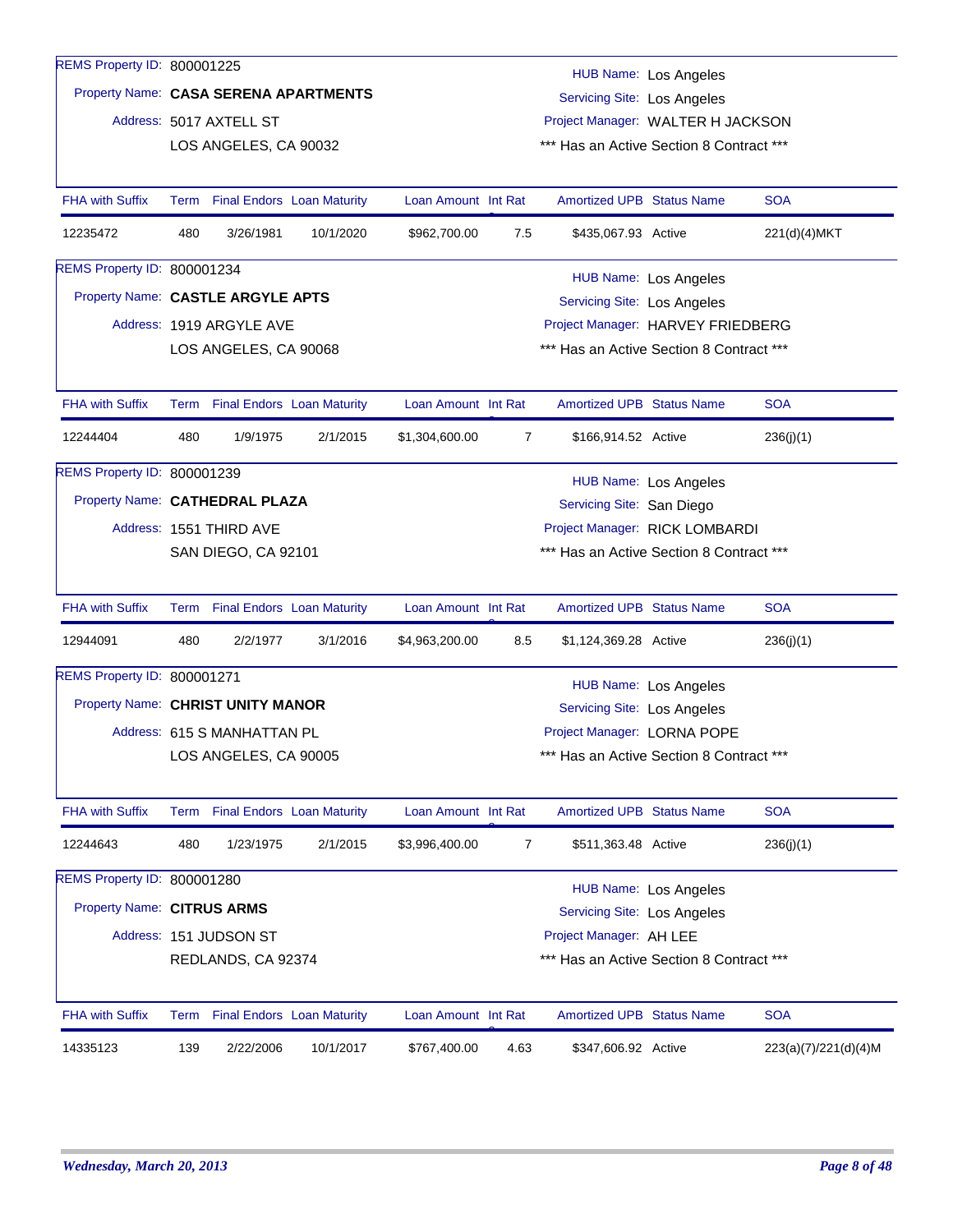| REMS Property ID: 800001286          |                                                                  |                            |                                              |                     |                |                                          |                              |                      |
|--------------------------------------|------------------------------------------------------------------|----------------------------|----------------------------------------------|---------------------|----------------|------------------------------------------|------------------------------|----------------------|
| Property Name: CLARK TERRACE APTS    |                                                                  |                            |                                              |                     |                |                                          | HUB Name: Los Angeles        |                      |
|                                      |                                                                  |                            |                                              |                     |                | Servicing Site: Los Angeles              |                              |                      |
|                                      |                                                                  | Address: 14315 CLARK ST    |                                              |                     |                | Project Manager: AH LEE                  |                              |                      |
|                                      |                                                                  | BALDWIN PARK, CA 91706     |                                              |                     |                | *** Has an Active Section 8 Contract *** |                              |                      |
| <b>FHA with Suffix</b>               |                                                                  |                            | Term Final Endors Loan Maturity              | Loan Amount Int Rat |                | <b>Amortized UPB Status Name</b>         |                              | <b>SOA</b>           |
| 12235672                             | 170                                                              | 3/25/2005                  | 6/1/2019                                     | \$1,298,200.00      | 4.75           | \$672,808.84 Active                      |                              | 223(a)(7)/221(d)(4)M |
| REMS Property ID: 800001311          |                                                                  |                            |                                              |                     |                |                                          | HUB Name: Los Angeles        |                      |
| Property Name: COLUMBUS TERRACE APTS |                                                                  |                            |                                              |                     |                | Servicing Site: Los Angeles              |                              |                      |
|                                      |                                                                  | Address: 8606 COLUMBUS AVE |                                              |                     |                | Project Manager: AH LEE                  |                              |                      |
|                                      |                                                                  | Sepulveda, CA 91343        |                                              |                     |                | *** Has an Active Section 8 Contract *** |                              |                      |
|                                      |                                                                  |                            |                                              |                     |                |                                          |                              |                      |
| <b>FHA with Suffix</b>               |                                                                  |                            | Term Final Endors Loan Maturity              | Loan Amount Int Rat |                | <b>Amortized UPB Status Name</b>         |                              | <b>SOA</b>           |
| 12235389                             | 480                                                              | 7/31/1979                  | 7/1/2018                                     | \$980,100.00        | 7.5            | \$335,009.04 Active                      |                              | 221(d)(4)MKT         |
| REMS Property ID: 800001313          |                                                                  |                            |                                              |                     |                |                                          | <b>HUB Name: Los Angeles</b> |                      |
|                                      |                                                                  |                            | Property Name: COMMERCE SENIOR CITIZENS APTS |                     |                | Servicing Site: Los Angeles              |                              |                      |
|                                      |                                                                  | Address: 6725 E GAGE AVE   |                                              |                     |                | Project Manager: AH LEE                  |                              |                      |
|                                      |                                                                  | COMMERCE, CA 90040         |                                              |                     |                | *** Has an Active Section 8 Contract *** |                              |                      |
|                                      |                                                                  |                            |                                              |                     |                |                                          |                              |                      |
| <b>FHA with Suffix</b>               |                                                                  |                            | Term Final Endors Loan Maturity              | Loan Amount Int Rat |                | <b>Amortized UPB Status Name</b>         |                              | <b>SOA</b>           |
| 12235667                             | 192                                                              | 2/11/2005                  | 3/1/2021                                     | \$1,733,000.00      | 5.58           | \$1,047,572.60 Active                    |                              | 223(a)(7)/221(d)(3)M |
| REMS Property ID: 800002560          |                                                                  |                            |                                              |                     |                |                                          | HUB Name: Los Angeles        |                      |
| Property Name: CONCORD PASADENA      |                                                                  |                            |                                              |                     |                | Servicing Site: Los Angeles              |                              |                      |
|                                      |                                                                  | Address: 275 E. Cordova St |                                              |                     |                | Project Manager: HARVEY FRIEDBERG        |                              |                      |
|                                      |                                                                  | PASADENA, CA 91101         |                                              |                     |                | *** Has an Active Section 8 Contract *** |                              |                      |
|                                      |                                                                  |                            |                                              |                     |                |                                          |                              |                      |
| <b>FHA with Suffix</b>               | Term                                                             |                            | <b>Final Endors Loan Maturity</b>            | Loan Amount Int Rat |                | <b>Amortized UPB Status Name</b>         |                              | <b>SOA</b>           |
| 122SH057                             | 396                                                              | 6/13/1968                  | 8/1/2016                                     | \$2,550,000.00      | 3              | \$395,640.98 Active                      |                              | 202                  |
| REMS Property ID: 800001325          |                                                                  |                            |                                              |                     |                |                                          | HUB Name: Los Angeles        |                      |
|                                      | Property Name: CONGREGATIONAL TOWER<br>Servicing Site: San Diego |                            |                                              |                     |                |                                          |                              |                      |
| Address: 288 F ST                    |                                                                  |                            |                                              |                     |                | Project Manager: EDUARDO NECOCHEA        |                              |                      |
|                                      |                                                                  | CHULA VISTA, CA 91910      |                                              |                     |                | *** Has an Active Section 8 Contract *** |                              |                      |
|                                      |                                                                  |                            |                                              |                     |                |                                          |                              |                      |
| <b>FHA with Suffix</b>               |                                                                  |                            | Term Final Endors Loan Maturity              | Loan Amount Int Rat |                | <b>Amortized UPB Status Name</b>         |                              | <b>SOA</b>           |
| 12944041                             | 480                                                              | 6/21/1974                  | 11/1/2013                                    | \$3,521,700.00      | $\overline{7}$ | \$149,669.51 Active                      |                              | 236(j)(1)            |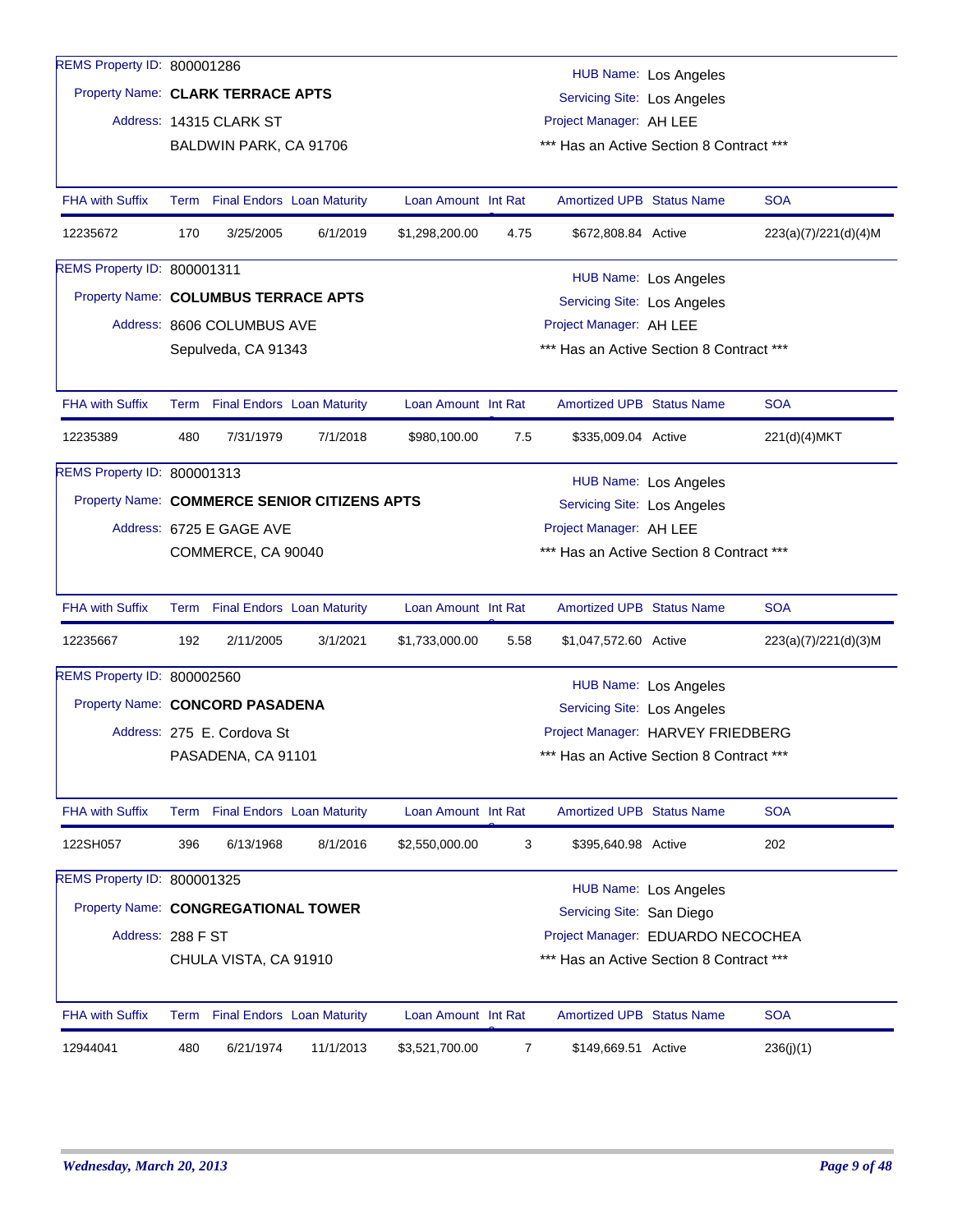| REMS Property ID: 800001327                |                                                                                            | HUB Name: San Francisco         |                                   |                     |                |                                                                             |                               |                                                    |  |  |  |  |
|--------------------------------------------|--------------------------------------------------------------------------------------------|---------------------------------|-----------------------------------|---------------------|----------------|-----------------------------------------------------------------------------|-------------------------------|----------------------------------------------------|--|--|--|--|
| Property Name: CORINTHIAN HOUSE            |                                                                                            |                                 |                                   |                     |                |                                                                             | Servicing Site: San Francisco |                                                    |  |  |  |  |
|                                            |                                                                                            | Address: 250 BUDD AVE           |                                   |                     |                | Project Manager: MARTHA G PICASSO                                           |                               |                                                    |  |  |  |  |
|                                            |                                                                                            | CAMPBELL, CA 95008              |                                   |                     |                | *** Has an Active Section 8 Contract ***                                    |                               |                                                    |  |  |  |  |
|                                            |                                                                                            |                                 |                                   |                     |                |                                                                             |                               |                                                    |  |  |  |  |
| <b>FHA with Suffix</b>                     |                                                                                            | Term Final Endors Loan Maturity |                                   | Loan Amount Int Rat |                | <b>Amortized UPB Status Name</b>                                            |                               | <b>SOA</b>                                         |  |  |  |  |
| 12135663                                   | 480                                                                                        | 11/25/1981                      | 5/1/2021                          | \$3,599,500.00      | 7.25           | \$1,686,337.93 Active                                                       |                               | 221(d)(3)MKT                                       |  |  |  |  |
| REMS Property ID: 800001360                |                                                                                            |                                 |                                   |                     |                |                                                                             | HUB Name: San Francisco       |                                                    |  |  |  |  |
| Property Name: CYPRESS GARDENS             |                                                                                            |                                 |                                   |                     |                |                                                                             | Servicing Site: San Francisco |                                                    |  |  |  |  |
|                                            |                                                                                            | Address: 3135 SEACREST AVE      |                                   |                     |                | Project Manager: MARTHA G PICASSO                                           |                               |                                                    |  |  |  |  |
|                                            |                                                                                            | <b>MARINA, CA 93933</b>         |                                   |                     |                |                                                                             |                               | *** Does NOT Have an Active Section 8 Contract *** |  |  |  |  |
|                                            |                                                                                            |                                 |                                   |                     |                |                                                                             |                               |                                                    |  |  |  |  |
| <b>FHA with Suffix</b>                     |                                                                                            | Term Final Endors Loan Maturity |                                   | Loan Amount Int Rat |                | <b>Amortized UPB Status Name</b>                                            |                               | <b>SOA</b>                                         |  |  |  |  |
| 12144347                                   | 480                                                                                        | 3/22/1974                       | 10/1/2014                         | \$1,547,100.00      | $\overline{7}$ | \$163,811.73 Active                                                         |                               | 236(j)(1)                                          |  |  |  |  |
| REMS Property ID: 800001398                |                                                                                            |                                 |                                   |                     |                |                                                                             | HUB Name: San Francisco       |                                                    |  |  |  |  |
| Property Name: DEWEY APARTMENTS            |                                                                                            |                                 |                                   |                     |                | Servicing Site: Sacramento                                                  |                               |                                                    |  |  |  |  |
|                                            |                                                                                            | Address: 507 N PILGRIM ST       |                                   |                     |                | Project Manager: SUSAN S VEAZEY                                             |                               |                                                    |  |  |  |  |
|                                            |                                                                                            | STOCKTON, CA 95205              |                                   |                     |                |                                                                             |                               | *** Does NOT Have an Active Section 8 Contract *** |  |  |  |  |
|                                            |                                                                                            |                                 |                                   |                     |                |                                                                             |                               |                                                    |  |  |  |  |
| <b>FHA with Suffix</b>                     |                                                                                            | Term Final Endors Loan Maturity |                                   | Loan Amount Int Rat |                | <b>Amortized UPB Status Name</b>                                            |                               | <b>SOA</b>                                         |  |  |  |  |
| 13644182                                   | 480                                                                                        |                                 | 7/1/2013                          | \$117,700.00        | $\overline{7}$ |                                                                             | \$3,581.15 Operational        | 236(j)(1)                                          |  |  |  |  |
| REMS Property ID: 800002502                |                                                                                            |                                 |                                   |                     |                |                                                                             | HUB Name: Los Angeles         |                                                    |  |  |  |  |
| Property Name: Dino Papavero Senior Centre |                                                                                            |                                 |                                   |                     |                | Servicing Site: Los Angeles                                                 |                               |                                                    |  |  |  |  |
|                                            |                                                                                            | Address: 16707 MARYGOLD AVE     |                                   |                     |                |                                                                             |                               |                                                    |  |  |  |  |
|                                            |                                                                                            | FONTANA, CA 92335               |                                   |                     |                | Project Manager: DENISE ALLISON<br>*** Has an Active Section 8 Contract *** |                               |                                                    |  |  |  |  |
|                                            |                                                                                            |                                 |                                   |                     |                |                                                                             |                               |                                                    |  |  |  |  |
| <b>FHA with Suffix</b>                     |                                                                                            | Term Final Endors Loan Maturity |                                   | Loan Amount Int Rat |                | <b>Amortized UPB Status Name</b>                                            |                               | <b>SOA</b>                                         |  |  |  |  |
| 122EH019                                   | 480                                                                                        | 6/16/1981                       | 6/1/2021                          | \$5,869,300.00      | 6.875          | \$2,709,873.23 Active                                                       |                               | 202                                                |  |  |  |  |
| REMS Property ID: 800001422                |                                                                                            |                                 |                                   |                     |                |                                                                             |                               |                                                    |  |  |  |  |
|                                            | HUB Name: Los Angeles<br>Property Name: Duarte Manor<br><b>Servicing Site: Los Angeles</b> |                                 |                                   |                     |                |                                                                             |                               |                                                    |  |  |  |  |
|                                            |                                                                                            | Address: 1235 N. HIGHLAND AVE   |                                   |                     |                | Project Manager: DEBRA MARTEL                                               |                               |                                                    |  |  |  |  |
|                                            |                                                                                            | DUARTE, CA 91010                |                                   |                     |                | *** Has an Active Section 8 Contract ***                                    |                               |                                                    |  |  |  |  |
|                                            |                                                                                            |                                 |                                   |                     |                |                                                                             |                               |                                                    |  |  |  |  |
| <b>FHA with Suffix</b>                     | Term                                                                                       |                                 | <b>Final Endors Loan Maturity</b> | Loan Amount Int Rat |                | <b>Amortized UPB Status Name</b>                                            |                               | <b>SOA</b>                                         |  |  |  |  |
| 12244559                                   | 480                                                                                        | 5/16/1974                       | 6/1/2014                          | \$206,674.00        | $\overline{7}$ |                                                                             | \$0.00 Active                 | 236(j)(1)                                          |  |  |  |  |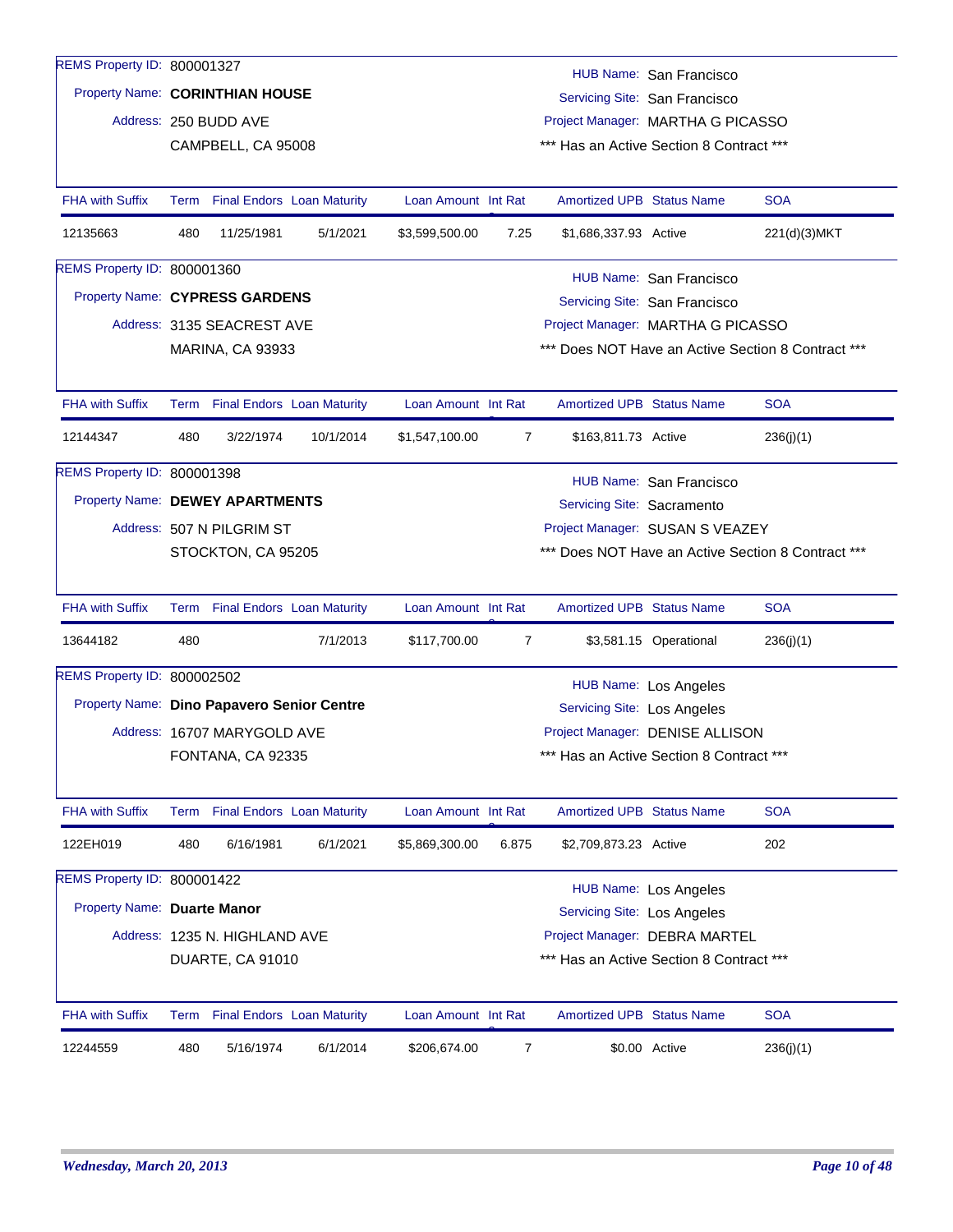| REMS Property ID: 800001427      |      |                              |                                   |                     |                |                                    | <b>HUB Name: Los Angeles</b>             |                      |  |
|----------------------------------|------|------------------------------|-----------------------------------|---------------------|----------------|------------------------------------|------------------------------------------|----------------------|--|
| Property Name: E. VICTOR VILLA   |      |                              |                                   |                     |                | <b>Servicing Site: Los Angeles</b> |                                          |                      |  |
|                                  |      | Address: 555 W 92ND ST       |                                   |                     |                |                                    | Project Manager: KAZUMA KAZEYAMA         |                      |  |
|                                  |      | LOS ANGELES, CA 90044        |                                   |                     |                |                                    | *** Has an Active Section 8 Contract *** |                      |  |
|                                  |      |                              |                                   |                     |                |                                    |                                          |                      |  |
| <b>FHA with Suffix</b>           |      |                              | Term Final Endors Loan Maturity   | Loan Amount Int Rat |                | <b>Amortized UPB Status Name</b>   |                                          | <b>SOA</b>           |  |
| 122SH083                         | 576  | 5/1/1971                     | 2/1/2020                          | \$707,000.00        | 3              | \$175,396.83 Active                |                                          | 202                  |  |
| REMS Property ID: 800001436      |      |                              |                                   |                     |                |                                    | HUB Name: San Francisco                  |                      |  |
| Property Name: EASTERN PARK APTS |      |                              |                                   |                     |                | Servicing Site: San Francisco      |                                          |                      |  |
|                                  |      | Address: 711 EDDY ST         |                                   |                     |                | Project Manager: RITA L LEE        |                                          |                      |  |
|                                  |      | SAN FRANCISCO, CA 94109      |                                   |                     |                |                                    | *** Has an Active Section 8 Contract *** |                      |  |
|                                  |      |                              |                                   |                     |                |                                    |                                          |                      |  |
| FHA with Suffix                  |      |                              | Term Final Endors Loan Maturity   | Loan Amount Int Rat |                | <b>Amortized UPB Status Name</b>   |                                          | <b>SOA</b>           |  |
| 121EH004                         | 480  | 6/27/1980                    | 3/1/2020                          | \$8,387,300.00      | 6.875          | \$3,416,898.80 Active              |                                          | 202                  |  |
| REMS Property ID: 800001444      |      |                              |                                   |                     |                |                                    | HUB Name: San Francisco                  |                      |  |
| Property Name: EL BETHEL ARMS    |      |                              |                                   |                     |                |                                    | Servicing Site: San Francisco            |                      |  |
|                                  |      |                              | Address: 1355 GOLDEN GATE AVENUE  |                     |                | Project Manager: GARY W LEE        |                                          |                      |  |
|                                  |      | SAN FRANCISCO, CA 94115      |                                   |                     |                |                                    | *** Has an Active Section 8 Contract *** |                      |  |
|                                  |      |                              |                                   |                     |                |                                    |                                          |                      |  |
| FHA with Suffix                  |      |                              | Term Final Endors Loan Maturity   | Loan Amount Int Rat |                | <b>Amortized UPB Status Name</b>   |                                          | <b>SOA</b>           |  |
| 12144195                         | 480  |                              | 12/1/2014                         | \$5,963,400.00      | 7              |                                    | \$763,068.93 Operational                 | 236(j)(1)            |  |
| REMS Property ID: 800001454      |      |                              |                                   |                     |                |                                    | HUB Name: San Francisco                  |                      |  |
| Property Name: EL PORTAL GARDENS |      |                              |                                   |                     |                |                                    | Servicing Site: San Francisco            |                      |  |
|                                  |      | Address: 14041 SAN PABLO AVE |                                   |                     |                |                                    | Project Manager: BETTY L WANG            |                      |  |
|                                  |      | SAN PABLO, CA 94806          |                                   |                     |                |                                    | *** Has an Active Section 8 Contract *** |                      |  |
|                                  |      |                              |                                   |                     |                |                                    |                                          |                      |  |
| <b>FHA with Suffix</b>           |      |                              | Term Final Endors Loan Maturity   | Loan Amount Int Rat |                | <b>Amortized UPB Status Name</b>   |                                          | <b>SOA</b>           |  |
| 12135913                         | 150  | 12/13/2005                   | 7/1/2018                          | \$1,179,200.00      | 4.66           | \$579,478.67 Active                |                                          | 223(a)(7)/221(d)(4)M |  |
| REMS Property ID: 800001468      |      |                              |                                   |                     |                |                                    | HUB Name: San Francisco                  |                      |  |
| Property Name: EMMANUEL TERRACE  |      |                              |                                   |                     |                |                                    | Servicing Site: San Francisco            |                      |  |
|                                  |      | Address: 460 FRANCIS DR      |                                   |                     |                |                                    | Project Manager: RAJANI N KHARE          |                      |  |
|                                  |      | SAN JOSE, CA 95133           |                                   |                     |                |                                    | *** Has an Active Section 8 Contract *** |                      |  |
|                                  |      |                              |                                   |                     |                |                                    |                                          |                      |  |
| <b>FHA with Suffix</b>           | Term |                              | <b>Final Endors Loan Maturity</b> | Loan Amount Int Rat |                | <b>Amortized UPB Status Name</b>   |                                          | <b>SOA</b>           |  |
| 12135216                         | 480  | 10/18/1974                   | 9/1/2013                          | \$261,000.00        | $\overline{7}$ | \$7,958.55 Active                  |                                          | 221(d)(3)MKT         |  |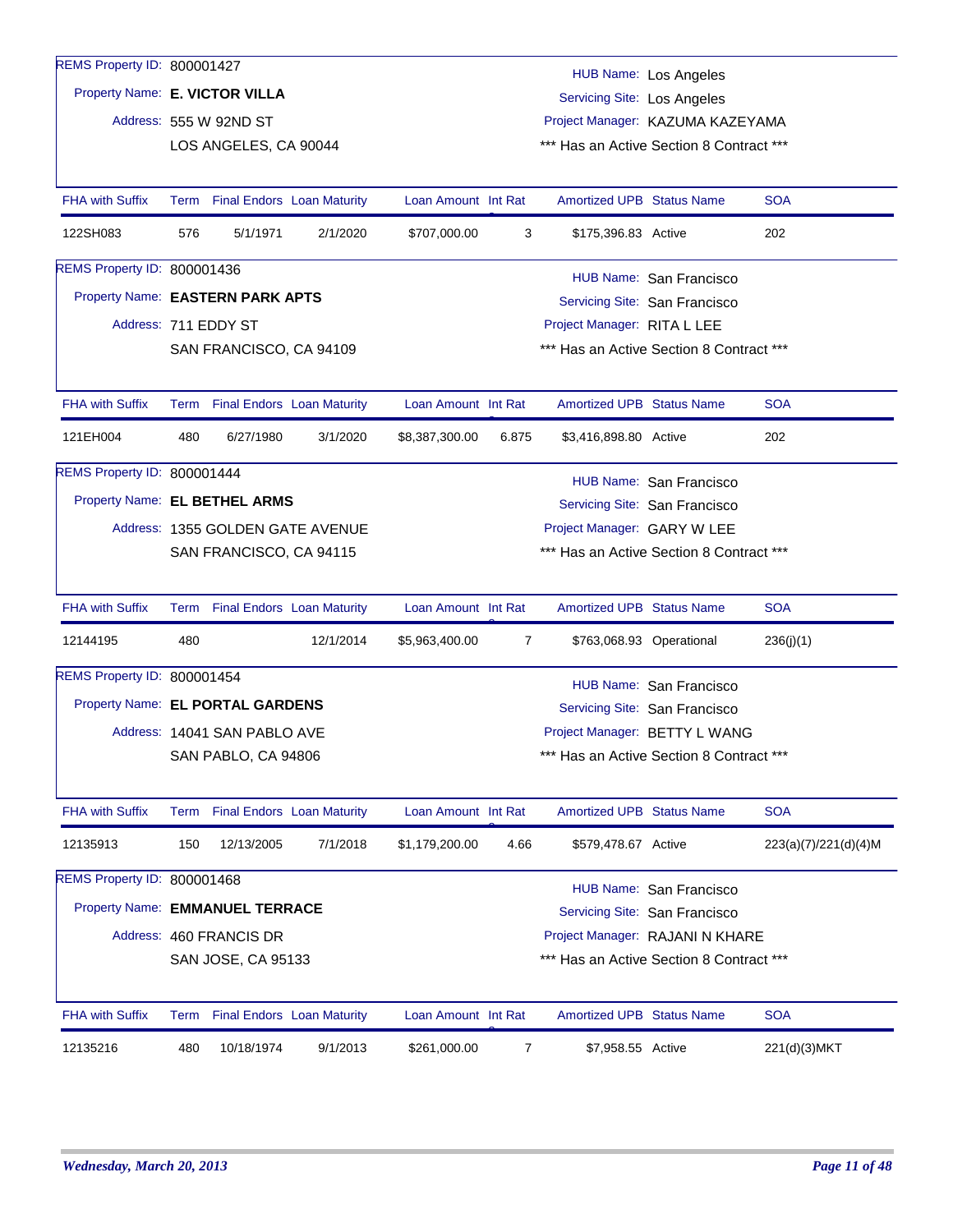| 12135910                                   | 190  | 1/26/2005                       | 12/1/2020                         | \$2,114,100.00      | 4.52  | \$1,210,970.46 Active                                                         |                              | 223(a)(7)/221(d)(4)M                               |
|--------------------------------------------|------|---------------------------------|-----------------------------------|---------------------|-------|-------------------------------------------------------------------------------|------------------------------|----------------------------------------------------|
| FHA with Suffix                            | Term |                                 | <b>Final Endors Loan Maturity</b> | Loan Amount Int Rat |       | Amortized UPB Status Name                                                     |                              | <b>SOA</b>                                         |
|                                            |      |                                 |                                   |                     |       |                                                                               |                              |                                                    |
|                                            |      | Address: 77 Westborough Blvd    | South San Francisco, CA 94080     |                     |       | Project Manager: RODNEY K DICKSON<br>*** Has an Active Section 8 Contract *** |                              |                                                    |
|                                            |      |                                 |                                   |                     |       | Servicing Site: Honolulu                                                      |                              |                                                    |
| Property Name: FAIRWAY APTS.               |      |                                 |                                   |                     |       |                                                                               | HUB Name: San Francisco      |                                                    |
| 122EH004<br>REMS Property ID: 800001494    | 480  | 3/30/1981                       | 11/1/2019                         | \$4,549,700.00      | 6.875 | \$1,783,900.16 Active                                                         |                              | 202                                                |
| <b>FHA with Suffix</b>                     |      | Term Final Endors Loan Maturity |                                   | Loan Amount Int Rat |       | <b>Amortized UPB Status Name</b>                                              |                              | <b>SOA</b>                                         |
|                                            |      |                                 |                                   |                     |       |                                                                               |                              |                                                    |
|                                            |      | LOS ANGELES, CA 90063           |                                   |                     |       | *** Has an Active Section 8 Contract ***                                      |                              |                                                    |
|                                            |      | Address: 822 N Hazard Ave       |                                   |                     |       | Project Manager: DENISE BOLDEN                                                |                              |                                                    |
| Property Name: FAIRMOUNT TERRACE II        |      |                                 |                                   |                     |       | Servicing Site: Los Angeles                                                   |                              |                                                    |
| REMS Property ID: 800001491                |      |                                 |                                   |                     |       |                                                                               | <b>HUB Name: Los Angeles</b> |                                                    |
| 122SH058                                   | 547  | 12/1/1968                       | 12/1/2017                         | \$1,276,399.79      | 3     | \$229,800.28 Active                                                           |                              | 202                                                |
| <b>FHA with Suffix</b>                     |      | Term Final Endors Loan Maturity |                                   | Loan Amount Int Rat |       | <b>Amortized UPB Status Name</b>                                              |                              | <b>SOA</b>                                         |
|                                            |      | LOS ANGELES, CA 90063           |                                   |                     |       | *** Has an Active Section 8 Contract ***                                      |                              |                                                    |
|                                            |      | Address: 4000 Fairmount St      |                                   |                     |       | Project Manager: DENISE BOLDEN                                                |                              |                                                    |
| Property Name: FAIRMOUNT TERRACE I         |      |                                 |                                   |                     |       | Servicing Site: Los Angeles                                                   |                              |                                                    |
| REMS Property ID: 800001490                |      |                                 |                                   |                     |       |                                                                               | <b>HUB Name: Los Angeles</b> |                                                    |
| 12244489                                   | 480  | 8/7/1973                        | 8/1/2013                          | \$687,900.00        | 7     | \$16,842.01 Active                                                            |                              | 236(j)(1)                                          |
| <b>FHA with Suffix</b>                     |      | Term Final Endors Loan Maturity |                                   | Loan Amount Int Rat |       | <b>Amortized UPB Status Name</b>                                              |                              | <b>SOA</b>                                         |
|                                            |      |                                 |                                   |                     |       |                                                                               |                              |                                                    |
|                                            |      | LOS ANGELES, CA 90037           |                                   |                     |       |                                                                               |                              | *** Does NOT Have an Active Section 8 Contract *** |
|                                            |      | Address: 1230 W 39TH ST         |                                   |                     |       | Project Manager: ARLENE COMBS                                                 |                              |                                                    |
| Property Name: ESPERANZA-39TH STREET MANOR |      |                                 |                                   |                     |       | <b>Servicing Site: Los Angeles</b>                                            |                              |                                                    |
| REMS Property ID: 800002602                |      |                                 |                                   |                     |       |                                                                               | HUB Name: Los Angeles        |                                                    |
| 121EH011                                   | 480  | 5/29/1980                       | 8/1/2019                          | \$3,447,000.00      | 6.875 | \$1,311,192.96 Active                                                         |                              | 202                                                |
| <b>FHA with Suffix</b>                     |      | Term Final Endors Loan Maturity |                                   | Loan Amount Int Rat |       | <b>Amortized UPB Status Name</b>                                              |                              | <b>SOA</b>                                         |
|                                            |      |                                 |                                   |                     |       |                                                                               |                              |                                                    |
|                                            |      | SACRAMENTO, CA 95823            |                                   |                     |       | *** Has an Active Section 8 Contract ***                                      |                              |                                                    |
|                                            |      | Address: 5959 66TH AVE          |                                   |                     |       | Servicing Site: Sacramento<br>Project Manager: SUSAN S VEAZEY                 |                              |                                                    |
| Property Name: Eskaton Jefferson Manor     |      |                                 |                                   |                     |       |                                                                               | HUB Name: San Francisco      |                                                    |
| REMS Property ID: 800002247                |      |                                 |                                   |                     |       |                                                                               |                              |                                                    |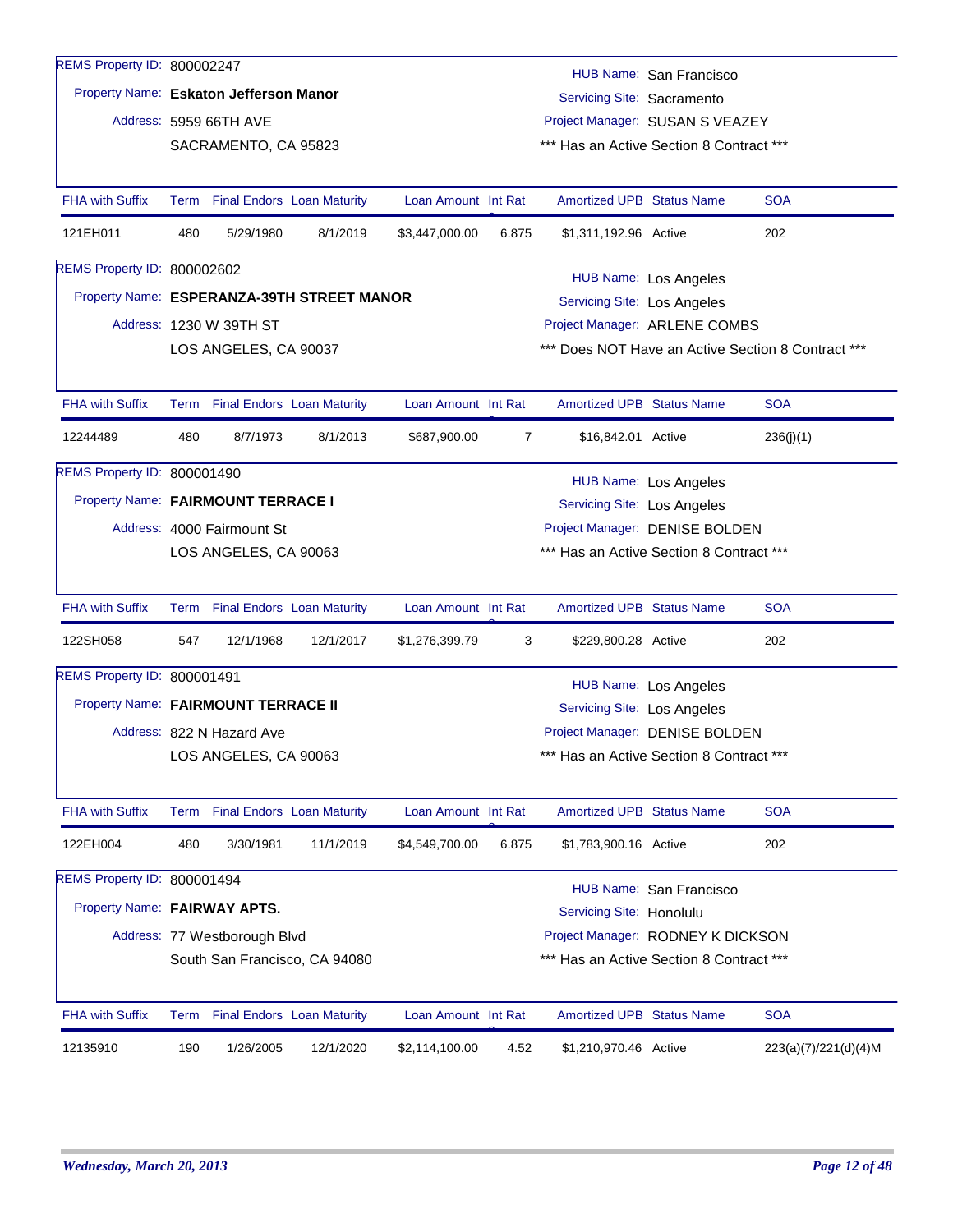| REMS Property ID: 800001505                        |      |                                   |           |                     |                |                                          |                                          |                                                    |
|----------------------------------------------------|------|-----------------------------------|-----------|---------------------|----------------|------------------------------------------|------------------------------------------|----------------------------------------------------|
| Property Name: FELLOWSHIP PLAZA                    |      |                                   |           |                     |                |                                          | HUB Name: San Francisco                  |                                                    |
|                                                    |      |                                   |           |                     |                |                                          | Servicing Site: San Francisco            |                                                    |
|                                                    |      | Address: 14520 FRUITVALE AVE      |           |                     |                | Project Manager: RITA L LEE              |                                          |                                                    |
|                                                    |      | SARATOGA, CA 95070                |           |                     |                | *** Has an Active Section 8 Contract *** |                                          |                                                    |
| <b>FHA with Suffix</b>                             |      | Term Final Endors Loan Maturity   |           | Loan Amount Int Rat |                | <b>Amortized UPB Status Name</b>         |                                          | <b>SOA</b>                                         |
| 121EH009                                           | 480  | 10/15/1980                        | 3/1/2020  | \$5,048,100.00      | 6.875          | \$2,056,496.79 Active                    |                                          | 202                                                |
| REMS Property ID: 800001511                        |      |                                   |           |                     |                |                                          | <b>HUB Name: Los Angeles</b>             |                                                    |
| Property Name: Finley Square                       |      |                                   |           |                     |                | <b>Servicing Site: Los Angeles</b>       |                                          |                                                    |
|                                                    |      | Address: 407 - 417 EAST 120TH     |           |                     |                |                                          | Project Manager: ARLENE COMBS            |                                                    |
|                                                    |      | 414 - 420 EAST 119TH              |           |                     |                |                                          | *** Has an Active Section 8 Contract *** |                                                    |
|                                                    |      | LOS ANGELES, CA 90061             |           |                     |                |                                          |                                          |                                                    |
| <b>FHA with Suffix</b>                             |      | Term Final Endors Loan Maturity   |           | Loan Amount Int Rat |                | <b>Amortized UPB Status Name</b>         |                                          | <b>SOA</b>                                         |
| 12258510                                           | 480  | 5/31/1973                         | 6/1/2013  | \$124,807.00        | 8.5            | \$5,051.37 Active                        |                                          | 236(j)(1)/223(e)                                   |
| REMS Property ID: 800001512                        |      |                                   |           |                     |                |                                          | HUB Name: San Francisco                  |                                                    |
| Property Name: FLORAL GARDENS                      |      |                                   |           |                     |                |                                          | Servicing Site: San Francisco            |                                                    |
|                                                    |      | Address: 2375 FLORAL AVE          |           |                     |                | Project Manager: GARY W LEE              |                                          |                                                    |
|                                                    |      | <b>SELMA, CA 93662</b>            |           |                     |                |                                          |                                          | *** Does NOT Have an Active Section 8 Contract *** |
| <b>FHA with Suffix</b>                             |      | Term Final Endors Loan Maturity   |           | Loan Amount Int Rat |                | <b>Amortized UPB Status Name</b>         |                                          | <b>SOA</b>                                         |
| 12144350                                           | 480  | 9/6/1974                          | 8/1/2014  | \$760,400.00        | 7              | \$23,254.81 Active                       |                                          | 236(j)(1)                                          |
| REMS Property ID: 800001517                        |      |                                   |           |                     |                |                                          | HUB Name: San Francisco                  |                                                    |
| Property Name: FLORIN GARDENS COOP. EAST, PHASE II |      |                                   |           |                     |                | Servicing Site: Sacramento               |                                          |                                                    |
|                                                    |      | Address: 2536 WAH AVE             |           |                     |                |                                          | Project Manager: WOODY H WILSON          |                                                    |
|                                                    |      | SACRAMENTO, CA 95822              |           |                     |                | *** Has an Active Section 8 Contract *** |                                          |                                                    |
|                                                    |      |                                   |           |                     |                |                                          |                                          |                                                    |
| <b>FHA with Suffix</b>                             | Term | <b>Final Endors Loan Maturity</b> |           | Loan Amount Int Rat |                | Amortized UPB Status Name                |                                          | <b>SOA</b>                                         |
| 13644125                                           | 480  | 7/12/1973                         | 6/1/2013  | \$847,500.00        | $\overline{7}$ |                                          | \$0.00 Active                            | 236(j)(1)                                          |
| REMS Property ID: 800001522                        |      |                                   |           |                     |                |                                          | HUB Name: San Francisco                  |                                                    |
| Property Name: FOLSOM GARDENS PHASE 2              |      |                                   |           |                     |                | Servicing Site: Sacramento               |                                          |                                                    |
|                                                    |      | Address: 713 STAFFORD ST          |           |                     |                |                                          | Project Manager: WOODY H WILSON          |                                                    |
|                                                    |      | FOLSOM, CA 95630                  |           |                     |                |                                          | *** Has an Active Section 8 Contract *** |                                                    |
|                                                    |      |                                   |           |                     |                |                                          |                                          | <b>SOA</b>                                         |
| <b>FHA with Suffix</b>                             |      | Term Final Endors Loan Maturity   |           | Loan Amount Int Rat |                | Amortized UPB Status Name                |                                          |                                                    |
| 13644172                                           | 480  | 9/19/1973                         | 11/1/2013 | \$569,300.00        | 7              | \$24,193.40 Active                       |                                          | 236(j)(1)                                          |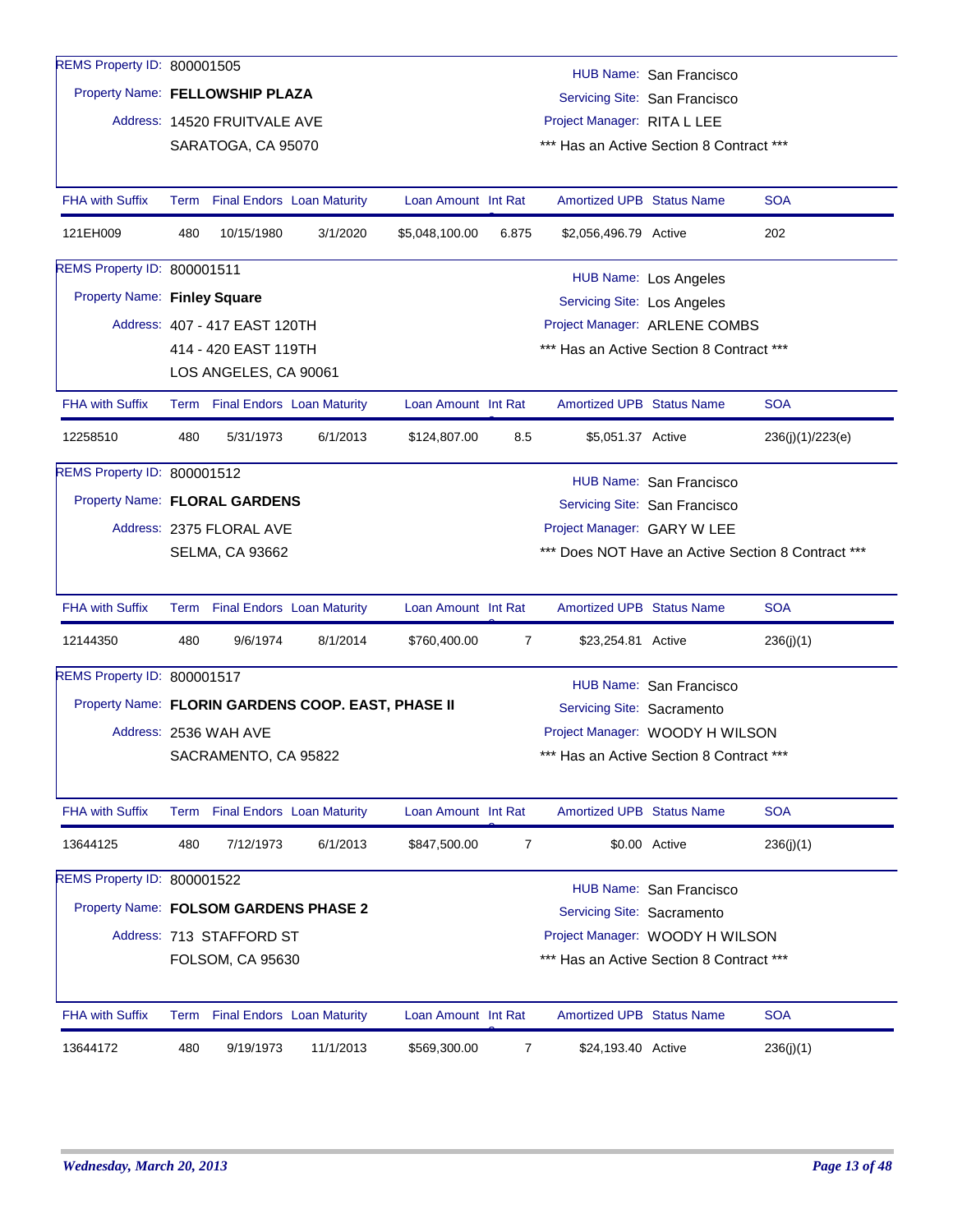| REMS Property ID: 800001524          |                                                               |                                                                                              |                                        |                     |                |                                    | HUB Name: San Francisco                  |                                                    |  |  |  |
|--------------------------------------|---------------------------------------------------------------|----------------------------------------------------------------------------------------------|----------------------------------------|---------------------|----------------|------------------------------------|------------------------------------------|----------------------------------------------------|--|--|--|
| Property Name: FOOTHILL PLAZA APTS I |                                                               |                                                                                              |                                        |                     |                | Servicing Site: Sacramento         |                                          |                                                    |  |  |  |
|                                      |                                                               | Address: 5324 Hemlock St                                                                     |                                        |                     |                |                                    | Project Manager: ROBIN C THOMPSON        |                                                    |  |  |  |
|                                      |                                                               | Sacramento, CA 95841                                                                         |                                        |                     |                |                                    | *** Has an Active Section 8 Contract *** |                                                    |  |  |  |
|                                      |                                                               |                                                                                              |                                        |                     |                |                                    |                                          |                                                    |  |  |  |
| <b>FHA with Suffix</b>               |                                                               |                                                                                              | Term Final Endors Loan Maturity        | Loan Amount Int Rat |                | <b>Amortized UPB Status Name</b>   |                                          | <b>SOA</b>                                         |  |  |  |
| 13644132                             | 480                                                           | 1/24/1973                                                                                    | 6/1/2013                               | \$1,261,400.00      | $\overline{7}$ | \$15,526.34 Active                 |                                          | 236(j)(1)                                          |  |  |  |
| REMS Property ID: 800001529          |                                                               |                                                                                              |                                        |                     |                |                                    | HUB Name: Los Angeles                    |                                                    |  |  |  |
| Property Name: FOSTER AVE APTS       |                                                               |                                                                                              |                                        |                     |                | <b>Servicing Site: Los Angeles</b> |                                          |                                                    |  |  |  |
|                                      |                                                               | Address: 13630 E FOSTER AVE                                                                  |                                        |                     |                | Project Manager: LORNA POPE        |                                          |                                                    |  |  |  |
|                                      |                                                               | BALDWIN PARK, CA 91706                                                                       |                                        |                     |                |                                    |                                          | *** Does NOT Have an Active Section 8 Contract *** |  |  |  |
|                                      |                                                               |                                                                                              |                                        |                     |                |                                    |                                          |                                                    |  |  |  |
| <b>FHA with Suffix</b>               |                                                               |                                                                                              | Term Final Endors Loan Maturity        | Loan Amount Int Rat |                | <b>Amortized UPB Status Name</b>   |                                          | <b>SOA</b>                                         |  |  |  |
| 12244578                             | 480                                                           | 11/21/1974                                                                                   | 12/1/2014                              | \$744,600.00        | $\overline{7}$ | \$87,103.66 Active                 |                                          | 236(j)(1)                                          |  |  |  |
| REMS Property ID: 800001533          |                                                               |                                                                                              |                                        |                     |                |                                    |                                          |                                                    |  |  |  |
|                                      |                                                               | HUB Name: San Francisco<br>Property Name: FRANCIS OF ASSISI<br>Servicing Site: San Francisco |                                        |                     |                |                                    |                                          |                                                    |  |  |  |
|                                      | Address: 145 GUERRERO ST<br>Project Manager: MARTHA G PICASSO |                                                                                              |                                        |                     |                |                                    |                                          |                                                    |  |  |  |
|                                      |                                                               | SAN FRANCISCO, CA 94103                                                                      |                                        |                     |                |                                    | *** Has an Active Section 8 Contract *** |                                                    |  |  |  |
|                                      |                                                               |                                                                                              |                                        |                     |                |                                    |                                          |                                                    |  |  |  |
| <b>FHA with Suffix</b>               |                                                               | Term Final Endors Loan Maturity                                                              |                                        | Loan Amount Int Rat |                | <b>Amortized UPB Status Name</b>   |                                          | <b>SOA</b>                                         |  |  |  |
| 121EH006                             | 480                                                           | 3/7/1980                                                                                     | 1/1/2020                               | \$4,719,300.00      | 6.875          | \$1,886,674.52 Active              |                                          | 202                                                |  |  |  |
| REMS Property ID: 800001538          |                                                               |                                                                                              |                                        |                     |                |                                    | <b>HUB Name: San Francisco</b>           |                                                    |  |  |  |
|                                      |                                                               |                                                                                              | Property Name: FREDRICK DOUGLAS HAYNES |                     |                |                                    | Servicing Site: San Francisco            |                                                    |  |  |  |
|                                      |                                                               | Address: 1049 GOLDEN GATE AVE                                                                |                                        |                     |                |                                    | Project Manager: MONICA S BAPTISTA       |                                                    |  |  |  |
|                                      |                                                               | SAN FRANCISCO, CA 94115                                                                      |                                        |                     |                |                                    | *** Has an Active Section 8 Contract *** |                                                    |  |  |  |
|                                      |                                                               |                                                                                              |                                        |                     |                |                                    |                                          |                                                    |  |  |  |
| <b>FHA with Suffix</b>               |                                                               |                                                                                              | Term Final Endors Loan Maturity        | Loan Amount Int Rat |                | <b>Amortized UPB Status Name</b>   |                                          | <b>SOA</b>                                         |  |  |  |
| 12144069                             | 480                                                           | 10/4/1974                                                                                    | 11/1/2014                              | \$2,588,700.00      | 7              | \$288,508.74 Active                |                                          | 236(j)(1)                                          |  |  |  |
| REMS Property ID: 800001539          |                                                               |                                                                                              |                                        |                     |                |                                    | HUB Name: San Francisco                  |                                                    |  |  |  |
| Property Name: FREEDOM WEST I        |                                                               |                                                                                              |                                        |                     |                |                                    | Servicing Site: San Francisco            |                                                    |  |  |  |
|                                      |                                                               | Address: 820 MCALLISTER ST                                                                   |                                        |                     |                |                                    | Project Manager: ANGELA L MORRISON       |                                                    |  |  |  |
|                                      |                                                               | SAN FRANCISCO, CA 94102                                                                      |                                        |                     |                |                                    | *** Has an Active Section 8 Contract *** |                                                    |  |  |  |
|                                      |                                                               |                                                                                              |                                        |                     |                |                                    |                                          |                                                    |  |  |  |
| <b>FHA with Suffix</b>               | Term                                                          |                                                                                              | <b>Final Endors Loan Maturity</b>      | Loan Amount Int Rat |                | <b>Amortized UPB Status Name</b>   |                                          | <b>SOA</b>                                         |  |  |  |
| 12144208                             | 480                                                           | 11/22/1974                                                                                   | 12/1/2014                              | \$4,490,000.00      | 7              | \$525,289.99 Active                |                                          | 236(j)(1)                                          |  |  |  |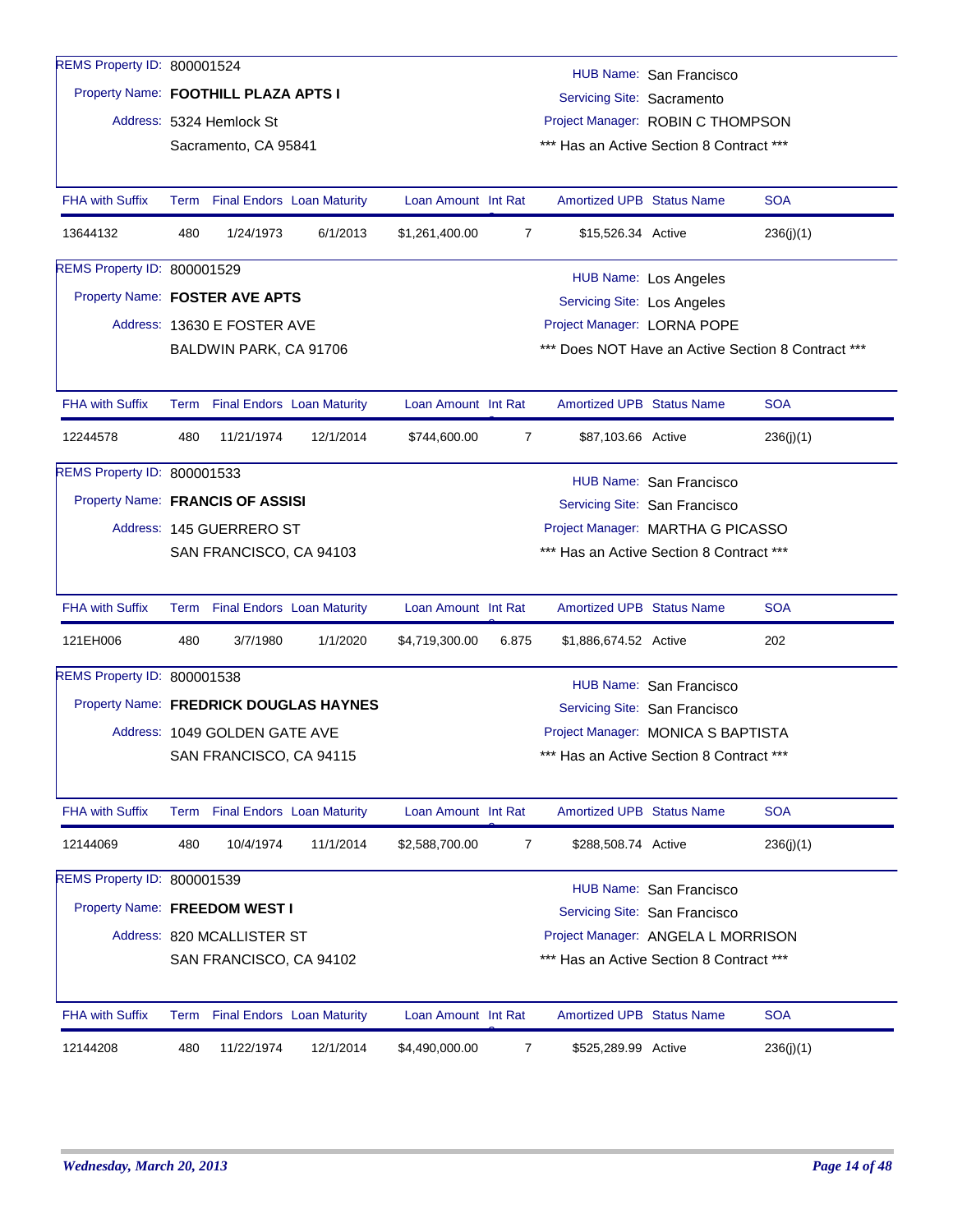| REMS Property ID: 800001540                     |                                                              |                                                             |           |                     |                |                                    |                                          |            |  |  |
|-------------------------------------------------|--------------------------------------------------------------|-------------------------------------------------------------|-----------|---------------------|----------------|------------------------------------|------------------------------------------|------------|--|--|
| Property Name: FREEDOM WEST II                  |                                                              |                                                             |           |                     |                |                                    | HUB Name: San Francisco                  |            |  |  |
|                                                 |                                                              |                                                             |           |                     |                |                                    | Servicing Site: San Francisco            |            |  |  |
|                                                 |                                                              | Address: 621 Gough St                                       |           |                     |                |                                    | Project Manager: ANGELA L MORRISON       |            |  |  |
|                                                 |                                                              | San Francisco, CA 94102                                     |           |                     |                |                                    | *** Has an Active Section 8 Contract *** |            |  |  |
| <b>FHA with Suffix</b>                          |                                                              | Term Final Endors Loan Maturity                             |           | Loan Amount Int Rat |                | <b>Amortized UPB Status Name</b>   |                                          | <b>SOA</b> |  |  |
| 12144423                                        | 480                                                          | 5/20/1975                                                   | 6/1/2015  | \$4,773,200.00      | $\overline{7}$ | \$713,649.62 Active                |                                          | 236(j)(1)  |  |  |
| REMS Property ID: 800001545                     |                                                              |                                                             |           |                     |                |                                    | HUB Name: Los Angeles                    |            |  |  |
| <b>Property Name: Friends Retirement Center</b> |                                                              |                                                             |           |                     |                | <b>Servicing Site: Los Angeles</b> |                                          |            |  |  |
|                                                 |                                                              | Address: 2691 North Lincoln Ave                             |           |                     |                |                                    | Project Manager: DEBRA MARTEL            |            |  |  |
|                                                 |                                                              | ALTADENA, CA 91001                                          |           |                     |                |                                    | *** Has an Active Section 8 Contract *** |            |  |  |
|                                                 |                                                              |                                                             |           |                     |                |                                    |                                          |            |  |  |
| <b>FHA with Suffix</b>                          |                                                              | Term Final Endors Loan Maturity                             |           | Loan Amount Int Rat |                | <b>Amortized UPB Status Name</b>   |                                          | <b>SOA</b> |  |  |
| 122SH046                                        | 576                                                          | 3/1/1965                                                    | 5/1/2014  | \$280,000.00        | 3.5            | \$13,455.52 Active                 |                                          | 202        |  |  |
| REMS Property ID: 800001549                     |                                                              |                                                             |           |                     |                |                                    | HUB Name: San Francisco                  |            |  |  |
|                                                 |                                                              | Property Name: FUJI TOWERS<br>Servicing Site: San Francisco |           |                     |                |                                    |                                          |            |  |  |
|                                                 | Project Manager: BETTY L WANG<br>Address: 690 NORTH FIFTH ST |                                                             |           |                     |                |                                    |                                          |            |  |  |
|                                                 |                                                              | SAN JOSE, CA 95112                                          |           |                     |                |                                    | *** Has an Active Section 8 Contract *** |            |  |  |
|                                                 |                                                              |                                                             |           |                     |                |                                    |                                          |            |  |  |
| <b>FHA with Suffix</b>                          |                                                              | Term Final Endors Loan Maturity                             |           | Loan Amount Int Rat |                | <b>Amortized UPB Status Name</b>   |                                          | <b>SOA</b> |  |  |
| 12144439                                        | 480                                                          | 12/16/1976                                                  | 1/1/2017  | \$2,940,300.00      | 7.75           | \$774,736.15 Active                |                                          | 236(j)(1)  |  |  |
| REMS Property ID: 800001554                     |                                                              |                                                             |           |                     |                |                                    | HUB Name: San Francisco                  |            |  |  |
| Property Name: GABILAN PLAZA II                 |                                                              |                                                             |           |                     |                |                                    | Servicing Site: San Francisco            |            |  |  |
|                                                 |                                                              | Address: 736 WILLIAMS RD                                    |           |                     |                |                                    | Project Manager: RAJANI N KHARE          |            |  |  |
|                                                 |                                                              | SALINAS, CA 93905                                           |           |                     |                |                                    | *** Has an Active Section 8 Contract *** |            |  |  |
|                                                 |                                                              |                                                             |           |                     |                |                                    |                                          |            |  |  |
| FHA with Suffix                                 |                                                              | Term Final Endors Loan Maturity                             |           | Loan Amount Int Rat |                | <b>Amortized UPB Status Name</b>   |                                          | <b>SOA</b> |  |  |
| 12144253                                        | 480                                                          | 5/9/1975                                                    | 3/1/2015  | \$1,900,500.00      | 7              | \$253,493.12 Active                |                                          | 236(j)(1)  |  |  |
| REMS Property ID: 800001555                     |                                                              |                                                             |           |                     |                |                                    | HUB Name: Los Angeles                    |            |  |  |
| Property Name: Garden Grove Manor               |                                                              |                                                             |           |                     |                | Servicing Site: Los Angeles        |                                          |            |  |  |
|                                                 |                                                              | Address: 10632 BOLSA AVE                                    |           |                     |                |                                    | Project Manager: EDUARDO NECOCHEA        |            |  |  |
|                                                 |                                                              | GARDEN GROVE, CA 92643                                      |           |                     |                |                                    | *** Has an Active Section 8 Contract *** |            |  |  |
|                                                 |                                                              |                                                             |           |                     |                |                                    |                                          |            |  |  |
| <b>FHA with Suffix</b>                          |                                                              | Term Final Endors Loan Maturity                             |           | Loan Amount Int Rat |                | <b>Amortized UPB Status Name</b>   |                                          | <b>SOA</b> |  |  |
| 12244209                                        | 480                                                          | 1/14/1974                                                   | 10/1/2013 | \$1,599,500.00      | 7              | \$58,421.76 Active                 |                                          | 236(j)(1)  |  |  |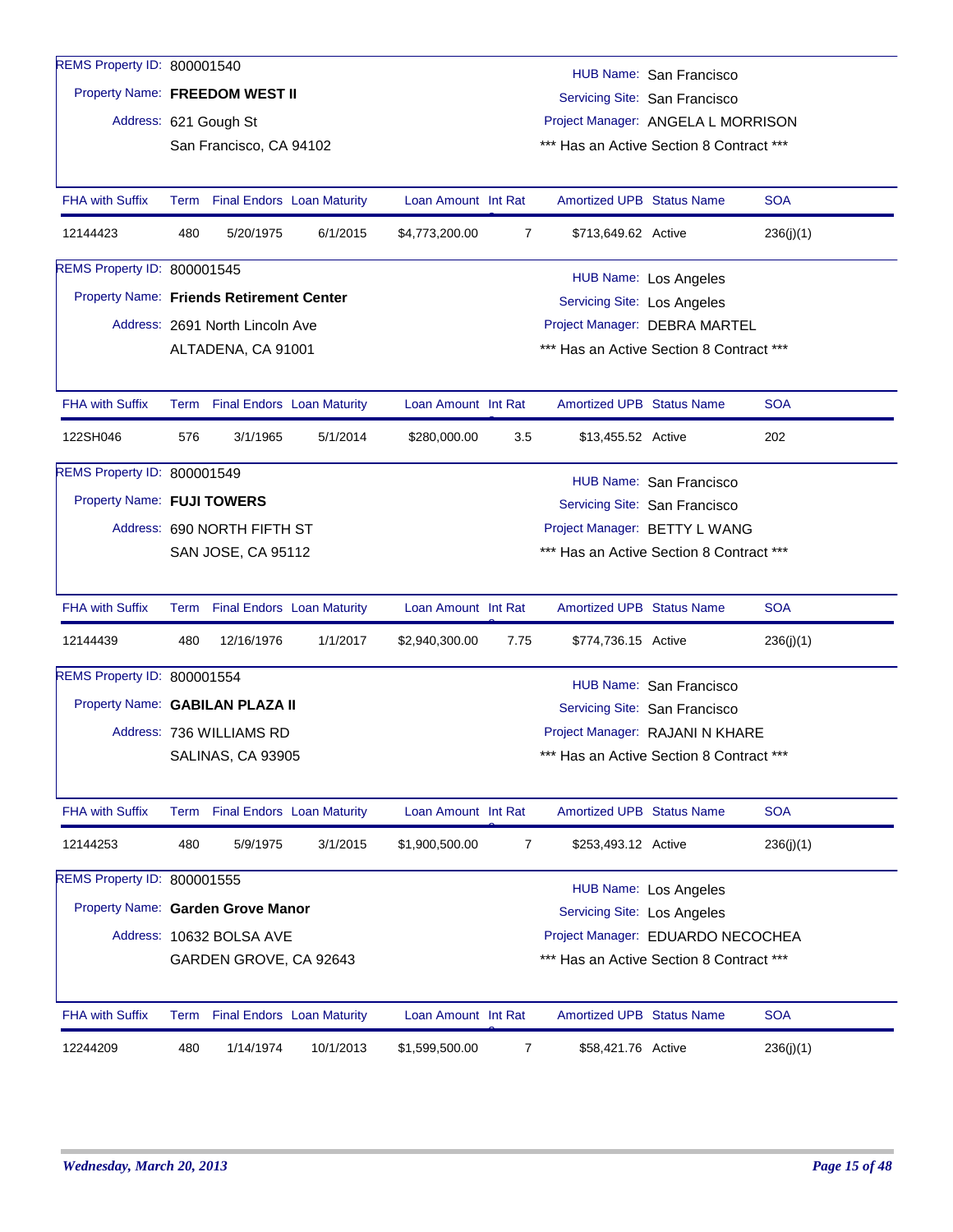| REMS Property ID: 800001560          |     |                                 |           |                     |       |                                    | HUB Name: San Francisco                  |            |
|--------------------------------------|-----|---------------------------------|-----------|---------------------|-------|------------------------------------|------------------------------------------|------------|
| Property Name: GARFIELD PARK VILLAGE |     |                                 |           |                     |       |                                    | Servicing Site: San Francisco            |            |
| Address: 721 BAY ST                  |     |                                 |           |                     |       |                                    | Project Manager: RAJANI N KHARE          |            |
|                                      |     | SANTA CRUZ, CA 95060            |           |                     |       |                                    | *** Has an Active Section 8 Contract *** |            |
|                                      |     |                                 |           |                     |       |                                    |                                          |            |
| <b>FHA with Suffix</b>               |     | Term Final Endors Loan Maturity |           | Loan Amount Int Rat |       | <b>Amortized UPB Status Name</b>   |                                          | <b>SOA</b> |
| 121SH022                             | 576 | 7/1/1964                        | 10/1/2013 | \$410,000.00        | 3.375 | \$9,042.44 Active                  |                                          | 202        |
| 121SH072                             | 576 | 6/1/1969                        | 5/1/2018  | \$578,000.00        | 3     | \$108,694.77 Active                |                                          | 202        |
| REMS Property ID: 800001564          |     |                                 |           |                     |       |                                    | HUB Name: Los Angeles                    |            |
| Property Name: Geneva Plaza          |     |                                 |           |                     |       | <b>Servicing Site: Los Angeles</b> |                                          |            |
| Address: 1441 21st St                |     |                                 |           |                     |       |                                    | Project Manager: SHUNTAI HARRIS          |            |
|                                      |     | Santa Monica, CA 90404          |           |                     |       |                                    | *** Has an Active Section 8 Contract *** |            |
|                                      |     |                                 |           |                     |       |                                    |                                          |            |
| <b>FHA with Suffix</b>               |     | Term Final Endors Loan Maturity |           | Loan Amount Int Rat |       | <b>Amortized UPB Status Name</b>   |                                          | <b>SOA</b> |
| 122EH001                             | 480 | 7/14/1980                       | 10/1/2019 | \$4,394,000.00      | 6.875 | \$1,705,791.95 Active              |                                          | 202        |
| REMS Property ID: 800001573          |     |                                 |           |                     |       |                                    | <b>HUB Name: Los Angeles</b>             |            |
| Property Name: GOLDEN AGE VILLAGE    |     |                                 |           |                     |       | Servicing Site: Los Angeles        |                                          |            |
|                                      |     | Address: 234 No. Rural Drive    |           |                     |       |                                    | Project Manager: LEONORE L LACAYO        |            |
|                                      |     | MONTEREY PARK, CA 91755         |           |                     |       |                                    | *** Has an Active Section 8 Contract *** |            |
|                                      |     |                                 |           |                     |       |                                    |                                          |            |
| FHA with Suffix                      |     | Term Final Endors Loan Maturity |           | Loan Amount Int Rat |       | <b>Amortized UPB Status Name</b>   |                                          | <b>SOA</b> |
| 122EH060                             | 480 | 6/29/1982                       | 3/1/2021  | \$4,436,000.00      | 7.625 | \$2,122,484.52 Active              |                                          | 202        |
| REMS Property ID: 800001584          |     |                                 |           |                     |       |                                    | HUB Name: San Francisco                  |            |
| Property Name: GRACE + LAUGHTER APTS |     |                                 |           |                     |       |                                    | Servicing Site: San Francisco            |            |
|                                      |     | Address: 1051 N Eaton AVE       |           |                     |       | Project Manager: RITA L LEE        |                                          |            |
|                                      |     | DINUBA, CA 93618                |           |                     |       |                                    | *** Has an Active Section 8 Contract *** |            |
|                                      |     |                                 |           |                     |       |                                    |                                          |            |
| <b>FHA with Suffix</b>               |     | Term Final Endors Loan Maturity |           | Loan Amount Int Rat |       | <b>Amortized UPB Status Name</b>   |                                          | <b>SOA</b> |
| 12144427                             | 480 | 5/16/1975                       | 6/1/2015  | \$561,600.00        | 7     | \$83,961.24 Active                 |                                          | 236(j)(1)  |
| REMS Property ID: 800001586          |     |                                 |           |                     |       |                                    | <b>HUB Name: Los Angeles</b>             |            |
| Property Name: GRACE TOWER           |     |                                 |           |                     |       | Servicing Site: San Diego          |                                          |            |
|                                      |     | Address: 3955 PARK BLVD         |           |                     |       |                                    | Project Manager: WALTER H JACKSON        |            |
|                                      |     | SAN DIEGO, CA 92103             |           |                     |       |                                    | *** Has an Active Section 8 Contract *** |            |
|                                      |     |                                 |           |                     |       |                                    |                                          |            |
| <b>FHA with Suffix</b>               |     | Term Final Endors Loan Maturity |           | Loan Amount Int Rat |       | <b>Amortized UPB Status Name</b>   |                                          | <b>SOA</b> |
| 129SH060                             | 576 | 4/16/1969                       | 10/1/2016 | \$2,188,000.00      | 3     | \$292,064.24 Active                |                                          | 202        |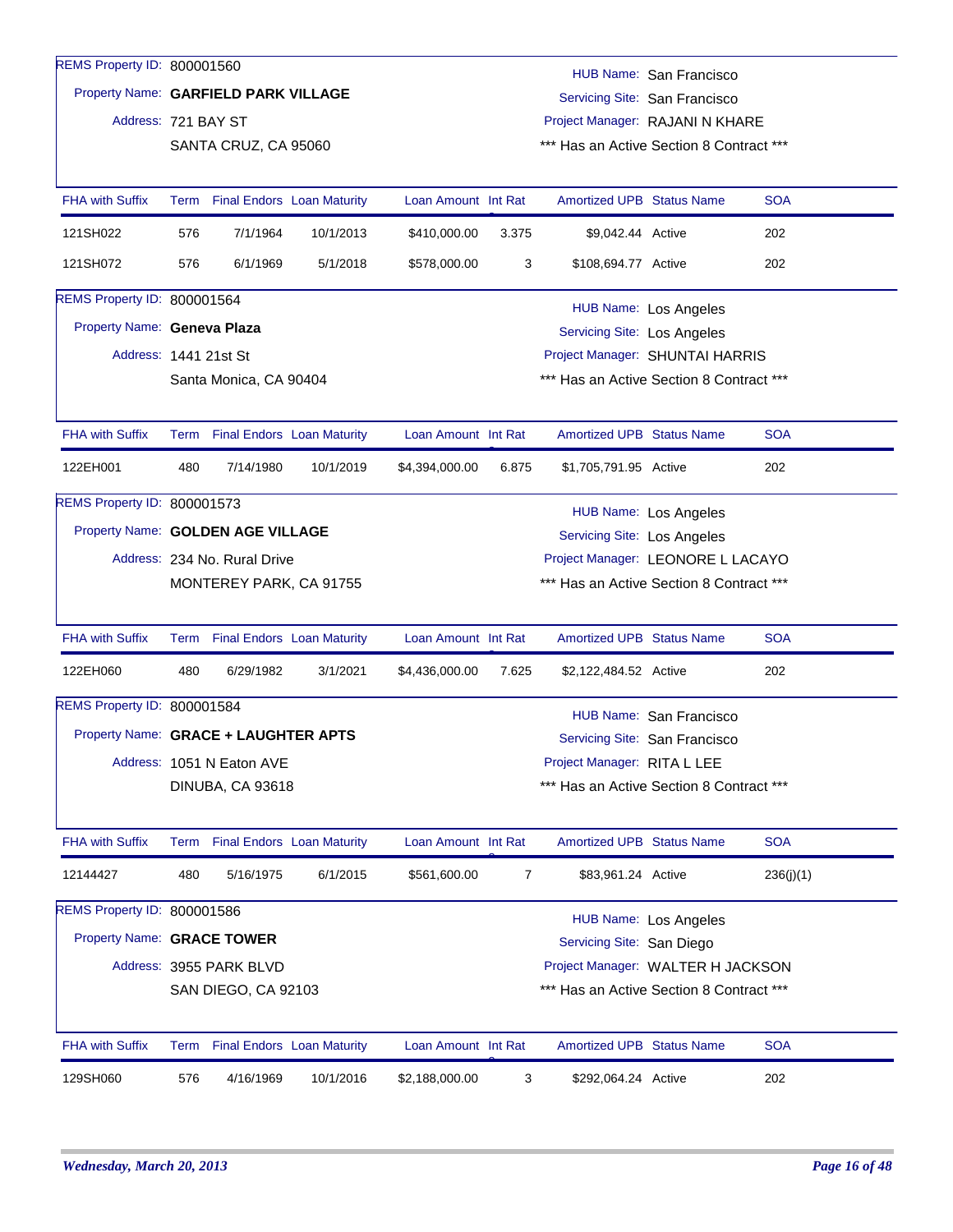| REMS Property ID: 800001597        |      |                                   |           |                     |       |                                    |                                          |                      |
|------------------------------------|------|-----------------------------------|-----------|---------------------|-------|------------------------------------|------------------------------------------|----------------------|
| Property Name: GREEN HOTEL         |      |                                   |           |                     |       |                                    | <b>HUB Name: Los Angeles</b>             |                      |
|                                    |      |                                   |           |                     |       | Servicing Site: Los Angeles        |                                          |                      |
|                                    |      | Address: 50 E GREEN ST            |           |                     |       | Project Manager: AH LEE            |                                          |                      |
|                                    |      | PASADENA, CA 91105                |           |                     |       |                                    | *** Has an Active Section 8 Contract *** |                      |
| <b>FHA with Suffix</b>             |      | Term Final Endors Loan Maturity   |           | Loan Amount Int Rat |       | <b>Amortized UPB Status Name</b>   |                                          | <b>SOA</b>           |
| 12245020                           | 480  | 8/20/1974                         | 7/1/2014  | \$2,199,800.00      | 7     | \$195,781.61 Active                |                                          | 236(j)(1)            |
| REMS Property ID: 800001598        |      |                                   |           |                     |       |                                    | <b>HUB Name: Los Angeles</b>             |                      |
| Property Name: GREEN MANOR         |      |                                   |           |                     |       | Servicing Site: San Diego          |                                          |                      |
| Address: 4041 IBIS ST              |      |                                   |           |                     |       |                                    | Project Manager: LEONORE L LACAYO        |                      |
|                                    |      | SAN DIEGO, CA 92103               |           |                     |       |                                    | *** Has an Active Section 8 Contract *** |                      |
|                                    |      |                                   |           |                     |       |                                    |                                          |                      |
| <b>FHA with Suffix</b>             |      | Term Final Endors Loan Maturity   |           | Loan Amount Int Rat |       | <b>Amortized UPB Status Name</b>   |                                          | <b>SOA</b>           |
| 129SH078                           | 576  | 10/1/1970                         | 10/1/2019 | \$2,115,300.00      | 3     | \$502,208.98 Active                |                                          | 202                  |
| REMS Property ID: 800001610        |      |                                   |           |                     |       |                                    | HUB Name: San Francisco                  |                      |
| Property Name: HAMMER LANE VILLAGE |      |                                   |           |                     |       | Servicing Site: Sacramento         |                                          |                      |
|                                    |      | Address: 210 E IRIS AVE           |           |                     |       |                                    | Project Manager: WOODY H WILSON          |                      |
|                                    |      | STOCKTON, CA 95210                |           |                     |       |                                    | *** Has an Active Section 8 Contract *** |                      |
|                                    |      |                                   |           |                     |       |                                    |                                          |                      |
| <b>FHA with Suffix</b>             |      | Term Final Endors Loan Maturity   |           | Loan Amount Int Rat |       | <b>Amortized UPB Status Name</b>   |                                          | <b>SOA</b>           |
| 13636105                           | 155  | 6/29/2004                         | 6/1/2017  | \$1,586,700.00      | 6     | \$650,451.49 Active                |                                          | 223(a)(7)/221(d)(4)M |
| REMS Property ID: 800001622        |      |                                   |           |                     |       |                                    | <b>HUB Name: Los Angeles</b>             |                      |
| Property Name: HARVARD PLAZA       |      |                                   |           |                     |       | Servicing Site: Los Angeles        |                                          |                      |
|                                    |      | Address: 340 E HARVARD AVE        |           |                     |       |                                    | Project Manager: DEBRA MARTEL            |                      |
|                                    |      | BURBANK, CA 91502                 |           |                     |       |                                    | *** Has an Active Section 8 Contract *** |                      |
|                                    |      |                                   |           |                     |       |                                    |                                          |                      |
| <b>FHA with Suffix</b>             |      | Term Final Endors Loan Maturity   |           | Loan Amount Int Rat |       | <b>Amortized UPB Status Name</b>   |                                          | <b>SOA</b>           |
| 122EH020                           | 480  | 1/21/1982                         | 2/1/2021  | \$7,085,800.00      | 7.625 | \$3,364,592.99 Active              |                                          | 202                  |
| REMS Property ID: 800001199        |      |                                   |           |                     |       |                                    | HUB Name: Los Angeles                    |                      |
| Property Name: HAVEN 502           |      |                                   |           |                     |       | <b>Servicing Site: Los Angeles</b> |                                          |                      |
|                                    |      | Address: 825 W ADAMS BLVD         |           |                     |       |                                    | Project Manager: DEBRA MARTEL            |                      |
|                                    |      | LOS ANGELES, CA 90007             |           |                     |       |                                    | *** Has an Active Section 8 Contract *** |                      |
|                                    |      |                                   |           |                     |       |                                    |                                          |                      |
| <b>FHA with Suffix</b>             | Term | <b>Final Endors Loan Maturity</b> |           | Loan Amount Int Rat |       | <b>Amortized UPB Status Name</b>   |                                          | <b>SOA</b>           |
| 12244713                           | 480  | 12/23/1974                        | 2/1/2015  | \$1,523,300.00      | 7     | \$194,899.34 Active                |                                          | 236(j)(1)            |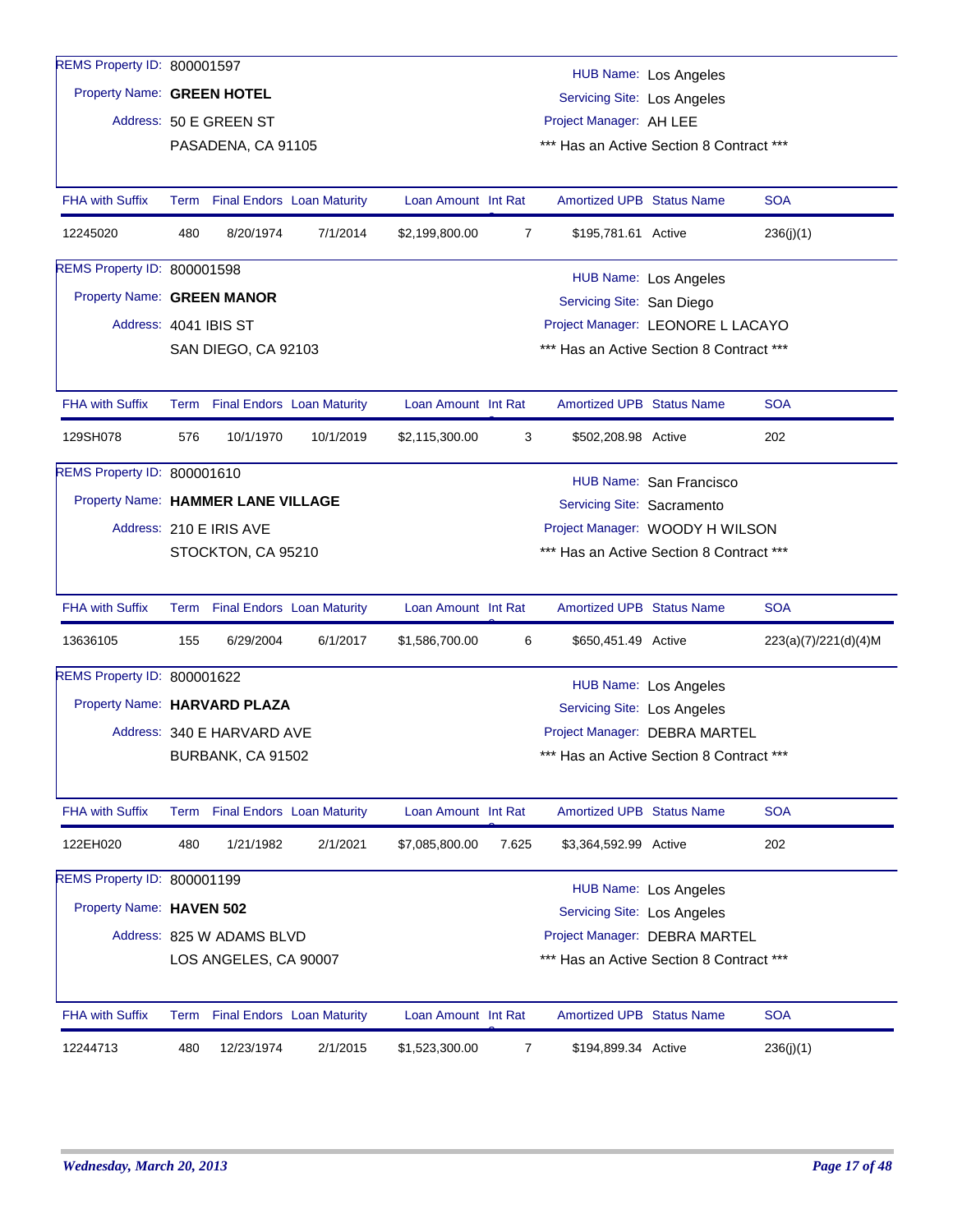| REMS Property ID: 800001631         |      |                                   |                                              |                     |                |                                          |                                   |                                                    |
|-------------------------------------|------|-----------------------------------|----------------------------------------------|---------------------|----------------|------------------------------------------|-----------------------------------|----------------------------------------------------|
|                                     |      |                                   |                                              |                     |                |                                          | HUB Name: San Francisco           |                                                    |
| Property Name: HENDERSON VILLAGE    |      |                                   |                                              |                     |                |                                          | Servicing Site: San Francisco     |                                                    |
|                                     |      | Address: 515 CREIGHTON ST         |                                              |                     |                | Project Manager: JUNE S PARK             |                                   |                                                    |
|                                     |      | EUREKA, CA 95501                  |                                              |                     |                |                                          |                                   | *** Does NOT Have an Active Section 8 Contract *** |
|                                     |      |                                   |                                              |                     |                |                                          |                                   |                                                    |
| <b>FHA with Suffix</b>              |      | Term Final Endors Loan Maturity   |                                              | Loan Amount Int Rat |                | <b>Amortized UPB Status Name</b>         |                                   | <b>SOA</b>                                         |
| 12144243                            | 480  | 3/7/1975                          | 1/1/2015                                     | \$919,000.00        | 7              | \$112,551.84 Active                      |                                   | 236(j)(1)                                          |
| REMS Property ID: 800001639         |      |                                   |                                              |                     |                |                                          | <b>HUB Name: Los Angeles</b>      |                                                    |
| Property Name: HIGHLAND MANOR APTS. |      |                                   |                                              |                     |                | <b>Servicing Site: Los Angeles</b>       |                                   |                                                    |
|                                     |      | Address: 1128 W HIGHLAND ST       |                                              |                     |                |                                          | Project Manager: KAZUMA KAZEYAMA  |                                                    |
|                                     |      | SANTA ANA, CA 92703               |                                              |                     |                | *** Has an Active Section 8 Contract *** |                                   |                                                    |
|                                     |      |                                   |                                              |                     |                |                                          |                                   |                                                    |
| <b>FHA with Suffix</b>              | Term | <b>Final Endors Loan Maturity</b> |                                              | Loan Amount Int Rat |                | <b>Amortized UPB Status Name</b>         |                                   | <b>SOA</b>                                         |
| 12244386                            | 480  | 12/10/1974                        | 12/1/2014                                    | \$269,800.00        | 7              | \$31,544.13 Active                       |                                   | 236(i)(1)                                          |
| REMS Property ID: 800001640         |      |                                   |                                              |                     |                |                                          | HUB Name: San Francisco           |                                                    |
| Property Name: HIGHLANDS VILLAGE    |      |                                   |                                              |                     |                | Servicing Site: Honolulu                 |                                   |                                                    |
|                                     |      | Address: 6215 OLD HIGHWAY 53      |                                              |                     |                |                                          | Project Manager: RODNEY K DICKSON |                                                    |
|                                     |      | CLEARLAKE, CA 95422               |                                              |                     |                | *** Has an Active Section 8 Contract *** |                                   |                                                    |
|                                     |      |                                   |                                              |                     |                |                                          |                                   |                                                    |
| <b>FHA with Suffix</b>              |      | Term Final Endors Loan Maturity   |                                              | Loan Amount Int Rat |                | <b>Amortized UPB Status Name</b>         |                                   | <b>SOA</b>                                         |
| 121EH052                            | 480  | 7/15/1981                         | 6/1/2021                                     | \$1,675,900.00      | 8.5            | \$872,107.82 Active                      |                                   | 202                                                |
| REMS Property ID: 800001672         |      |                                   |                                              |                     |                |                                          | HUB Name: Los Angeles             |                                                    |
|                                     |      |                                   | Property Name: HOLLYWOOD KNICKERBOCKER       |                     |                | Servicing Site: Los Angeles              |                                   |                                                    |
|                                     |      | Address: 1714 N. IVAR AVE         |                                              |                     |                | Project Manager: AH LEE                  |                                   |                                                    |
|                                     |      | LOS ANGELES, CA 90028             |                                              |                     |                | *** Has an Active Section 8 Contract *** |                                   |                                                    |
|                                     |      |                                   |                                              |                     |                |                                          |                                   |                                                    |
| <b>FHA with Suffix</b>              |      | Term Final Endors Loan Maturity   |                                              | Loan Amount Int Rat |                | <b>Amortized UPB Status Name</b>         |                                   | <b>SOA</b>                                         |
| 12244524                            | 480  | 6/14/1974                         | 5/1/2013                                     | \$4,993,900.00      | 7              | \$30,844.74 Active                       |                                   | 236(j)(1)                                          |
| REMS Property ID: 800001673         |      |                                   |                                              |                     |                |                                          | <b>HUB Name: Los Angeles</b>      |                                                    |
|                                     |      |                                   | Property Name: HOLLYWOOD PARKVIEW APARTMENTS |                     |                | <b>Servicing Site: Los Angeles</b>       |                                   |                                                    |
|                                     |      | Address: 1244 LAKE ST             |                                              |                     |                |                                          | Project Manager: SHARON HATCHER   |                                                    |
|                                     |      | LOS ANGELES, CA 90006             |                                              |                     |                | *** Has an Active Section 8 Contract *** |                                   |                                                    |
|                                     |      |                                   |                                              |                     |                |                                          |                                   |                                                    |
| <b>FHA with Suffix</b>              |      | Term Final Endors Loan Maturity   |                                              | Loan Amount Int Rat |                | <b>Amortized UPB Status Name</b>         |                                   | <b>SOA</b>                                         |
| 12244612                            | 480  | 2/19/1974                         | 5/1/2014                                     | \$150,298.00        | $\overline{7}$ | \$31,989.40 Active                       |                                   | 236(j)(1)                                          |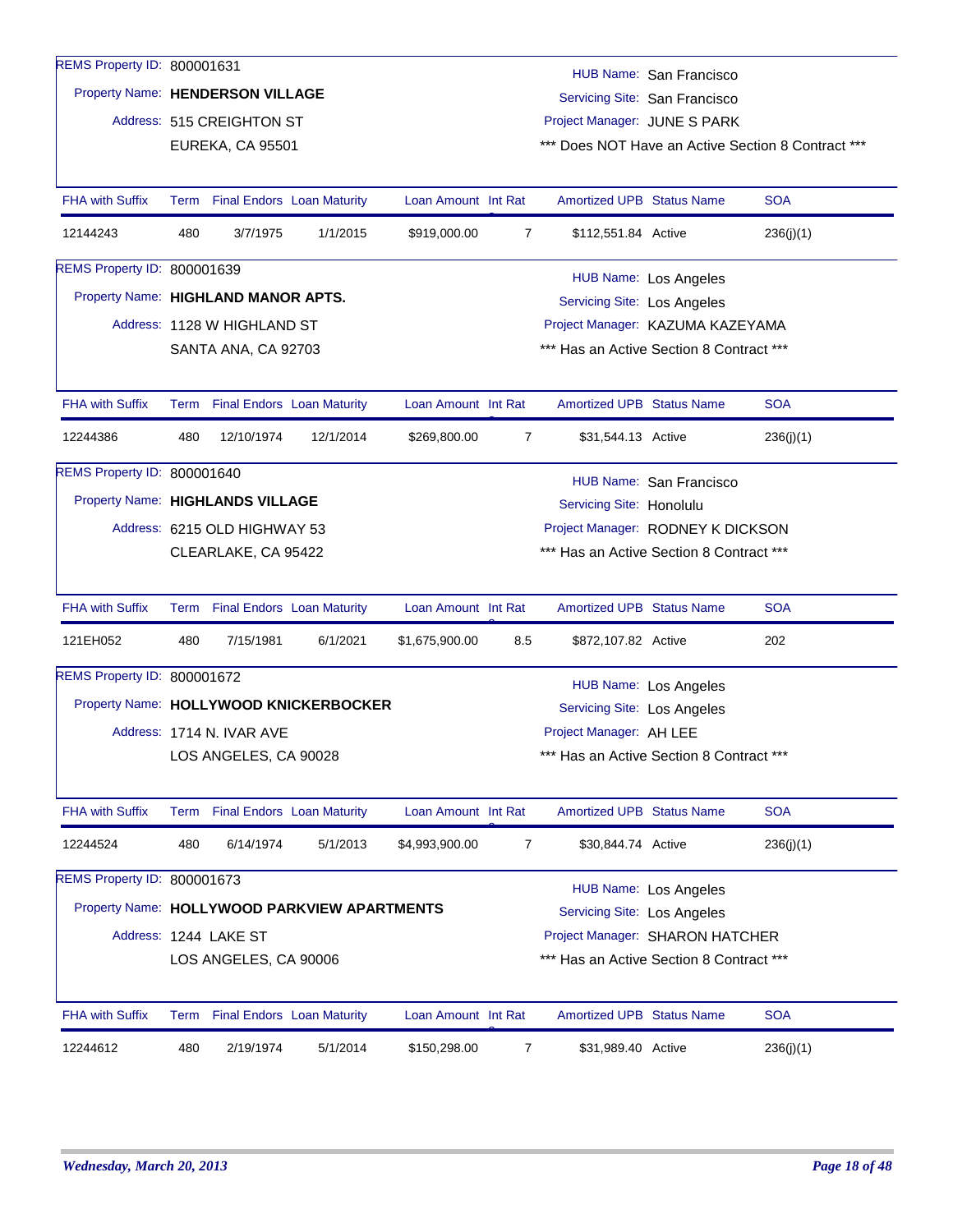| REMS Property ID: 800001674           |     |                                 |                            |                     |                                                                    |                                          | <b>HUB Name: Los Angeles</b>      |                                                    |  |  |
|---------------------------------------|-----|---------------------------------|----------------------------|---------------------|--------------------------------------------------------------------|------------------------------------------|-----------------------------------|----------------------------------------------------|--|--|
| Property Name: HOLLYWOOD PLAZA APTS   |     |                                 |                            |                     |                                                                    | <b>Servicing Site: Los Angeles</b>       |                                   |                                                    |  |  |
|                                       |     | Address: 1637 N VINE ST         |                            |                     |                                                                    | Project Manager: AH LEE                  |                                   |                                                    |  |  |
|                                       |     | HOLLYWOOD, CA 90028             |                            |                     |                                                                    | *** Has an Active Section 8 Contract *** |                                   |                                                    |  |  |
|                                       |     |                                 |                            |                     |                                                                    |                                          |                                   |                                                    |  |  |
| <b>FHA with Suffix</b>                |     | Term Final Endors Loan Maturity |                            | Loan Amount Int Rat |                                                                    | <b>Amortized UPB Status Name</b>         |                                   | <b>SOA</b>                                         |  |  |
| 12244583                              | 480 | 6/19/1974                       | 7/1/2014                   | \$2,754,700.00      | 7                                                                  | \$245,175.19 Active                      |                                   | 236(j)(1)                                          |  |  |
| REMS Property ID: 800001675           |     |                                 |                            |                     |                                                                    |                                          |                                   |                                                    |  |  |
| Property Name: HOLLYWOOD WEST APTS    |     |                                 |                            |                     | <b>HUB Name: Los Angeles</b><br><b>Servicing Site: Los Angeles</b> |                                          |                                   |                                                    |  |  |
|                                       |     | Address: 5712 La Mirada Ave     |                            |                     | Project Manager: AH LEE                                            |                                          |                                   |                                                    |  |  |
|                                       |     | Los Angeles, CA 90038           |                            |                     |                                                                    | *** Has an Active Section 8 Contract *** |                                   |                                                    |  |  |
|                                       |     |                                 |                            |                     |                                                                    |                                          |                                   |                                                    |  |  |
| <b>FHA with Suffix</b>                |     | Term Final Endors Loan Maturity |                            | Loan Amount Int Rat |                                                                    | <b>Amortized UPB Status Name</b>         |                                   | <b>SOA</b>                                         |  |  |
| 12244641                              | 480 | 3/11/1974                       | 5/1/2014                   | \$1,046,100.00      | $\overline{7}$                                                     | \$81,163.97 Active                       |                                   | 236(j)(1)                                          |  |  |
| REMS Property ID: 800001688           |     |                                 |                            |                     |                                                                    |                                          | <b>HUB Name: Los Angeles</b>      |                                                    |  |  |
| Property Name: HORTON HOUSE           |     |                                 |                            |                     |                                                                    | Servicing Site: San Diego                |                                   |                                                    |  |  |
| Address: 333 G ST                     |     |                                 |                            |                     |                                                                    |                                          | Project Manager: DEBRA MARTEL     |                                                    |  |  |
|                                       |     | SAN DIEGO, CA 92101             |                            |                     |                                                                    | *** Has an Active Section 8 Contract *** |                                   |                                                    |  |  |
|                                       |     |                                 |                            |                     |                                                                    |                                          |                                   |                                                    |  |  |
| <b>FHA with Suffix</b>                |     | Term Final Endors Loan Maturity |                            | Loan Amount Int Rat |                                                                    | <b>Amortized UPB Status Name</b>         |                                   | <b>SOA</b>                                         |  |  |
| 12935109                              | 198 | 4/15/2004                       | 11/1/2020                  | \$5,423,800.00      | 5.5                                                                | \$3,099,727.98 Active                    |                                   | 223(a)(7)/221(d)(3)M                               |  |  |
| REMS Property ID: 800001698           |     |                                 |                            |                     |                                                                    |                                          | HUB Name: Los Angeles             |                                                    |  |  |
| Property Name: HUNTINGTON VILLA YORBA |     |                                 |                            |                     |                                                                    | <b>Servicing Site: Los Angeles</b>       |                                   |                                                    |  |  |
|                                       |     | Address: 16000 VILLA YORBA LANE |                            |                     |                                                                    |                                          | Project Manager: CARLOS A HARB    |                                                    |  |  |
|                                       |     |                                 | HUNTINGTON BEACH, CA 92647 |                     |                                                                    | *** Has an Active Section 8 Contract *** |                                   |                                                    |  |  |
|                                       |     |                                 |                            |                     |                                                                    |                                          |                                   |                                                    |  |  |
| <b>FHA with Suffix</b>                |     | Term Final Endors Loan Maturity |                            | Loan Amount Int Rat |                                                                    | Amortized UPB Status Name                |                                   | <b>SOA</b>                                         |  |  |
| 12244274                              | 480 | 9/13/1973                       | 5/1/2013                   | \$3,389,300.00      | 7                                                                  | \$20,940.65 Active                       |                                   | 236(j)(1)                                          |  |  |
| REMS Property ID: 800001703           |     |                                 |                            |                     |                                                                    |                                          | <b>HUB Name: Los Angeles</b>      |                                                    |  |  |
| Property Name: IMPERIAL VILLA APTS    |     |                                 |                            |                     |                                                                    | Servicing Site: San Diego                |                                   |                                                    |  |  |
| Address: 620 67TH ST                  |     |                                 |                            |                     |                                                                    |                                          | Project Manager: EDUARDO NECOCHEA |                                                    |  |  |
|                                       |     | SAN DIEGO, CA 92114             |                            |                     |                                                                    |                                          |                                   | *** Does NOT Have an Active Section 8 Contract *** |  |  |
|                                       |     |                                 |                            |                     |                                                                    |                                          |                                   |                                                    |  |  |
| <b>FHA with Suffix</b>                |     | Term Final Endors Loan Maturity |                            | Loan Amount Int Rat |                                                                    | <b>Amortized UPB Status Name</b>         |                                   | <b>SOA</b>                                         |  |  |
| 12944054                              | 480 | 5/28/1975                       | 6/1/2015                   | \$586,100.00        | 7                                                                  | \$87,627.23 Active                       |                                   | 236(j)(1)                                          |  |  |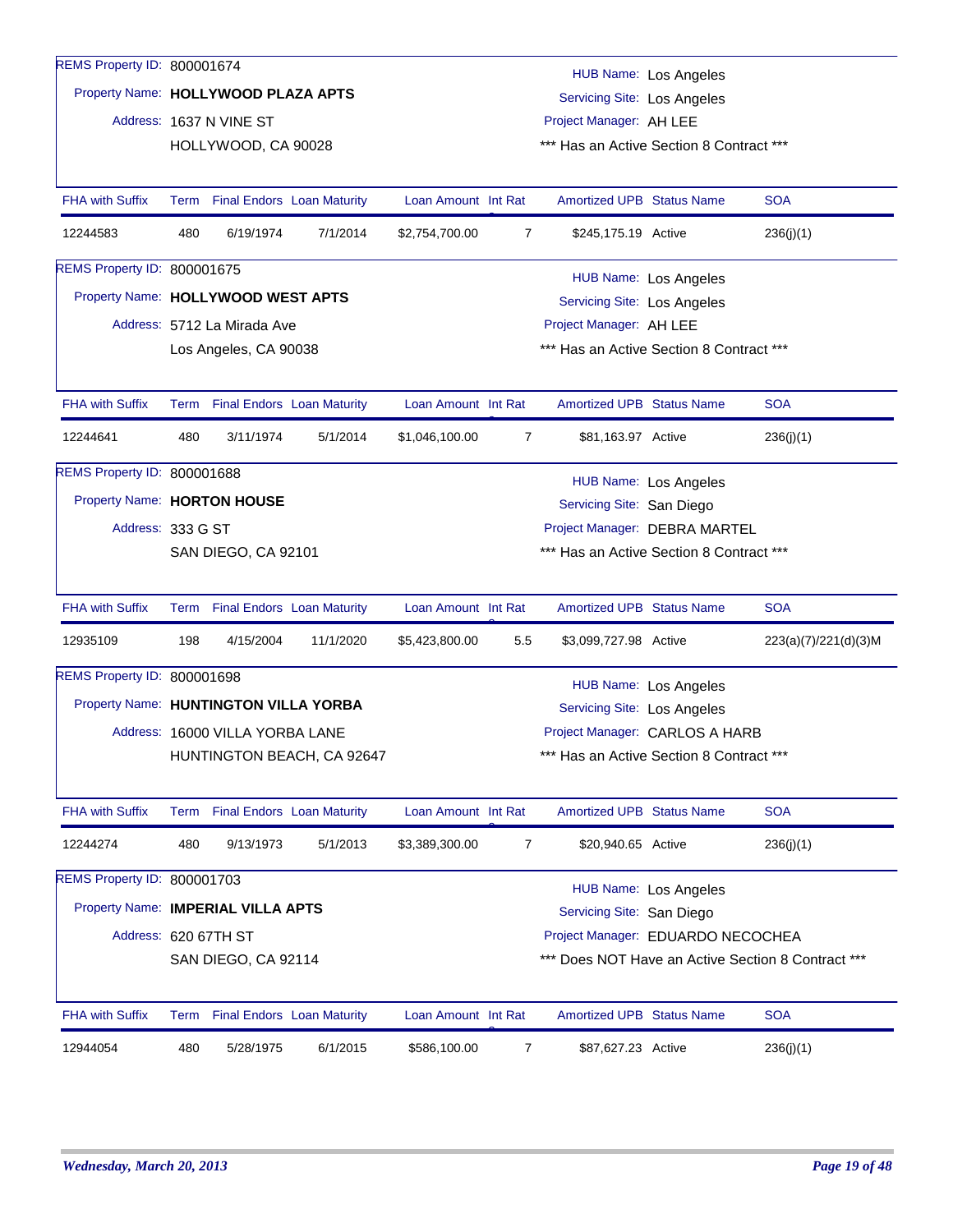| REMS Property ID: 800001706            |     |                                 |                                 |                     |       |                                    |                                                          |            |
|----------------------------------------|-----|---------------------------------|---------------------------------|---------------------|-------|------------------------------------|----------------------------------------------------------|------------|
| Property Name: INDEPENDENCE SQUARE     |     |                                 |                                 |                     |       |                                    | HUB Name: San Francisco                                  |            |
|                                        |     |                                 |                                 |                     |       |                                    | Servicing Site: San Francisco                            |            |
|                                        |     | Address: 1355 MADISON ST        |                                 |                     |       |                                    | Project Manager: SYLVIA M MEEKS                          |            |
|                                        |     | WATSONVILLE, CA 95076           |                                 |                     |       |                                    | *** Has an Active Section 8 Contract ***                 |            |
| <b>FHA with Suffix</b>                 |     | Term Final Endors Loan Maturity |                                 | Loan Amount Int Rat |       | <b>Amortized UPB Status Name</b>   |                                                          | <b>SOA</b> |
| 121EH007                               | 480 | 8/14/1979                       | 12/1/2019                       | \$3,892,800.00      | 6.875 | \$1,541,272.47 Active              |                                                          | 202        |
| REMS Property ID: 800001728            |     |                                 |                                 |                     |       |                                    | HUB Name: San Francisco                                  |            |
| Property Name: JONES MEMORIAL HOMES I  |     |                                 |                                 |                     |       |                                    | Servicing Site: San Francisco                            |            |
|                                        |     | Address: 1640 STEINER ST        |                                 |                     |       | Project Manager: GARY W LEE        |                                                          |            |
|                                        |     | SAN FRANCISCO, CA 94115         |                                 |                     |       |                                    | *** Has an Active Section 8 Contract ***                 |            |
|                                        |     |                                 |                                 |                     |       |                                    |                                                          |            |
| <b>FHA with Suffix</b>                 |     | Term Final Endors Loan Maturity |                                 | Loan Amount Int Rat |       | <b>Amortized UPB Status Name</b>   |                                                          | <b>SOA</b> |
| 121SH040                               | 576 | 12/1/1964                       | 1/1/2014                        | \$466,000.00        | 3.5   | \$15,875.56 Active                 |                                                          | 202        |
| REMS Property ID: 800001729            |     |                                 |                                 |                     |       |                                    | HUB Name: San Francisco                                  |            |
| Property Name: JONES MEMORIAL HOMES II |     |                                 |                                 |                     |       |                                    | Servicing Site: San Francisco                            |            |
|                                        |     | Address: 1950 POST ST           |                                 |                     |       | Project Manager: GARY W LEE        |                                                          |            |
|                                        |     | SAN FRANCISCO, CA 94115         |                                 |                     |       |                                    | *** Has an Active Section 8 Contract ***                 |            |
| <b>FHA with Suffix</b>                 |     | Term Final Endors Loan Maturity |                                 | Loan Amount Int Rat |       | Amortized UPB Status Name          |                                                          | <b>SOA</b> |
| 12144219                               | 480 |                                 | 3/1/2016                        | \$3,339,700.00      | 7     |                                    | \$646,017.31 Operational                                 | 236(j)(1)  |
| REMS Property ID: 800001735            |     |                                 |                                 |                     |       |                                    | <b>HUB Name: Los Angeles</b>                             |            |
| Property Name: JUDSON TERRACE HOMES    |     |                                 |                                 |                     |       | <b>Servicing Site: Los Angeles</b> |                                                          |            |
|                                        |     | Address: 3000 AUGUSTA ST        |                                 |                     |       |                                    | Project Manager: ROSEMARY COLBURN                        |            |
|                                        |     | SAN LUIS OBISPO, CA 93401       |                                 |                     |       |                                    | *** Has an Active Section 8 Contract ***                 |            |
| <b>FHA with Suffix</b>                 |     | Term Final Endors Loan Maturity |                                 | Loan Amount Int Rat |       | <b>Amortized UPB Status Name</b>   |                                                          | <b>SOA</b> |
| 122SH076                               | 576 | 11/1/1970                       | 11/1/2019                       | \$1,498,000.00      | 3     | \$234,859.10 Active                |                                                          | 202        |
| REMS Property ID: 800001739            |     |                                 |                                 |                     |       |                                    |                                                          |            |
| Property Name: KEARNEY-COOLEY PLAZA    |     |                                 |                                 |                     |       |                                    | HUB Name: San Francisco<br>Servicing Site: San Francisco |            |
|                                        |     | Address: 720 W HAWES AVE        |                                 |                     |       |                                    | Project Manager: RAJANI N KHARE                          |            |
|                                        |     | FRESNO, CA 93706                |                                 |                     |       |                                    | *** Has an Active Section 8 Contract ***                 |            |
|                                        |     |                                 |                                 |                     |       |                                    |                                                          |            |
| FHA with Suffix                        |     |                                 | Term Final Endors Loan Maturity | Loan Amount Int Rat |       | <b>Amortized UPB Status Name</b>   |                                                          | <b>SOA</b> |
| 12144261                               | 480 | 5/24/1973                       | 6/1/2013                        | \$2,241,800.00      | 7     | \$27,610.80 Active                 |                                                          | 236(j)(1)  |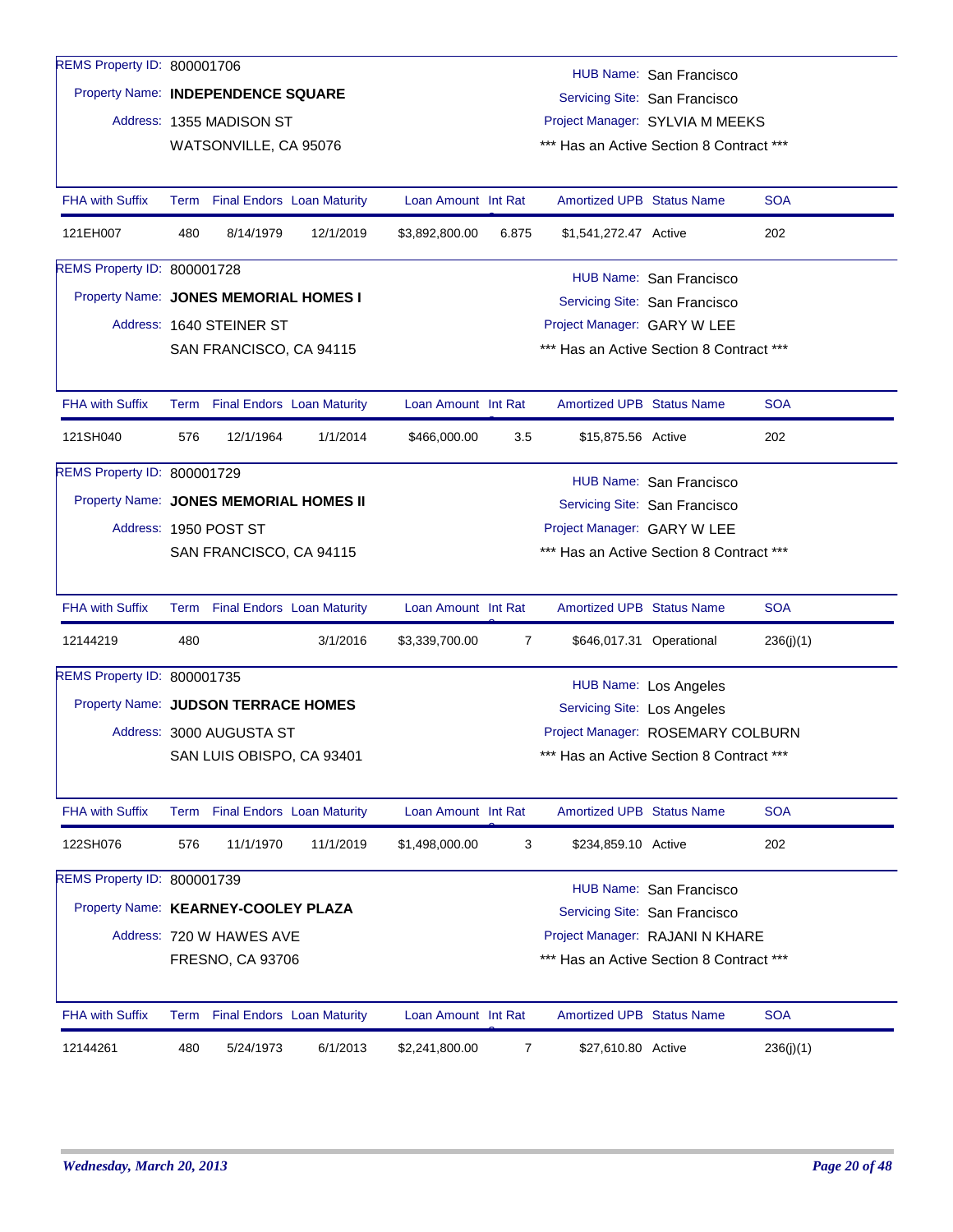| REMS Property ID: 800001749             |      |                                     |                                        |                     |                |                                    | HUB Name: San Francisco                  |               |
|-----------------------------------------|------|-------------------------------------|----------------------------------------|---------------------|----------------|------------------------------------|------------------------------------------|---------------|
|                                         |      |                                     | Property Name: KINGS CANYON APARTMENTS |                     |                |                                    | Servicing Site: San Francisco            |               |
|                                         |      | Address: 5271 E KINGS CANYON RD     |                                        |                     |                |                                    | Project Manager: RAJANI N KHARE          |               |
|                                         |      | <b>FRESNO, CA 93727</b>             |                                        |                     |                |                                    | *** Has an Active Section 8 Contract *** |               |
|                                         |      |                                     |                                        |                     |                |                                    |                                          |               |
| <b>FHA with Suffix</b>                  |      | Term Final Endors Loan Maturity     |                                        | Loan Amount Int Rat |                | <b>Amortized UPB Status Name</b>   |                                          | <b>SOA</b>    |
| 12144337                                | 480  | 8/14/1974                           | 9/1/2014                               | \$1,344,600.00      | 7              | \$134,845.90 Active                |                                          | 236(j)(1)     |
| REMS Property ID: 800001752             |      |                                     |                                        |                     |                |                                    | HUB Name: San Francisco                  |               |
| Property Name: KINGS VALLEY APTS        |      |                                     |                                        |                     |                |                                    | Servicing Site: San Francisco            |               |
|                                         |      | Address: 100 KINGS CIRCLE           |                                        |                     |                |                                    | Project Manager: JOHN S TEDESCO          |               |
|                                         |      | CLOVERDALE, CA 95425                |                                        |                     |                |                                    | *** Has an Active Section 8 Contract *** |               |
|                                         |      |                                     |                                        |                     |                |                                    |                                          |               |
| <b>FHA with Suffix</b>                  |      | Term Final Endors Loan Maturity     |                                        | Loan Amount Int Rat |                | <b>Amortized UPB Status Name</b>   |                                          | <b>SOA</b>    |
| 12144820                                | 480  | 5/23/1975                           | 6/1/2015                               | \$727,638.00        | $\overline{7}$ | \$264,217.86 Active                |                                          | 236(j)(1)/202 |
| <b>REMS Property ID: 800001753</b>      |      |                                     |                                        |                     |                |                                    | HUB Name: San Francisco                  |               |
| Property Name: KINGS VIEW APARTMENTS    |      |                                     |                                        |                     |                |                                    | Servicing Site: San Francisco            |               |
|                                         |      | Address: 1191 WILLOW                |                                        |                     |                |                                    | Project Manager: SYLVIA M MEEKS          |               |
|                                         |      | ATWATER, CA 95301                   |                                        |                     |                |                                    | *** Has an Active Section 8 Contract *** |               |
|                                         |      |                                     |                                        |                     |                |                                    |                                          |               |
| <b>FHA with Suffix</b>                  |      | Term Final Endors Loan Maturity     |                                        | Loan Amount Int Rat |                | <b>Amortized UPB Status Name</b>   |                                          | <b>SOA</b>    |
| 121EH057                                | 480  | 8/3/1981                            | 9/1/2021                               | \$1,369,700.00      | 8.5            | \$727,528.43 Active                |                                          | 202           |
| REMS Property ID: 800001754             |      |                                     |                                        |                     |                |                                    | HUB Name: San Francisco                  |               |
| Property Name: KINGS VIEW HANFORD APTS. |      |                                     |                                        |                     |                |                                    | Servicing Site: San Francisco            |               |
|                                         |      | Address: 1030 North GREEN ST, Apt.G |                                        |                     |                |                                    | Project Manager: RAJANI N KHARE          |               |
|                                         |      | HANFORD, CA 93230                   |                                        |                     |                |                                    | *** Has an Active Section 8 Contract *** |               |
|                                         |      |                                     |                                        |                     |                |                                    |                                          |               |
| <b>FHA with Suffix</b>                  | Term |                                     | <b>Final Endors Loan Maturity</b>      | Loan Amount Int Rat |                | <b>Amortized UPB Status Name</b>   |                                          | <b>SOA</b>    |
| 121EH063                                | 480  | 11/19/1981                          | 10/1/2021                              | \$396,400.00        | 8.5            | \$211,946.67 Active                |                                          | 202           |
| REMS Property ID: 800001776             |      |                                     |                                        |                     |                |                                    | <b>HUB Name: Los Angeles</b>             |               |
| Property Name: LA PINTORESCA            |      |                                     |                                        |                     |                | <b>Servicing Site: Los Angeles</b> |                                          |               |
|                                         |      | Address: 1275 LA PINTORESCA DR      |                                        |                     |                | Project Manager: LORNA POPE        |                                          |               |
|                                         |      | PASADENA, CA 91103                  |                                        |                     |                |                                    | *** Has an Active Section 8 Contract *** |               |
|                                         |      |                                     |                                        |                     |                |                                    |                                          |               |
| <b>FHA with Suffix</b>                  | Term |                                     | <b>Final Endors Loan Maturity</b>      | Loan Amount Int Rat |                | <b>Amortized UPB Status Name</b>   |                                          | <b>SOA</b>    |
| 12235438                                | 480  | 3/21/1980                           | 4/1/2020                               | \$924,400.00        | 7.5            | \$396,596.28 Active                |                                          | 221(d)(3)MKT  |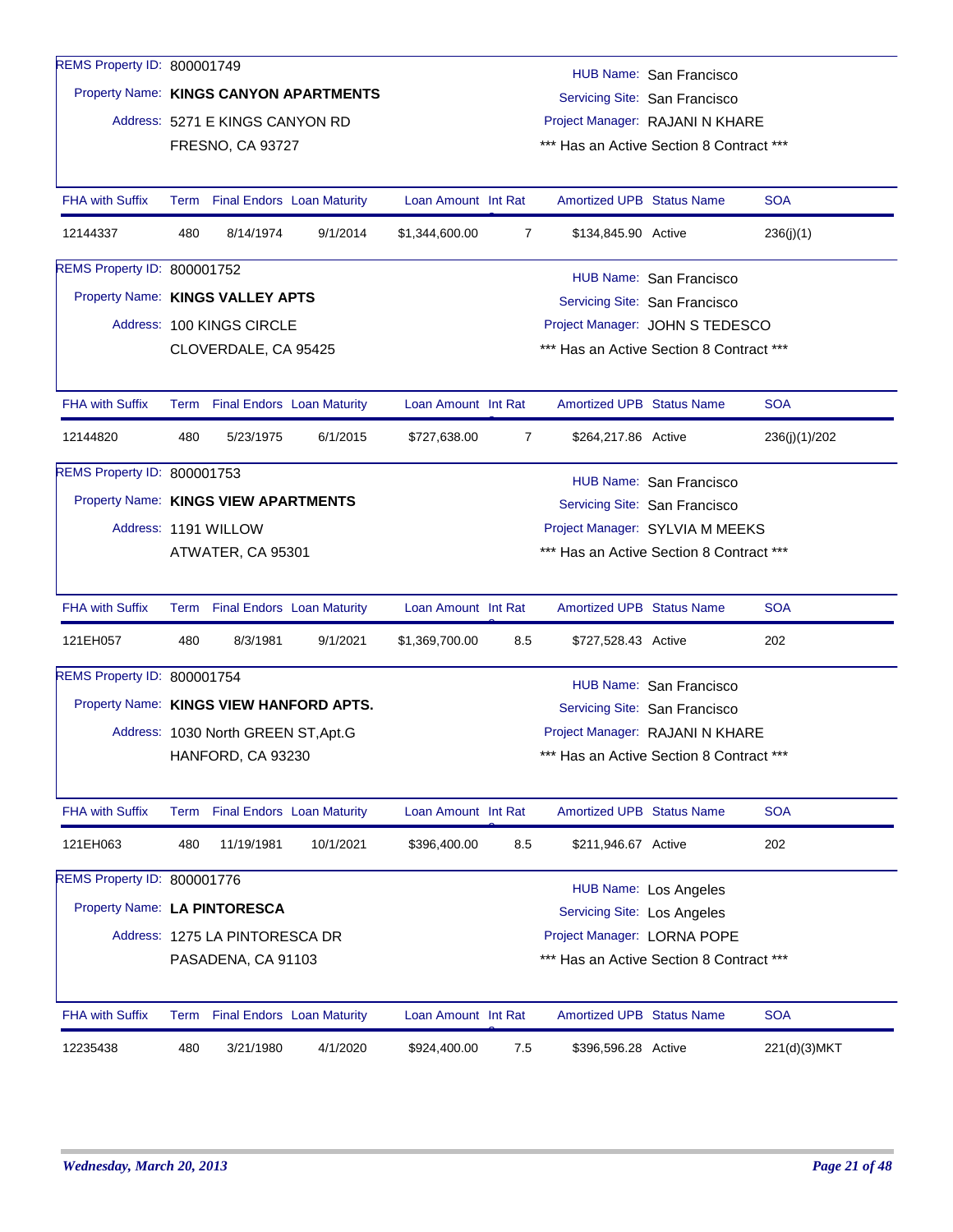| REMS Property ID: 800001778     |      |                                   |                                   |                     |                |                                  |                                          |                                                    |
|---------------------------------|------|-----------------------------------|-----------------------------------|---------------------|----------------|----------------------------------|------------------------------------------|----------------------------------------------------|
|                                 |      |                                   |                                   |                     |                |                                  | HUB Name: San Francisco                  |                                                    |
| Property Name: LA POSADA        |      |                                   |                                   |                     |                |                                  | Servicing Site: San Francisco            |                                                    |
|                                 |      | Address: 609 FREDERICK ST         |                                   |                     |                |                                  | Project Manager: RAJANI N KHARE          |                                                    |
|                                 |      | SANTA CRUZ, CA 95062              |                                   |                     |                |                                  | *** Has an Active Section 8 Contract *** |                                                    |
| <b>FHA with Suffix</b>          | Term |                                   | <b>Final Endors</b> Loan Maturity | Loan Amount Int Rat |                | <b>Amortized UPB Status Name</b> |                                          | <b>SOA</b>                                         |
| 12135902                        | 195  | 1/30/2004                         | 5/1/2020                          | \$3,090,700.00      | 5.125          | \$1,664,116.47 Active            |                                          | 223(a)(7)/221(d)(4)M                               |
| REMS Property ID: 800001796     |      |                                   |                                   |                     |                |                                  | <b>HUB Name: Los Angeles</b>             |                                                    |
| Property Name: LAKESHORE VILLA  |      |                                   |                                   |                     |                | Servicing Site: San Diego        |                                          |                                                    |
|                                 |      | Address: 6888 GOLFCREST DR        |                                   |                     |                |                                  | Project Manager: HARVEY FRIEDBERG        |                                                    |
|                                 |      | SAN DIEGO, CA 92119               |                                   |                     |                |                                  | *** Has an Active Section 8 Contract *** |                                                    |
|                                 |      |                                   |                                   |                     |                |                                  |                                          |                                                    |
| <b>FHA with Suffix</b>          |      | Term Final Endors Loan Maturity   |                                   | Loan Amount Int Rat |                | <b>Amortized UPB Status Name</b> |                                          | <b>SOA</b>                                         |
| 12935110                        | 168  | 7/28/2004                         | 8/1/2018                          | \$1,989,800.00      | 6              | \$958,355.18 Active              |                                          | 223(a)(7)/221(d)(4)M                               |
| REMS Property ID: 800001806     |      |                                   |                                   |                     |                |                                  | HUB Name: San Francisco                  |                                                    |
| Property Name: LANCE APARTMENTS |      |                                   |                                   |                     |                | Servicing Site: Sacramento       |                                          |                                                    |
|                                 |      | Address: 4828 EL CAMINO AVE       |                                   |                     |                |                                  | Project Manager: SUSAN A RABORN          |                                                    |
|                                 |      | CARMICHAEL, CA 95608              |                                   |                     |                |                                  |                                          | *** Does NOT Have an Active Section 8 Contract *** |
| <b>FHA with Suffix</b>          |      | Term Final Endors Loan Maturity   |                                   | Loan Amount Int Rat |                | <b>Amortized UPB Status Name</b> |                                          | <b>SOA</b>                                         |
| 13644264                        | 480  | 7/18/1974                         | 8/1/2014                          | \$964,100.00        | $\overline{7}$ | \$91,265.74 Active               |                                          | 236(j)(1)                                          |
| REMS Property ID: 800001823     |      |                                   |                                   |                     |                |                                  |                                          |                                                    |
| Property Name: LAS PALOMAS APTS |      |                                   |                                   |                     |                |                                  | <b>HUB Name: Los Angeles</b>             |                                                    |
|                                 |      | Address: 3025 GLEASON AVE         |                                   |                     |                | Servicing Site: Los Angeles      | Project Manager: WALTER H JACKSON        |                                                    |
|                                 |      | LOS ANGELES, CA 90063             |                                   |                     |                |                                  | *** Has an Active Section 8 Contract *** |                                                    |
|                                 |      |                                   |                                   |                     |                |                                  |                                          |                                                    |
| <b>FHA with Suffix</b>          | Term | <b>Final Endors Loan Maturity</b> |                                   | Loan Amount Int Rat |                | <b>Amortized UPB Status Name</b> |                                          | <b>SOA</b>                                         |
| 12235410                        | 480  | 4/28/1980                         | 9/1/2019                          | \$1,360,300.00      | 7.5            | \$545,781.06 Active              |                                          | 221(d)(4)MKT                                       |
| REMS Property ID: 800001849     |      |                                   |                                   |                     |                |                                  | HUB Name: San Francisco                  |                                                    |
| Property Name: LIFE'S GARDEN    |      |                                   |                                   |                     |                | Servicing Site: Honolulu         |                                          |                                                    |
|                                 |      |                                   | Address: 450 OLD SAN FRANCISCO RD |                     |                |                                  | Project Manager: RODNEY K DICKSON        |                                                    |
|                                 |      | SUNNYVALE, CA 94086               |                                   |                     |                |                                  | *** Has an Active Section 8 Contract *** |                                                    |
| FHA with Suffix                 |      | Term Final Endors Loan Maturity   |                                   | Loan Amount Int Rat |                | Amortized UPB Status Name        |                                          | <b>SOA</b>                                         |
| 12138079                        | 480  | 8/30/1976                         | 5/1/2017                          | \$4,895,300.00      | 7              | \$1,328,892.99 Active            |                                          | 231                                                |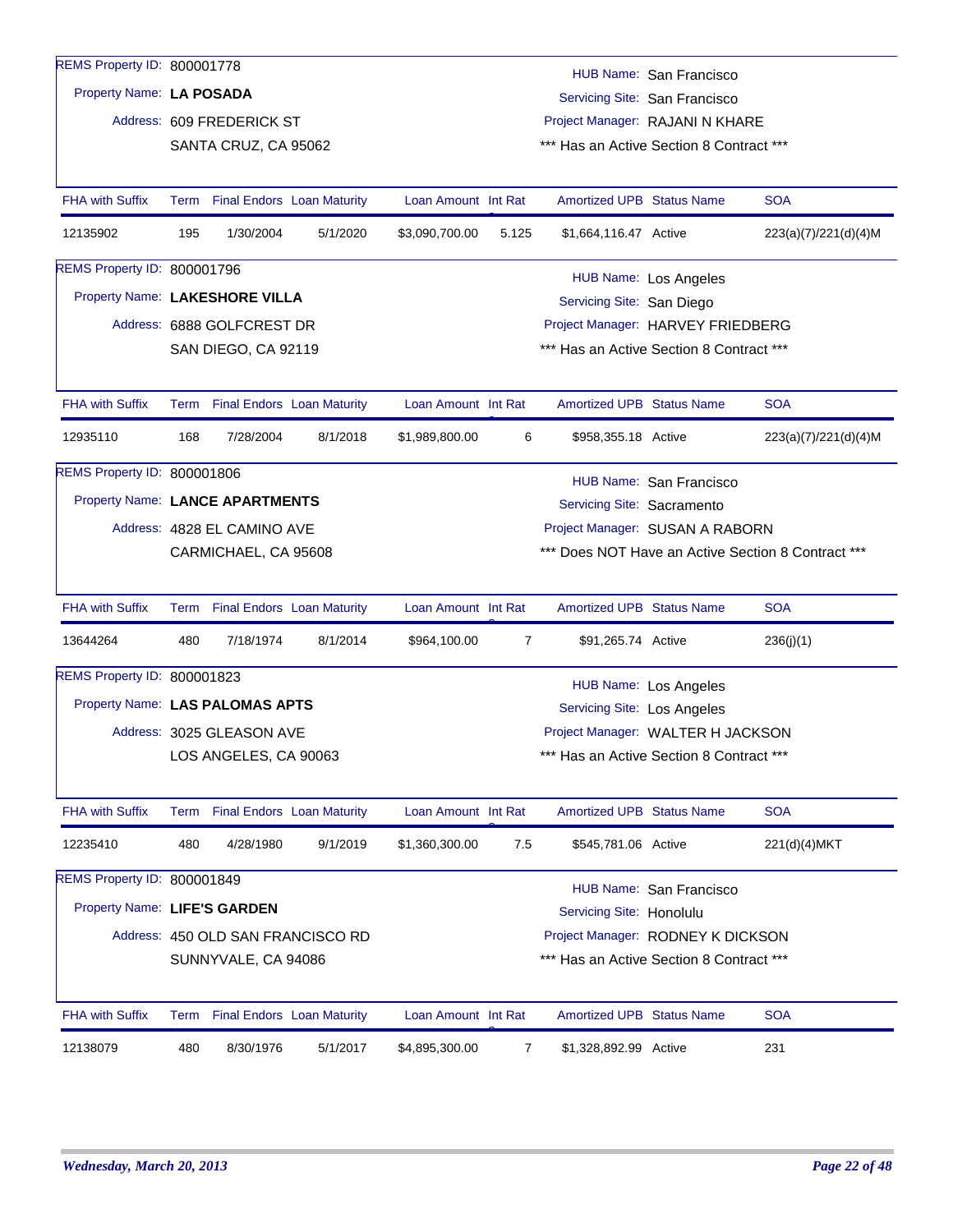| REMS Property ID: 800001857              |     |                                 |                                 |                                   |                |                                          | HUB Name: San Francisco           |                                                    |
|------------------------------------------|-----|---------------------------------|---------------------------------|-----------------------------------|----------------|------------------------------------------|-----------------------------------|----------------------------------------------------|
| Property Name: LINDA GLEN                |     |                                 |                                 |                                   |                |                                          | Servicing Site: San Francisco     |                                                    |
|                                          |     | Address: 32 LINDA AVE           |                                 |                                   |                | Project Manager: MARTHA G PICASSO        |                                   |                                                    |
|                                          |     | OAKLAND, CA 94611               |                                 |                                   |                | *** Has an Active Section 8 Contract *** |                                   |                                                    |
|                                          |     |                                 |                                 |                                   |                |                                          |                                   |                                                    |
| <b>FHA with Suffix</b>                   |     | Term Final Endors Loan Maturity |                                 | Loan Amount Int Rat               |                | <b>Amortized UPB Status Name</b>         |                                   | <b>SOA</b>                                         |
| 12144442                                 | 480 | 6/19/1974                       | 8/1/2013                        | \$797,400.00                      | $\overline{7}$ | \$19,517.59 Active                       |                                   | 236(j)(1)                                          |
| REMS Property ID: 800001862              |     |                                 |                                 |                                   |                |                                          | HUB Name: Los Angeles             |                                                    |
| Property Name: LITTLE TOKYO TOWERS       |     |                                 |                                 |                                   |                | Servicing Site: Los Angeles              |                                   |                                                    |
|                                          |     | Address: 455 E 3RD ST           |                                 |                                   |                | Project Manager: RICK LOMBARDI           |                                   |                                                    |
|                                          |     | LOS ANGELES, CA 90013           |                                 |                                   |                | *** Has an Active Section 8 Contract *** |                                   |                                                    |
|                                          |     |                                 |                                 |                                   |                |                                          |                                   |                                                    |
| <b>FHA with Suffix</b>                   |     |                                 | Term Final Endors Loan Maturity | Loan Amount Int Rat               |                | <b>Amortized UPB Status Name</b>         |                                   | <b>SOA</b>                                         |
| 12245028                                 | 480 | 4/5/1976                        | 8/1/2016                        | \$3,592,891.00                    | 7              | \$1,717,641.54 Active                    |                                   | 236(j)(1)                                          |
| REMS Property ID: 800001870              |     |                                 |                                 |                                   |                |                                          | <b>HUB Name: Los Angeles</b>      |                                                    |
| Property Name: LONG BEACH BRETHREN MANOR |     |                                 |                                 |                                   |                | <b>Servicing Site: Los Angeles</b>       |                                   |                                                    |
|                                          |     | Address: 3333 PACIFIC PL        |                                 | Project Manager: ROSEMARY COLBURN |                |                                          |                                   |                                                    |
|                                          |     | LONG BEACH, CA 90806            |                                 |                                   |                |                                          |                                   | *** Does NOT Have an Active Section 8 Contract *** |
|                                          |     |                                 |                                 |                                   |                |                                          |                                   |                                                    |
| <b>FHA with Suffix</b>                   |     |                                 | Term Final Endors Loan Maturity | Loan Amount Int Rat               |                | <b>Amortized UPB Status Name</b>         |                                   | <b>SOA</b>                                         |
| 122SH052                                 | 564 | 11/1/1966                       | 7/1/2015                        | \$3,115,231.62                    | 3              | \$278,457.94 Active                      |                                   | 202                                                |
| REMS Property ID: 800001874              |     |                                 |                                 |                                   |                |                                          | HUB Name: Los Angeles             |                                                    |
| Property Name: LOS ANGELES GARDENS       |     |                                 |                                 |                                   |                | Servicing Site: Los Angeles              |                                   |                                                    |
|                                          |     | Address: 2624 S HARVARD BLVD    |                                 |                                   |                |                                          | Project Manager: ROSEMARY COLBURN |                                                    |
|                                          |     | LOS ANGELES, CA 90018           |                                 |                                   |                | *** Has an Active Section 8 Contract *** |                                   |                                                    |
|                                          |     |                                 |                                 |                                   |                |                                          |                                   |                                                    |
| <b>FHA with Suffix</b>                   |     | Term Final Endors Loan Maturity |                                 | Loan Amount Int Rat               |                | Amortized UPB Status Name                |                                   | <b>SOA</b>                                         |
| 12244591                                 | 468 | 11/15/1974                      | 12/1/2014                       | \$1,481,700.00                    | 7              | \$174,156.16 Active                      |                                   | 236(j)(1)                                          |
| REMS Property ID: 800001876              |     |                                 |                                 |                                   |                |                                          | HUB Name: Los Angeles             |                                                    |
| Property Name: LOS ROBLES DE CORTEZ      |     |                                 |                                 |                                   |                | Servicing Site: San Diego                |                                   |                                                    |
|                                          |     | Address: 1475 OAK DR            |                                 |                                   |                | Project Manager: LORNA POPE              |                                   |                                                    |
|                                          |     | <b>VISTA, CA 92084</b>          |                                 |                                   |                |                                          |                                   | *** Does NOT Have an Active Section 8 Contract *** |
|                                          |     |                                 |                                 |                                   |                |                                          |                                   |                                                    |
| <b>FHA with Suffix</b>                   |     |                                 | Term Final Endors Loan Maturity | Loan Amount Int Rat               |                | <b>Amortized UPB Status Name</b>         |                                   | <b>SOA</b>                                         |
| 12944104                                 | 480 | 1/2/1974                        | 1/1/2014                        | \$1,248,300.00                    | 7              | \$67,814.73 Active                       |                                   | 236(j)(1)                                          |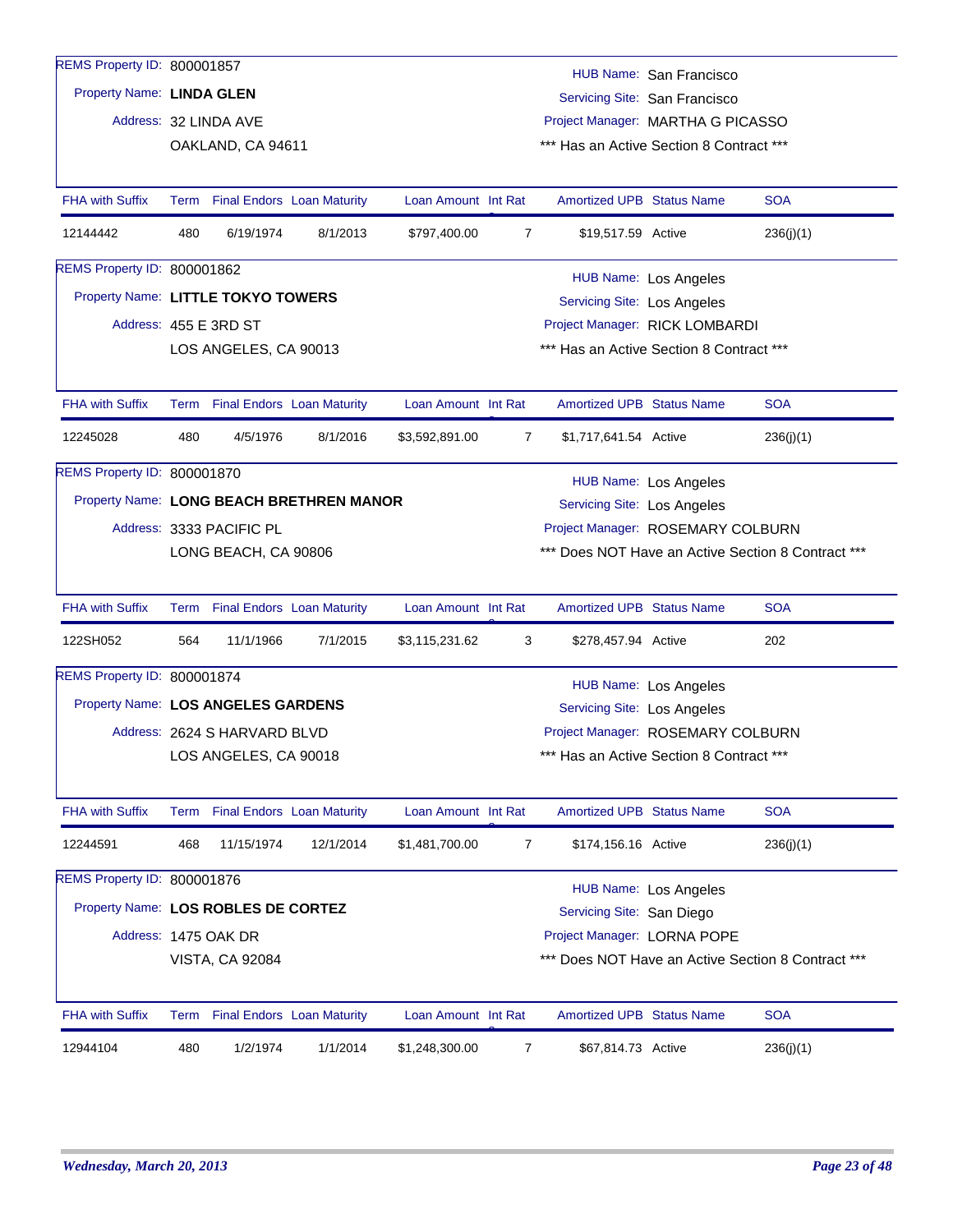| 8/1/2015<br>\$8,703,638.00                                                           | \$3,654,984.66 Active<br>10.85           |                                                                             | 221(d)(4)MKT                                                                                |
|--------------------------------------------------------------------------------------|------------------------------------------|-----------------------------------------------------------------------------|---------------------------------------------------------------------------------------------|
| <b>Final Endors Loan Maturity</b><br>Loan Amount Int Rat                             |                                          | Amortized UPB Status Name                                                   | <b>SOA</b>                                                                                  |
|                                                                                      |                                          |                                                                             |                                                                                             |
| Address: 4392 W Point Loma Blvd<br>SAN DIEGO, CA 92107                               |                                          | Project Manager: SHARON HATCHER<br>*** Has an Active Section 8 Contract *** |                                                                                             |
| Property Name: MARINERS COVE APTS                                                    |                                          | Servicing Site: San Diego                                                   |                                                                                             |
|                                                                                      |                                          | <b>HUB Name: Los Angeles</b>                                                |                                                                                             |
|                                                                                      |                                          |                                                                             |                                                                                             |
| 5/1/2019<br>\$3,600,000.00                                                           | \$1,326,565.23 Active<br>6.875           |                                                                             | 202                                                                                         |
| Term Final Endors Loan Maturity<br>Loan Amount Int Rat                               |                                          | <b>Amortized UPB Status Name</b>                                            | <b>SOA</b>                                                                                  |
| PALO ALTO, CA 94301                                                                  |                                          | *** Has an Active Section 8 Contract ***                                    |                                                                                             |
| Address: 649 UNIVERSITY AVE                                                          |                                          | Project Manager: SYLVIA M MEEKS                                             |                                                                                             |
| Property Name: LYTTON GARDENS II                                                     |                                          | Servicing Site: San Francisco                                               |                                                                                             |
|                                                                                      |                                          | HUB Name: San Francisco                                                     |                                                                                             |
| 10/1/2015<br>\$4,868,000.00                                                          | 7<br>\$830,339.82 Active                 |                                                                             | 236(j)(1)                                                                                   |
| Term Final Endors Loan Maturity<br>Loan Amount Int Rat                               |                                          | <b>Amortized UPB Status Name</b>                                            | <b>SOA</b>                                                                                  |
|                                                                                      |                                          |                                                                             |                                                                                             |
| PALO ALTO, CA 94301                                                                  |                                          | Project Manager: SYLVIA M MEEKS<br>*** Has an Active Section 8 Contract *** |                                                                                             |
|                                                                                      |                                          | Servicing Site: San Francisco                                               |                                                                                             |
|                                                                                      |                                          | HUB Name: San Francisco                                                     |                                                                                             |
|                                                                                      |                                          |                                                                             |                                                                                             |
| Term Final Endors Loan Maturity<br>Loan Amount Int Rat<br>1/1/2014<br>\$2,356,800.00 | 3.5                                      | <b>Amortized UPB Status Name</b><br>\$117,172.31 Active                     | <b>SOA</b><br>202                                                                           |
|                                                                                      |                                          |                                                                             |                                                                                             |
| SAN DIEGO, CA 92101                                                                  |                                          | *** Has an Active Section 8 Contract ***                                    |                                                                                             |
|                                                                                      |                                          | Project Manager: RICK LOMBARDI                                              |                                                                                             |
|                                                                                      |                                          | Servicing Site: San Diego                                                   |                                                                                             |
|                                                                                      |                                          | <b>HUB Name: Los Angeles</b>                                                |                                                                                             |
| 4/1/2017<br>\$411,100.00                                                             | 7                                        | \$110,507.44 Operational                                                    | 236(j)(1)                                                                                   |
| Term Final Endors Loan Maturity<br>Loan Amount Int Rat                               |                                          | <b>Amortized UPB Status Name</b>                                            | <b>SOA</b>                                                                                  |
|                                                                                      |                                          |                                                                             |                                                                                             |
| OAKLAND, CA 94607                                                                    |                                          | *** Has an Active Section 8 Contract ***                                    |                                                                                             |
|                                                                                      |                                          |                                                                             |                                                                                             |
|                                                                                      |                                          |                                                                             |                                                                                             |
|                                                                                      | Property Name: LOTTIE JOHNSON APARTMENTS |                                                                             | HUB Name: San Francisco<br>Servicing Site: San Francisco<br>Project Manager: RAJANI N KHARE |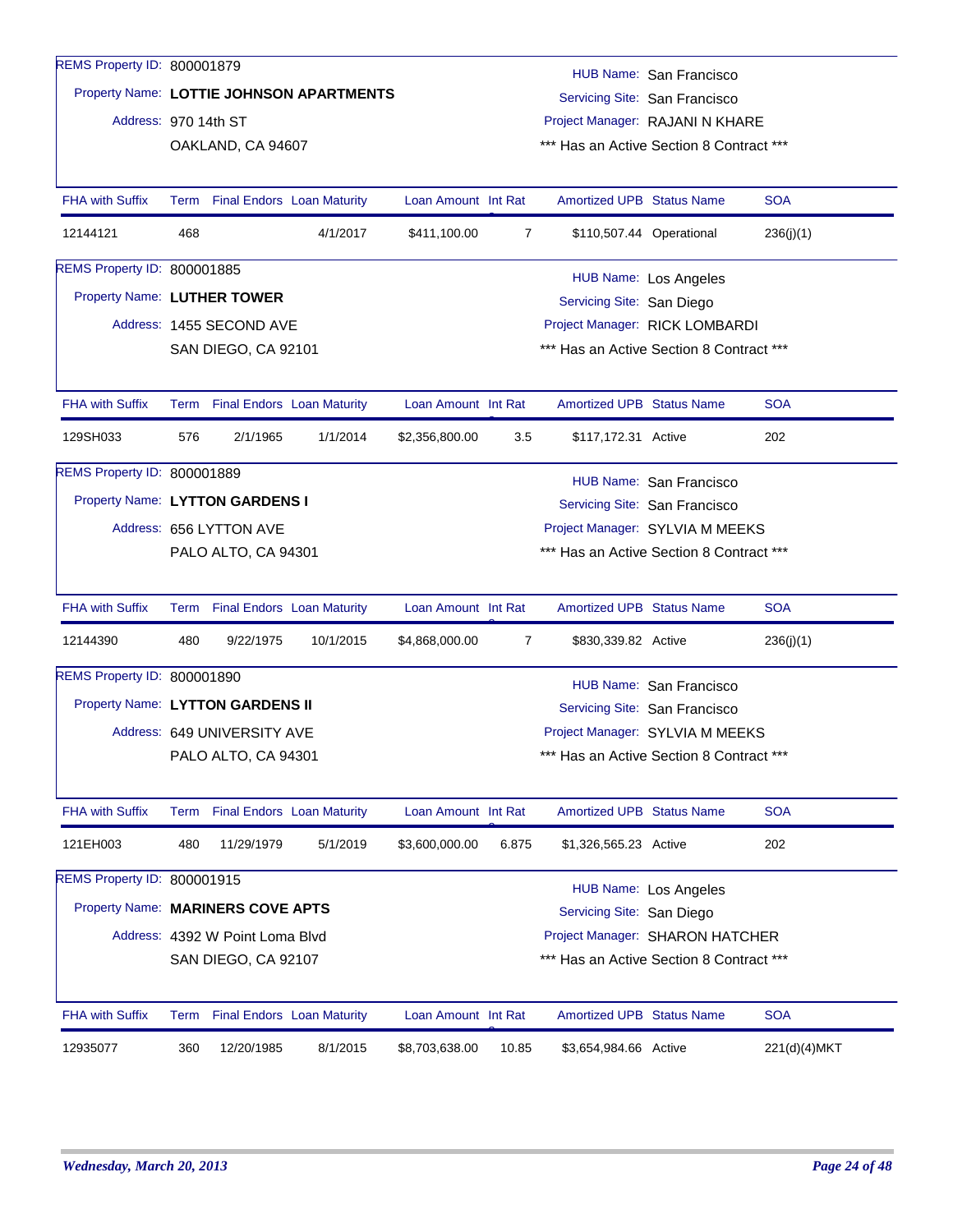| REMS Property ID: 800001927         |     |                             |                                            |                     |                |                                                          | <b>HUB Name: Los Angeles</b>             |                                                    |  |  |
|-------------------------------------|-----|-----------------------------|--------------------------------------------|---------------------|----------------|----------------------------------------------------------|------------------------------------------|----------------------------------------------------|--|--|
|                                     |     |                             | Property Name: MARYGOLD GARDENS APARTMENTS |                     |                | <b>Servicing Site: Los Angeles</b>                       |                                          |                                                    |  |  |
|                                     |     | Address: 17215 Marygold Ave |                                            |                     |                |                                                          | Project Manager: WANDA FLEMING           |                                                    |  |  |
|                                     |     | Fontana, CA 92335           |                                            |                     |                |                                                          | *** Has an Active Section 8 Contract *** |                                                    |  |  |
|                                     |     |                             |                                            |                     |                |                                                          |                                          |                                                    |  |  |
| <b>FHA with Suffix</b>              |     |                             | Term Final Endors Loan Maturity            | Loan Amount Int Rat |                | <b>Amortized UPB Status Name</b>                         |                                          | <b>SOA</b>                                         |  |  |
| 12244278                            | 480 | 11/9/1973                   | 8/1/2013                                   | \$1,167,300.00      | $\overline{7}$ | \$28,591.71 Active                                       |                                          | 236(j)(1)                                          |  |  |
| REMS Property ID: 800001930         |     |                             |                                            |                     |                |                                                          | HUB Name: San Francisco                  |                                                    |  |  |
| Property Name: MASTEN TOWERS        |     |                             |                                            |                     |                | Servicing Site: San Francisco                            |                                          |                                                    |  |  |
|                                     |     | Address: 1240 BROADWAY PLZ  |                                            |                     |                |                                                          | Project Manager: RAJANI N KHARE          |                                                    |  |  |
|                                     |     | FRESNO, CA 93721            |                                            |                     |                |                                                          | *** Has an Active Section 8 Contract *** |                                                    |  |  |
|                                     |     |                             |                                            |                     |                |                                                          |                                          |                                                    |  |  |
| <b>FHA with Suffix</b>              |     |                             | Term Final Endors Loan Maturity            | Loan Amount Int Rat |                | <b>Amortized UPB Status Name</b>                         |                                          | <b>SOA</b>                                         |  |  |
| 12144295                            | 480 | 2/21/1975                   | 3/1/2015                                   | \$4,186,700.00      | 7              | \$558,459.34 Active                                      |                                          | 236(j)(1)                                          |  |  |
| REMS Property ID: 800001934         |     |                             |                                            |                     |                |                                                          | <b>HUB Name: Los Angeles</b>             |                                                    |  |  |
| Property Name: MAYFLOWER GARDENS II |     |                             |                                            |                     |                | <b>Servicing Site: Los Angeles</b>                       |                                          |                                                    |  |  |
|                                     |     | Address: 6570 W AVENUE L-12 |                                            |                     |                |                                                          | Project Manager: HARVEY FRIEDBERG        |                                                    |  |  |
|                                     |     | LANCASTER, CA 93536         |                                            |                     |                |                                                          | *** Has an Active Section 8 Contract *** |                                                    |  |  |
|                                     |     |                             |                                            |                     |                |                                                          |                                          |                                                    |  |  |
| <b>FHA with Suffix</b>              |     |                             | Term Final Endors Loan Maturity            | Loan Amount Int Rat |                | <b>Amortized UPB Status Name</b>                         |                                          | <b>SOA</b>                                         |  |  |
| 12235464                            | 480 | 1/20/1981                   | 6/1/2020                                   | \$2,188,800.00      | 7.5            | \$955,975.94 Active                                      |                                          | 221(d)(3)MKT                                       |  |  |
| REMS Property ID: 800001956         |     |                             |                                            |                     |                |                                                          | <b>HUB Name: San Francisco</b>           |                                                    |  |  |
| Property Name: MENORAH PARK         |     |                             |                                            |                     |                |                                                          | Servicing Site: San Francisco            |                                                    |  |  |
|                                     |     | Address: 3365 SACRAMENTO ST |                                            |                     |                |                                                          | Project Manager: RAJANI N KHARE          |                                                    |  |  |
|                                     |     | SAN FRANCISCO, CA 94118     |                                            |                     |                |                                                          | *** Has an Active Section 8 Contract *** |                                                    |  |  |
|                                     |     |                             |                                            |                     |                |                                                          |                                          |                                                    |  |  |
| <b>FHA with Suffix</b>              |     |                             | Term Final Endors Loan Maturity            | Loan Amount Int Rat |                | <b>Amortized UPB Status Name</b>                         |                                          | <b>SOA</b>                                         |  |  |
| 121EH018                            | 467 | 11/10/1981                  | 6/1/2020                                   | \$7,018,000.00      | 7.625          | \$3,122,803.51 Active                                    |                                          | 202                                                |  |  |
| REMS Property ID: 800001962         |     |                             |                                            |                     |                |                                                          |                                          |                                                    |  |  |
|                                     |     |                             | Property Name: MERCED MEADOWS APARTMENTS   |                     |                | HUB Name: San Francisco<br>Servicing Site: San Francisco |                                          |                                                    |  |  |
|                                     |     | Address: 3125 MEADOW AVE    |                                            |                     |                |                                                          | Project Manager: BETTY L WANG            |                                                    |  |  |
|                                     |     | MERCED, CA 95340            |                                            |                     |                |                                                          |                                          | *** Does NOT Have an Active Section 8 Contract *** |  |  |
|                                     |     |                             |                                            |                     |                |                                                          |                                          |                                                    |  |  |
| FHA with Suffix                     |     |                             | Term Final Endors Loan Maturity            | Loan Amount Int Rat |                | Amortized UPB Status Name                                |                                          | <b>SOA</b>                                         |  |  |
| 12144123                            | 476 | 11/29/1973                  | 5/1/2013                                   | \$1,866,900.00      | $\overline{7}$ | \$11,534.25 Active                                       |                                          | 236(j)(1)                                          |  |  |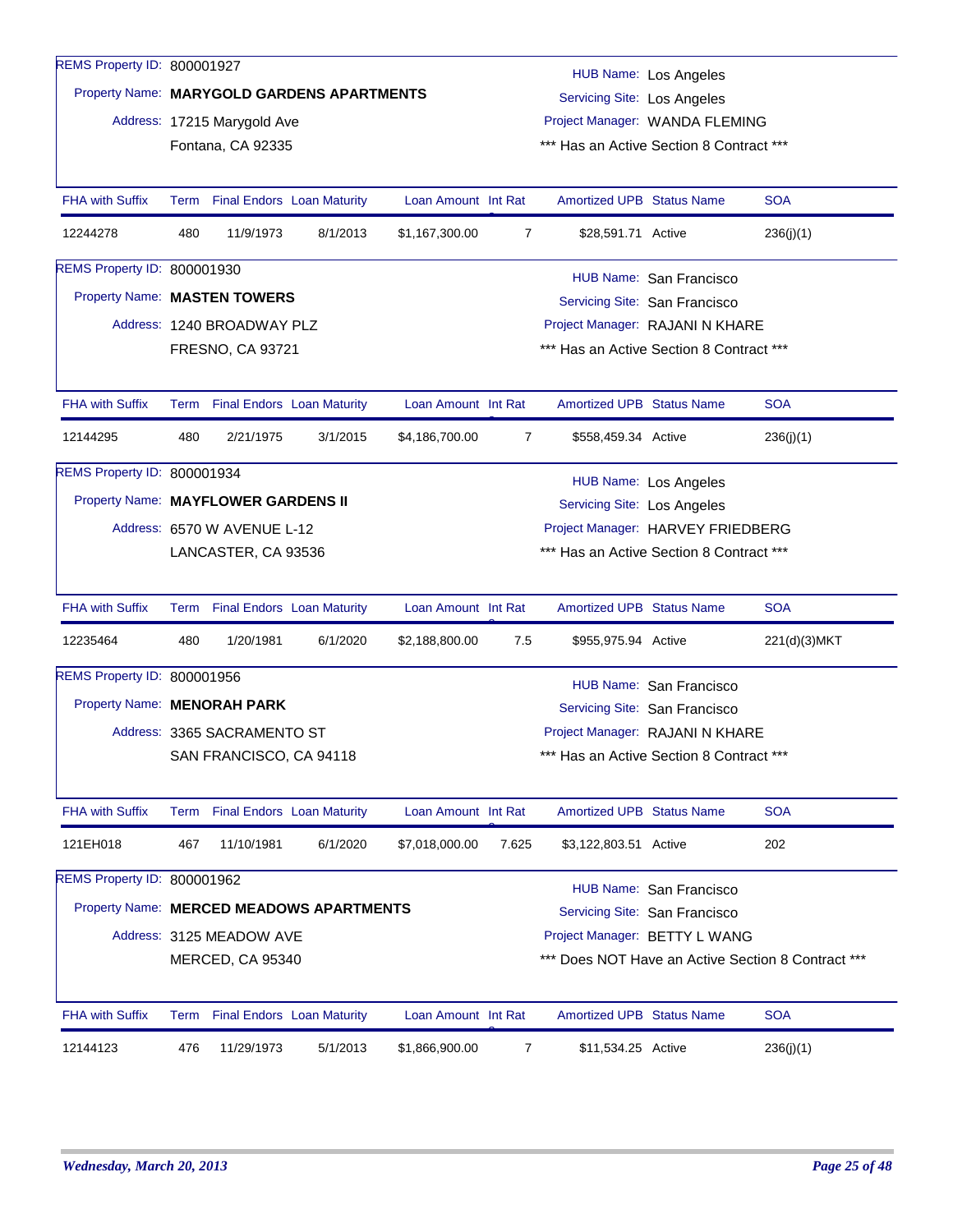| REMS Property ID: 800001967            |      |                                   |           |                     |      |                                    | <b>HUB Name: Los Angeles</b>             |                                                    |
|----------------------------------------|------|-----------------------------------|-----------|---------------------|------|------------------------------------|------------------------------------------|----------------------------------------------------|
| Property Name: METRO WEST VILLAGE APTS |      |                                   |           |                     |      | <b>Servicing Site: Los Angeles</b> |                                          |                                                    |
|                                        |      | Address: 1212 W 110TH ST          |           |                     |      |                                    | Project Manager: WANDA FLEMING           |                                                    |
|                                        |      | LOS ANGELES, CA 90044             |           |                     |      |                                    | *** Has an Active Section 8 Contract *** |                                                    |
|                                        |      |                                   |           |                     |      |                                    |                                          |                                                    |
| <b>FHA with Suffix</b>                 |      | Term Final Endors Loan Maturity   |           | Loan Amount Int Rat |      | <b>Amortized UPB Status Name</b>   |                                          | <b>SOA</b>                                         |
| 12244552                               | 480  | 5/23/1974                         | 6/1/2014  | \$462,900.00        | 7    | \$38,552.62 Active                 |                                          | 236(i)(1)                                          |
| REMS Property ID: 800001972            |      |                                   |           |                     |      |                                    | <b>HUB Name: Los Angeles</b>             |                                                    |
| Property Name: MIDWILSHIRE APTS        |      |                                   |           |                     |      | <b>Servicing Site: Los Angeles</b> |                                          |                                                    |
|                                        |      | Address: 2826 LA SALLE AVENUE     |           |                     |      |                                    | Project Manager: SHARON HATCHER          |                                                    |
|                                        |      | LOS ANGELES, CA 90018             |           |                     |      |                                    | *** Has an Active Section 8 Contract *** |                                                    |
|                                        |      |                                   |           |                     |      |                                    |                                          |                                                    |
| <b>FHA with Suffix</b>                 | Term | <b>Final Endors Loan Maturity</b> |           | Loan Amount Int Rat |      | Amortized UPB Status Name          |                                          | <b>SOA</b>                                         |
| 12244721                               | 480  | 4/9/1974                          | 5/1/2014  | \$1,055,400.00      | 7    | \$81,868.73 Active                 |                                          | 236(j)(1)                                          |
| REMS Property ID: 800001976            |      |                                   |           |                     |      |                                    | HUB Name: San Francisco                  |                                                    |
| Property Name: MILLBROOK PARK APTS     |      |                                   |           |                     |      |                                    | Servicing Site: San Francisco            |                                                    |
|                                        |      | Address: 7077 N MILLBROOK AVE     |           |                     |      |                                    | Project Manager: BETTY L WANG            |                                                    |
|                                        |      | <b>FRESNO, CA 93720</b>           |           |                     |      |                                    | *** Has an Active Section 8 Contract *** |                                                    |
|                                        |      |                                   |           |                     |      |                                    |                                          |                                                    |
| <b>FHA with Suffix</b>                 |      | Term Final Endors Loan Maturity   |           | Loan Amount Int Rat |      | <b>Amortized UPB Status Name</b>   |                                          | <b>SOA</b>                                         |
| 12135923                               | 157  | 3/28/2007                         | 5/1/2020  | \$1,713,100.00      | 5.37 | \$1,073,638.09 Active              |                                          | 223(a)(7)/221(d)(4)M                               |
| REMS Property ID: 800001982            |      |                                   |           |                     |      |                                    | <b>HUB Name: Los Angeles</b>             |                                                    |
| Property Name: MIRACLE TERRACE         |      |                                   |           |                     |      | Servicing Site: Los Angeles        |                                          |                                                    |
|                                        |      | Address: 225 S WESTERN AVE        |           |                     |      | Project Manager: DAISY SNOW        |                                          |                                                    |
|                                        |      | ANAHEIM, CA 92804                 |           |                     |      |                                    |                                          | *** Does NOT Have an Active Section 8 Contract *** |
|                                        |      |                                   |           |                     |      |                                    |                                          |                                                    |
| <b>FHA with Suffix</b>                 |      | Term Final Endors Loan Maturity   |           | Loan Amount Int Rat |      | <b>Amortized UPB Status Name</b>   |                                          | <b>SOA</b>                                         |
| 12244570                               | 480  | 12/6/1973                         | 11/1/2013 | \$1,097,042.00      | 7    | \$127,919.38 Active                |                                          | 236(j)(1)                                          |
| REMS Property ID: 800001992            |      |                                   |           |                     |      |                                    | HUB Name: Los Angeles                    |                                                    |
| Property Name: MIYAKO GARDEN APTS      |      |                                   |           |                     |      | <b>Servicing Site: Los Angeles</b> |                                          |                                                    |
|                                        |      | Address: 223 S CENTRAL AVE        |           |                     |      | Project Manager: AH LEE            |                                          |                                                    |
|                                        |      | LOS ANGELES, CA 90012             |           |                     |      |                                    | *** Has an Active Section 8 Contract *** |                                                    |
|                                        |      |                                   |           |                     |      |                                    |                                          |                                                    |
| <b>FHA with Suffix</b>                 | Term | <b>Final Endors Loan Maturity</b> |           | Loan Amount Int Rat |      | <b>Amortized UPB Status Name</b>   |                                          | <b>SOA</b>                                         |
| 12235454                               | 480  | 10/9/1981                         | 1/1/2021  | \$4,468,800.00      | 7.5  | \$2,069,310.89 Active              |                                          | 221(d)(4)MKT                                       |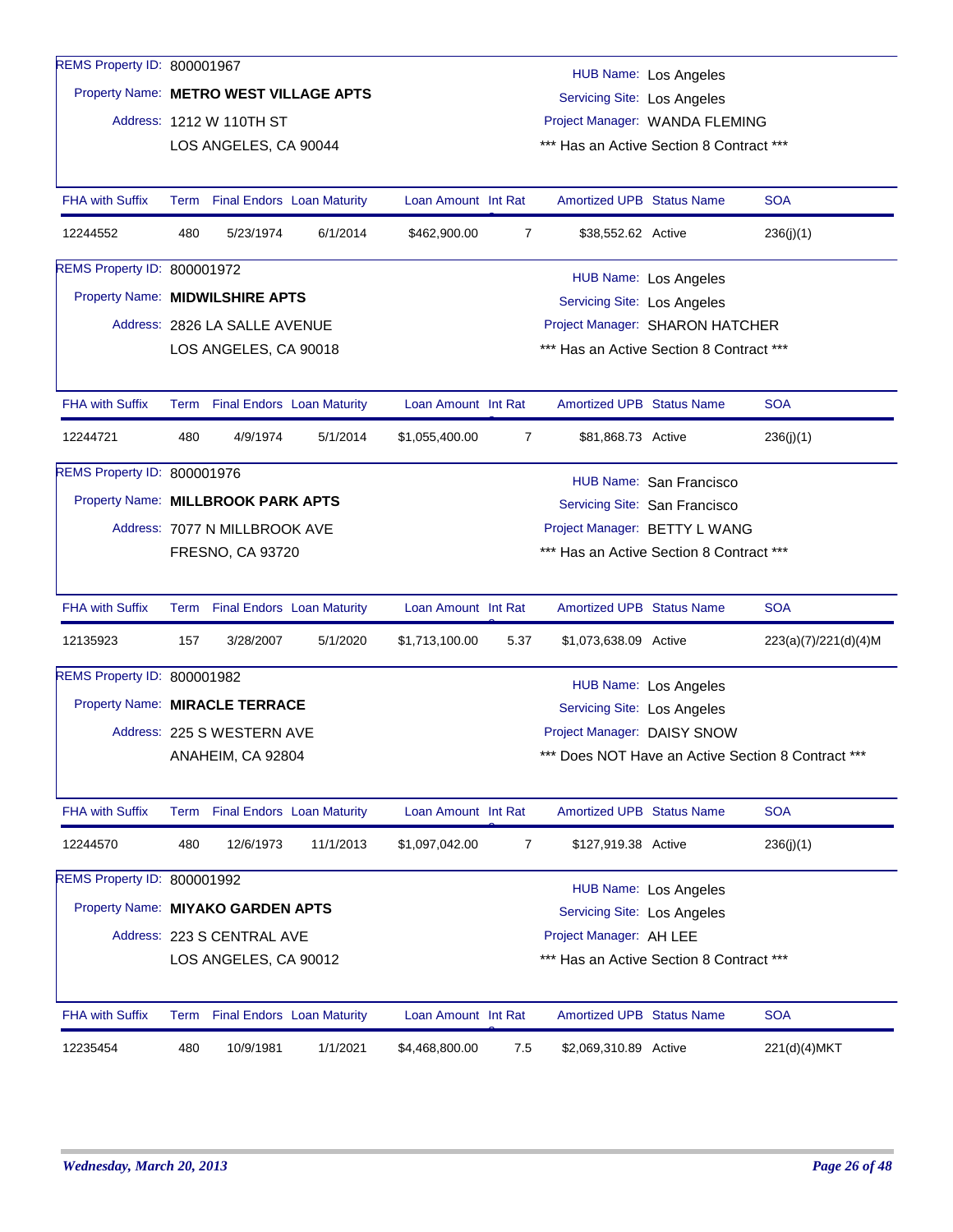| REMS Property ID: 800002009         |     |                                  |           |                     |                |                                          | HUB Name: Los Angeles         |                      |
|-------------------------------------|-----|----------------------------------|-----------|---------------------|----------------|------------------------------------------|-------------------------------|----------------------|
| Property Name: MORGAN TOWERS        |     |                                  |           |                     |                | Servicing Site: San Diego                |                               |                      |
|                                     |     | Address: 1415 D AVENUE           |           |                     |                | Project Manager: WANDA FLEMING           |                               |                      |
|                                     |     | NATIONAL CITY, CA 91950          |           |                     |                | *** Has an Active Section 8 Contract *** |                               |                      |
|                                     |     |                                  |           |                     |                |                                          |                               |                      |
| <b>FHA with Suffix</b>              |     | Term Final Endors Loan Maturity  |           | Loan Amount Int Rat |                | <b>Amortized UPB Status Name</b>         |                               | <b>SOA</b>           |
| 12938013                            | 480 | 1/4/1980                         | 8/1/2019  | \$5,125,000.00      | 6.5            | \$1,865,179.81 Active                    |                               | 231                  |
| REMS Property ID: 800002015         |     |                                  |           |                     |                |                                          | HUB Name: San Francisco       |                      |
| Property Name: MOUNTAIN VIEW APTS   |     |                                  |           |                     |                |                                          | Servicing Site: San Francisco |                      |
|                                     |     | Address: 128 S HANEY AVE         |           |                     |                | Project Manager: JUNE S PARK             |                               |                      |
|                                     |     | REEDLEY, CA 93654                |           |                     |                | *** Has an Active Section 8 Contract *** |                               |                      |
|                                     |     |                                  |           |                     |                |                                          |                               |                      |
| <b>FHA with Suffix</b>              |     | Term Final Endors Loan Maturity  |           | Loan Amount Int Rat |                | <b>Amortized UPB Status Name</b>         |                               | <b>SOA</b>           |
| 12135298-G                          | 468 |                                  | 3/1/2014  | \$0.00              | 7              |                                          | \$45,078.99 Operational       | 221(d)(3)MKT         |
| REMS Property ID: 800002019         |     |                                  |           |                     |                |                                          | <b>HUB Name: Los Angeles</b>  |                      |
| Property Name: MOUNTCLEF APARTMENTS |     |                                  |           |                     |                | <b>Servicing Site: Los Angeles</b>       |                               |                      |
|                                     |     | Address: 3500 MOUNTCLEF BLVD     |           |                     |                | Project Manager: DENISE BOLDEN           |                               |                      |
|                                     |     | THOUSAND OAKS, CA 91360          |           |                     |                | *** Has an Active Section 8 Contract *** |                               |                      |
|                                     |     |                                  |           |                     |                |                                          |                               |                      |
| <b>FHA with Suffix</b>              |     | Term Final Endors Loan Maturity  |           | Loan Amount Int Rat |                | <b>Amortized UPB Status Name</b>         |                               | <b>SOA</b>           |
| 12244562                            | 480 | 2/27/1975                        | 3/1/2015  | \$371,300.00        | $\overline{7}$ | \$49,516.46 Active                       |                               | 236(j)(1)            |
| REMS Property ID: 800002031         |     |                                  |           |                     |                |                                          | HUB Name: Los Angeles         |                      |
| Property Name: NEILSON VILLA        |     |                                  |           |                     |                | Servicing Site: Los Angeles              |                               |                      |
|                                     |     | Address: 3100 NEILSON WAY        |           |                     |                | Project Manager: AH LEE                  |                               |                      |
|                                     |     | SANTA MONICA, CA 90405           |           |                     |                | *** Has an Active Section 8 Contract *** |                               |                      |
|                                     |     |                                  |           |                     |                |                                          |                               |                      |
| <b>FHA with Suffix</b>              |     | Term Final Endors Loan Maturity  |           | Loan Amount Int Rat |                | Amortized UPB Status Name                |                               | <b>SOA</b>           |
| 12245030                            | 480 | 10/7/1977                        | 10/1/2017 | \$1,603,400.00      | 9              | \$547,483.31 Active                      |                               | 236(j)(1)            |
| REMS Property ID: 800002035         |     |                                  |           |                     |                |                                          |                               |                      |
| Property Name: NEW HAMPSHIRE ARMS   |     |                                  |           |                     |                | Servicing Site: Los Angeles              | HUB Name: Los Angeles         |                      |
|                                     |     | Address: 819 S NEW HAMPSHIRE AVE |           |                     |                | Project Manager: AH LEE                  |                               |                      |
|                                     |     | LOS ANGELES, CA 90005            |           |                     |                | *** Has an Active Section 8 Contract *** |                               |                      |
|                                     |     |                                  |           |                     |                |                                          |                               |                      |
| <b>FHA with Suffix</b>              |     | Term Final Endors Loan Maturity  |           | Loan Amount Int Rat |                | <b>Amortized UPB Status Name</b>         |                               | <b>SOA</b>           |
| 12235680                            | 153 | 3/24/2006                        | 1/1/2019  | \$775,200.00        | 5.3            | \$414,411.77 Active                      |                               | 223(a)(7)/221(d)(4)M |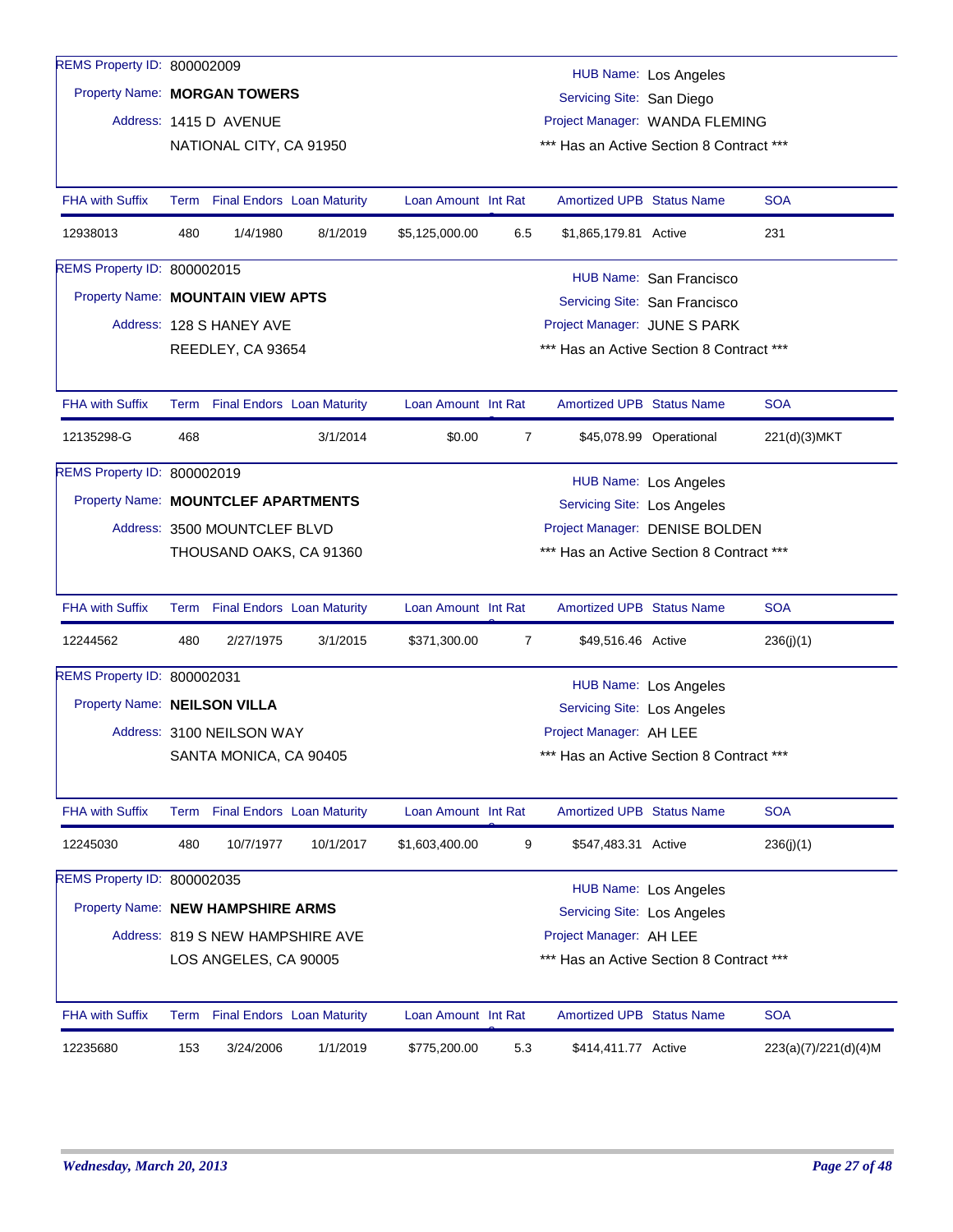| Property Name: NEW HORIZONS I      |      |                                 |                                    |                     |                | <b>Servicing Site: Los Angeles</b>       | <b>HUB Name: Los Angeles</b>       |            |
|------------------------------------|------|---------------------------------|------------------------------------|---------------------|----------------|------------------------------------------|------------------------------------|------------|
|                                    |      | Address: 15756 Parthenia ST     |                                    |                     |                |                                          | Project Manager: ROSEMARY COLBURN  |            |
|                                    |      | SEPULVEDA, CA 91343             |                                    |                     |                | *** Has an Active Section 8 Contract *** |                                    |            |
| <b>FHA with Suffix</b>             | Term |                                 | <b>Final Endors Loan Maturity</b>  | Loan Amount Int Rat |                | <b>Amortized UPB Status Name</b>         |                                    | <b>SOA</b> |
| 122EH048                           | 480  | 9/21/1982                       | 6/1/2021                           | \$318,100.00        | 8.5            | \$165,517.09 Active                      |                                    | 202        |
| REMS Property ID: 800002040        |      |                                 |                                    |                     |                |                                          | <b>HUB Name: Los Angeles</b>       |            |
| Property Name: NEW HORIZONS II     |      |                                 |                                    |                     |                | <b>Servicing Site: Los Angeles</b>       |                                    |            |
|                                    |      | Address: 15746 PARTHENIA        |                                    |                     |                |                                          | Project Manager: ROSEMARY COLBURN  |            |
|                                    |      | SEPULVEDA, CA 91343             |                                    |                     |                | *** Has an Active Section 8 Contract *** |                                    |            |
| <b>FHA with Suffix</b>             | Term |                                 | <b>Final Endors Loan Maturity</b>  | Loan Amount Int Rat |                | <b>Amortized UPB Status Name</b>         |                                    | <b>SOA</b> |
| 122EH049                           | 480  | 9/21/1982                       | 6/1/2021                           | \$319,400.00        | 8.5            | \$166,193.72 Active                      |                                    | 202        |
| REMS Property ID: 800002041        |      |                                 |                                    |                     |                |                                          | HUB Name: Los Angeles              |            |
| Property Name: NEW HORIZONS III    |      |                                 | <b>Servicing Site: Los Angeles</b> |                     |                |                                          |                                    |            |
|                                    |      | Address: 15713 PARTHENIA        |                                    |                     |                |                                          | Project Manager: ROSEMARY COLBURN  |            |
|                                    |      | SEPULVEDA, CA 91343             |                                    |                     |                | *** Has an Active Section 8 Contract *** |                                    |            |
| <b>FHA with Suffix</b>             |      | Term Final Endors Loan Maturity |                                    | Loan Amount Int Rat |                | <b>Amortized UPB Status Name</b>         |                                    | <b>SOA</b> |
| 122EH050                           | 480  | 9/21/1982                       | 6/1/2021                           | \$317,400.00        | 8.5            | \$165,149.62 Active                      |                                    | 202        |
| REMS Property ID: 800002065        |      |                                 |                                    |                     |                |                                          | HUB Name: San Francisco            |            |
| Property Name: NORTHGATE TERRACE   |      |                                 |                                    |                     |                |                                          | Servicing Site: San Francisco      |            |
| Address: 550 24th ST               |      |                                 |                                    |                     |                |                                          | Project Manager: ANGELA L MORRISON |            |
|                                    |      | OAKLAND, CA 94612               |                                    |                     |                | *** Has an Active Section 8 Contract *** |                                    |            |
| <b>FHA with Suffix</b>             |      | Term Final Endors Loan Maturity |                                    | Loan Amount Int Rat |                | <b>Amortized UPB Status Name</b>         |                                    | <b>SOA</b> |
| 121SH070                           | 576  | 5/1/1970                        | 11/1/2018                          | \$2,952,050.00      | 3              | \$604,447.66 Active                      |                                    | 202        |
| REMS Property ID: 800002070        |      |                                 |                                    |                     |                |                                          | <b>HUB Name: Los Angeles</b>       |            |
| Property Name: NORTHWEST MANORS II |      |                                 |                                    |                     |                | <b>Servicing Site: Los Angeles</b>       |                                    |            |
|                                    |      | Address: 700 E MOUNTAIN ST      |                                    |                     |                |                                          | Project Manager: GLENDA DRAKE      |            |
|                                    |      | PASADENA, CA 91104              |                                    |                     |                | *** Has an Active Section 8 Contract *** |                                    |            |
| <b>FHA with Suffix</b>             |      | Term Final Endors Loan Maturity |                                    | Loan Amount Int Rat |                | Amortized UPB Status Name                |                                    | <b>SOA</b> |
| 12244710                           | 480  | 7/16/1974                       | 8/1/2014                           | \$262,233.00        | $\overline{7}$ | \$68,022.73 Active                       |                                    | 236(j)(1)  |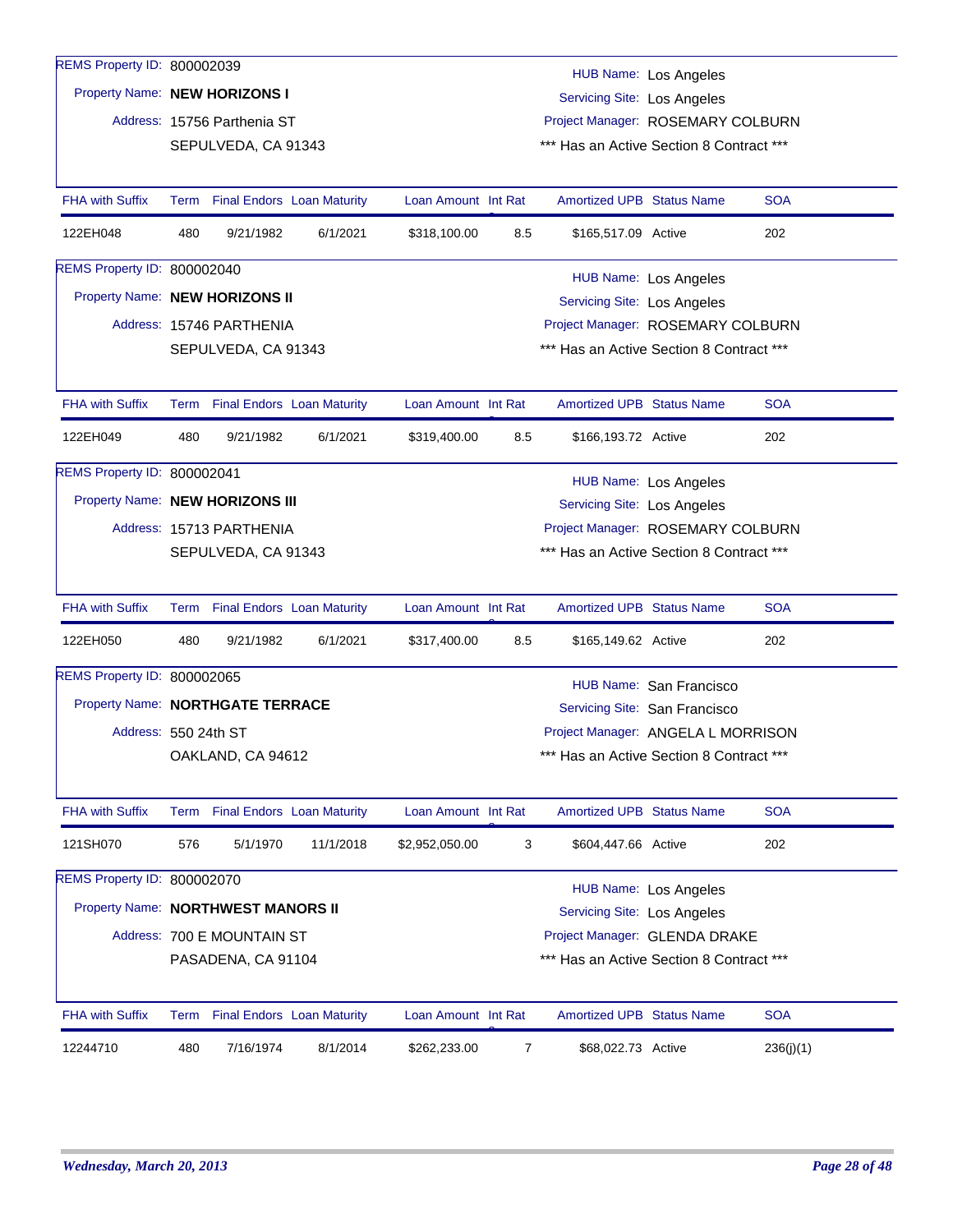| REMS Property ID: 800002071       |      |                                   |                                         |                     |                |                                    |                                          |                                                    |
|-----------------------------------|------|-----------------------------------|-----------------------------------------|---------------------|----------------|------------------------------------|------------------------------------------|----------------------------------------------------|
|                                   |      |                                   | Property Name: NORWALK CHRISTIAN TOWERS |                     |                |                                    | <b>HUB Name: Los Angeles</b>             |                                                    |
|                                   |      |                                   |                                         |                     |                | <b>Servicing Site: Los Angeles</b> |                                          |                                                    |
|                                   |      | Address: 14141 CLARKDALE AVE      |                                         |                     |                | Project Manager: AH LEE            |                                          |                                                    |
|                                   |      | NORWALK, CA 90650                 |                                         |                     |                |                                    | *** Has an Active Section 8 Contract *** |                                                    |
| <b>FHA with Suffix</b>            |      | Term Final Endors Loan Maturity   |                                         | Loan Amount Int Rat |                | <b>Amortized UPB Status Name</b>   |                                          | <b>SOA</b>                                         |
| 12244749                          | 480  | 5/29/1975                         | 10/1/2015                               | \$3,857,800.00      | $\overline{7}$ | \$658,029.17 Active                |                                          | 236(j)(1)                                          |
| REMS Property ID: 800002088       |      |                                   |                                         |                     |                |                                    | HUB Name: San Francisco                  |                                                    |
| Property Name: OCEAN VIEW PLAZA   |      |                                   |                                         |                     |                |                                    | Servicing Site: San Francisco            |                                                    |
|                                   |      | Address: 1001 MAIN #107-S ST      |                                         |                     |                |                                    | Project Manager: ANGELA L MORRISON       |                                                    |
|                                   |      | HALF MOON BAY, CA 94019           |                                         |                     |                |                                    |                                          | *** Does NOT Have an Active Section 8 Contract *** |
|                                   |      |                                   |                                         |                     |                |                                    |                                          |                                                    |
| <b>FHA with Suffix</b>            |      | Term Final Endors Loan Maturity   |                                         | Loan Amount Int Rat |                | Amortized UPB Status Name          |                                          | <b>SOA</b>                                         |
| 121SH065                          | 576  | 3/1/1968                          | 8/1/2017                                | \$620,000.00        | 3              | \$101,195.79 Active                |                                          | 202                                                |
| REMS Property ID: 800002095       |      |                                   |                                         |                     |                |                                    | <b>HUB Name: Los Angeles</b>             |                                                    |
| Property Name: OLIVE TREE TERRACE |      |                                   |                                         |                     |                | Servicing Site: Los Angeles        |                                          |                                                    |
|                                   |      | Address: 721 N AZUSA AVE          |                                         |                     |                | Project Manager: AH LEE            |                                          |                                                    |
|                                   |      | WEST COVINA, CA 91791             |                                         |                     |                |                                    | *** Has an Active Section 8 Contract *** |                                                    |
| <b>FHA with Suffix</b>            | Term | <b>Final Endors Loan Maturity</b> |                                         | Loan Amount Int Rat |                | <b>Amortized UPB Status Name</b>   |                                          | <b>SOA</b>                                         |
| 12235662                          | 196  | 9/23/2004                         | 2/1/2021                                | \$2,208,100.00      | 4.75           | \$1,270,830.40 Active              |                                          | 223(a)(7)/221(d)(4)M                               |
| REMS Property ID: 800002096       |      |                                   |                                         |                     |                |                                    | HUB Name: San Francisco                  |                                                    |
| Property Name: ON LOK HOUSE       |      |                                   |                                         |                     |                |                                    | Servicing Site: San Francisco            |                                                    |
|                                   |      | Address: 1441 Powell Street       |                                         |                     |                | Project Manager: RITA L LEE        |                                          |                                                    |
|                                   |      | SAN FRANCISCO, CA 94109           |                                         |                     |                |                                    | *** Has an Active Section 8 Contract *** |                                                    |
|                                   |      |                                   |                                         |                     |                |                                    |                                          |                                                    |
| <b>FHA with Suffix</b>            | Term | <b>Final Endors Loan Maturity</b> |                                         | Loan Amount Int Rat |                | <b>Amortized UPB Status Name</b>   |                                          | <b>SOA</b>                                         |
| 121EH005                          | 480  | 6/20/1983                         | 7/1/2020                                | \$2,985,900.00      | 7.625          | \$1,339,920.97 Active              |                                          | 202                                                |
| REMS Property ID: 800002106       |      |                                   |                                         |                     |                |                                    | HUB Name: San Francisco                  |                                                    |
| Property Name: OTTERBEIN MANOR    |      |                                   |                                         |                     |                |                                    | Servicing Site: San Francisco            |                                                    |
|                                   |      | Address: 5375 MANILA AVE          |                                         |                     |                |                                    | Project Manager: SUSAN S CHEN            |                                                    |
|                                   |      | OAKLAND, CA 94618                 |                                         |                     |                |                                    | *** Has an Active Section 8 Contract *** |                                                    |
| <b>FHA with Suffix</b>            |      | Term Final Endors Loan Maturity   |                                         | Loan Amount Int Rat |                | <b>Amortized UPB Status Name</b>   |                                          | <b>SOA</b>                                         |
|                                   |      |                                   |                                         |                     |                |                                    |                                          |                                                    |
| 12144817                          | 480  | 1/4/1974                          | 6/1/2013                                | \$723,700.00        | 7              | \$8,912.04 Active                  |                                          | 236(j)(1)/202                                      |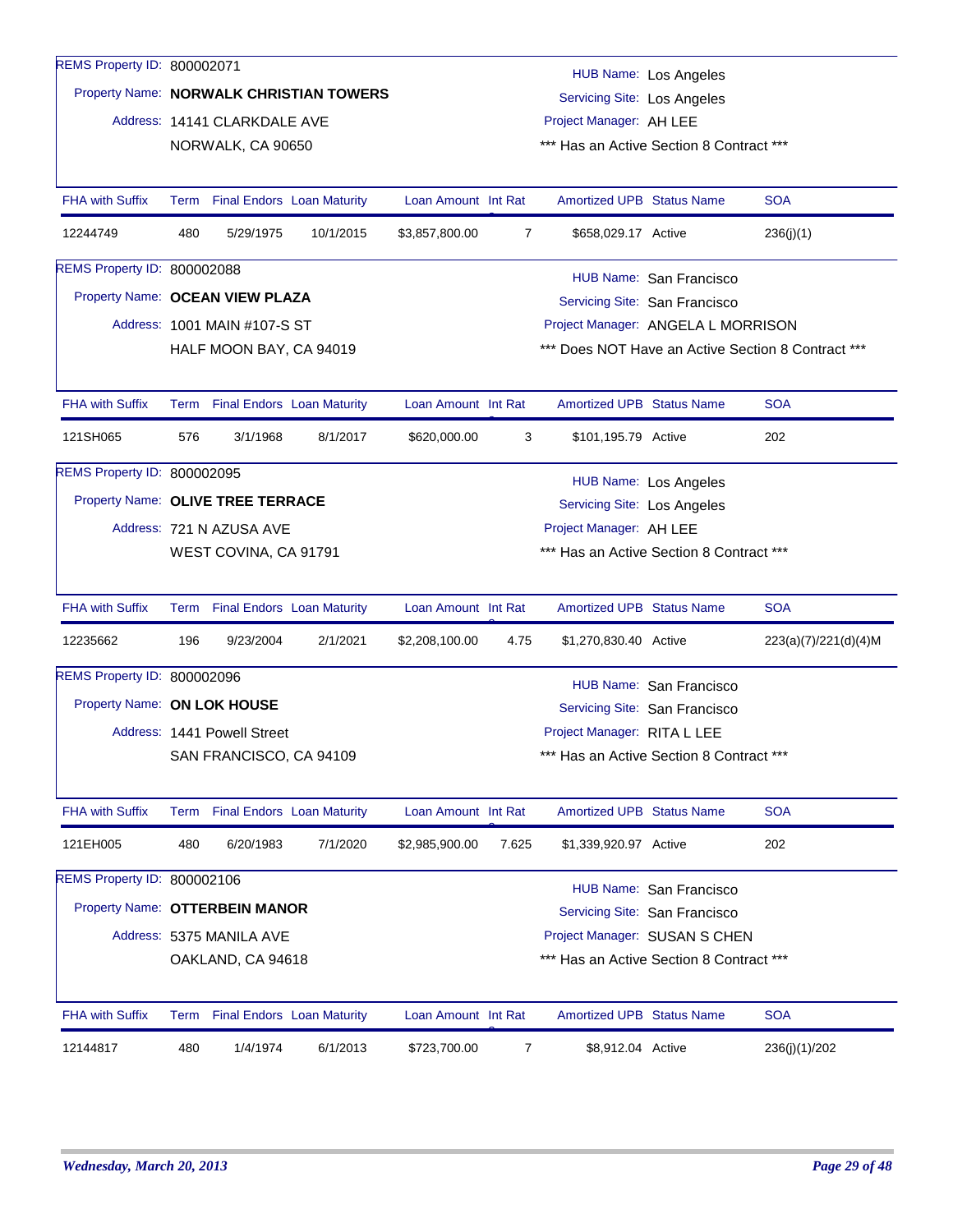| REMS Property ID: 800002115         |                                                 |                              |                                 |                     |                |                                    | <b>HUB Name: Los Angeles</b>             |                                                    |
|-------------------------------------|-------------------------------------------------|------------------------------|---------------------------------|---------------------|----------------|------------------------------------|------------------------------------------|----------------------------------------------------|
| Property Name: PACIFIC MANOR        |                                                 |                              |                                 |                     |                | <b>Servicing Site: Los Angeles</b> |                                          |                                                    |
|                                     |                                                 | Address: 609 N GLENOAKS BLVD |                                 |                     |                |                                    | Project Manager: DEBRA MARTEL            |                                                    |
|                                     |                                                 | BURBANK, CA 91502            |                                 |                     |                |                                    | *** Has an Active Section 8 Contract *** |                                                    |
|                                     |                                                 |                              |                                 |                     |                |                                    |                                          |                                                    |
| <b>FHA with Suffix</b>              |                                                 |                              | Term Final Endors Loan Maturity | Loan Amount Int Rat |                | <b>Amortized UPB Status Name</b>   |                                          | <b>SOA</b>                                         |
| 12244732                            | 480                                             | 10/10/1975                   | 2/1/2016                        | \$4,285,900.00      | 7              | \$819,233.87 Active                |                                          | 236(i)(1)                                          |
| REMS Property ID: 800002122         |                                                 |                              |                                 |                     |                |                                    |                                          |                                                    |
| Property Name: PALM GARDENS         |                                                 |                              |                                 |                     |                | Servicing Site: Sacramento         | HUB Name: San Francisco                  |                                                    |
| Address: 701 A ST                   |                                                 |                              |                                 |                     |                |                                    | Project Manager: WOODY H WILSON          |                                                    |
|                                     |                                                 | GALT, CA 95632               |                                 |                     |                |                                    | *** Has an Active Section 8 Contract *** |                                                    |
|                                     |                                                 |                              |                                 |                     |                |                                    |                                          |                                                    |
| <b>FHA with Suffix</b>              |                                                 |                              | Term Final Endors Loan Maturity | Loan Amount Int Rat |                | <b>Amortized UPB Status Name</b>   |                                          | <b>SOA</b>                                         |
| 13644256                            | 480                                             | 6/20/1974                    | 5/1/2014                        | \$337,700.00        | 7              | \$26,207.81 Active                 |                                          | 236(j)(1)                                          |
| REMS Property ID: 800002143         |                                                 |                              |                                 |                     |                |                                    |                                          |                                                    |
| Property Name: PARK LANE APARTMENTS |                                                 |                              |                                 |                     |                | Servicing Site: Honolulu           | HUB Name: San Francisco                  |                                                    |
|                                     |                                                 |                              |                                 |                     |                |                                    | Project Manager: RODNEY K DICKSON        |                                                    |
|                                     | Address: 109 MAGNOLIA AVE<br>PETALUMA, CA 94952 |                              |                                 |                     |                |                                    | *** Has an Active Section 8 Contract *** |                                                    |
|                                     |                                                 |                              |                                 |                     |                |                                    |                                          |                                                    |
| <b>FHA with Suffix</b>              |                                                 |                              | Term Final Endors Loan Maturity | Loan Amount Int Rat |                | Amortized UPB Status Name          |                                          | <b>SOA</b>                                         |
| 12144209                            | 480                                             | 10/9/1973                    | 6/1/2013                        | \$1,237,000.00      | $\overline{7}$ | \$15,227.80 Active                 |                                          | 236(j)(1)                                          |
| REMS Property ID: 800002146         |                                                 |                              |                                 |                     |                |                                    | HUB Name: San Francisco                  |                                                    |
| Property Name: Park Place           |                                                 |                              |                                 |                     |                | Servicing Site: Sacramento         |                                          |                                                    |
| Address: 1230 N ST                  |                                                 |                              |                                 |                     |                |                                    | Project Manager: ROBIN C THOMPSON        |                                                    |
|                                     |                                                 | SACRAMENTO, CA 95814         |                                 |                     |                |                                    | *** Has an Active Section 8 Contract *** |                                                    |
|                                     |                                                 |                              |                                 |                     |                |                                    |                                          |                                                    |
| <b>FHA with Suffix</b>              |                                                 |                              | Term Final Endors Loan Maturity | Loan Amount Int Rat |                | Amortized UPB Status Name          |                                          | <b>SOA</b>                                         |
| 13638030                            | 480                                             | 9/14/1977                    | 8/1/2017                        | \$2,236,000.00      | 7.5            | \$651,518.76 Active                |                                          | 231                                                |
| REMS Property ID: 800002148         |                                                 |                              |                                 |                     |                |                                    | <b>HUB Name: Los Angeles</b>             |                                                    |
| Property Name: PARK REAL APTS       |                                                 |                              |                                 |                     |                | <b>Servicing Site: Los Angeles</b> |                                          |                                                    |
|                                     |                                                 | Address: 414 REAL RD         |                                 |                     |                |                                    | Project Manager: SHUNTAI HARRIS          |                                                    |
|                                     |                                                 |                              |                                 |                     |                |                                    |                                          | *** Does NOT Have an Active Section 8 Contract *** |
|                                     |                                                 | BAKERSFIELD, CA 93309        |                                 |                     |                |                                    |                                          |                                                    |
| FHA with Suffix                     |                                                 |                              | Term Final Endors Loan Maturity | Loan Amount Int Rat |                | <b>Amortized UPB Status Name</b>   |                                          | <b>SOA</b>                                         |
| 12244548                            | 480                                             | 11/14/1974                   | 12/1/2014                       | \$251,600.00        | 7              |                                    | \$32,173.56 Operational                  | 236(j)(1)                                          |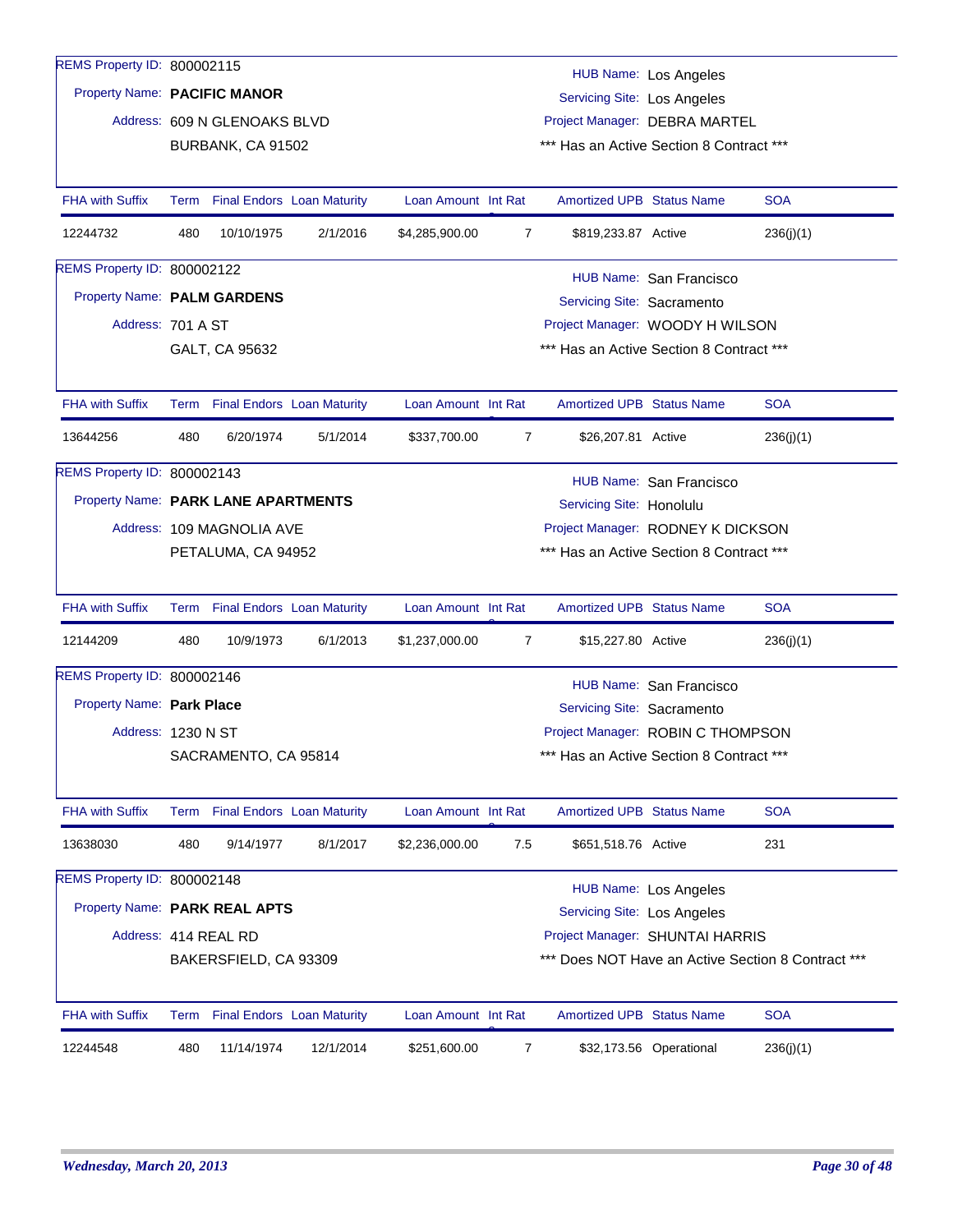| 12135904                      | 188  | 4/29/2004                                      | 1/1/2020 | \$1,511,700.00      | 4.95           | \$795,544.92 Active              |                                                               | 223(a)(7)/221(d)(4)M                               |
|-------------------------------|------|------------------------------------------------|----------|---------------------|----------------|----------------------------------|---------------------------------------------------------------|----------------------------------------------------|
| <b>FHA with Suffix</b>        |      | Term Final Endors Loan Maturity                |          | Loan Amount Int Rat |                | <b>Amortized UPB Status Name</b> |                                                               | <b>SOA</b>                                         |
|                               |      | FAIRFIELD, CA 94533                            |          |                     |                |                                  | *** Has an Active Section 8 Contract ***                      |                                                    |
|                               |      | Address: 1650 Park LN                          |          |                     |                |                                  | Servicing Site: San Francisco<br>Project Manager: JUNE S PARK |                                                    |
| Property Name: PARKSIDE VILLA |      |                                                |          |                     |                |                                  | HUB Name: San Francisco                                       |                                                    |
| REMS Property ID: 800002158   |      |                                                |          |                     |                |                                  |                                                               |                                                    |
| 12235673                      | 142  | 6/9/2005                                       | 5/1/2017 | \$1,406,100.00      | 4.93           | \$579,875.57 Active              |                                                               | 223(a)(7)/221(d)(4)M                               |
| <b>FHA with Suffix</b>        | Term | <b>Final Endors Loan Maturity</b>              |          | Loan Amount Int Rat |                | Amortized UPB Status Name        |                                                               | <b>SOA</b>                                         |
|                               |      | LOS ANGELES, CA 90057                          |          |                     |                |                                  | *** Has an Active Section 8 Contract ***                      |                                                    |
|                               |      | Address: 2451 West 7TH ST                      |          |                     |                | Project Manager: AH LEE          |                                                               |                                                    |
|                               |      | Property Name: PARK VIEW TERRACE APTS          |          |                     |                | Servicing Site: Los Angeles      |                                                               |                                                    |
| REMS Property ID: 800002152   |      |                                                |          |                     |                |                                  | HUB Name: Los Angeles                                         |                                                    |
| 121SH038                      | 576  | 4/1/1965                                       | 3/1/2015 | \$1,970,000.00      | 3.5            | \$40,106.59 Active               |                                                               | 202                                                |
| <b>FHA with Suffix</b>        |      | Term Final Endors Loan Maturity                |          | Loan Amount Int Rat |                | <b>Amortized UPB Status Name</b> |                                                               | <b>SOA</b>                                         |
|                               |      | SAN MATEO, CA 94401                            |          |                     |                |                                  |                                                               | *** Does NOT Have an Active Section 8 Contract *** |
|                               |      | Address: 700 LAUREL AVE                        |          |                     |                |                                  | Project Manager: SYLVIA M MEEKS                               |                                                    |
| Property Name: PARK TOWERS    |      |                                                |          |                     |                |                                  | Servicing Site: San Francisco                                 |                                                    |
| REMS Property ID: 800002151   |      |                                                |          |                     |                |                                  | HUB Name: San Francisco                                       |                                                    |
| 13644291                      | 480  | 12/18/1975                                     | 1/1/2016 | \$1,323,600.00      | $\overline{7}$ | \$246,244.78 Active              |                                                               | 236(i)(1)                                          |
| <b>FHA with Suffix</b>        | Term | <b>Final Endors Loan Maturity</b>              |          | Loan Amount Int Rat |                | <b>Amortized UPB Status Name</b> |                                                               | <b>SOA</b>                                         |
|                               |      |                                                |          |                     |                |                                  |                                                               |                                                    |
|                               |      | Address: 665 QUEENS AVE<br>YUBA CITY, CA 95991 |          |                     |                |                                  | Project Manager: SUSAN A RABORN                               | *** Does NOT Have an Active Section 8 Contract *** |
|                               |      | Property Name: Park Terrace Apts.              |          |                     |                | Servicing Site: Sacramento       |                                                               |                                                    |
| REMS Property ID: 800002263   |      |                                                |          |                     |                |                                  | HUB Name: San Francisco                                       |                                                    |
| 12144340                      | 480  | 9/23/1974                                      | 6/1/2014 | \$636,600.00        | 7              | \$53,014.66 Active               |                                                               | 236(j)(1)                                          |
| <b>FHA with Suffix</b>        | Term | <b>Final Endors Loan Maturity</b>              |          | Loan Amount Int Rat |                | <b>Amortized UPB Status Name</b> |                                                               | <b>SOA</b>                                         |
|                               |      |                                                |          |                     |                |                                  |                                                               |                                                    |
|                               |      | SAN FRANCISCO, CA 94122                        |          |                     |                |                                  | *** Has an Active Section 8 Contract ***                      |                                                    |
|                               |      | Address: 1353 Seventh AVE                      |          |                     |                |                                  | Project Manager: SUSAN S CHEN                                 |                                                    |
| Property Name: PARK SUNSET    |      |                                                |          |                     |                |                                  | Servicing Site: San Francisco                                 |                                                    |
| REMS Property ID: 800002149   |      |                                                |          |                     |                |                                  | HUB Name: San Francisco                                       |                                                    |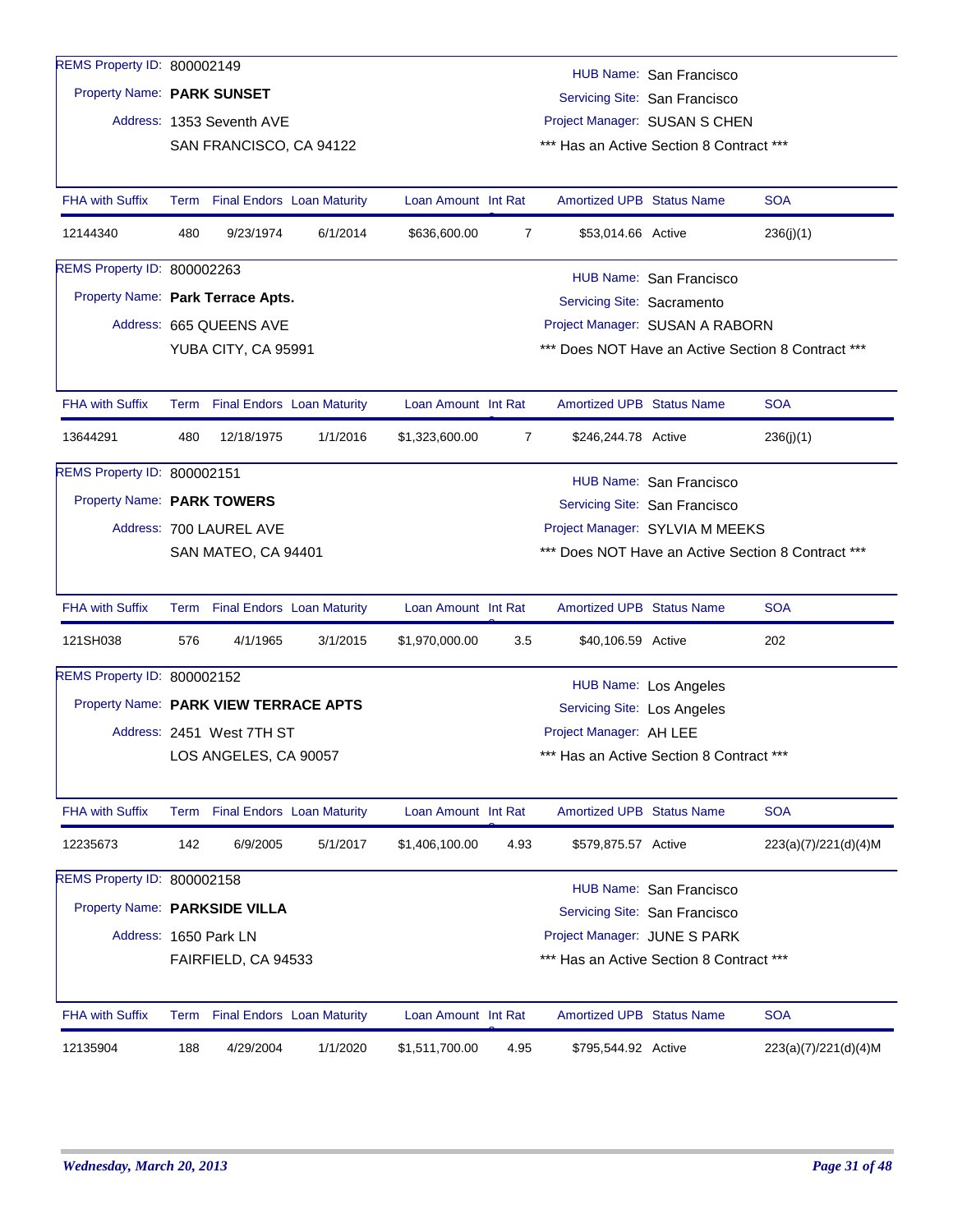| REMS Property ID: 800002227 | Property Name: Plummer Park Apts |                                                                                                                                                                                                                               |                                                                                                                                                                                                                                                                                                                                                                                                                                    |                |                                                                                                                         | <b>HUB Name: Los Angeles</b> |                                                                                                                                                                                                                                                                                                                                                                                                                                                                                                                                                                                                                                                                                                                                                                                                          |
|-----------------------------|----------------------------------|-------------------------------------------------------------------------------------------------------------------------------------------------------------------------------------------------------------------------------|------------------------------------------------------------------------------------------------------------------------------------------------------------------------------------------------------------------------------------------------------------------------------------------------------------------------------------------------------------------------------------------------------------------------------------|----------------|-------------------------------------------------------------------------------------------------------------------------|------------------------------|----------------------------------------------------------------------------------------------------------------------------------------------------------------------------------------------------------------------------------------------------------------------------------------------------------------------------------------------------------------------------------------------------------------------------------------------------------------------------------------------------------------------------------------------------------------------------------------------------------------------------------------------------------------------------------------------------------------------------------------------------------------------------------------------------------|
|                             |                                  |                                                                                                                                                                                                                               |                                                                                                                                                                                                                                                                                                                                                                                                                                    |                |                                                                                                                         |                              |                                                                                                                                                                                                                                                                                                                                                                                                                                                                                                                                                                                                                                                                                                                                                                                                          |
| 576                         | 7/1/1968                         | 4/1/2017                                                                                                                                                                                                                      | \$1,723,000.00                                                                                                                                                                                                                                                                                                                                                                                                                     |                |                                                                                                                         |                              | 202                                                                                                                                                                                                                                                                                                                                                                                                                                                                                                                                                                                                                                                                                                                                                                                                      |
|                             |                                  |                                                                                                                                                                                                                               |                                                                                                                                                                                                                                                                                                                                                                                                                                    |                |                                                                                                                         |                              | <b>SOA</b>                                                                                                                                                                                                                                                                                                                                                                                                                                                                                                                                                                                                                                                                                                                                                                                               |
|                             |                                  |                                                                                                                                                                                                                               |                                                                                                                                                                                                                                                                                                                                                                                                                                    |                |                                                                                                                         |                              |                                                                                                                                                                                                                                                                                                                                                                                                                                                                                                                                                                                                                                                                                                                                                                                                          |
|                             |                                  |                                                                                                                                                                                                                               |                                                                                                                                                                                                                                                                                                                                                                                                                                    |                |                                                                                                                         |                              |                                                                                                                                                                                                                                                                                                                                                                                                                                                                                                                                                                                                                                                                                                                                                                                                          |
|                             |                                  |                                                                                                                                                                                                                               |                                                                                                                                                                                                                                                                                                                                                                                                                                    |                |                                                                                                                         |                              |                                                                                                                                                                                                                                                                                                                                                                                                                                                                                                                                                                                                                                                                                                                                                                                                          |
|                             |                                  |                                                                                                                                                                                                                               |                                                                                                                                                                                                                                                                                                                                                                                                                                    |                |                                                                                                                         |                              |                                                                                                                                                                                                                                                                                                                                                                                                                                                                                                                                                                                                                                                                                                                                                                                                          |
| 480                         | 12/28/1973                       | 1/1/2014                                                                                                                                                                                                                      | \$698,400.00                                                                                                                                                                                                                                                                                                                                                                                                                       |                |                                                                                                                         |                              | 236(j)(1)                                                                                                                                                                                                                                                                                                                                                                                                                                                                                                                                                                                                                                                                                                                                                                                                |
|                             |                                  |                                                                                                                                                                                                                               |                                                                                                                                                                                                                                                                                                                                                                                                                                    |                |                                                                                                                         |                              | <b>SOA</b>                                                                                                                                                                                                                                                                                                                                                                                                                                                                                                                                                                                                                                                                                                                                                                                               |
|                             |                                  |                                                                                                                                                                                                                               |                                                                                                                                                                                                                                                                                                                                                                                                                                    |                |                                                                                                                         |                              |                                                                                                                                                                                                                                                                                                                                                                                                                                                                                                                                                                                                                                                                                                                                                                                                          |
|                             |                                  |                                                                                                                                                                                                                               |                                                                                                                                                                                                                                                                                                                                                                                                                                    |                |                                                                                                                         |                              |                                                                                                                                                                                                                                                                                                                                                                                                                                                                                                                                                                                                                                                                                                                                                                                                          |
|                             |                                  |                                                                                                                                                                                                                               |                                                                                                                                                                                                                                                                                                                                                                                                                                    |                |                                                                                                                         |                              |                                                                                                                                                                                                                                                                                                                                                                                                                                                                                                                                                                                                                                                                                                                                                                                                          |
|                             |                                  |                                                                                                                                                                                                                               |                                                                                                                                                                                                                                                                                                                                                                                                                                    |                |                                                                                                                         |                              |                                                                                                                                                                                                                                                                                                                                                                                                                                                                                                                                                                                                                                                                                                                                                                                                          |
| 480                         | 2/4/1980                         | 3/1/2020                                                                                                                                                                                                                      | \$2,274,700.00                                                                                                                                                                                                                                                                                                                                                                                                                     | 7.5            |                                                                                                                         |                              | 221(d)(4)MKT                                                                                                                                                                                                                                                                                                                                                                                                                                                                                                                                                                                                                                                                                                                                                                                             |
|                             |                                  |                                                                                                                                                                                                                               |                                                                                                                                                                                                                                                                                                                                                                                                                                    |                |                                                                                                                         |                              | <b>SOA</b>                                                                                                                                                                                                                                                                                                                                                                                                                                                                                                                                                                                                                                                                                                                                                                                               |
|                             |                                  |                                                                                                                                                                                                                               |                                                                                                                                                                                                                                                                                                                                                                                                                                    |                |                                                                                                                         |                              |                                                                                                                                                                                                                                                                                                                                                                                                                                                                                                                                                                                                                                                                                                                                                                                                          |
|                             |                                  |                                                                                                                                                                                                                               |                                                                                                                                                                                                                                                                                                                                                                                                                                    |                |                                                                                                                         |                              |                                                                                                                                                                                                                                                                                                                                                                                                                                                                                                                                                                                                                                                                                                                                                                                                          |
|                             |                                  |                                                                                                                                                                                                                               |                                                                                                                                                                                                                                                                                                                                                                                                                                    |                |                                                                                                                         |                              |                                                                                                                                                                                                                                                                                                                                                                                                                                                                                                                                                                                                                                                                                                                                                                                                          |
|                             |                                  |                                                                                                                                                                                                                               |                                                                                                                                                                                                                                                                                                                                                                                                                                    |                |                                                                                                                         |                              |                                                                                                                                                                                                                                                                                                                                                                                                                                                                                                                                                                                                                                                                                                                                                                                                          |
|                             |                                  |                                                                                                                                                                                                                               |                                                                                                                                                                                                                                                                                                                                                                                                                                    |                |                                                                                                                         |                              |                                                                                                                                                                                                                                                                                                                                                                                                                                                                                                                                                                                                                                                                                                                                                                                                          |
|                             |                                  |                                                                                                                                                                                                                               |                                                                                                                                                                                                                                                                                                                                                                                                                                    |                |                                                                                                                         |                              | <b>SOA</b><br>223(a)(7)/231                                                                                                                                                                                                                                                                                                                                                                                                                                                                                                                                                                                                                                                                                                                                                                              |
|                             |                                  |                                                                                                                                                                                                                               |                                                                                                                                                                                                                                                                                                                                                                                                                                    |                |                                                                                                                         |                              |                                                                                                                                                                                                                                                                                                                                                                                                                                                                                                                                                                                                                                                                                                                                                                                                          |
|                             |                                  |                                                                                                                                                                                                                               |                                                                                                                                                                                                                                                                                                                                                                                                                                    |                |                                                                                                                         |                              |                                                                                                                                                                                                                                                                                                                                                                                                                                                                                                                                                                                                                                                                                                                                                                                                          |
|                             |                                  |                                                                                                                                                                                                                               |                                                                                                                                                                                                                                                                                                                                                                                                                                    |                |                                                                                                                         |                              |                                                                                                                                                                                                                                                                                                                                                                                                                                                                                                                                                                                                                                                                                                                                                                                                          |
|                             |                                  |                                                                                                                                                                                                                               |                                                                                                                                                                                                                                                                                                                                                                                                                                    |                |                                                                                                                         |                              |                                                                                                                                                                                                                                                                                                                                                                                                                                                                                                                                                                                                                                                                                                                                                                                                          |
|                             | 151                              | REMS Property ID: 800002160<br>Address: 3112 NAPIER DR<br>3/31/2006<br>REMS Property ID: 800002176<br>REMS Property ID: 800002184<br>Property Name: PICO PLAZA<br>REMS Property ID: 800002195<br>Property Name: PILGRIM TOWER | Property Name: Parkview Christian Estates<br>MODESTO, CA 95350<br>Term Final Endors Loan Maturity<br>11/1/2018<br>Property Name: PENDLETON ARMS<br>Address: 8400 LAUREL CANYON BLVD<br>SUN VALLEY, CA 91352<br>Term Final Endors Loan Maturity<br>Address: 1226 ARAPAHOE ST<br>LOS ANGELES, CA 90006<br>Term Final Endors Loan Maturity<br>Address: 1207 S VERMONT AVE<br>LOS ANGELES, CA 90006<br>Term Final Endors Loan Maturity | \$1,479,000.00 | Loan Amount Int Rat<br>5.95<br>Loan Amount Int Rat<br>Loan Amount Int Rat<br>$\overline{7}$<br>Loan Amount Int Rat<br>3 |                              | HUB Name: San Francisco<br>Servicing Site: San Francisco<br>Project Manager: JUNE S PARK<br>*** Has an Active Section 8 Contract ***<br><b>Amortized UPB Status Name</b><br>\$792,907.72 Active<br><b>HUB Name: Los Angeles</b><br>Servicing Site: Los Angeles<br>Project Manager: AH LEE<br>*** Has an Active Section 8 Contract ***<br><b>Amortized UPB Status Name</b><br>\$967,054.85 Active<br><b>HUB Name: Los Angeles</b><br><b>Servicing Site: Los Angeles</b><br>Project Manager: DAISY SNOW<br>*** Does NOT Have an Active Section 8 Contract ***<br><b>Amortized UPB Status Name</b><br>\$37,936.01 Active<br>HUB Name: Los Angeles<br>Servicing Site: Los Angeles<br>Project Manager: AH LEE<br>*** Has an Active Section 8 Contract ***<br>Amortized UPB Status Name<br>\$263,393.09 Active |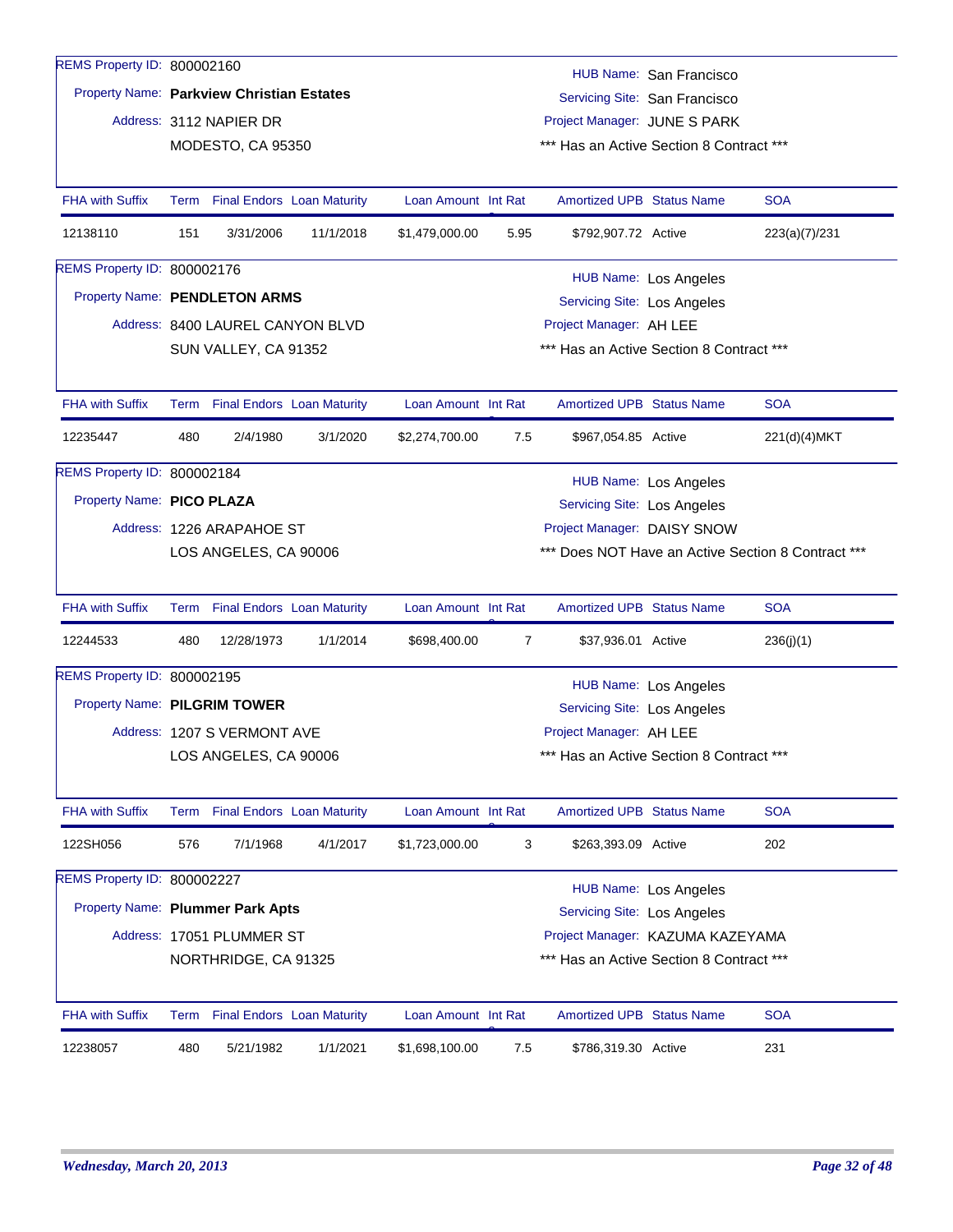| REMS Property ID: 800002235       |                  |                                 |           |                     |                |                                          |                                          |                      |
|-----------------------------------|------------------|---------------------------------|-----------|---------------------|----------------|------------------------------------------|------------------------------------------|----------------------|
| Property Name: POSADA DE COLORES  |                  |                                 |           |                     |                |                                          | HUB Name: San Francisco                  |                      |
|                                   |                  |                                 |           |                     |                | Servicing Site: Honolulu                 |                                          |                      |
|                                   |                  | Address: 2221 FRUITVALE AVE     |           |                     |                | Project Manager: RODNEY K DICKSON        |                                          |                      |
|                                   |                  | OAKLAND, CA 94601               |           |                     |                | *** Has an Active Section 8 Contract *** |                                          |                      |
| <b>FHA with Suffix</b>            |                  | Term Final Endors Loan Maturity |           | Loan Amount Int Rat |                | <b>Amortized UPB Status Name</b>         |                                          | <b>SOA</b>           |
| 121EH016                          | 480              | 3/21/1980                       | 10/1/2019 | \$4,080,800.00      | 6.875          | \$1,584,216.68 Active                    |                                          | 202                  |
| REMS Property ID: 800002237       |                  |                                 |           |                     |                |                                          | HUB Name: Los Angeles                    |                      |
| Property Name: PREMIER APTS       |                  |                                 |           |                     |                | <b>Servicing Site: Los Angeles</b>       |                                          |                      |
|                                   |                  | Address: 368 E IMPERIAL HWY     |           |                     |                | Project Manager: CARLOS A HARB           |                                          |                      |
|                                   |                  | LOS ANGELES, CA 90061           |           |                     |                | *** Has an Active Section 8 Contract *** |                                          |                      |
|                                   |                  |                                 |           |                     |                |                                          |                                          |                      |
| <b>FHA with Suffix</b>            |                  | Term Final Endors Loan Maturity |           | Loan Amount Int Rat |                | Amortized UPB Status Name                |                                          | <b>SOA</b>           |
| 12244523                          | 480              | 4/11/1974                       | 5/1/2014  | \$1,720,200.00      | $\overline{7}$ | \$133,457.24 Active                      |                                          | 236(j)(1)            |
| REMS Property ID: 800002249       |                  |                                 |           |                     |                |                                          | HUB Name: Los Angeles                    |                      |
| Property Name: PRESIDIO PARK APTS |                  |                                 |           |                     |                | <b>Servicing Site: Los Angeles</b>       |                                          |                      |
|                                   |                  | Address: 420 E DE LA GUERRA     |           |                     |                | Project Manager: AH LEE                  |                                          |                      |
|                                   |                  | SANTA BARBARA, CA 93101         |           |                     |                | *** Has an Active Section 8 Contract *** |                                          |                      |
|                                   |                  |                                 |           |                     |                |                                          |                                          |                      |
| <b>FHA with Suffix</b>            |                  | Term Final Endors Loan Maturity |           | Loan Amount Int Rat |                | <b>Amortized UPB Status Name</b>         |                                          | <b>SOA</b>           |
| 12235674                          | 174              | 3/24/2005                       | 10/1/2019 | \$1,198,600.00      | 4.75           | \$639,399.76 Active                      |                                          | 223(a)(7)/221(d)(4)M |
| REMS Property ID: 800002253       |                  |                                 |           |                     |                |                                          | HUB Name: Los Angeles                    |                      |
| Property Name: PRINCESS APTS      |                  |                                 |           |                     |                | Servicing Site: Los Angeles              |                                          |                      |
|                                   |                  | Address: 1648 N KINGSLEY DR     |           |                     |                | Project Manager: CARLOS A HARB           |                                          |                      |
|                                   |                  | LOS ANGELES, CA 90027           |           |                     |                | *** Has an Active Section 8 Contract *** |                                          |                      |
|                                   |                  |                                 |           |                     |                |                                          |                                          |                      |
| FHA with Suffix                   |                  | Term Final Endors Loan Maturity |           | Loan Amount Int Rat |                | <b>Amortized UPB Status Name</b>         |                                          | <b>SOA</b>           |
| 12244709                          | 480              | 10/3/1975                       | 11/1/2015 | \$707,700.00        | $\overline{7}$ | \$124,385.28 Active                      |                                          | 236(j)(1)            |
| REMS Property ID: 800002267       |                  |                                 |           |                     |                |                                          | HUB Name: Los Angeles                    |                      |
| Property Name: RAINBOW PLAZA      |                  |                                 |           |                     |                | Servicing Site: Los Angeles              |                                          |                      |
|                                   |                  | Address: 220 W PINE AVE         |           |                     |                | Project Manager: EDUARDO NECOCHEA        |                                          |                      |
|                                   | LOMPOC, CA 93436 |                                 |           |                     |                |                                          | *** Has an Active Section 8 Contract *** |                      |
|                                   |                  |                                 |           |                     |                |                                          |                                          |                      |
| <b>FHA with Suffix</b>            |                  | Term Final Endors Loan Maturity |           | Loan Amount Int Rat |                | <b>Amortized UPB Status Name</b>         |                                          | <b>SOA</b>           |
| 122EH062                          |                  |                                 |           |                     |                |                                          |                                          |                      |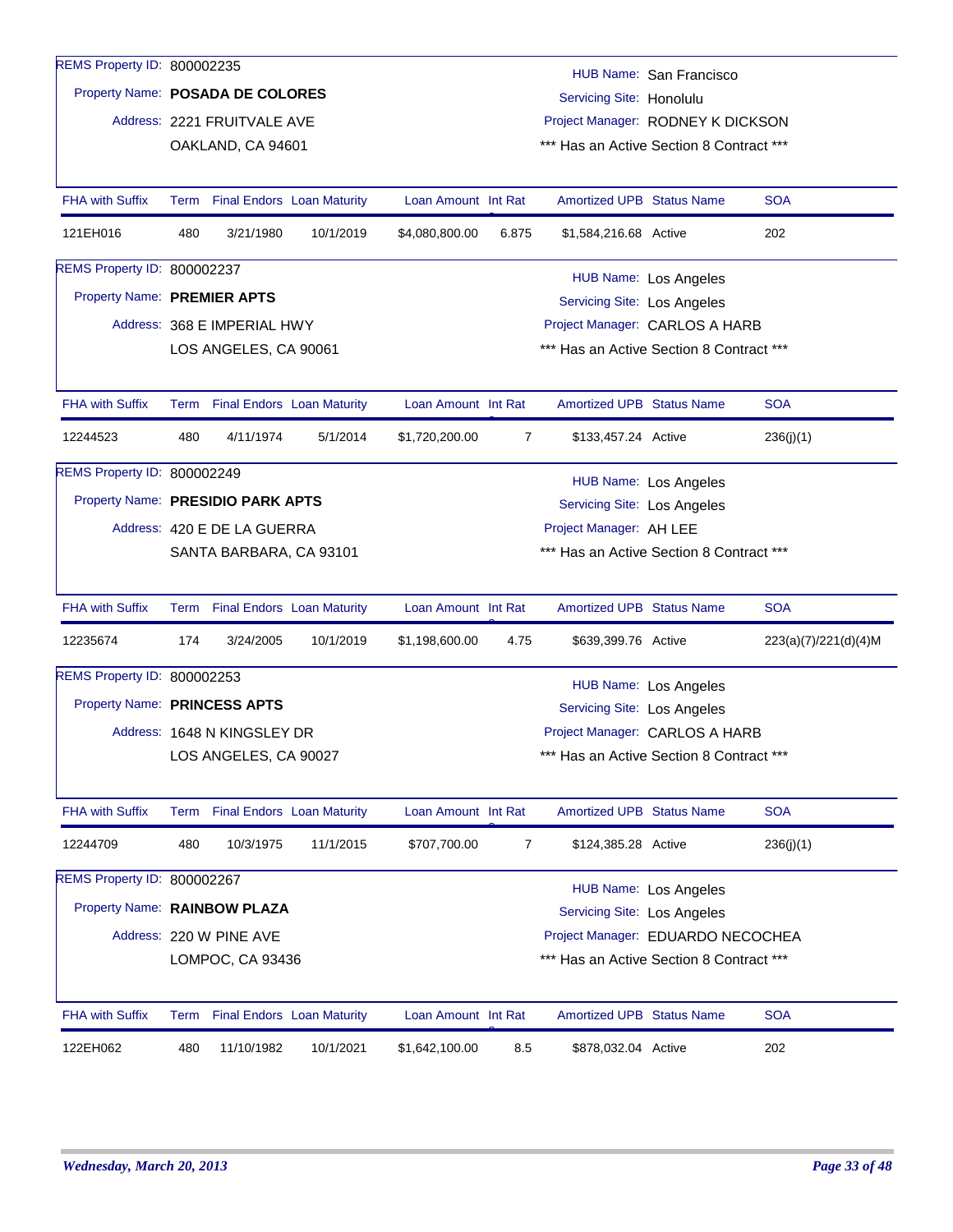|                                                             |     |                                                                                                                          | 2/1/2016                               | \$1,236,778.68      | 3     | \$101,468.69 Active                |                                                                              | 202                                                      |  |  |
|-------------------------------------------------------------|-----|--------------------------------------------------------------------------------------------------------------------------|----------------------------------------|---------------------|-------|------------------------------------|------------------------------------------------------------------------------|----------------------------------------------------------|--|--|
| FHA with Suffix                                             |     | Term Final Endors Loan Maturity                                                                                          |                                        | Loan Amount Int Rat |       | <b>Amortized UPB Status Name</b>   |                                                                              | <b>SOA</b>                                               |  |  |
|                                                             |     | NAPA, CA 94558                                                                                                           |                                        |                     |       |                                    | *** Has an Active Section 8 Contract ***                                     |                                                          |  |  |
| Address: 2400 Fair Dr                                       |     |                                                                                                                          |                                        |                     |       |                                    | Project Manager: SUSAN S CHEN                                                |                                                          |  |  |
|                                                             |     |                                                                                                                          | Property Name: ROHLFFS CONCORDIA MANOR |                     |       |                                    | Servicing Site: San Francisco                                                |                                                          |  |  |
| REMS Property ID: 800002328                                 |     |                                                                                                                          |                                        |                     |       |                                    | <b>HUB Name: San Francisco</b>                                               |                                                          |  |  |
| 12135638                                                    | 480 | 5/11/1981                                                                                                                | 9/1/2020                               | \$2,031,900.00      | 7.25  | \$892,716.45 Active                |                                                                              | 221(d)(4)MKT                                             |  |  |
| FHA with Suffix                                             |     | Term Final Endors Loan Maturity                                                                                          |                                        | Loan Amount Int Rat |       | <b>Amortized UPB Status Name</b>   |                                                                              | <b>SOA</b>                                               |  |  |
|                                                             |     |                                                                                                                          |                                        |                     |       |                                    |                                                                              |                                                          |  |  |
|                                                             |     | FREMONT, CA 94536                                                                                                        |                                        |                     |       |                                    | *** Has an Active Section 8 Contract ***                                     |                                                          |  |  |
|                                                             |     | Address: 3599 PENSYLVANIA AVE                                                                                            |                                        |                     |       |                                    | Project Manager: SUSAN S CHEN                                                |                                                          |  |  |
| Property Name: RANCHO SOL                                   |     |                                                                                                                          |                                        |                     |       |                                    | HUB Name: San Francisco<br>Servicing Site: San Francisco                     |                                                          |  |  |
| REMS Property ID: 800002286                                 |     |                                                                                                                          |                                        |                     |       |                                    |                                                                              |                                                          |  |  |
| 12135639                                                    | 480 | 5/11/1981                                                                                                                | 12/1/2020                              | \$4,323,100.00      | 7.25  | \$1,651,294.81 Active              |                                                                              | 221(d)(4)MKT                                             |  |  |
| <b>FHA with Suffix</b>                                      |     | Term Final Endors Loan Maturity                                                                                          |                                        | Loan Amount Int Rat |       | <b>Amortized UPB Status Name</b>   |                                                                              | <b>SOA</b>                                               |  |  |
|                                                             |     |                                                                                                                          |                                        |                     |       |                                    |                                                                              |                                                          |  |  |
|                                                             |     | FREMONT, CA 94536                                                                                                        |                                        |                     |       |                                    | *** Has an Active Section 8 Contract ***                                     |                                                          |  |  |
|                                                             |     | Property Name: RANCHO LUNA<br>Servicing Site: San Francisco<br>Address: 3939 MONROE AVE<br>Project Manager: SUSAN S CHEN |                                        |                     |       |                                    |                                                                              |                                                          |  |  |
|                                                             |     |                                                                                                                          |                                        |                     |       |                                    | HUB Name: San Francisco                                                      |                                                          |  |  |
| REMS Property ID: 800002282                                 |     |                                                                                                                          |                                        |                     |       |                                    |                                                                              |                                                          |  |  |
| 122EH013                                                    | 402 | 2/25/1987                                                                                                                | 2/1/2021                               | \$2,229,000.00      | 7.625 | \$1,153,350.41 Active              |                                                                              | 202                                                      |  |  |
| <b>FHA with Suffix</b>                                      |     | Term Final Endors Loan Maturity                                                                                          |                                        | Loan Amount Int Rat |       | <b>Amortized UPB Status Name</b>   |                                                                              | <b>SOA</b>                                               |  |  |
|                                                             |     |                                                                                                                          |                                        |                     |       |                                    |                                                                              |                                                          |  |  |
|                                                             |     | Address: 1935 E 122ND ST<br>COMPTON, CA 90222                                                                            |                                        |                     |       |                                    | Project Manager: KAZUMA KAZEYAMA<br>*** Has an Active Section 8 Contract *** |                                                          |  |  |
|                                                             |     |                                                                                                                          |                                        |                     |       | <b>Servicing Site: Los Angeles</b> |                                                                              |                                                          |  |  |
|                                                             |     | Property Name: RAMONA ESTATES                                                                                            |                                        |                     |       |                                    | <b>HUB Name: Los Angeles</b>                                                 |                                                          |  |  |
| <b>REMS Property ID: 800002271</b>                          |     |                                                                                                                          |                                        |                     |       |                                    |                                                                              |                                                          |  |  |
| 12144320                                                    | 480 | 2/25/1975                                                                                                                | 3/1/2015                               | \$3,706,500.00      | 7     | \$494,398.08 Active                |                                                                              | 236(j)(1)                                                |  |  |
| <b>FHA with Suffix</b>                                      |     | Term Final Endors Loan Maturity                                                                                          |                                        | Loan Amount Int Rat |       | <b>Amortized UPB Status Name</b>   |                                                                              | <b>SOA</b>                                               |  |  |
|                                                             |     | MODESTO, CA 95354                                                                                                        |                                        |                     |       |                                    | *** Has an Active Section 8 Contract ***                                     |                                                          |  |  |
|                                                             |     | Address: 900 17TH ST                                                                                                     |                                        |                     |       | Project Manager: JUNE S PARK       |                                                                              |                                                          |  |  |
|                                                             |     |                                                                                                                          |                                        |                     |       |                                    |                                                                              |                                                          |  |  |
|                                                             |     |                                                                                                                          |                                        |                     |       |                                    |                                                                              |                                                          |  |  |
| REMS Property ID: 800002269<br>Property Name: RALSTON TOWER |     |                                                                                                                          |                                        |                     |       |                                    |                                                                              | HUB Name: San Francisco<br>Servicing Site: San Francisco |  |  |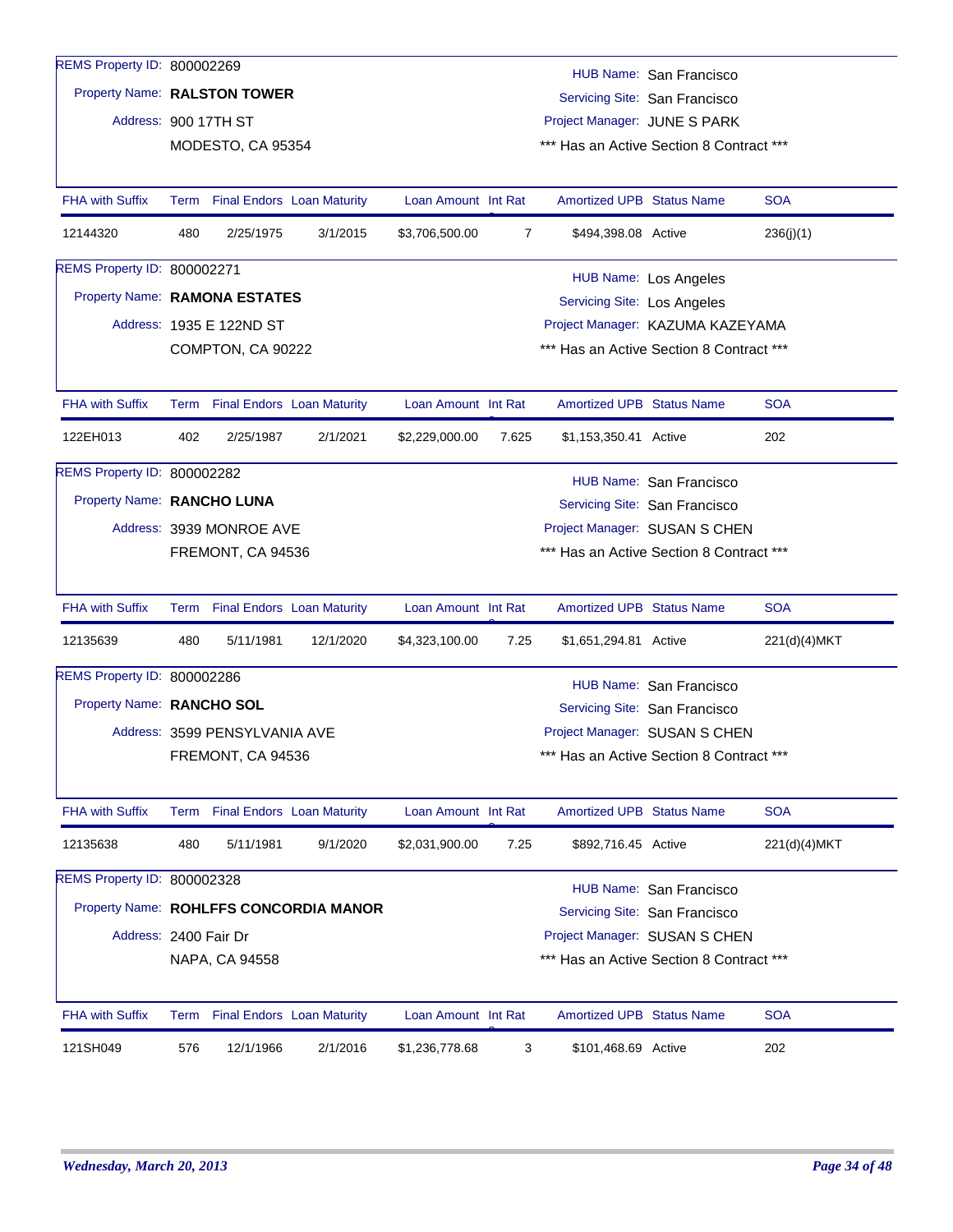| REMS Property ID: 800002340        |     |                              |                                              |                     |                                |                                          | HUB Name: San Francisco       |              |
|------------------------------------|-----|------------------------------|----------------------------------------------|---------------------|--------------------------------|------------------------------------------|-------------------------------|--------------|
| Property Name: ROYAL ADAH ARMS     |     |                              |                                              |                     |                                |                                          | Servicing Site: San Francisco |              |
|                                    |     | Address: 1240 FILLMORE ST    |                                              |                     |                                | Project Manager: ANGELA L MORRISON       |                               |              |
|                                    |     | SAN FRANCISCO, CA 94115      |                                              |                     |                                | *** Has an Active Section 8 Contract *** |                               |              |
|                                    |     |                              |                                              |                     |                                |                                          |                               |              |
| <b>FHA with Suffix</b>             |     |                              | Term Final Endors Loan Maturity              | Loan Amount Int Rat |                                | <b>Amortized UPB Status Name</b>         |                               | <b>SOA</b>   |
| 12144192                           | 480 | 2/21/1975                    | 3/1/2015                                     | \$1,845,462.00      | 7                              | \$597,867.81 Active                      |                               | 236(j)(1)    |
| REMS Property ID: 800002353        |     |                              |                                              |                     |                                |                                          | <b>HUB Name: Los Angeles</b>  |              |
| Property Name: S & J Limited II    |     |                              |                                              |                     |                                | <b>Servicing Site: Los Angeles</b>       |                               |              |
|                                    |     | Address: 679 E 41ST ST       |                                              |                     |                                | Project Manager: DEBRA MARTEL            |                               |              |
|                                    |     | LOS ANGELES, CA 90011        |                                              |                     |                                | *** Has an Active Section 8 Contract *** |                               |              |
|                                    |     |                              |                                              |                     |                                |                                          |                               |              |
| <b>FHA with Suffix</b>             |     |                              | Term Final Endors Loan Maturity              | Loan Amount Int Rat |                                | <b>Amortized UPB Status Name</b>         |                               | <b>SOA</b>   |
| 12235435                           | 480 | 12/15/1980                   | 11/1/2018                                    | \$1,069,400.00      | 7.5                            | \$384,266.14 Active                      |                               | 221(d)(4)MKT |
| REMS Property ID: 800002367        |     |                              |                                              |                     |                                |                                          | <b>HUB Name: Los Angeles</b>  |              |
| Property Name: SAN DIEGO SQUARE    |     |                              | Servicing Site: San Diego                    |                     |                                |                                          |                               |              |
|                                    |     | Address: 1055 9TH AVE        |                                              |                     | Project Manager: WANDA FLEMING |                                          |                               |              |
|                                    |     | SAN DIEGO, CA 92101          |                                              |                     |                                | *** Has an Active Section 8 Contract *** |                               |              |
|                                    |     |                              |                                              |                     |                                |                                          |                               |              |
| <b>FHA with Suffix</b>             |     |                              | Term Final Endors Loan Maturity              | Loan Amount Int Rat |                                | <b>Amortized UPB Status Name</b>         |                               | <b>SOA</b>   |
| 122EH016                           | 480 | 5/19/1982                    | 2/1/2021                                     | \$7,425,600.00      | 7.625                          | \$3,525,936.54 Active                    |                               | 202          |
| REMS Property ID: 800002387        |     |                              |                                              |                     |                                |                                          | <b>HUB Name: Los Angeles</b>  |              |
| Property Name: SANTA FE APARTMENTS |     |                              |                                              |                     |                                | Servicing Site: Los Angeles              |                               |              |
|                                    |     | Address: 1912 N SANTA FE AVE |                                              |                     |                                | Project Manager: DENISE BOLDEN           |                               |              |
|                                    |     | COMPTON, CA 90221            |                                              |                     |                                | *** Has an Active Section 8 Contract *** |                               |              |
|                                    |     |                              |                                              |                     |                                |                                          |                               |              |
| FHA with Suffix                    |     |                              | Term Final Endors Loan Maturity              | Loan Amount Int Rat |                                | Amortized UPB Status Name                |                               | <b>SOA</b>   |
| 12244516                           | 480 |                              | 12/1/2014                                    | \$866,000.00        | 7                              |                                          | \$111,075.97 Operational      | 236(j)(1)    |
| REMS Property ID: 800002389        |     |                              |                                              |                     |                                |                                          | <b>HUB Name: Los Angeles</b>  |              |
|                                    |     |                              | Property Name: SANTA MONICA CHRISTIAN TOWERS |                     |                                | <b>Servicing Site: Los Angeles</b>       |                               |              |
| Address: 1233 6TH ST               |     |                              |                                              |                     |                                | Project Manager: CLAIRETHA DAVIS         |                               |              |
|                                    |     | SANTA MONICA, CA 90401       |                                              |                     |                                | *** Has an Active Section 8 Contract *** |                               |              |
|                                    |     |                              |                                              |                     |                                |                                          |                               |              |
| FHA with Suffix                    |     |                              | Term Final Endors Loan Maturity              | Loan Amount Int Rat |                                | Amortized UPB Status Name                |                               | <b>SOA</b>   |
| 122SH088                           | 576 | 6/1/1970                     | 2/1/2020                                     | \$189,500.00        | 3                              | \$46,230.29 Active                       |                               | 202          |
| 122SH020                           | 576 | 12/1/1964                    | 11/1/2013                                    | \$1,872,600.00      | 3.5                            | \$43,766.15 Active                       |                               | 202          |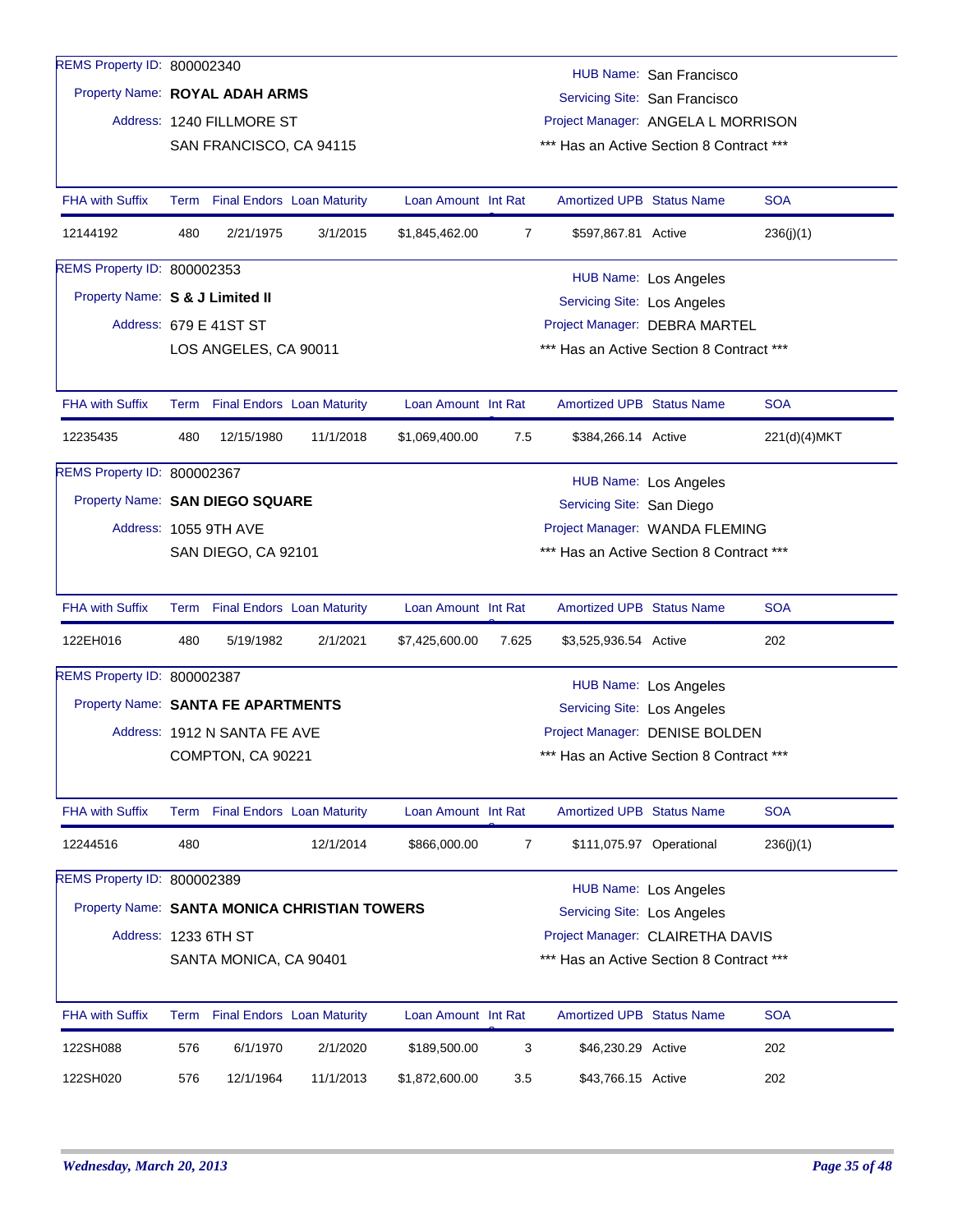| REMS Property ID: 800002396   |     |                                 |                                          |                     |                |                                          | HUB Name: San Francisco           |                      |
|-------------------------------|-----|---------------------------------|------------------------------------------|---------------------|----------------|------------------------------------------|-----------------------------------|----------------------|
| Property Name: SARATOGA COURT |     |                                 |                                          |                     |                |                                          | Servicing Site: San Francisco     |                      |
|                               |     | Address: 18855 COX AVE          |                                          |                     |                |                                          | Project Manager: JOHN S TEDESCO   |                      |
|                               |     | SARATOGA, CA 95070              |                                          |                     |                | *** Has an Active Section 8 Contract *** |                                   |                      |
|                               |     |                                 |                                          |                     |                |                                          |                                   |                      |
| <b>FHA with Suffix</b>        |     | Term Final Endors Loan Maturity |                                          | Loan Amount Int Rat |                | <b>Amortized UPB Status Name</b>         |                                   | <b>SOA</b>           |
| 12138096                      | 480 | 8/28/1979                       | 1/1/2019                                 | \$503,700.00        | 7.5            | \$185,306.75 Active                      |                                   | 231                  |
| REMS Property ID: 800002403   |     |                                 |                                          |                     |                |                                          | HUB Name: Los Angeles             |                      |
| Property Name: SEASIDE VILLA  |     |                                 |                                          |                     |                | Servicing Site: Los Angeles              |                                   |                      |
|                               |     | Address: 319 N BROADWAY         |                                          |                     |                | Project Manager: DAISY SNOW              |                                   |                      |
|                               |     | REDONDO BEACH, CA 90277         |                                          |                     |                | *** Has an Active Section 8 Contract *** |                                   |                      |
|                               |     |                                 |                                          |                     |                |                                          |                                   |                      |
| <b>FHA with Suffix</b>        |     | Term Final Endors Loan Maturity |                                          | Loan Amount Int Rat |                | <b>Amortized UPB Status Name</b>         |                                   | <b>SOA</b>           |
| 12235666                      | 192 | 12/16/2004                      | 1/1/2021                                 | \$1,502,900.00      | 4.55           | \$863,368.29 Active                      |                                   | 223(a)(7)/221(d)(4)M |
| REMS Property ID: 800002429   |     |                                 |                                          |                     |                |                                          | <b>HUB Name: Los Angeles</b>      |                      |
| Property Name: SHERWOOD VILLA |     |                                 |                                          |                     |                | <b>Servicing Site: Los Angeles</b>       |                                   |                      |
|                               |     | Address: 14900 Arlette Dr       |                                          |                     |                |                                          | Project Manager: HARVEY FRIEDBERG |                      |
|                               |     | VICTORVILLE, CA 92394           |                                          |                     |                | *** Has an Active Section 8 Contract *** |                                   |                      |
|                               |     |                                 |                                          |                     |                |                                          |                                   |                      |
| <b>FHA with Suffix</b>        |     | Term Final Endors Loan Maturity |                                          | Loan Amount Int Rat |                | <b>Amortized UPB Status Name</b>         |                                   | <b>SOA</b>           |
| 14335051                      | 480 | 12/3/1981                       | 9/1/2021                                 | \$3,889,000.00      | 7.5            | \$1,912,360.37 Active                    |                                   | 221(d)(4)MKT         |
| REMS Property ID: 800049258   |     |                                 |                                          |                     |                |                                          | HUB Name: Los Angeles             |                      |
| Property Name: SHIFCO APTS    |     |                                 |                                          |                     |                | Servicing Site: Los Angeles              |                                   |                      |
|                               |     | Address: 418 SANTA FE PL        |                                          |                     |                |                                          | Project Manager: WALTER H JACKSON |                      |
|                               |     | SANTA BARBARA, CA 93109         |                                          |                     |                | *** Has an Active Section 8 Contract *** |                                   |                      |
|                               |     |                                 |                                          |                     |                |                                          |                                   |                      |
| <b>FHA with Suffix</b>        |     | Term Final Endors Loan Maturity |                                          | Loan Amount Int Rat |                | <b>Amortized UPB Status Name</b>         |                                   | <b>SOA</b>           |
| 12235621                      | 240 | 1/16/1997                       | 2/1/2017                                 | \$1,990,800.00      | 6.125          | \$589,322.40 Active                      |                                   | 223(a)(7)/221(d)(3)M |
| REMS Property ID: 800002435   |     |                                 |                                          |                     |                |                                          | HUB Name: San Francisco           |                      |
|                               |     |                                 | Property Name: SIERRA GARDENS APARTMENTS |                     |                | Servicing Site: Las Vegas                |                                   |                      |
|                               |     | Address: 1801 LAKE TAHOE BLVD   |                                          |                     |                | Project Manager: BLAIR LUND              |                                   |                      |
|                               |     |                                 | SOUTH LAKE TAHOE, CA 96150               |                     |                | *** Has an Active Section 8 Contract *** |                                   |                      |
|                               |     |                                 |                                          |                     |                |                                          |                                   |                      |
| <b>FHA with Suffix</b>        |     | Term Final Endors Loan Maturity |                                          | Loan Amount Int Rat |                | <b>Amortized UPB Status Name</b>         |                                   | <b>SOA</b>           |
| 13644254                      | 480 | 8/7/1974                        | 2/1/2015                                 | \$1,323,900.00      | $\overline{7}$ | \$169,398.34 Active                      |                                   | 236(j)(1)            |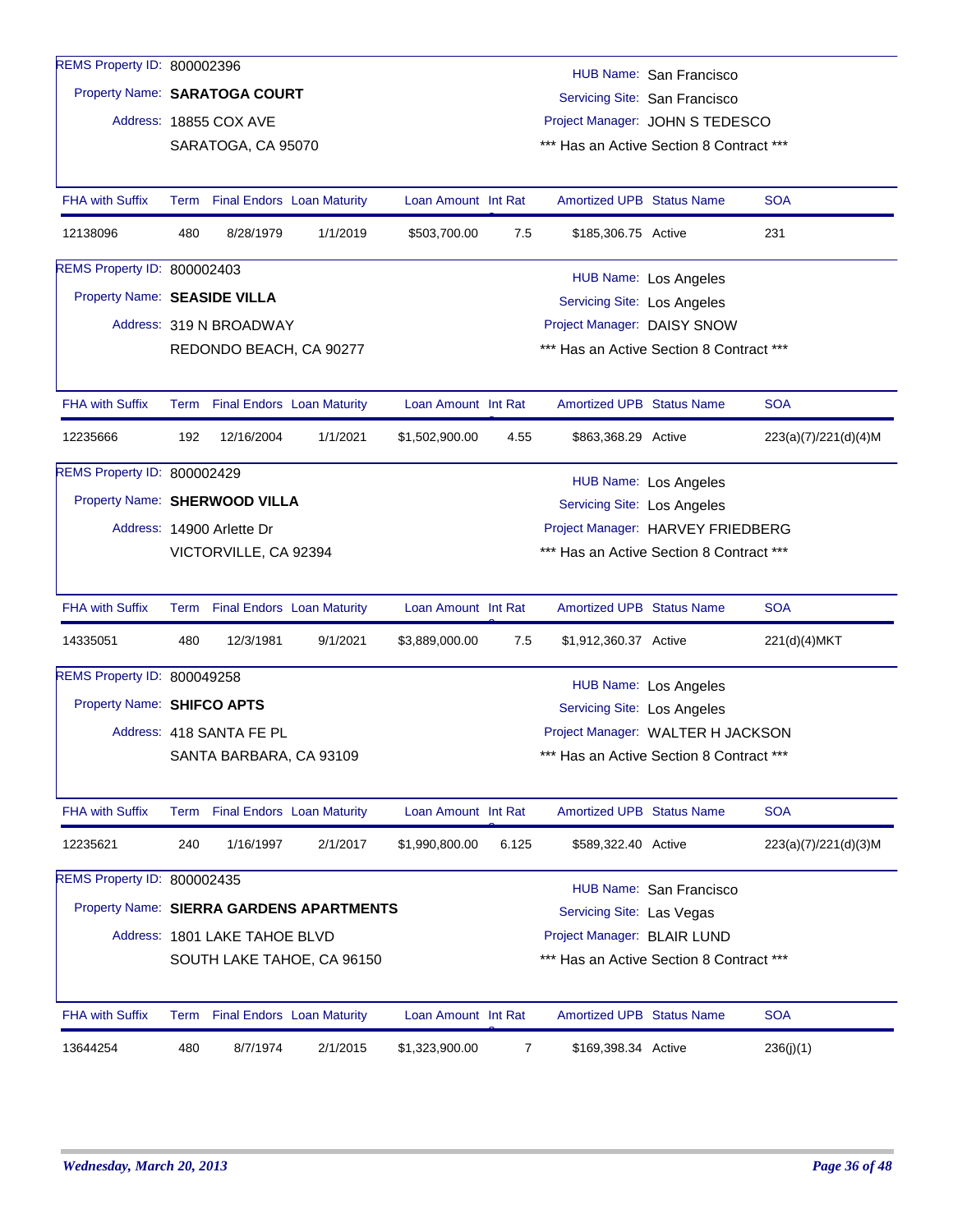| REMS Property ID: 800002438        |      |                           |                                                   |                     |                |                                    | HUB Name: San Francisco                  |                                                    |
|------------------------------------|------|---------------------------|---------------------------------------------------|---------------------|----------------|------------------------------------|------------------------------------------|----------------------------------------------------|
|                                    |      |                           | Property Name: SIERRA VISTA I APARTMENTS          |                     |                |                                    | Servicing Site: San Francisco            |                                                    |
|                                    |      | Address: 1909 HACKETT AVE |                                                   |                     |                |                                    | Project Manager: RAJANI N KHARE          |                                                    |
|                                    |      | MOUNTAIN VIEW, CA 94040   |                                                   |                     |                |                                    | *** Has an Active Section 8 Contract *** |                                                    |
|                                    |      |                           |                                                   |                     |                |                                    |                                          |                                                    |
| <b>FHA with Suffix</b>             | Term |                           | <b>Final Endors Loan Maturity</b>                 | Loan Amount Int Rat |                | <b>Amortized UPB Status Name</b>   |                                          | <b>SOA</b>                                         |
| 12144310                           | 480  | 6/20/1974                 | 5/1/2014                                          | \$708,600.00        | 7              | \$54,979.35 Active                 |                                          | 236(j)(1)                                          |
| <b>REMS Property ID: 800002440</b> |      |                           |                                                   |                     |                |                                    | <b>HUB Name: Los Angeles</b>             |                                                    |
| Property Name: SIERRA WOODS        |      |                           |                                                   |                     |                | <b>Servicing Site: Los Angeles</b> |                                          |                                                    |
|                                    |      | Address: 4655 MINIER AVE  |                                                   |                     |                |                                    | Project Manager: RICK LOMBARDI           |                                                    |
|                                    |      | RIVERSIDE, CA 92505       |                                                   |                     |                |                                    |                                          | *** Does NOT Have an Active Section 8 Contract *** |
|                                    |      |                           |                                                   |                     |                |                                    |                                          |                                                    |
| <b>FHA with Suffix</b>             |      |                           | Term Final Endors Loan Maturity                   | Loan Amount Int Rat |                | <b>Amortized UPB Status Name</b>   |                                          | <b>SOA</b>                                         |
| 12244184                           | 480  | 1/16/1974                 | 11/1/2013                                         | \$3,014,200.00      | $\overline{7}$ | \$128,090.14 Active                |                                          | 236(i)(1)                                          |
| <b>REMS Property ID: 800002443</b> |      |                           |                                                   |                     |                |                                    | HUB Name: San Francisco                  |                                                    |
| Property Name: SILVERCREST EUREKA  |      |                           |                                                   |                     |                |                                    | Servicing Site: San Francisco            |                                                    |
|                                    |      | Address: 2141 TYDD ST     |                                                   |                     |                |                                    | Project Manager: JOHN S TEDESCO          |                                                    |
|                                    |      | EUREKA, CA 95501          |                                                   |                     |                |                                    | *** Has an Active Section 8 Contract *** |                                                    |
|                                    |      |                           |                                                   |                     |                |                                    |                                          |                                                    |
| <b>FHA with Suffix</b>             |      |                           | Term Final Endors Loan Maturity                   | Loan Amount Int Rat |                | <b>Amortized UPB Status Name</b>   |                                          | <b>SOA</b>                                         |
| 121EH020                           | 480  | 6/18/1982                 | 5/1/2021                                          | \$7,289,900.00      | 7.625          | \$3,540,465.88 Active              |                                          | 202                                                |
| REMS Property ID: 800002444        |      |                           |                                                   |                     |                |                                    | HUB Name: San Francisco                  |                                                    |
| Property Name: SILVERCREST FRESNO  |      |                           |                                                   |                     |                |                                    | Servicing Site: San Francisco            |                                                    |
|                                    |      | Address: 1824 FULTON ST   |                                                   |                     |                |                                    | Project Manager: JOHN S TEDESCO          |                                                    |
|                                    |      | FRESNO, CA 93721          |                                                   |                     |                |                                    | *** Has an Active Section 8 Contract *** |                                                    |
|                                    |      |                           |                                                   |                     |                |                                    |                                          |                                                    |
| <b>FHA with Suffix</b>             | Term |                           | <b>Final Endors Loan Maturity</b>                 | Loan Amount Int Rat |                | Amortized UPB Status Name          |                                          | <b>SOA</b>                                         |
| 121EH013                           | 480  | 8/11/1980                 | 12/1/2019                                         | \$5,541,800.00      | 6.875          | \$2,194,243.45 Active              |                                          | 202                                                |
| REMS Property ID: 800002448        |      |                           |                                                   |                     |                |                                    | HUB Name: San Francisco                  |                                                    |
|                                    |      |                           | Property Name: SILVERCREST RESIDENCE - SANTA ROSA |                     |                |                                    | Servicing Site: San Francisco            |                                                    |
|                                    |      | Address: 1050 THIRD ST    |                                                   |                     |                |                                    | Project Manager: SUSAN S CHEN            |                                                    |
|                                    |      | SANTA ROSA, CA 95404      |                                                   |                     |                |                                    | *** Has an Active Section 8 Contract *** |                                                    |
|                                    |      |                           |                                                   |                     |                |                                    |                                          |                                                    |
| <b>FHA with Suffix</b>             |      |                           | Term Final Endors Loan Maturity                   | Loan Amount Int Rat |                | Amortized UPB Status Name          |                                          | <b>SOA</b>                                         |
| 12144398                           | 480  | 7/22/1976                 | 8/1/2016                                          | \$4,665,400.00      | 8.5            | \$1,187,675.85 Active              |                                          | 236(j)(1)                                          |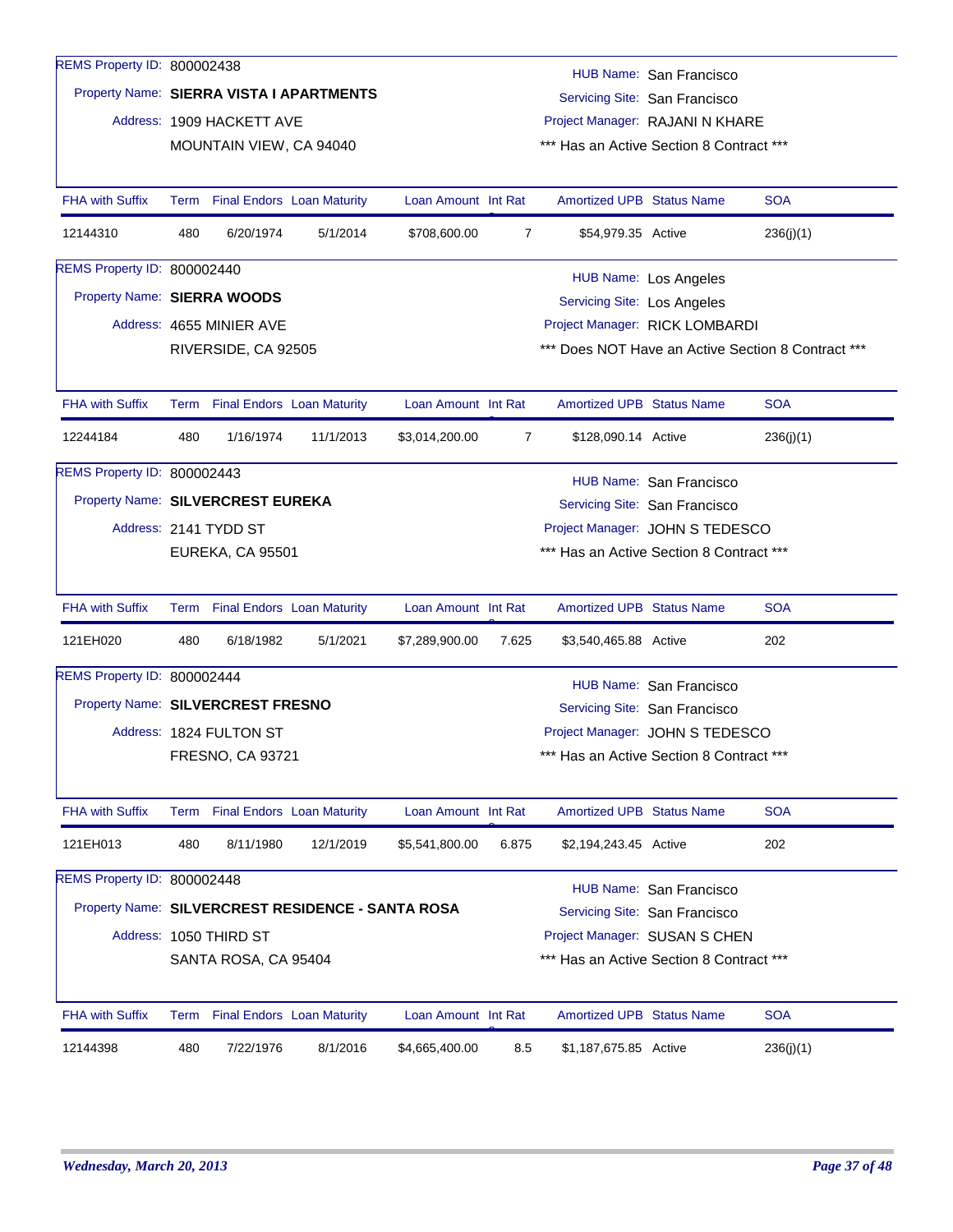| REMS Property ID: 800002451          |                                                                |                           |                                         |                     |       |                                          | HUB Name: San Francisco            |              |
|--------------------------------------|----------------------------------------------------------------|---------------------------|-----------------------------------------|---------------------|-------|------------------------------------------|------------------------------------|--------------|
| Property Name: SISKIYOU GARDENS      |                                                                |                           |                                         |                     |       | Servicing Site: Las Vegas                |                                    |              |
|                                      |                                                                | Address: 380 SISKIYOU WAY |                                         |                     |       | Project Manager: BLAIR LUND              |                                    |              |
|                                      |                                                                | <b>WEED, CA 96094</b>     |                                         |                     |       | *** Has an Active Section 8 Contract *** |                                    |              |
|                                      |                                                                |                           |                                         |                     |       |                                          |                                    |              |
| <b>FHA with Suffix</b>               | Term                                                           |                           | <b>Final Endors Loan Maturity</b>       | Loan Amount Int Rat |       | <b>Amortized UPB Status Name</b>         |                                    | <b>SOA</b>   |
| 13644244                             | 480                                                            | 7/31/1974                 | 3/1/2014                                | \$644,800.00        | 7     | \$42,569.08 Active                       |                                    | 236(j)(1)    |
| REMS Property ID: 800002456          |                                                                |                           |                                         |                     |       |                                          | HUB Name: San Francisco            |              |
| Property Name: SOJOURNER TRUTH MANOR |                                                                |                           |                                         |                     |       |                                          | Servicing Site: San Francisco      |              |
|                                      |                                                                |                           | Address: 5815 Martin Luther King Jr Way |                     |       |                                          | Project Manager: ANGELA L MORRISON |              |
|                                      |                                                                | Oakland, CA 94609         |                                         |                     |       | *** Has an Active Section 8 Contract *** |                                    |              |
|                                      |                                                                |                           |                                         |                     |       |                                          |                                    |              |
| <b>FHA with Suffix</b>               |                                                                |                           | Term Final Endors Loan Maturity         | Loan Amount Int Rat |       | <b>Amortized UPB Status Name</b>         |                                    | <b>SOA</b>   |
| 12144367                             | 480                                                            | 2/18/1976                 | 3/1/2016                                | \$1,800,200.00      | 7     | \$353,225.19 Active                      |                                    | 236(j)(1)    |
| REMS Property ID: 800002471          |                                                                |                           |                                         |                     |       |                                          | <b>HUB Name: Los Angeles</b>       |              |
| Property Name: SOUTHPOINTE VILLA     |                                                                |                           | <b>Servicing Site: Los Angeles</b>      |                     |       |                                          |                                    |              |
|                                      | Address: 302 W MERRILL ST<br>Project Manager: HARVEY FRIEDBERG |                           |                                         |                     |       |                                          |                                    |              |
|                                      | *** Has an Active Section 8 Contract ***<br>RIALTO, CA 92376   |                           |                                         |                     |       |                                          |                                    |              |
|                                      |                                                                |                           |                                         |                     |       |                                          |                                    |              |
|                                      |                                                                |                           |                                         |                     |       |                                          |                                    |              |
| <b>FHA with Suffix</b>               |                                                                |                           | Term Final Endors Loan Maturity         | Loan Amount Int Rat |       | <b>Amortized UPB Status Name</b>         |                                    | <b>SOA</b>   |
| 14335040-G                           | 480                                                            |                           | 11/1/2020                               | \$0.00              | 7.5   | \$1,463,998.54 Operational               |                                    | 221(d)(4)MKT |
| REMS Property ID: 800002480          |                                                                |                           |                                         |                     |       |                                          |                                    |              |
|                                      |                                                                |                           |                                         |                     |       |                                          | HUB Name: Los Angeles              |              |
| Property Name: ST BERNARDINE PLAZA   |                                                                |                           |                                         |                     |       | Servicing Site: Los Angeles              |                                    |              |
|                                      |                                                                | Address: 550 W 5TH ST     |                                         |                     |       |                                          | Project Manager: SHUNTAI HARRIS    |              |
|                                      |                                                                |                           | SAN BERNARDINO, CA 92401                |                     |       | *** Has an Active Section 8 Contract *** |                                    |              |
| <b>FHA with Suffix</b>               |                                                                |                           | Term Final Endors Loan Maturity         | Loan Amount Int Rat |       | <b>Amortized UPB Status Name</b>         |                                    | <b>SOA</b>   |
| 122EH017                             | 480                                                            | 2/2/1982                  | 8/1/2021                                | \$7,909,500.00      | 7.625 | \$3,925,432.08 Active                    |                                    | 202          |
| REMS Property ID: 800002482          |                                                                |                           |                                         |                     |       |                                          |                                    |              |
|                                      |                                                                |                           |                                         |                     |       |                                          | HUB Name: San Francisco            |              |
| Property Name: ST FRANCIS MANOR      |                                                                |                           |                                         |                     |       | Servicing Site: Sacramento               |                                    |              |
| Address: 2515 J ST                   |                                                                |                           |                                         |                     |       |                                          | Project Manager: WOODY H WILSON    |              |
|                                      |                                                                | SACRAMENTO, CA 95816      |                                         |                     |       | *** Has an Active Section 8 Contract *** |                                    |              |
| <b>FHA with Suffix</b>               |                                                                |                           | Term Final Endors Loan Maturity         | Loan Amount Int Rat |       | <b>Amortized UPB Status Name</b>         |                                    | <b>SOA</b>   |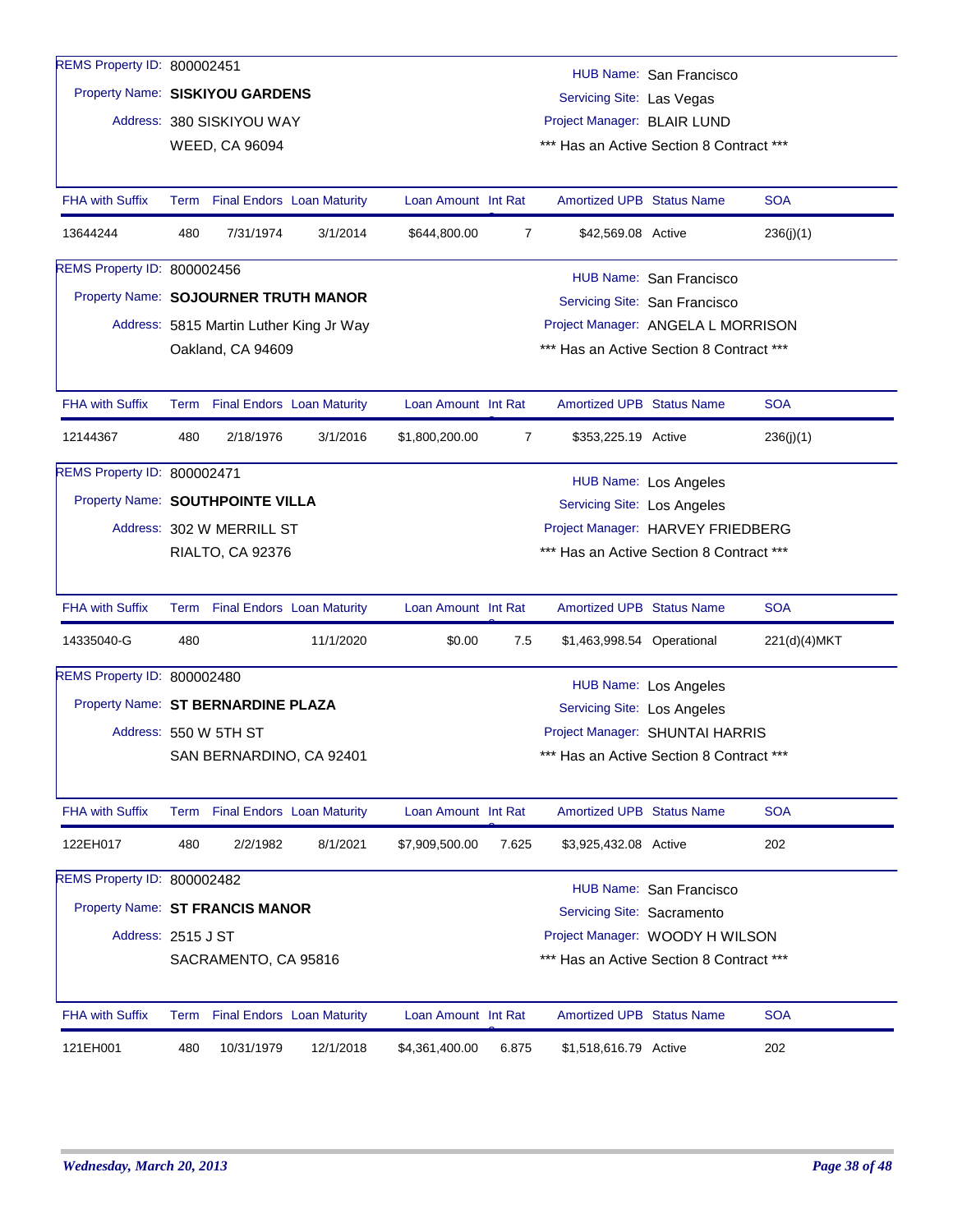| REMS Property ID: 800002497           |                                                                 |                                 |           |                     |                |                                    | <b>HUB Name: Los Angeles</b>             |                                                    |
|---------------------------------------|-----------------------------------------------------------------|---------------------------------|-----------|---------------------|----------------|------------------------------------|------------------------------------------|----------------------------------------------------|
| Property Name: ST. PAUL'S MANOR       |                                                                 |                                 |           |                     |                | Servicing Site: San Diego          |                                          |                                                    |
|                                       |                                                                 | Address: 2635 SECOND AVE        |           |                     |                |                                    | Project Manager: RICK LOMBARDI           |                                                    |
|                                       |                                                                 | SAN DIEGO, CA 92103             |           |                     |                |                                    |                                          | *** Does NOT Have an Active Section 8 Contract *** |
| <b>FHA with Suffix</b>                |                                                                 | Term Final Endors Loan Maturity |           | Loan Amount Int Rat |                | <b>Amortized UPB Status Name</b>   |                                          | <b>SOA</b>                                         |
| 129SH053                              | 576                                                             | 10/1/1967                       | 10/1/2016 | \$1,202,060.00      | 3              | \$160,576.27 Active                |                                          | 202                                                |
| <b>REMS Property ID: 800002498</b>    |                                                                 |                                 |           |                     |                |                                    | <b>HUB Name: Los Angeles</b>             |                                                    |
| Property Name: ST. TIMOTHY'S MANOR    |                                                                 |                                 |           |                     |                | <b>Servicing Site: Los Angeles</b> |                                          |                                                    |
|                                       |                                                                 | Address: 415 SOUTH OLEANDER AVE |           |                     |                |                                    | Project Manager: RICK LOMBARDI           |                                                    |
|                                       |                                                                 | COMPTON, CA 90220               |           |                     |                |                                    | *** Has an Active Section 8 Contract *** |                                                    |
|                                       |                                                                 |                                 |           |                     |                |                                    |                                          |                                                    |
| <b>FHA with Suffix</b>                |                                                                 | Term Final Endors Loan Maturity |           | Loan Amount Int Rat |                | <b>Amortized UPB Status Name</b>   |                                          | <b>SOA</b>                                         |
| 122SH031                              | 576                                                             | 4/1/1964                        | 10/1/2013 | \$153,000.00        | 3.375          | \$3,811.98 Active                  |                                          | 202                                                |
| REMS Property ID: 800002517           |                                                                 |                                 |           |                     |                |                                    | HUB Name: San Francisco                  |                                                    |
| Property Name: STRAWBERRY CREEK LODGE |                                                                 |                                 |           |                     |                |                                    | Servicing Site: San Francisco            |                                                    |
|                                       |                                                                 | Address: 1320 ADDISON ST        |           |                     |                |                                    | Project Manager: MONICA S BAPTISTA       |                                                    |
|                                       |                                                                 | BERKELEY, CA 94702              |           |                     |                |                                    | *** Has an Active Section 8 Contract *** |                                                    |
| FHA with Suffix                       |                                                                 | Term Final Endors Loan Maturity |           | Loan Amount Int Rat |                | Amortized UPB Status Name          |                                          | <b>SOA</b>                                         |
| 121SH024                              | 576                                                             | 3/1/1964                        | 7/1/2012  | \$1,666,700.00      | 3.375          | \$5,850.12 Active                  |                                          | 202                                                |
| REMS Property ID: 800002518           |                                                                 |                                 |           |                     |                |                                    | <b>HUB Name: Los Angeles</b>             |                                                    |
| Property Name: SU CASA POR CORTEZ     |                                                                 |                                 |           |                     |                | Servicing Site: San Diego          |                                          |                                                    |
|                                       |                                                                 | Address: 620 MELBA RD           |           |                     |                |                                    | Project Manager: ROSEMARY COLBURN        |                                                    |
|                                       | <b>APT. 24</b>                                                  |                                 |           |                     |                |                                    | *** Has an Active Section 8 Contract *** |                                                    |
|                                       |                                                                 | ENCINITAS, CA 92024             |           |                     |                |                                    |                                          |                                                    |
| <b>FHA with Suffix</b>                |                                                                 | Term Final Endors Loan Maturity |           | Loan Amount Int Rat |                | <b>Amortized UPB Status Name</b>   |                                          | <b>SOA</b>                                         |
| 12944097                              | 480                                                             | 10/19/1973                      | 10/1/2013 | \$547,300.00        | $\overline{7}$ | \$19,979.51 Active                 |                                          | 236(j)(1)                                          |
| <b>REMS Property ID: 800002536</b>    |                                                                 |                                 |           |                     |                |                                    | HUB Name: San Francisco                  |                                                    |
| Property Name: SUNNY VIEW WEST        |                                                                 |                                 |           |                     |                |                                    | Servicing Site: San Francisco            |                                                    |
|                                       |                                                                 | Address: 22449 CUPERTINO RD     |           |                     |                |                                    | Project Manager: RAJANI N KHARE          |                                                    |
|                                       | *** Has an Active Section 8 Contract ***<br>CUPERTINO, CA 95014 |                                 |           |                     |                |                                    |                                          |                                                    |
| <b>FHA with Suffix</b>                |                                                                 | Term Final Endors Loan Maturity |           | Loan Amount Int Rat |                | Amortized UPB Status Name          |                                          | <b>SOA</b>                                         |
|                                       | 480                                                             | 11/29/1979                      | 8/1/2019  | \$3,469,200.00      | 6.875          | \$1,319,648.12 Active              |                                          | 202                                                |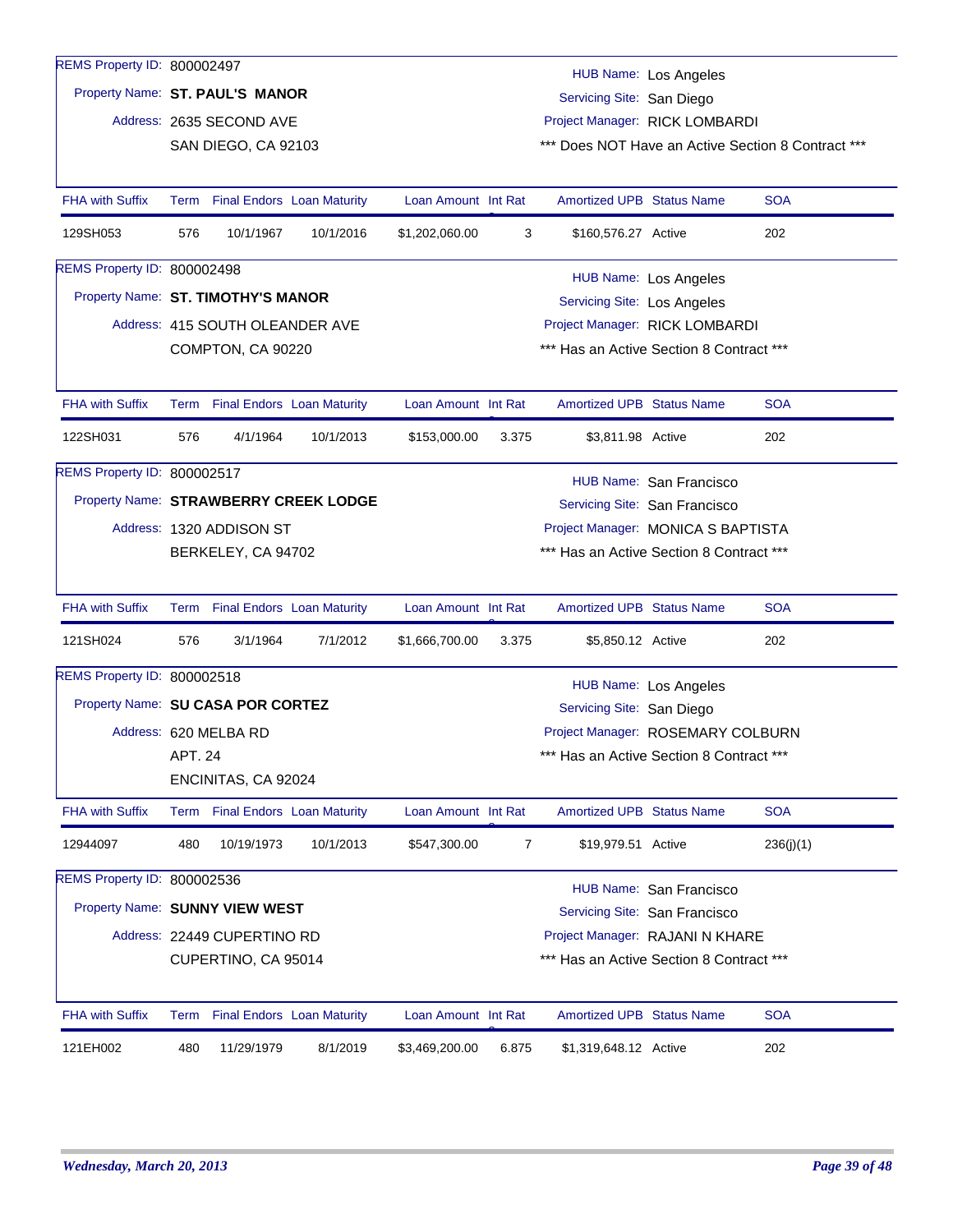| REMS Property ID: 800002542   |                                                                |                                    |           |                     |                |                                          | <b>HUB Name: Los Angeles</b>    |              |  |  |
|-------------------------------|----------------------------------------------------------------|------------------------------------|-----------|---------------------|----------------|------------------------------------------|---------------------------------|--------------|--|--|
|                               |                                                                | Property Name: SUNSET APARTMENTS   |           |                     |                | <b>Servicing Site: Los Angeles</b>       |                                 |              |  |  |
|                               |                                                                | Address: 1711 PARK AVE             |           |                     |                |                                          | Project Manager: SHARON HATCHER |              |  |  |
|                               |                                                                | LOS ANGELES, CA 90026              |           |                     |                | *** Has an Active Section 8 Contract *** |                                 |              |  |  |
|                               |                                                                |                                    |           |                     |                |                                          |                                 |              |  |  |
| <b>FHA with Suffix</b>        |                                                                | Term Final Endors Loan Maturity    |           | Loan Amount Int Rat |                | <b>Amortized UPB Status Name</b>         |                                 | <b>SOA</b>   |  |  |
| 12244613                      | 480                                                            | 4/9/1974                           | 4/1/2014  | \$1,117,800.00      | $\overline{7}$ | \$80,277.25 Active                       |                                 | 236(j)(1)    |  |  |
| REMS Property ID: 800002553   |                                                                |                                    |           |                     |                |                                          | HUB Name: San Francisco         |              |  |  |
| Property Name: SUTTER VILLAGE |                                                                |                                    |           |                     |                | Servicing Site: Las Vegas                |                                 |              |  |  |
|                               |                                                                | Address: 1200 GRAY AVE             |           |                     |                | Project Manager: BLAIR LUND              |                                 |              |  |  |
|                               |                                                                | YUBA CITY, CA 95991                |           |                     |                | *** Has an Active Section 8 Contract *** |                                 |              |  |  |
|                               |                                                                |                                    |           |                     |                |                                          |                                 |              |  |  |
| <b>FHA with Suffix</b>        |                                                                | Term Final Endors Loan Maturity    |           | Loan Amount Int Rat |                | <b>Amortized UPB Status Name</b>         |                                 | <b>SOA</b>   |  |  |
| 13635480                      | 480                                                            | 3/8/1978                           | 2/1/2018  | \$597,448.00        | 7.5            | \$344,128.79 Active                      |                                 | 221(d)(4)MKT |  |  |
| REMS Property ID: 800002558   |                                                                |                                    |           |                     |                |                                          | <b>HUB Name: Los Angeles</b>    |              |  |  |
|                               | Property Name: SYCAMORE TERRACE<br>Servicing Site: Los Angeles |                                    |           |                     |                |                                          |                                 |              |  |  |
|                               |                                                                | Address: 1301 SAN BERNARDINO RD    |           |                     |                |                                          | Project Manager: SHUNTAI HARRIS |              |  |  |
|                               |                                                                | UPLAND, CA 91786                   |           |                     |                | *** Has an Active Section 8 Contract *** |                                 |              |  |  |
|                               |                                                                |                                    |           |                     |                |                                          |                                 |              |  |  |
| <b>FHA with Suffix</b>        |                                                                | Term Final Endors Loan Maturity    |           | Loan Amount Int Rat |                | <b>Amortized UPB Status Name</b>         |                                 | <b>SOA</b>   |  |  |
| 122EH003                      | 480                                                            | 5/12/1981                          | 3/1/2021  | \$3,801,500.00      | 6.875          | \$1,715,256.75 Active                    |                                 | 202          |  |  |
| REMS Property ID: 800002566   |                                                                |                                    |           |                     |                |                                          | HUB Name: San Francisco         |              |  |  |
|                               |                                                                | Property Name: TEHAMA VILLAGE APTS |           |                     |                | Servicing Site: Las Vegas                |                                 |              |  |  |
|                               |                                                                | Address: 651 TOOMES AVE            |           |                     |                | Project Manager: BLAIR LUND              |                                 |              |  |  |
|                               |                                                                | CORNING, CA 96021                  |           |                     |                | *** Has an Active Section 8 Contract *** |                                 |              |  |  |
|                               |                                                                |                                    |           |                     |                |                                          |                                 |              |  |  |
| <b>FHA with Suffix</b>        |                                                                | Term Final Endors Loan Maturity    |           | Loan Amount Int Rat |                | <b>Amortized UPB Status Name</b>         |                                 | <b>SOA</b>   |  |  |
| 13635536-V                    | 20                                                             |                                    | 9/30/2021 | \$0.00              | 1              |                                          | \$610,532.59 Operational        | 221(d)(4)MKT |  |  |
| REMS Property ID: 800002586   |                                                                |                                    |           |                     |                |                                          | HUB Name: San Francisco         |              |  |  |
| Property Name: THE HERITAGE   |                                                                |                                    |           |                     |                |                                          | Servicing Site: San Francisco   |              |  |  |
|                               |                                                                | Address: 2222 PACHECO BLVD         |           |                     |                | Project Manager: JUNE S PARK             |                                 |              |  |  |
|                               |                                                                | CONCORD, CA 94520                  |           |                     |                | *** Has an Active Section 8 Contract *** |                                 |              |  |  |
|                               |                                                                |                                    |           |                     |                |                                          |                                 |              |  |  |
| <b>FHA with Suffix</b>        |                                                                | Term Final Endors Loan Maturity    |           | Loan Amount Int Rat |                | <b>Amortized UPB Status Name</b>         |                                 | <b>SOA</b>   |  |  |
| 12144317                      | 480                                                            | 3/17/1976                          | 4/1/2016  | \$4,184,400.00      | 7              | \$842,131.65 Active                      |                                 | 236(j)(1)    |  |  |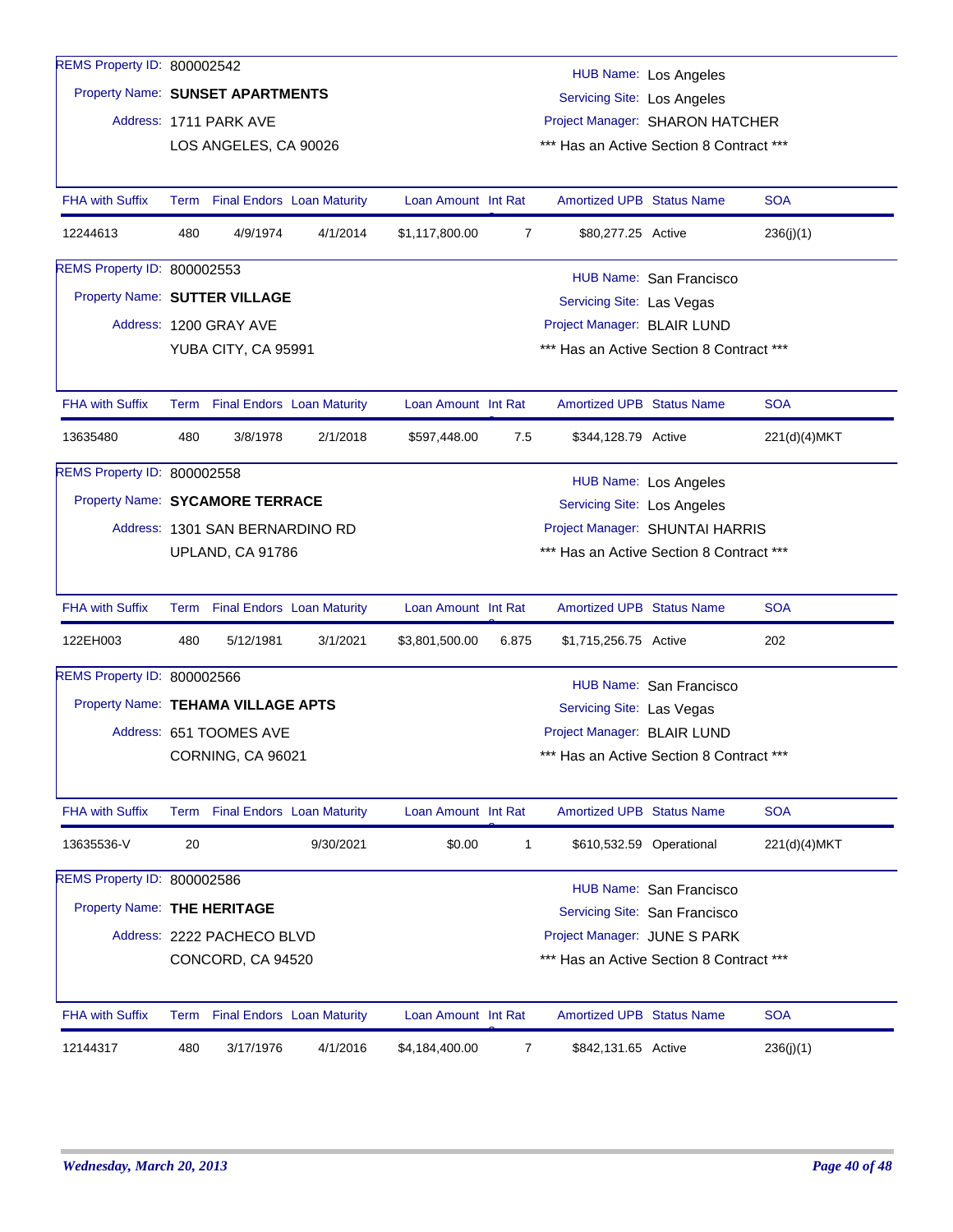| REMS Property ID: 800047769     |                                                                 |                                   |           |                     |                             |                                  |                                          |                                                    |  |  |
|---------------------------------|-----------------------------------------------------------------|-----------------------------------|-----------|---------------------|-----------------------------|----------------------------------|------------------------------------------|----------------------------------------------------|--|--|
|                                 |                                                                 |                                   |           |                     |                             |                                  | HUB Name: San Francisco                  |                                                    |  |  |
| Property Name: THE HILARITA     |                                                                 |                                   |           |                     |                             |                                  | Servicing Site: San Francisco            |                                                    |  |  |
|                                 |                                                                 | Address: 100 NED'S WAY            |           |                     |                             | Project Manager: GARY W LEE      |                                          |                                                    |  |  |
|                                 |                                                                 | TIBURON, CA 94920                 |           |                     |                             |                                  | *** Has an Active Section 8 Contract *** |                                                    |  |  |
| <b>FHA with Suffix</b>          |                                                                 | Term Final Endors Loan Maturity   |           | Loan Amount Int Rat |                             | <b>Amortized UPB Status Name</b> |                                          | <b>SOA</b>                                         |  |  |
| 12144246                        | 480                                                             | 10/21/1975                        | 11/1/2015 | \$2,681,500.00      | 7                           | \$471,306.53 Active              |                                          | 236(j)(1)                                          |  |  |
| REMS Property ID: 800001947     |                                                                 |                                   |           |                     |                             |                                  | HUB Name: San Francisco                  |                                                    |  |  |
| Property Name: THE MEADOWS      |                                                                 |                                   |           |                     |                             | Servicing Site: San Francisco    |                                          |                                                    |  |  |
|                                 |                                                                 | Address: 3900 W TULARE AVE        |           |                     | Project Manager: RITA L LEE |                                  |                                          |                                                    |  |  |
|                                 |                                                                 | VISALIA, CA 93277                 |           |                     |                             |                                  |                                          | *** Does NOT Have an Active Section 8 Contract *** |  |  |
| <b>FHA with Suffix</b>          |                                                                 | Term Final Endors Loan Maturity   |           | Loan Amount Int Rat |                             | <b>Amortized UPB Status Name</b> |                                          | <b>SOA</b>                                         |  |  |
| 12144368                        | 480                                                             | 2/20/1975                         | 3/1/2015  | \$1,259,480.00      | 7                           | \$167,988.74 Active              |                                          | 236(j)(1)                                          |  |  |
| REMS Property ID: 800002597     |                                                                 |                                   |           |                     |                             |                                  | HUB Name: San Francisco                  |                                                    |  |  |
| Property Name: THE TOWN MEADOWS |                                                                 |                                   |           |                     |                             |                                  | Servicing Site: San Francisco            |                                                    |  |  |
|                                 |                                                                 | Address: 115 W MURRAY AVE         |           |                     |                             |                                  | Project Manager: SUSAN S CHEN            |                                                    |  |  |
|                                 |                                                                 | VISALIA, CA 93291                 |           |                     |                             |                                  | *** Has an Active Section 8 Contract *** |                                                    |  |  |
| <b>FHA with Suffix</b>          |                                                                 | Term Final Endors Loan Maturity   |           | Loan Amount Int Rat |                             | <b>Amortized UPB Status Name</b> |                                          | <b>SOA</b>                                         |  |  |
| 121EH023                        | 480                                                             | 7/23/1981                         | 10/1/2020 | \$4,843,300.00      | 7.625                       | \$2,228,265.98 Active            |                                          | 202                                                |  |  |
| REMS Property ID: 800002607     |                                                                 |                                   |           |                     |                             |                                  | <b>HUB Name: San Francisco</b>           |                                                    |  |  |
| Property Name: TOWN PARK TOWERS |                                                                 |                                   |           |                     |                             |                                  | Servicing Site: San Francisco            |                                                    |  |  |
|                                 |                                                                 | Address: 60 N THIRD Street        |           |                     |                             |                                  | Project Manager: GWEN Y KELLEHER         |                                                    |  |  |
|                                 |                                                                 | SAN JOSE, CA 95112                |           |                     |                             |                                  | *** Has an Active Section 8 Contract *** |                                                    |  |  |
| <b>FHA with Suffix</b>          | Term                                                            | <b>Final Endors Loan Maturity</b> |           | Loan Amount Int Rat |                             | Amortized UPB Status Name        |                                          | <b>SOA</b>                                         |  |  |
| 12144813                        | 480                                                             | 1/29/1974                         | 10/1/2013 | \$1,382,479.00      | 7                           | \$117,109.04 Active              |                                          | 236(j)(1)/202                                      |  |  |
| REMS Property ID: 800002617     |                                                                 |                                   |           |                     |                             |                                  | HUB Name: Los Angeles                    |                                                    |  |  |
| Property Name: TRINITY MANOR    |                                                                 |                                   |           |                     |                             | Servicing Site: San Diego        |                                          |                                                    |  |  |
|                                 |                                                                 | Address: 3940 PARK BLVD           |           |                     |                             |                                  | Project Manager: SHUNTAI HARRIS          |                                                    |  |  |
|                                 | *** Has an Active Section 8 Contract ***<br>SAN DIEGO, CA 92103 |                                   |           |                     |                             |                                  |                                          |                                                    |  |  |
| <b>FHA with Suffix</b>          | Term                                                            | <b>Final Endors Loan Maturity</b> |           | Loan Amount Int Rat |                             | <b>Amortized UPB Status Name</b> |                                          | <b>SOA</b>                                         |  |  |
| 122EH002                        | 480                                                             | 10/23/1980                        | 1/1/2020  | \$4,874,100.00      | 6.875                       | \$1,948,550.00 Active            |                                          | 202                                                |  |  |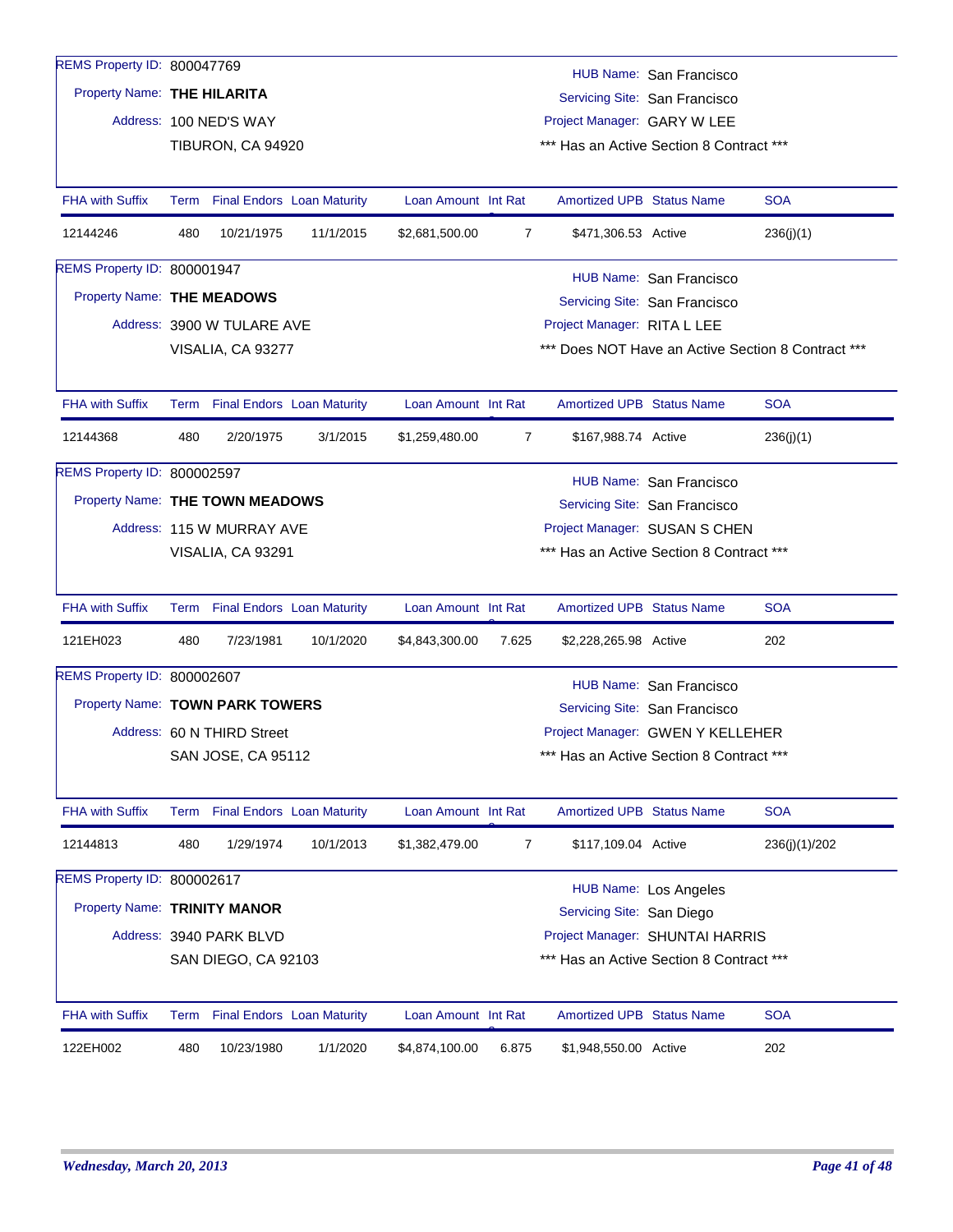| REMS Property ID: 800002622        |      |                            |                                   |                     |                               |                                    | HUB Name: San Francisco                  |                                                    |
|------------------------------------|------|----------------------------|-----------------------------------|---------------------|-------------------------------|------------------------------------|------------------------------------------|----------------------------------------------------|
| Property Name: TUOLUMNE APTS       |      |                            |                                   |                     |                               | Servicing Site: Las Vegas          |                                          |                                                    |
|                                    |      | Address: 18400 TUOLUMNE RD |                                   |                     |                               |                                    | Project Manager: CHERYL BORGSTROM        |                                                    |
|                                    |      | TUOLUMNE, CA 95379         |                                   |                     |                               |                                    | *** Has an Active Section 8 Contract *** |                                                    |
|                                    |      |                            |                                   |                     |                               |                                    |                                          |                                                    |
| <b>FHA with Suffix</b>             | Term |                            | <b>Final Endors Loan Maturity</b> | Loan Amount Int Rat |                               | <b>Amortized UPB Status Name</b>   |                                          | <b>SOA</b>                                         |
| 13644253                           | 480  | 9/19/1974                  | 8/1/2014                          | \$609,700.00        | 7                             | \$57,710.75 Active                 |                                          | 236(j)(1)                                          |
| REMS Property ID: 800002625        |      |                            |                                   |                     |                               |                                    | HUB Name: Los Angeles                    |                                                    |
| Property Name: TUSTIN GARDENS      |      |                            |                                   |                     |                               | <b>Servicing Site: Los Angeles</b> |                                          |                                                    |
| Address: 275 E 6th St              |      |                            |                                   |                     |                               | Project Manager: DAISY SNOW        |                                          |                                                    |
|                                    |      | <b>Tustin, CA 92780</b>    |                                   |                     |                               |                                    | *** Has an Active Section 8 Contract *** |                                                    |
|                                    |      |                            |                                   |                     |                               |                                    |                                          |                                                    |
| <b>FHA with Suffix</b>             |      |                            | Term Final Endors Loan Maturity   | Loan Amount Int Rat |                               | <b>Amortized UPB Status Name</b>   |                                          | <b>SOA</b>                                         |
| 14335119                           | 192  | 12/16/2004                 | 1/1/2021                          | \$2,857,000.00      | 4.52                          | \$1,639,591.86 Active              |                                          | 223(a)(7)/221(d)(4)M                               |
| REMS Property ID: 800079302        |      |                            |                                   |                     |                               |                                    | HUB Name: San Francisco                  |                                                    |
| Property Name: TWILIGHT HAVEN I    |      |                            |                                   |                     | Servicing Site: San Francisco |                                    |                                          |                                                    |
|                                    |      | Address: 1717 S Winery Ave |                                   |                     |                               |                                    | Project Manager: SYLVIA M MEEKS          |                                                    |
|                                    |      | Fresno, CA 93727           |                                   |                     |                               |                                    |                                          | *** Does NOT Have an Active Section 8 Contract *** |
|                                    |      |                            |                                   |                     |                               |                                    |                                          |                                                    |
| <b>FHA with Suffix</b>             |      |                            | Term Final Endors Loan Maturity   | Loan Amount Int Rat |                               | <b>Amortized UPB Status Name</b>   |                                          | <b>SOA</b>                                         |
| 121SH051                           | 576  | 2/1/1966                   | 6/1/2015                          | \$325,000.00        | 3.625                         | \$30,064.33 Active                 |                                          | 202                                                |
| REMS Property ID: 800079324        |      |                            |                                   |                     |                               |                                    | HUB Name: San Francisco                  |                                                    |
| Property Name: TWILIGHT HAVEN II   |      |                            |                                   |                     |                               |                                    | Servicing Site: San Francisco            |                                                    |
|                                    |      | Address: 1717 S Winery Ave |                                   |                     |                               |                                    | Project Manager: SYLVIA M MEEKS          |                                                    |
|                                    |      | Fresno, CA 93727           |                                   |                     |                               |                                    |                                          | *** Does NOT Have an Active Section 8 Contract *** |
|                                    |      |                            |                                   |                     |                               |                                    |                                          |                                                    |
| <b>FHA with Suffix</b>             |      |                            | Term Final Endors Loan Maturity   | Loan Amount Int Rat |                               | Amortized UPB Status Name          |                                          | <b>SOA</b>                                         |
| 121SH092                           | 576  | 3/1/1970                   | 6/1/2020                          | \$521,717.64        | 3                             | \$133,572.86 Active                |                                          | 202                                                |
| REMS Property ID: 800002635        |      |                            |                                   |                     |                               |                                    | HUB Name: San Francisco                  |                                                    |
| Property Name: UKIAH AUTUMN LEAVES |      |                            |                                   |                     |                               |                                    | Servicing Site: San Francisco            |                                                    |
|                                    |      | Address: 425 E GOBBI ST    |                                   |                     |                               |                                    | Project Manager: JOHN S TEDESCO          |                                                    |
|                                    |      | <b>UKIAH, CA 95482</b>     |                                   |                     |                               |                                    | *** Has an Active Section 8 Contract *** |                                                    |
|                                    |      |                            |                                   |                     |                               |                                    |                                          |                                                    |
| <b>FHA with Suffix</b>             |      |                            | Term Final Endors Loan Maturity   | Loan Amount Int Rat |                               | <b>Amortized UPB Status Name</b>   |                                          | <b>SOA</b>                                         |
| 12144134                           | 480  | 4/26/1976                  | 5/1/2016                          | \$1,790,400.00      | $\overline{7}$                | \$369,297.08 Active                |                                          | 236(j)(1)                                          |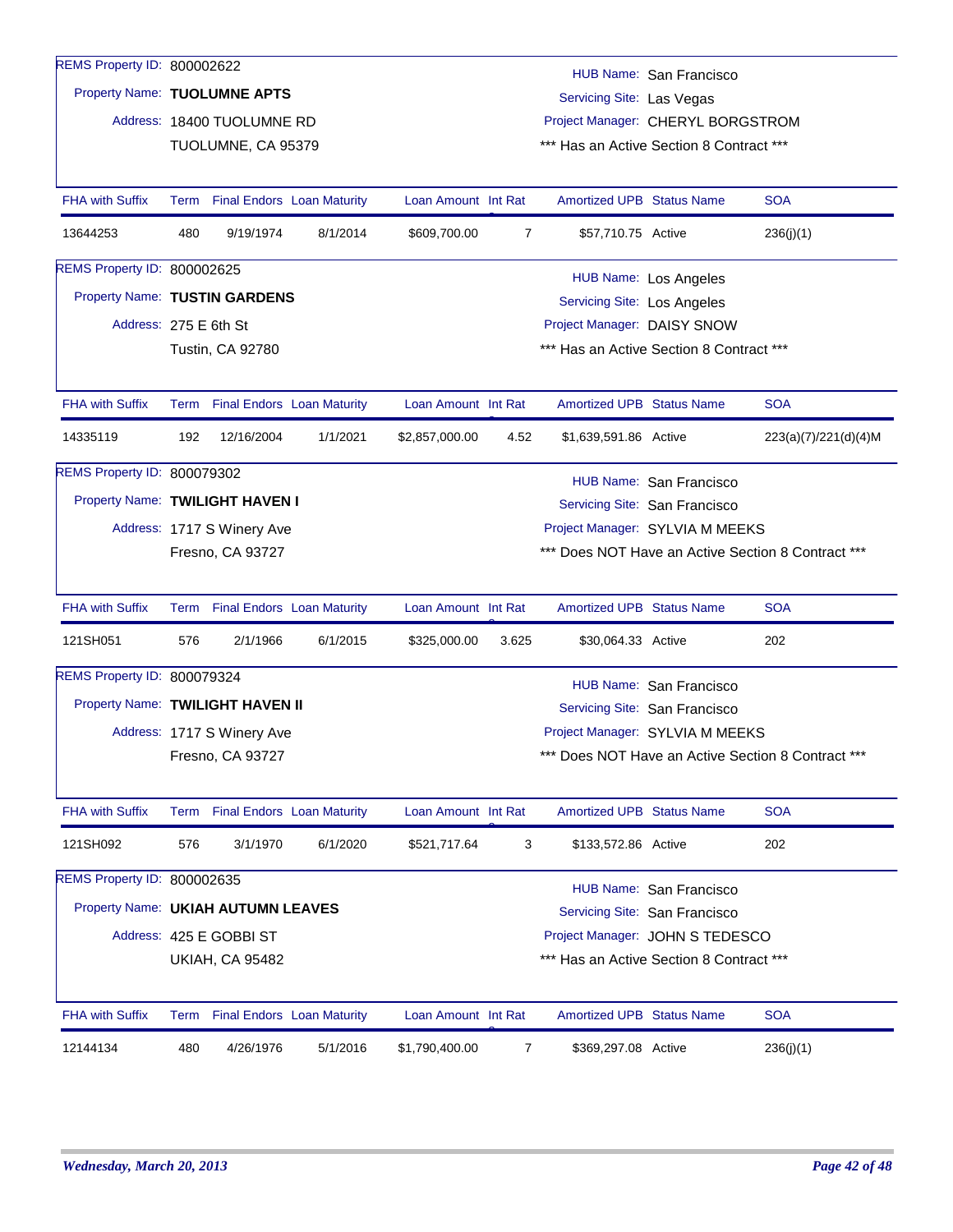| REMS Property ID: 800002637        |      |                                 |                                         |                     |                |                                          | <b>HUB Name: Los Angeles</b>  |                      |  |
|------------------------------------|------|---------------------------------|-----------------------------------------|---------------------|----------------|------------------------------------------|-------------------------------|----------------------|--|
| Property Name: UNION PLAZA         |      |                                 |                                         |                     |                | Servicing Site: Los Angeles              |                               |                      |  |
|                                    |      | Address: 120 N BROADWAY         |                                         |                     |                | Project Manager: WALTER H JACKSON        |                               |                      |  |
|                                    |      | SANTA MARIA, CA 93454           |                                         |                     |                | *** Has an Active Section 8 Contract *** |                               |                      |  |
|                                    |      |                                 |                                         |                     |                |                                          |                               |                      |  |
| <b>FHA with Suffix</b>             | Term |                                 | <b>Final Endors Loan Maturity</b>       | Loan Amount Int Rat |                | <b>Amortized UPB Status Name</b>         |                               | <b>SOA</b>           |  |
| 12245037                           | 480  | 3/11/1976                       | 4/1/2016                                | \$3,384,600.00      | $\overline{7}$ | \$681,169.81 Active                      |                               | 236(j)(1)            |  |
| REMS Property ID: 800002651        |      |                                 |                                         |                     |                |                                          | HUB Name: Los Angeles         |                      |  |
| Property Name: VALENCIA VILLA APTS |      |                                 |                                         |                     |                | Servicing Site: Los Angeles              |                               |                      |  |
|                                    |      | Address: 25857 SINGING HILLS DR |                                         |                     |                | Project Manager: DAISY SNOW              |                               |                      |  |
|                                    |      | VALENCIA, CA 91355              |                                         |                     |                | *** Has an Active Section 8 Contract *** |                               |                      |  |
|                                    |      |                                 |                                         |                     |                |                                          |                               |                      |  |
| <b>FHA with Suffix</b>             |      | Term Final Endors Loan Maturity |                                         | Loan Amount Int Rat |                | <b>Amortized UPB Status Name</b>         |                               | <b>SOA</b>           |  |
| 12235671                           | 165  | 6/9/2005                        | 4/1/2019                                | \$1,445,500.00      | 4.9            | \$750,873.18 Active                      |                               | 223(a)(7)/221(d)(4)M |  |
| REMS Property ID: 800002669        |      |                                 |                                         |                     |                |                                          | HUB Name: Los Angeles         |                      |  |
| Property Name: VALLEY VILLAGE #2   |      |                                 |                                         |                     |                | Servicing Site: Los Angeles              |                               |                      |  |
|                                    |      | Address: 12769 Gladstone Ave    |                                         |                     |                | Project Manager: CLAIRETHA DAVIS         |                               |                      |  |
|                                    |      | Sylmar, CA 91342                |                                         |                     |                | *** Has an Active Section 8 Contract *** |                               |                      |  |
|                                    |      |                                 |                                         |                     |                |                                          |                               |                      |  |
| <b>FHA with Suffix</b>             |      | Term Final Endors Loan Maturity |                                         | Loan Amount Int Rat |                | <b>Amortized UPB Status Name</b>         |                               | <b>SOA</b>           |  |
| 122EH145                           | 480  | 6/2/1982                        | 7/1/2021                                | \$199,100.00        | 8.5            | \$104,678.83 Active                      |                               | 202                  |  |
| REMS Property ID: 800002670        |      |                                 |                                         |                     |                |                                          | HUB Name: Los Angeles         |                      |  |
| Property Name: VALLEY VILLAGE #3   |      |                                 |                                         |                     |                | Servicing Site: Los Angeles              |                               |                      |  |
|                                    |      | Address: 13450 BRADLEY AVE      |                                         |                     |                | Project Manager: CLAIRETHA DAVIS         |                               |                      |  |
|                                    |      | SYLMAR, CA 91342                |                                         |                     |                | *** Has an Active Section 8 Contract *** |                               |                      |  |
|                                    |      |                                 |                                         |                     |                |                                          |                               |                      |  |
| <b>FHA with Suffix</b>             |      | Term Final Endors Loan Maturity |                                         | Loan Amount Int Rat |                | Amortized UPB Status Name                |                               | <b>SOA</b>           |  |
| 122EH146                           | 480  | 6/2/1982                        | 7/1/2021                                | \$160,500.00        | 8.5            | \$84,094.03 Active                       |                               | 202                  |  |
| REMS Property ID: 800002701        |      |                                 |                                         |                     |                |                                          | HUB Name: San Francisco       |                      |  |
|                                    |      |                                 | Property Name: VILLA FONTANA APARTMENTS |                     |                |                                          | Servicing Site: San Francisco |                      |  |
|                                    |      | Address: 50 E Market St Bldg B  |                                         |                     |                | Project Manager: MARTHA G PICASSO        |                               |                      |  |
|                                    |      |                                 |                                         |                     |                | *** Has an Active Section 8 Contract *** |                               |                      |  |
|                                    |      | Daly City, CA 94014             |                                         |                     |                |                                          |                               |                      |  |
| <b>FHA with Suffix</b>             |      | Term Final Endors Loan Maturity |                                         | Loan Amount Int Rat |                | <b>Amortized UPB Status Name</b>         |                               | <b>SOA</b>           |  |
| 12144371                           | 480  | 8/11/1976                       | 9/1/2016                                | \$2,474,000.00      | $\overline{7}$ | \$559,188.36 Active                      |                               | 236(j)(1)            |  |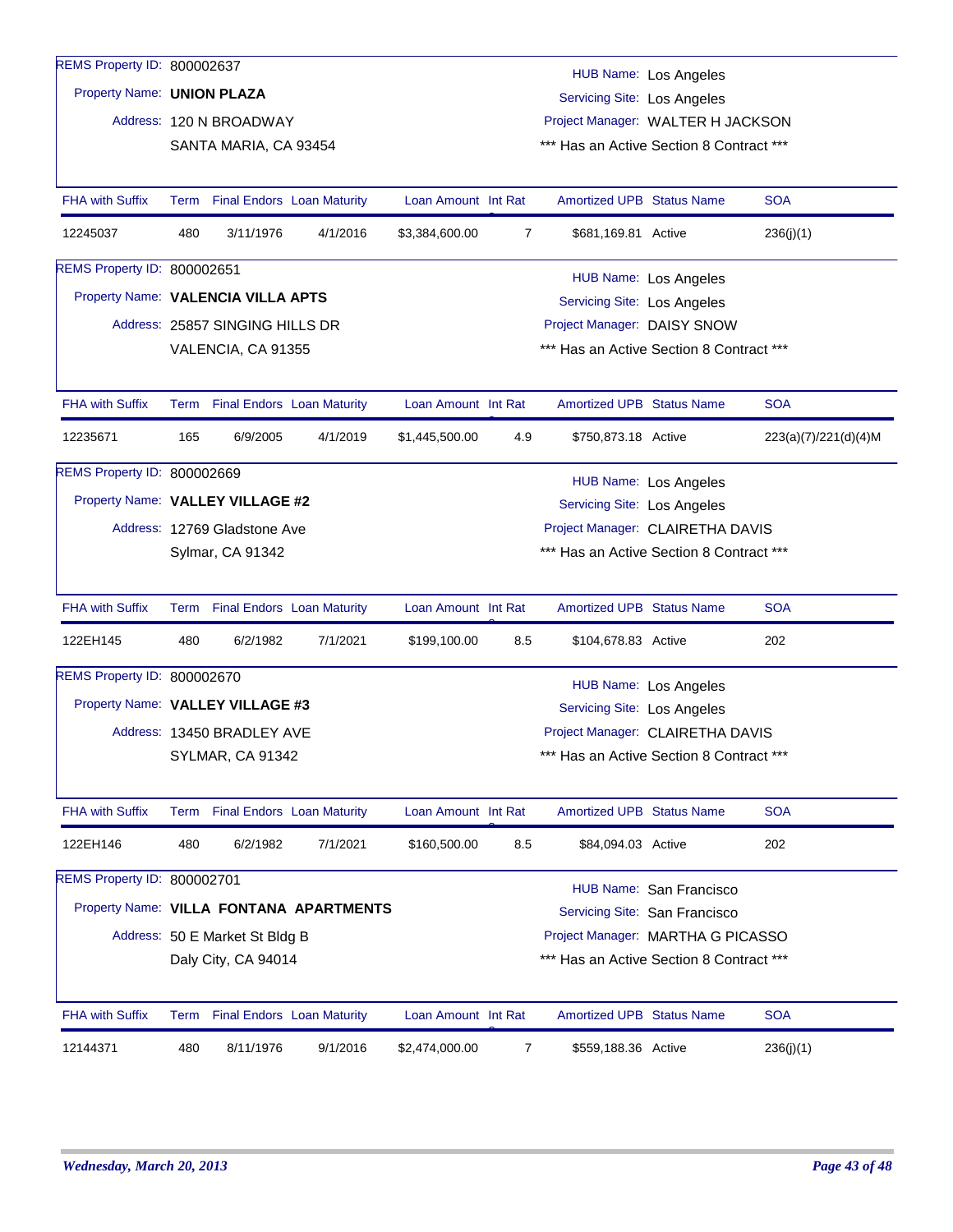| REMS Property ID: 800002700           |      |                                   |           |                     |                |                                          |                                   |                                                    |
|---------------------------------------|------|-----------------------------------|-----------|---------------------|----------------|------------------------------------------|-----------------------------------|----------------------------------------------------|
| Property Name: VILLA DEL MONTE        |      |                                   |           |                     |                |                                          | HUB Name: San Francisco           |                                                    |
|                                       |      |                                   |           |                     |                |                                          | Servicing Site: San Francisco     |                                                    |
|                                       |      | Address: 1680 BROADWAY AVE        |           |                     |                |                                          | Project Manager: MARTHA G PICASSO |                                                    |
|                                       |      | SEASIDE, CA 93955                 |           |                     |                |                                          |                                   | *** Does NOT Have an Active Section 8 Contract *** |
| <b>FHA with Suffix</b>                | Term | <b>Final Endors Loan Maturity</b> |           | Loan Amount Int Rat |                | Amortized UPB Status Name                |                                   | <b>SOA</b>                                         |
| 121SH069                              | 530  | 7/1/1970                          | 9/1/2019  | \$1,080,936.99      | 3              | \$260,691.57 Active                      |                                   | 202                                                |
| REMS Property ID: 800001667           |      |                                   |           |                     |                |                                          | HUB Name: San Francisco           |                                                    |
| Property Name: Villa Luna Apartmments |      |                                   |           |                     |                |                                          | Servicing Site: San Francisco     |                                                    |
|                                       |      | Address: 850 HILLCREST RD         |           |                     |                |                                          | Project Manager: MARTHA G PICASSO |                                                    |
|                                       |      | HOLLISTER, CA 95023               |           |                     |                | *** Has an Active Section 8 Contract *** |                                   |                                                    |
|                                       |      |                                   |           |                     |                |                                          |                                   |                                                    |
| <b>FHA with Suffix</b>                | Term | <b>Final Endors Loan Maturity</b> |           | Loan Amount Int Rat |                | Amortized UPB Status Name                |                                   | <b>SOA</b>                                         |
| 12144268                              | 480  | 9/13/1974                         | 10/1/2014 | \$2,013,000.00      | $\overline{7}$ | \$213,142.00 Active                      |                                   | 236(j)(1)                                          |
| REMS Property ID: 800002718           |      |                                   |           |                     |                |                                          | <b>HUB Name: Los Angeles</b>      |                                                    |
| Property Name: VILLA SAN DIMAS        |      |                                   |           |                     |                | Servicing Site: Los Angeles              |                                   |                                                    |
|                                       |      | Address: 249 S Acacia St          |           |                     |                | Project Manager: DAISY SNOW              |                                   |                                                    |
|                                       |      | SAN DIMAS, CA 91773               |           |                     |                | *** Has an Active Section 8 Contract *** |                                   |                                                    |
|                                       |      |                                   |           |                     |                |                                          |                                   |                                                    |
| <b>FHA with Suffix</b>                |      | Term Final Endors Loan Maturity   |           | Loan Amount Int Rat |                | <b>Amortized UPB Status Name</b>         |                                   | <b>SOA</b>                                         |
| 12235663                              | 195  | 2/18/2005                         | 6/1/2021  | \$2,145,100.00      | 5.43           | \$1,310,194.76 Active                    |                                   | 223(a)(7)/221(d)(3)M                               |
| REMS Property ID: 800002719           |      |                                   |           |                     |                |                                          | HUB Name: Los Angeles             |                                                    |
| Property Name: VILLA SAN DIMAS        |      |                                   |           |                     |                | Servicing Site: Los Angeles              |                                   |                                                    |
| Address: 601 36TH ST                  |      |                                   |           |                     |                |                                          | Project Manager: SHUNTAI HARRIS   |                                                    |
|                                       |      | BAKERSFIELD, CA 93301             |           |                     |                |                                          |                                   | *** Does NOT Have an Active Section 8 Contract *** |
|                                       |      |                                   |           |                     |                |                                          |                                   |                                                    |
| FHA with Suffix                       | Term | <b>Final Endors Loan Maturity</b> |           | Loan Amount Int Rat |                | Amortized UPB Status Name                |                                   | <b>SOA</b>                                         |
| 12244546                              | 480  | 12/19/1974                        | 1/1/2015  | \$336,100.00        | $\overline{7}$ |                                          | \$44,812.21 Operational           | 236(j)(1)                                          |
| REMS Property ID: 800002721           |      |                                   |           |                     |                |                                          | HUB Name: Los Angeles             |                                                    |
| Property Name: VILLA ST. ANDREWS      |      |                                   |           |                     |                | Servicing Site: Los Angeles              |                                   |                                                    |
|                                       |      | Address: 1840 S ST. ANDREWS       |           |                     |                |                                          | Project Manager: DENISE BOLDEN    |                                                    |
|                                       |      | LOS ANGELES, CA 90019             |           |                     |                | *** Has an Active Section 8 Contract *** |                                   |                                                    |
|                                       |      |                                   |           |                     |                |                                          |                                   |                                                    |
| <b>FHA with Suffix</b>                |      | Term Final Endors Loan Maturity   |           | Loan Amount Int Rat |                | Amortized UPB Status Name                |                                   | <b>SOA</b>                                         |
| 12244341                              | 480  | 9/20/1974                         | 10/1/2014 | \$277,100.00        | 7              | \$29,333.33 Active                       |                                   | 236(j)(1)                                          |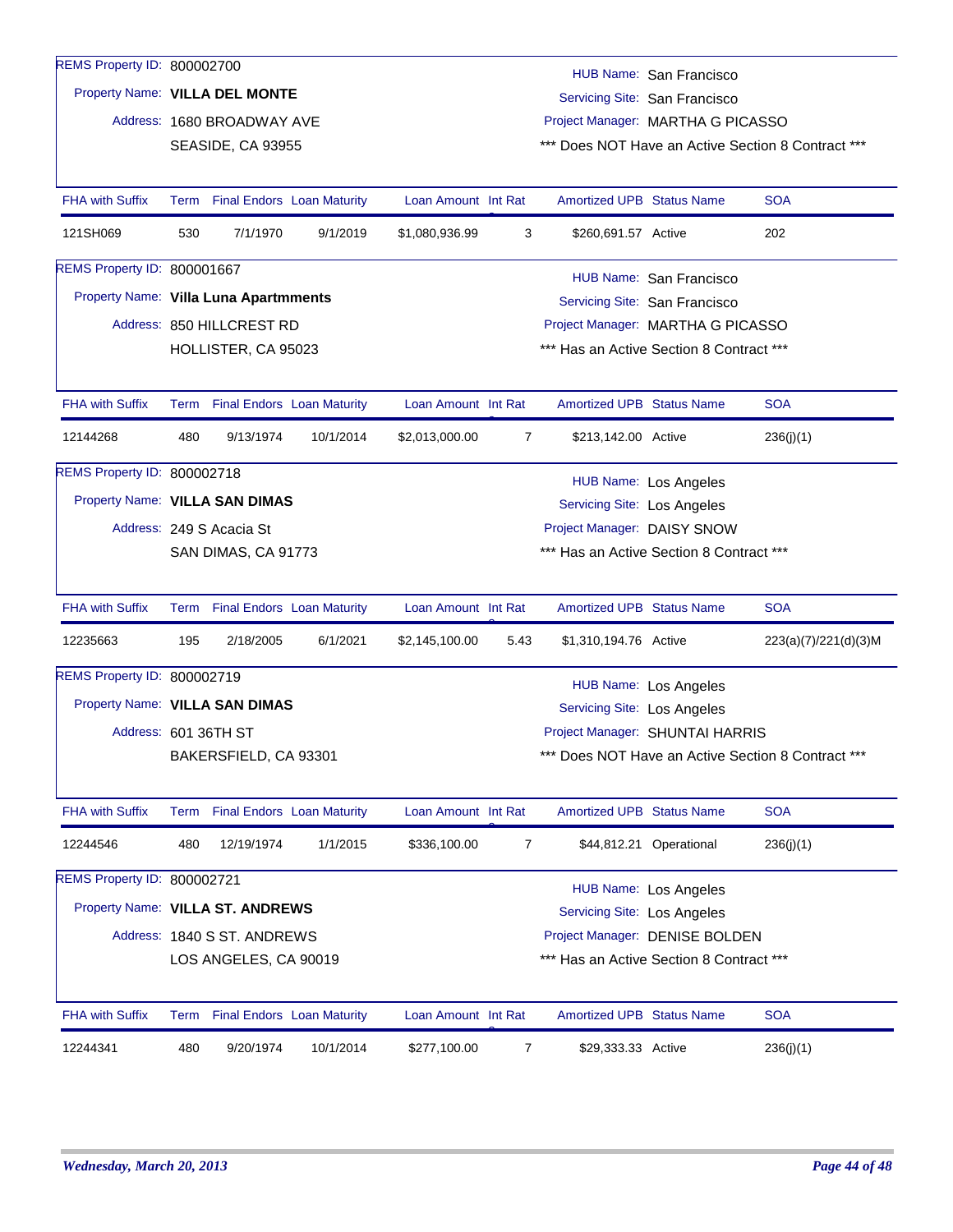| REMS Property ID: 800002728         |      |                               |                                   |                     |   |                                    | <b>HUB Name: Los Angeles</b>             |                      |
|-------------------------------------|------|-------------------------------|-----------------------------------|---------------------|---|------------------------------------|------------------------------------------|----------------------|
| Property Name: VILLA YUCATAN        |      |                               |                                   |                     |   | <b>Servicing Site: Los Angeles</b> |                                          |                      |
|                                     |      | Address: 2186 E. VILLA STREET |                                   |                     |   |                                    | Project Manager: LEONORE L LACAYO        |                      |
|                                     |      | PASADENA, CA 91107            |                                   |                     |   |                                    | *** Has an Active Section 8 Contract *** |                      |
|                                     |      |                               |                                   |                     |   |                                    |                                          |                      |
| <b>FHA with Suffix</b>              | Term |                               | <b>Final Endors Loan Maturity</b> | Loan Amount Int Rat |   | <b>Amortized UPB Status Name</b>   |                                          | <b>SOA</b>           |
| 12244521                            | 480  | 7/16/1974                     | 8/1/2014                          | \$340,700.00        | 7 | \$32,244.54 Active                 |                                          | 236(j)(1)            |
| REMS Property ID: 800002733         |      |                               |                                   |                     |   |                                    | HUB Name: Los Angeles                    |                      |
| Property Name: VILLAGE CENTER APTS  |      |                               |                                   |                     |   | Servicing Site: Los Angeles        |                                          |                      |
|                                     |      | Address: 200-A E LINCOLN AVE  |                                   |                     |   |                                    | Project Manager: HARVEY FRIEDBERG        |                      |
|                                     |      | ANAHEIM, CA 92805             |                                   |                     |   |                                    | *** Has an Active Section 8 Contract *** |                      |
|                                     |      |                               |                                   |                     |   |                                    |                                          |                      |
| <b>FHA with Suffix</b>              |      |                               | Term Final Endors Loan Maturity   | Loan Amount Int Rat |   | <b>Amortized UPB Status Name</b>   |                                          | <b>SOA</b>           |
| 14335117                            | 183  | 7/28/2004                     | 11/1/2019                         | \$1,697,800.00      | 6 | \$923,838.77 Active                |                                          | 223(a)(7)/221(d)(4)M |
| REMS Property ID: 800002744         |      |                               |                                   |                     |   |                                    | HUB Name: San Francisco                  |                      |
| Property Name: VINCENTIAN VILLA     |      |                               |                                   |                     |   |                                    | Servicing Site: San Francisco            |                      |
|                                     |      | Address: 1825 Mission St      |                                   |                     |   |                                    | Project Manager: ANGELA L MORRISON       |                      |
|                                     |      | San Francisco, CA 94103       |                                   |                     |   |                                    | *** Has an Active Section 8 Contract *** |                      |
|                                     |      |                               |                                   |                     |   |                                    |                                          |                      |
| <b>FHA with Suffix</b>              |      |                               | Term Final Endors Loan Maturity   | Loan Amount Int Rat |   | <b>Amortized UPB Status Name</b>   |                                          | <b>SOA</b>           |
| 12144127                            | 480  | 10/31/1973                    | 8/1/2013                          | \$2,041,500.00      | 7 | \$50,013.83 Active                 |                                          | 236(j)(1)            |
| REMS Property ID: 800002748         |      |                               |                                   |                     |   |                                    | HUB Name: San Francisco                  |                      |
| Property Name: VISALIA GARDENS APTS |      |                               |                                   |                     |   |                                    | Servicing Site: San Francisco            |                      |
|                                     |      | Address: 1350 Elowin AVE      |                                   |                     |   |                                    | Project Manager: JOHN S TEDESCO          |                      |
|                                     |      | VISALIA, CA 93291             |                                   |                     |   |                                    | *** Has an Active Section 8 Contract *** |                      |
|                                     |      |                               |                                   |                     |   |                                    |                                          |                      |
| <b>FHA with Suffix</b>              |      |                               | Term Final Endors Loan Maturity   | Loan Amount Int Rat |   | <b>Amortized UPB Status Name</b>   |                                          | <b>SOA</b>           |
| 12144249                            | 480  | 1/23/1975                     | 2/1/2015                          | \$671,900.00        | 7 | \$85,966.30 Active                 |                                          | 236(j)(1)            |
| REMS Property ID: 800002757         |      |                               |                                   |                     |   |                                    | HUB Name: Los Angeles                    |                      |
| Property Name: VISTA TOWER          |      |                               |                                   |                     |   | Servicing Site: Los Angeles        |                                          |                      |
|                                     |      | Address: 3000 LEEWARD AVE     |                                   |                     |   | Project Manager: LORNA POPE        |                                          |                      |
|                                     |      | LOS ANGELES, CA 90005         |                                   |                     |   |                                    | *** Has an Active Section 8 Contract *** |                      |
|                                     |      |                               |                                   |                     |   |                                    |                                          |                      |
| <b>FHA with Suffix</b>              |      |                               | Term Final Endors Loan Maturity   | Loan Amount Int Rat |   | <b>Amortized UPB Status Name</b>   |                                          | <b>SOA</b>           |
| 12244811                            | 480  | 6/26/1974                     | 2/1/2014                          | \$4,183,200.00      | 7 | \$251,791.73 Active                |                                          | 236(j)(1)/202        |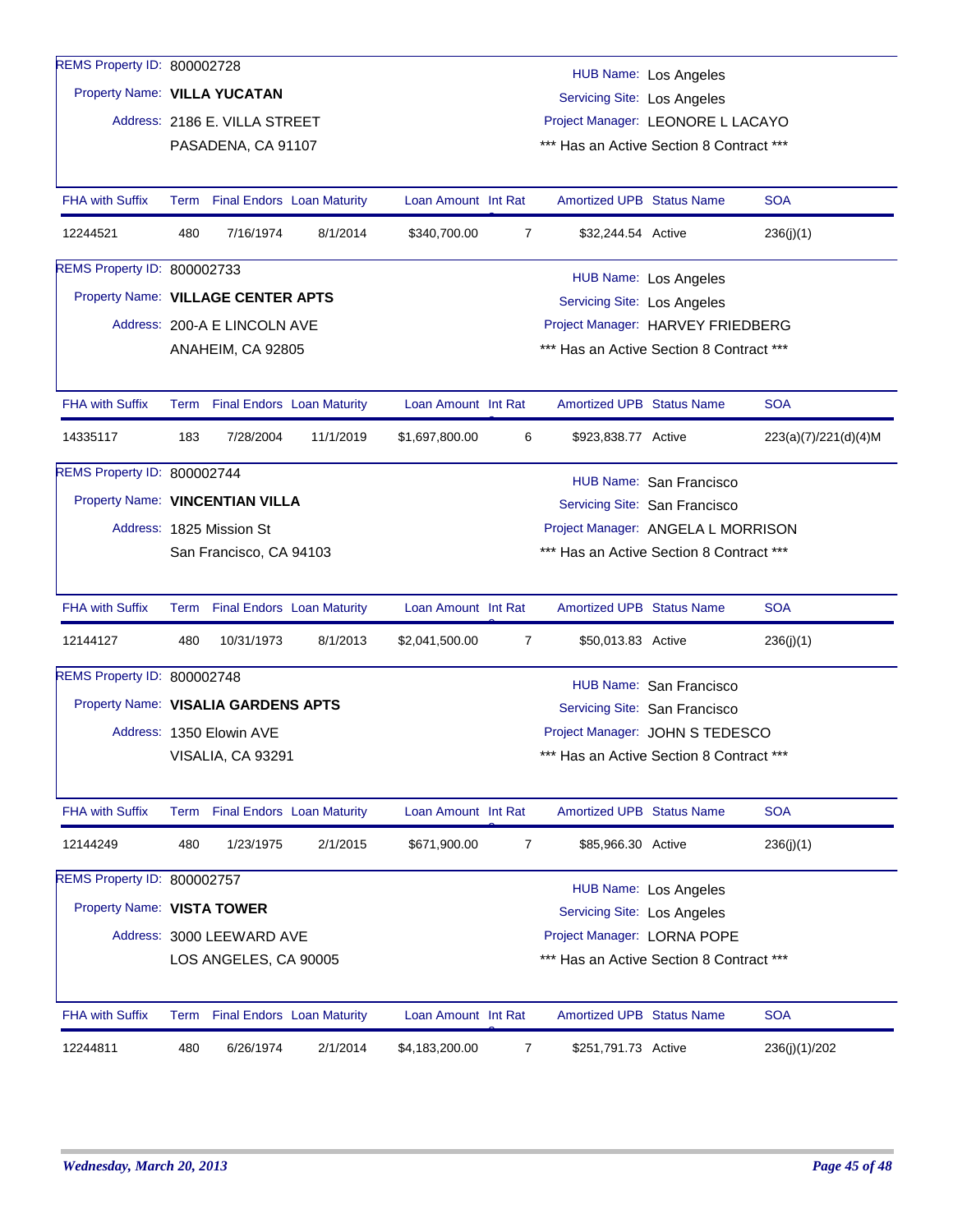| 12138108                             | 186                                                            | 11/25/2003                        | 6/1/2019                               | \$4,323,800.00      | 5.97 | \$2,204,989.92 Active              |                                                          | 223(a)(7)/231 |
|--------------------------------------|----------------------------------------------------------------|-----------------------------------|----------------------------------------|---------------------|------|------------------------------------|----------------------------------------------------------|---------------|
| FHA with Suffix                      | Term                                                           | <b>Final Endors Loan Maturity</b> |                                        | Loan Amount Int Rat |      | Amortized UPB Status Name          |                                                          | <b>SOA</b>    |
|                                      | *** Has an Active Section 8 Contract ***<br>CAMPBELL, CA 95008 |                                   |                                        |                     |      |                                    |                                                          |               |
|                                      |                                                                |                                   | Address: 1655 WINCHESTER BOULEVARD     |                     |      | Project Manager: JUNE S PARK       |                                                          |               |
| Property Name: WESLEY MANOR          |                                                                |                                   |                                        |                     |      |                                    | HUB Name: San Francisco<br>Servicing Site: San Francisco |               |
| REMS Property ID: 800002783          |                                                                |                                   |                                        |                     |      |                                    |                                                          |               |
| 12245039                             | 480                                                            | 8/19/1976                         | 10/1/2019                              | \$875,900.00        | 9    | \$397,871.36 Active                |                                                          | 236(j)(1)     |
| <b>FHA with Suffix</b>               |                                                                | Term Final Endors Loan Maturity   |                                        | Loan Amount Int Rat |      | <b>Amortized UPB Status Name</b>   |                                                          | <b>SOA</b>    |
|                                      |                                                                | LOS ANGELES, CA 90002             |                                        |                     |      |                                    | *** Has an Active Section 8 Contract ***                 |               |
|                                      |                                                                | Address: 1720 E CENTURY BLVD      |                                        |                     |      | Project Manager: DAISY SNOW        |                                                          |               |
| Property Name: WATTS ARMS II         |                                                                |                                   |                                        |                     |      | Servicing Site: Los Angeles        |                                                          |               |
|                                      |                                                                |                                   |                                        |                     |      |                                    | <b>HUB Name: Los Angeles</b>                             |               |
| REMS Property ID: 800002780          |                                                                |                                   |                                        |                     |      |                                    |                                                          |               |
| 12245040                             | 467                                                            | 12/30/1981                        | 2/1/2018                               | \$3,915,800.00      | 9    | \$1,420,470.06 Active              |                                                          | 236(j)(1)     |
| <b>FHA with Suffix</b>               |                                                                | Term Final Endors Loan Maturity   |                                        | Loan Amount Int Rat |      | <b>Amortized UPB Status Name</b>   |                                                          | <b>SOA</b>    |
|                                      |                                                                | LOS ANGELES, CA 90002             |                                        |                     |      |                                    | *** Has an Active Section 8 Contract ***                 |               |
|                                      |                                                                | Address: 10130 S BEACH ST         |                                        |                     |      |                                    | Project Manager: SHUNTAI HARRIS                          |               |
| Property Name: WATTS ARMS I          |                                                                |                                   |                                        |                     |      | <b>Servicing Site: Los Angeles</b> |                                                          |               |
| REMS Property ID: 800002779          |                                                                |                                   |                                        |                     |      |                                    | <b>HUB Name: Los Angeles</b>                             |               |
| 12244242                             | 480                                                            |                                   | 6/1/2013                               | \$377,800.00        | 7    |                                    | \$9,248.84 Operational                                   | 236(j)(1)     |
|                                      |                                                                | Term Final Endors Loan Maturity   |                                        |                     |      |                                    |                                                          |               |
| <b>FHA with Suffix</b>               |                                                                |                                   |                                        | Loan Amount Int Rat |      | <b>Amortized UPB Status Name</b>   |                                                          | <b>SOA</b>    |
|                                      |                                                                | PASADENA, CA 91104                |                                        |                     |      |                                    | *** Has an Active Section 8 Contract ***                 |               |
|                                      |                                                                | Address: 529 E WASHINGTON BLVD    |                                        |                     |      |                                    | Project Manager: LEONORE L LACAYO                        |               |
| Property Name: WASHINGTON TOWNHOUSES |                                                                |                                   |                                        |                     |      | Servicing Site: Los Angeles        |                                                          |               |
| REMS Property ID: 800002776          |                                                                |                                   |                                        |                     |      |                                    | <b>HUB Name: Los Angeles</b>                             |               |
| 12135691                             | 480                                                            | 12/17/1981                        | 10/1/2021                              | \$4,172,800.00      | 7.5  | \$2,066,467.76 Active              |                                                          | 221(d)(4)MKT  |
| <b>FHA with Suffix</b>               |                                                                | Term Final Endors Loan Maturity   |                                        | Loan Amount Int Rat |      | <b>Amortized UPB Status Name</b>   |                                                          | <b>SOA</b>    |
|                                      |                                                                |                                   |                                        |                     |      |                                    |                                                          |               |
|                                      |                                                                | SANTA ROSA, CA 95401              |                                        |                     |      |                                    | *** Has an Active Section 8 Contract ***                 |               |
|                                      |                                                                | Address: 450 STONY POINT RD       |                                        |                     |      | Project Manager: RITA L LEE        |                                                          |               |
|                                      |                                                                |                                   | Property Name: WALNUT GROVE APARTMENTS |                     |      |                                    | Servicing Site: San Francisco                            |               |
|                                      |                                                                |                                   |                                        |                     |      |                                    | HUB Name: San Francisco                                  |               |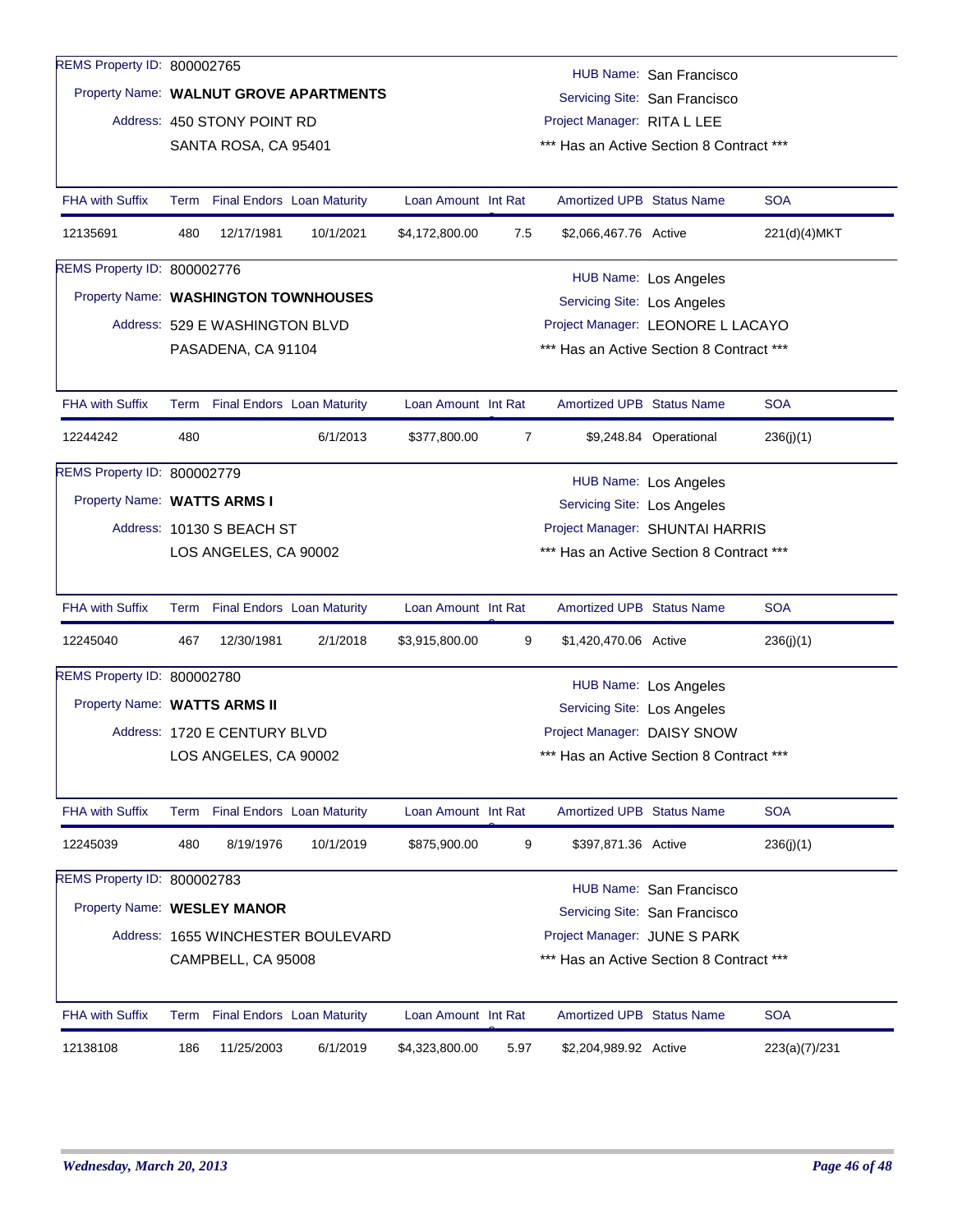| REMS Property ID: 800002801             |                                                                   |                                   |                                         |                     |                |                                                                             |                              |                      |  |
|-----------------------------------------|-------------------------------------------------------------------|-----------------------------------|-----------------------------------------|---------------------|----------------|-----------------------------------------------------------------------------|------------------------------|----------------------|--|
| Property Name: WESTMINSTER TOWERS       |                                                                   |                                   |                                         |                     |                |                                                                             | HUB Name: Los Angeles        |                      |  |
|                                         |                                                                   |                                   |                                         |                     |                | <b>Servicing Site: Los Angeles</b>                                          |                              |                      |  |
| Address: 1112 7TH ST                    |                                                                   | SANTA MONICA, CA 90403            |                                         |                     |                | Project Manager: SHUNTAI HARRIS<br>*** Has an Active Section 8 Contract *** |                              |                      |  |
|                                         |                                                                   |                                   |                                         |                     |                |                                                                             |                              |                      |  |
| <b>FHA with Suffix</b>                  | Term                                                              | <b>Final Endors Loan Maturity</b> |                                         | Loan Amount Int Rat |                | <b>Amortized UPB Status Name</b>                                            |                              | <b>SOA</b>           |  |
| 122SH067                                | 576                                                               | 6/1/1969                          | 4/1/2018                                | \$3,265,850.00      | 3              | \$358,348.50 Active                                                         |                              | 202                  |  |
| REMS Property ID: 800002815             |                                                                   |                                   |                                         |                     |                |                                                                             |                              |                      |  |
| Property Name: WHITFIELD MANOR          |                                                                   |                                   |                                         |                     |                | <b>HUB Name: Los Angeles</b><br>Servicing Site: Los Angeles                 |                              |                      |  |
|                                         |                                                                   | Address: 12600 S COMPTON AVE      |                                         |                     |                | Project Manager: KAZUMA KAZEYAMA                                            |                              |                      |  |
|                                         |                                                                   | COMPTON, CA 90222                 |                                         |                     |                | *** Has an Active Section 8 Contract ***                                    |                              |                      |  |
|                                         |                                                                   |                                   |                                         |                     |                |                                                                             |                              |                      |  |
| <b>FHA with Suffix</b>                  |                                                                   | Term Final Endors Loan Maturity   |                                         | Loan Amount Int Rat |                | <b>Amortized UPB Status Name</b>                                            |                              | <b>SOA</b>           |  |
| 12244361                                | 480                                                               | 7/30/1975                         | 8/1/2015                                | \$811,800.00        | $\overline{7}$ | \$129,971.41 Active                                                         |                              | 236(j)(1)            |  |
| REMS Property ID: 800002818             |                                                                   |                                   |                                         |                     |                |                                                                             | <b>HUB Name: Los Angeles</b> |                      |  |
|                                         |                                                                   |                                   | Property Name: WHITTIER LUTHERAN TOWERS |                     |                | <b>Servicing Site: Los Angeles</b>                                          |                              |                      |  |
|                                         |                                                                   | Address: 7215 BRIGHT AVE          |                                         |                     |                | Project Manager: SHUNTAI HARRIS                                             |                              |                      |  |
|                                         |                                                                   | WHITTIER, CA 90602                |                                         |                     |                | *** Has an Active Section 8 Contract ***                                    |                              |                      |  |
|                                         |                                                                   |                                   |                                         |                     |                |                                                                             |                              |                      |  |
| <b>FHA with Suffix</b>                  |                                                                   | Term Final Endors Loan Maturity   |                                         | Loan Amount Int Rat |                | <b>Amortized UPB Status Name</b>                                            |                              | <b>SOA</b>           |  |
| 12244818                                | 480                                                               | 7/31/1974                         | 5/1/2014                                | \$3,593,200.00      | $\overline{7}$ | \$278,762.31 Active                                                         |                              | 236(j)(1)/202        |  |
| REMS Property ID: 800002823             |                                                                   |                                   |                                         |                     |                |                                                                             | HUB Name: Los Angeles        |                      |  |
| Property Name: WILLOW BROOK VILLA       |                                                                   |                                   |                                         |                     |                | Servicing Site: Los Angeles                                                 |                              |                      |  |
|                                         |                                                                   | Address: 4341 WILLOWBROOK AVE     |                                         |                     |                | Project Manager: DAISY SNOW                                                 |                              |                      |  |
|                                         |                                                                   | LOS ANGELES, CA 90029             |                                         |                     |                | *** Has an Active Section 8 Contract ***                                    |                              |                      |  |
|                                         |                                                                   |                                   |                                         |                     |                |                                                                             |                              |                      |  |
| <b>FHA with Suffix</b>                  | Term                                                              |                                   | <b>Final Endors Loan Maturity</b>       | Loan Amount Int Rat |                | <b>Amortized UPB Status Name</b>                                            |                              | <b>SOA</b>           |  |
| 12235682                                | 135                                                               | 1/24/2006                         | 5/1/2017                                | \$1,075,000.00      | 4.63           | \$455,984.56 Active                                                         |                              | 223(a)(7)/221(d)(4)M |  |
| REMS Property ID: 800002828             |                                                                   |                                   |                                         |                     |                |                                                                             | <b>HUB Name: Los Angeles</b> |                      |  |
| Property Name: WILSHIRE CHRISTIAN MANOR |                                                                   |                                   |                                         |                     |                | <b>Servicing Site: Los Angeles</b>                                          |                              |                      |  |
|                                         |                                                                   | Address: 616 S NORMANDIE AVE      |                                         |                     |                | Project Manager: SHUNTAI HARRIS                                             |                              |                      |  |
|                                         | *** Has an Active Section 8 Contract ***<br>LOS ANGELES, CA 90005 |                                   |                                         |                     |                |                                                                             |                              |                      |  |
|                                         |                                                                   |                                   |                                         |                     |                |                                                                             |                              |                      |  |
| <b>FHA with Suffix</b>                  |                                                                   | Term Final Endors Loan Maturity   |                                         | Loan Amount Int Rat |                | <b>Amortized UPB Status Name</b>                                            |                              | <b>SOA</b>           |  |
| 122SH075                                | 576                                                               | 2/1/1971                          | 1/1/2019                                | \$3,885,500.00      | 3              | \$664,818.97 Active                                                         |                              | 202                  |  |